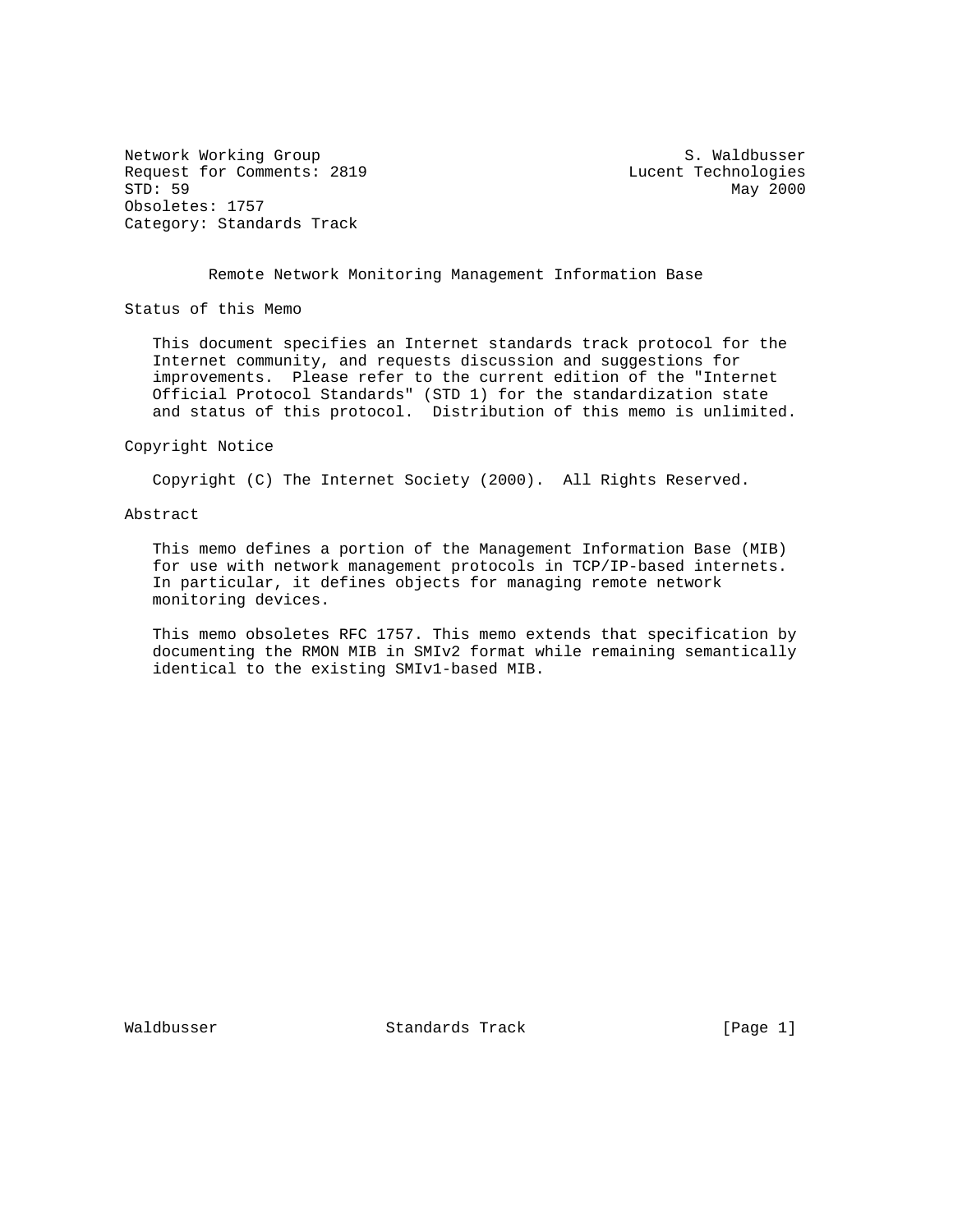# Table of Contents

| 1 The SNMP Management Framework                         | $\overline{2}$ |
|---------------------------------------------------------|----------------|
|                                                         | 3              |
| 2.1 Remote Network Management Goals                     | $\overline{4}$ |
|                                                         | 5              |
|                                                         | 5              |
| 2.3.1 The Ethernet Statistics Group                     | 6              |
| 2.3.2 The History Control Group                         | 6              |
| 2.3.3 The Ethernet History Group                        | 6              |
|                                                         | 7              |
|                                                         | 7              |
|                                                         | 7              |
|                                                         | 7              |
|                                                         | 7              |
| 2.3.9 The Packet Capture Group                          | 8              |
|                                                         | 8              |
| 3 Control of Remote Network Monitoring Devices          | 8              |
| 3.1 Resource Sharing Among Multiple Management Stations | $\mathsf{Q}$   |
| 3.2 Row Addition Among Multiple Management Stations     | 10             |
|                                                         | 11             |
|                                                         | 12             |
|                                                         | 94             |
|                                                         | 95             |
| R                                                       | 95             |
| 9                                                       | 95             |
|                                                         | 97             |
| 11 Full Copyright Statement                             | 98             |

1. The SNMP Management Framework

 The SNMP Management Framework presently consists of five major components:

- o An overall architecture, described in RFC 2571 [1].
- o Mechanisms for describing and naming objects and events for the purpose of management. The first version of this Structure of Management Information (SMI) is called SMIv1 and described in STD 16, RFC 1155 [2], STD 16, RFC 1212 [3] and RFC 1215 [4]. The second version, called SMIv2, is described in STD 58, RFC 2578 [5], RFC 2579 [6] and RFC 2580 [7].
- o Message protocols for transferring management information. The first version of the SNMP message protocol is called SNMPv1 and described in STD 15, RFC 1157 [8]. A second version of the SNMP message protocol, which is not an Internet standards track protocol, is called SNMPv2c and described in RFC 1901 [9] and RFC

Waldbusser Standards Track (Page 2)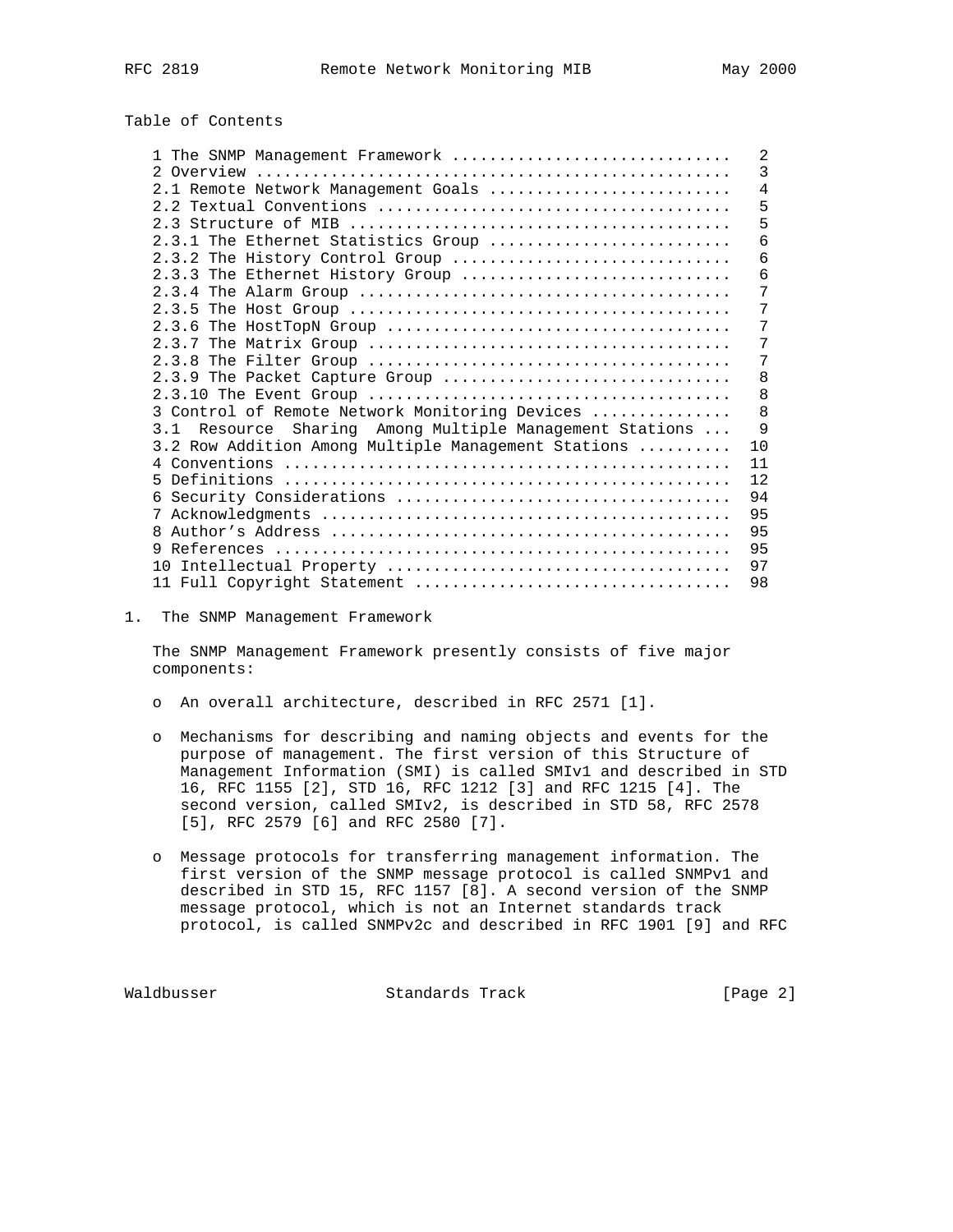1906 [10]. The third version of the message protocol is called SNMPv3 and described in RFC 1906 [10], RFC 2572 [11] and RFC 2574 [12].

- o Protocol operations for accessing management information. The first set of protocol operations and associated PDU formats is described in STD 15, RFC 1157 [8]. A second set of protocol operations and associated PDU formats is described in RFC 1905 [13].
- o A set of fundamental applications described in RFC 2573 [14] and the view-based access control mechanism described in RFC 2575 [15].

 A more detailed introduction to the current SNMP Management Framework can be found in RFC 2570 [22].

 Managed objects are accessed via a virtual information store, termed the Management Information Base or MIB. Objects in the MIB are defined using the mechanisms defined in the SMI.

 This memo specifies a MIB module that is compliant to the SMIv2. A MIB conforming to the SMIv1 can be produced through the appropriate translations. The resulting translated MIB must be semantically equivalent, except where objects or events are omitted because no translation is possible (use of Counter64). Some machine readable information in SMIv2 will be converted into textual descriptions in SMIv1 during the translation process. However, this loss of machine readable information is not considered to change the semantics of the MIB.

2. Overview

 Remote network monitoring devices, often called monitors or probes, are instruments that exist for the purpose of managing a network. Often these remote probes are stand-alone devices and devote significant internal resources for the sole purpose of managing a network. An organization may employ many of these devices, one per network segment, to manage its internet. In addition, these devices may be used for a network management service provider to access a client network, often geographically remote.

 The objects defined in this document are intended as an interface between an RMON agent and an RMON management application and are not intended for direct manipulation by humans. While some users may tolerate the direct display of some of these objects, few will

Waldbusser Standards Track [Page 3]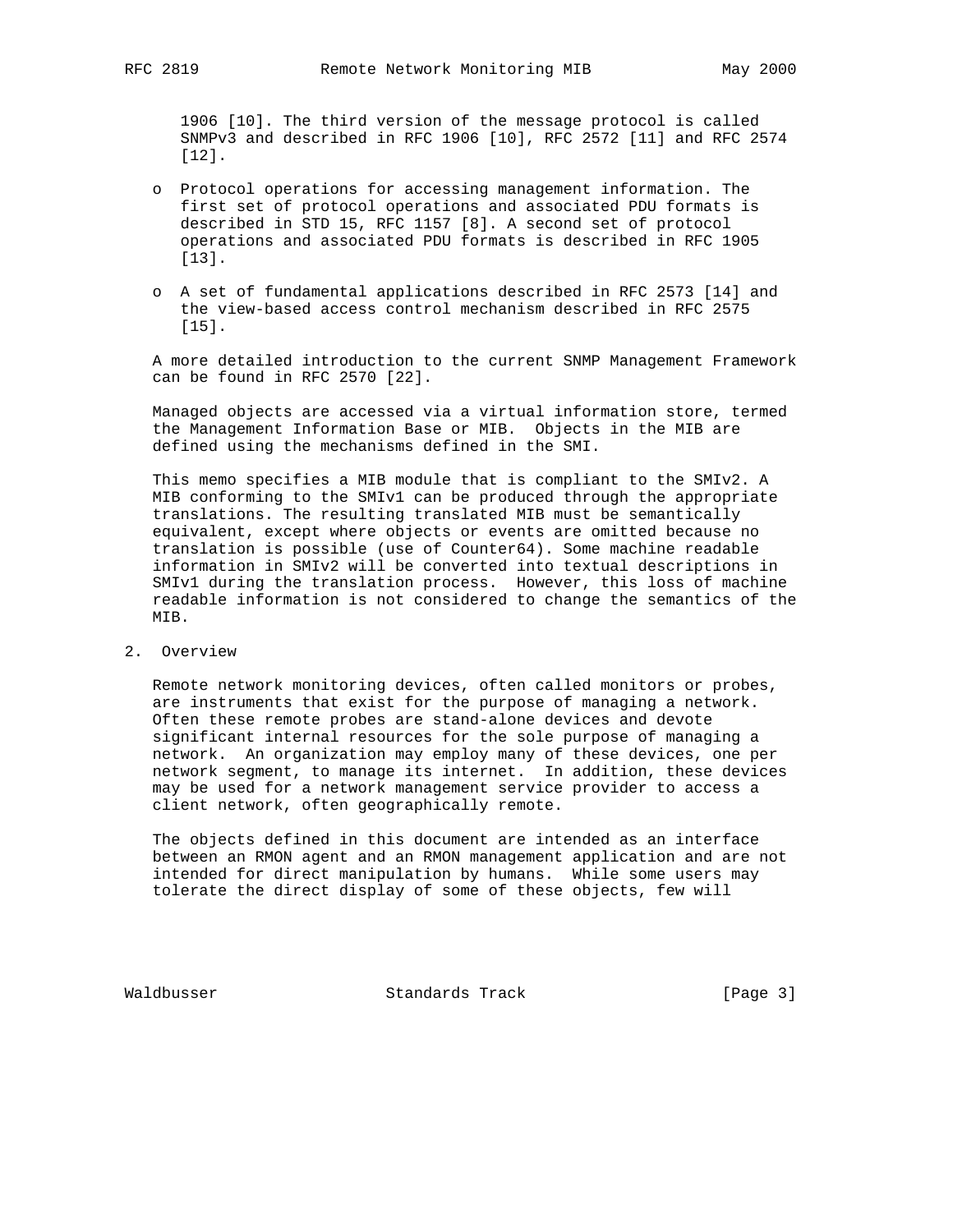tolerate the complexity of manually manipulating objects to accomplish row creation. These functions should be handled by the management application.

 While most of the objects in this document are suitable for the management of any type of network, there are some which are specific to managing Ethernet networks. These are the objects in the etherStatsTable, the etherHistoryTable, and some attributes of the filterPktStatus and capturBufferPacketStatus objects. The design of this MIB allows similar objects to be defined for other network types. It is intended that future versions of this document and additional documents will define extensions for other network types.

 There are a number of companion documents to the RMON MIB. The Token Ring RMON MIB [19] provides objects specific to managing Token Ring networks. The RMON-2 MIB [20] extends RMON by providing RMON analysis up to the application layer. The SMON MIB [21] extends RMON by providing RMON analysis for switched networks.

- 2.1. Remote Network Management Goals
	- o Offline Operation

 There are sometimes conditions when a management station will not be in constant contact with its remote monitoring devices. This is sometimes by design in an attempt to lower communications costs (especially when communicating over a WAN or dialup link), or by accident as network failures affect the communications between the management station and the probe.

 For this reason, this MIB allows a probe to be configured to perform diagnostics and to collect statistics continuously, even when communication with the management station may not be possible or efficient. The probe may then attempt to notify the management station when an exceptional condition occurs. Thus, even in circumstances where communication between management station and probe is not continuous, fault, performance, and configuration information may be continuously accumulated and communicated to the management station conveniently and efficiently.

o Proactive Monitoring

 Given the resources available on the monitor, it is potentially helpful for it continuously to run diagnostics and to log network performance. The monitor is always available at the onset of any failure. It can notify the management station of the failure and can store historical statistical information

Waldbusser Standards Track [Page 4]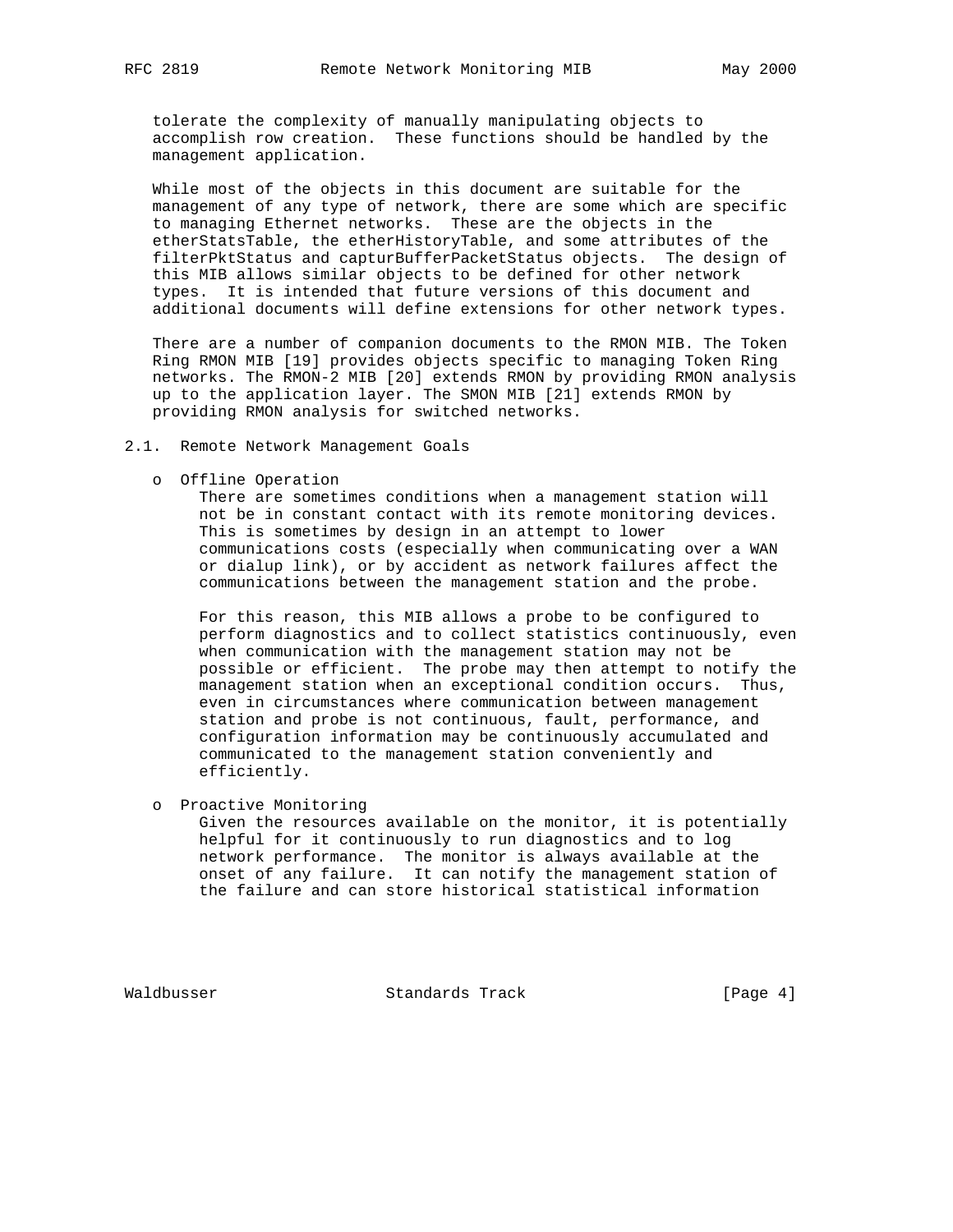about the failure. This historical information can be played back by the management station in an attempt to perform further diagnosis into the cause of the problem.

o Problem Detection and Reporting

 The monitor can be configured to recognize conditions, most notably error conditions, and continuously to check for them. When one of these conditions occurs, the event may be logged, and management stations may be notified in a number of ways.

o Value Added Data

 Because a remote monitoring device represents a network resource dedicated exclusively to network management functions, and because it is located directly on the monitored portion of the network, the remote network monitoring device has the opportunity to add significant value to the data it collects. For instance, by highlighting those hosts on the network that generate the most traffic or errors, the probe can give the management station precisely the information it needs to solve a class of problems.

o Multiple Managers

 An organization may have multiple management stations for different units of the organization, for different functions (e.g. engineering and operations), and in an attempt to provide disaster recovery. Because environments with multiple management stations are common, the remote network monitoring device has to deal with more than own management station, potentially using its resources concurrently.

2.2. Textual Conventions

 Two new data types are introduced as a textual convention in this MIB document, OwnerString and EntryStatus.

2.3. Structure of MIB

The objects are arranged into the following groups:

- ethernet statistics
- history control
- ethernet history
- alarm
- host

Waldbusser Standards Track [Page 5]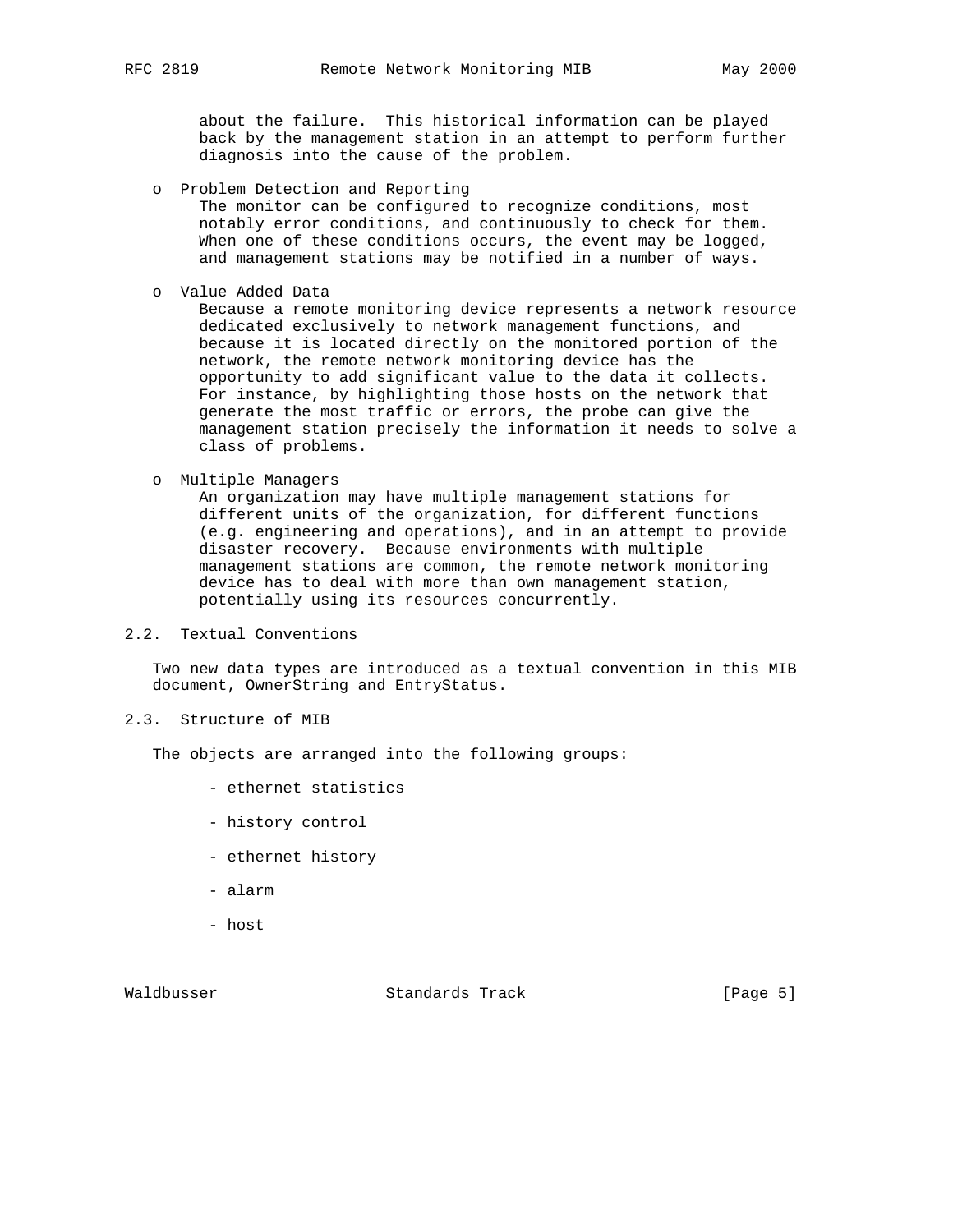- - hostTopN
	- matrix
	- filter
	- packet capture
	- event

 These groups are the basic unit of conformance. If a remote monitoring device implements a group, then it must implement all objects in that group. For example, a managed agent that implements the host group must implement the hostControlTable, the hostTable and the hostTimeTable. While this section provides an overview of grouping and conformance information for this MIB, the authoritative reference for such information is contained in the MODULE-COMPLIANCE and OBJECT-GROUP macros later in this MIB.

 All groups in this MIB are optional. Implementations of this MIB must also implement the system group of MIB-II [16] and the IF-MIB [17]. MIB-II may also mandate the implementation of additional groups.

 These groups are defined to provide a means of assigning object identifiers, and to provide a method for implementors of managed agents to know which objects they must implement.

2.3.1. The Ethernet Statistics Group

 The ethernet statistics group contains statistics measured by the probe for each monitored Ethernet interface on this device. This group consists of the etherStatsTable.

2.3.2. The History Control Group

 The history control group controls the periodic statistical sampling of data from various types of networks. This group consists of the historyControlTable.

2.3.3. The Ethernet History Group

 The ethernet history group records periodic statistical samples from an ethernet network and stores them for later retrieval. This group consists of the etherHistoryTable.

Waldbusser Standards Track (Page 6)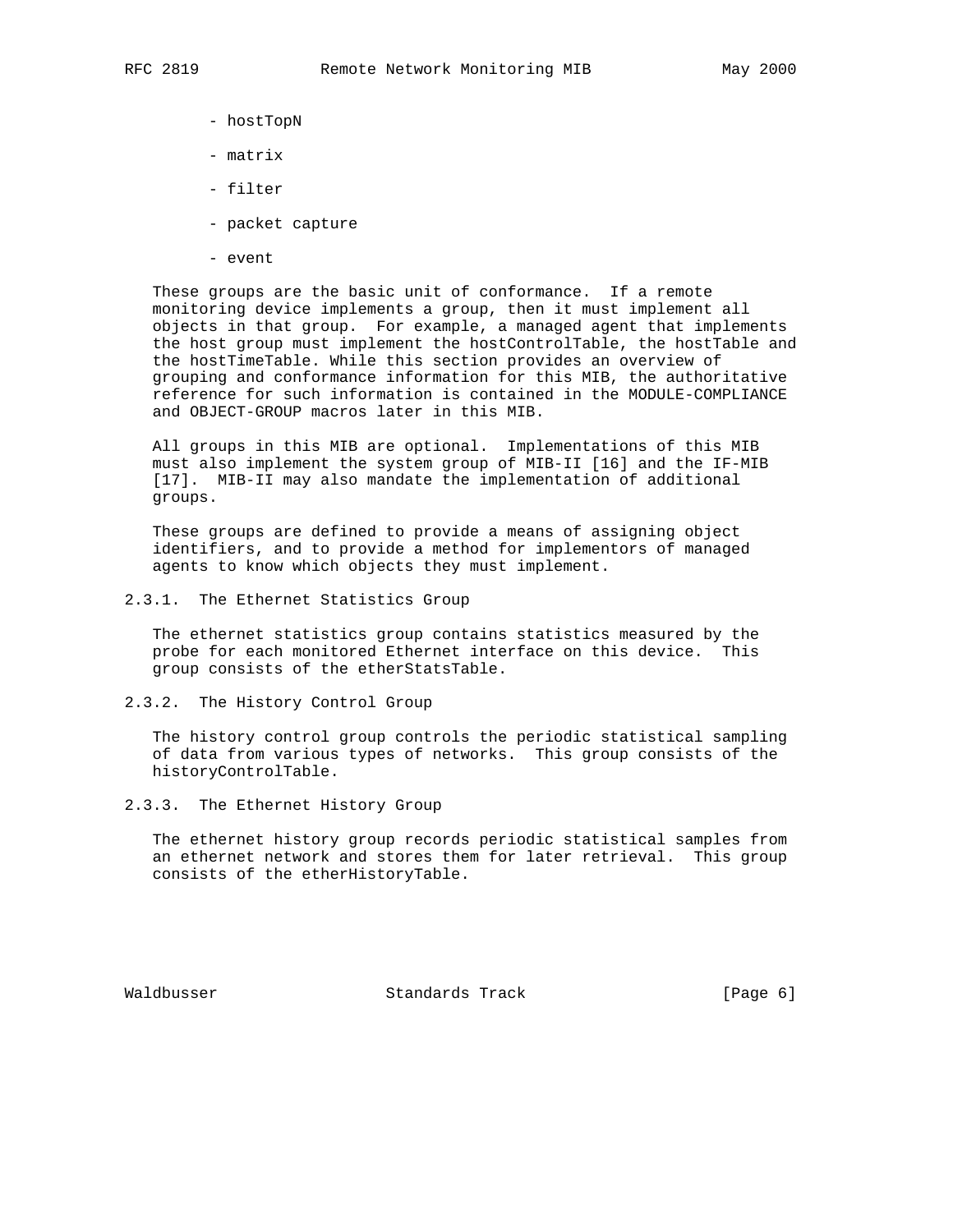# 2.3.4. The Alarm Group

 The alarm group periodically takes statistical samples from variables in the probe and compares them to previously configured thresholds. If the monitored variable crosses a threshold, an event is generated.

 A hysteresis mechanism is implemented to limit the generation of alarms. This group consists of the alarmTable and requires the implementation of the event group.

## 2.3.5. The Host Group

 The host group contains statistics associated with each host discovered on the network. This group discovers hosts on the network by keeping a list of source and destination MAC Addresses seen in good packets promiscuously received from the network. This group consists of the hostControlTable, the hostTable, and the hostTimeTable.

#### 2.3.6. The HostTopN Group

 The hostTopN group is used to prepare reports that describe the hosts that top a list ordered by one of their statistics. The available statistics are samples of one of their base statistics over an interval specified by the management station. Thus, these statistics are rate based. The management station also selects how many such hosts are reported. This group consists of the hostTopNControlTable and the hostTopNTable, and requires the implementation of the host group.

### 2.3.7. The Matrix Group

 The matrix group stores statistics for conversations between sets of two addresses. As the device detects a new conversation, it creates a new entry in its tables. This group consists of the matrixControlTable, the matrixSDTable and the matrixDSTable.

### 2.3.8. The Filter Group

 The filter group allows packets to be matched by a filter equation. These matched packets form a data stream that may be captured or may generate events. This group consists of the filterTable and the channelTable.

Waldbusser Standards Track [Page 7]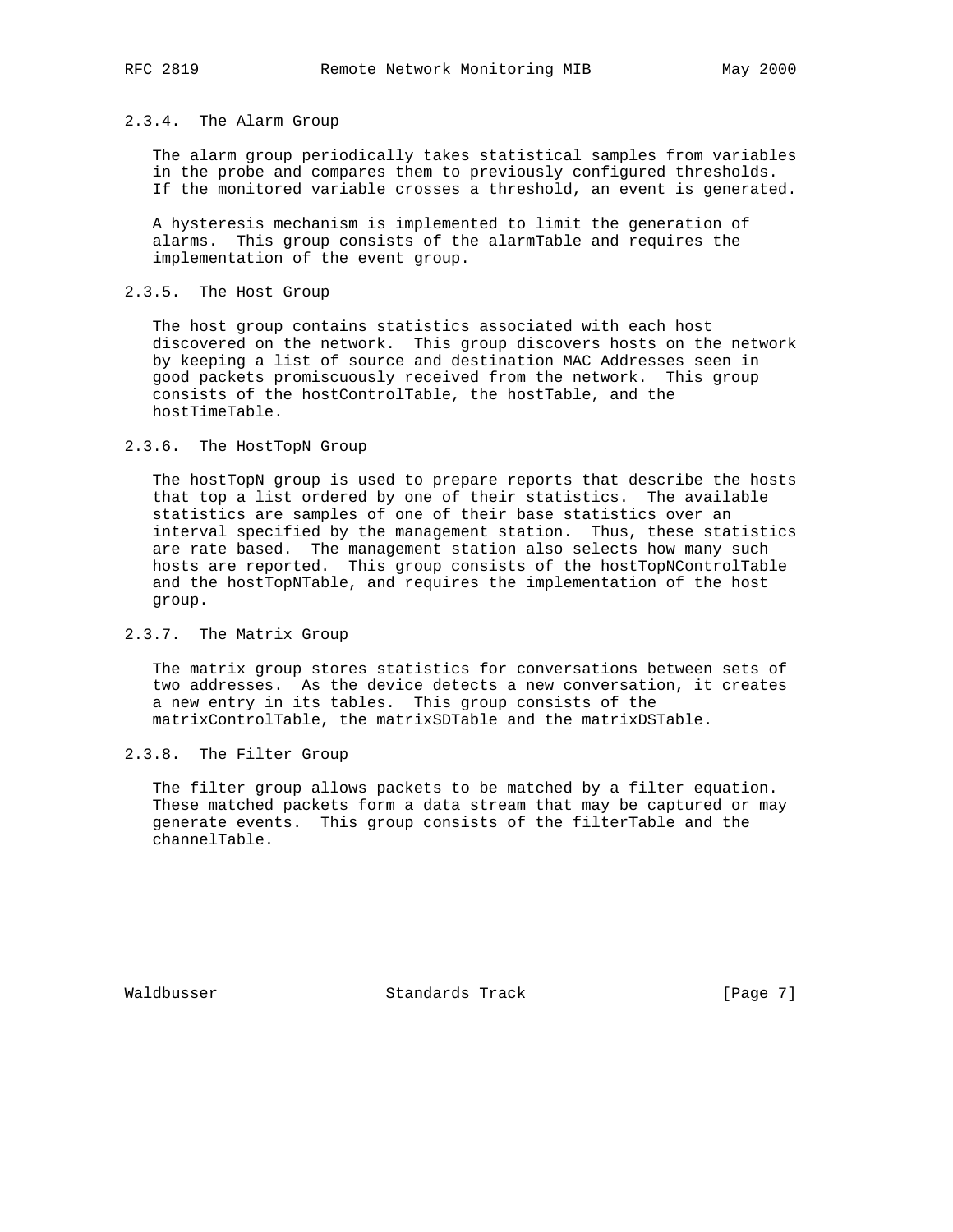# 2.3.9. The Packet Capture Group

 The Packet Capture group allows packets to be captured after they flow through a channel. This group consists of the bufferControlTable and the captureBufferTable, and requires the implementation of the filter group.

#### 2.3.10. The Event Group

 The event group controls the generation and notification of events from this device. This group consists of the eventTable and the logTable.

3. Control of Remote Network Monitoring Devices

 Due to the complex nature of the available functions in these devices, the functions often need user configuration. In many cases, the function requires parameters to be set up for a data collection operation. The operation can proceed only after these parameters are fully set up.

 Many functional groups in this MIB have one or more tables in which to set up control parameters, and one or more data tables in which to place the results of the operation. The control tables are typically read-write in nature, while the data tables are typically read-only. Because the parameters in the control table often describe resulting data in the data table, many of the parameters can be modified only when the control entry is invalid. Thus, the method for modifying these parameters is to invalidate the control entry, causing its deletion and the deletion of any associated data entries, and then create a new control entry with the proper parameters. Deleting the control entry also gives a convenient method for reclaiming the resources used by the associated data.

 Some objects in this MIB provide a mechanism to execute an action on the remote monitoring device. These objects may execute an action as a result of a change in the state of the object. For those objects in this MIB, a request to set an object to the same value as it currently holds would thus cause no action to occur.

 To facilitate control by multiple managers, resources have to be shared among the managers. These resources are typically the memory and computation resources that a function requires.

Waldbusser Standards Track [Page 8]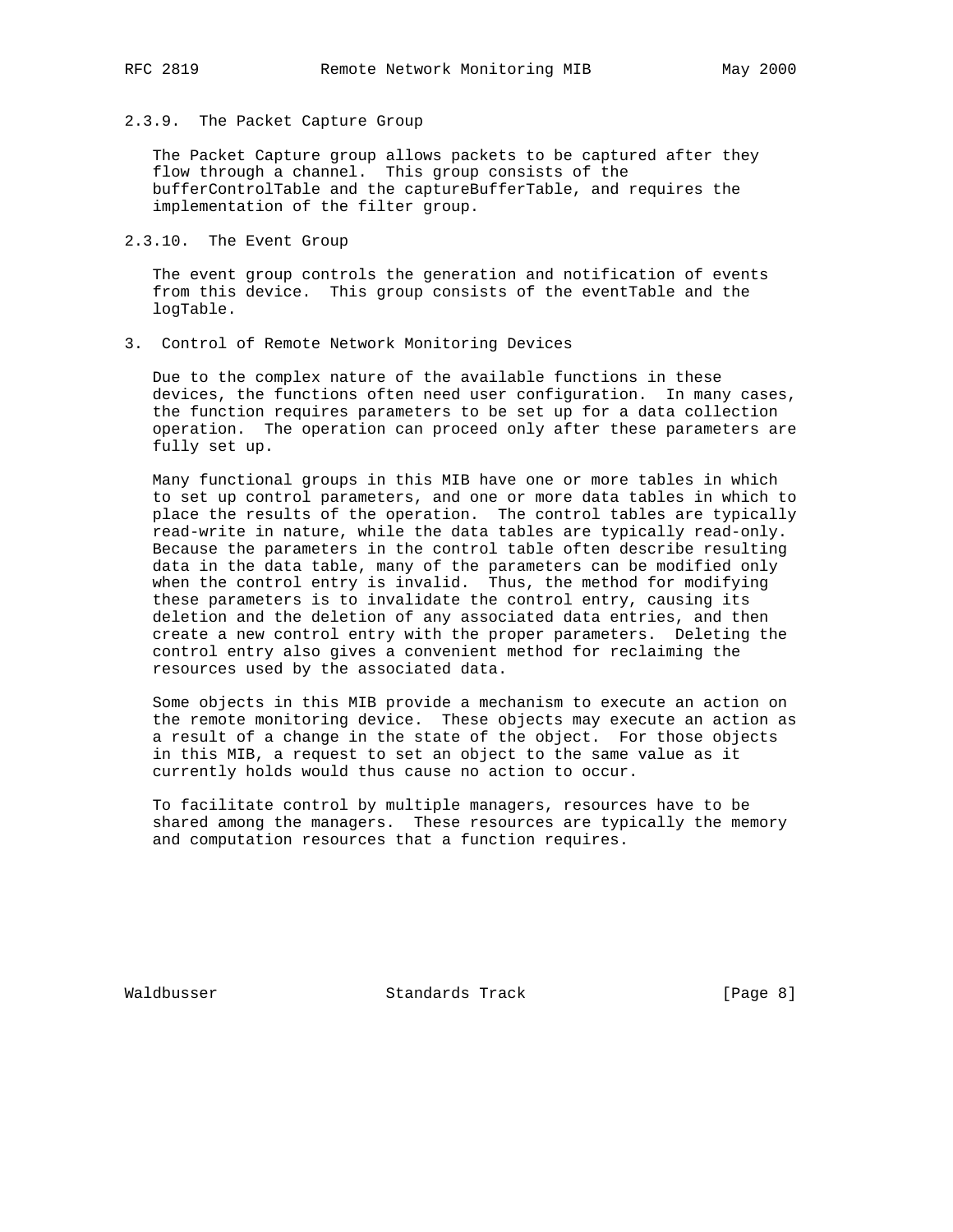### 3.1. Resource Sharing Among Multiple Management Stations

 When multiple management stations wish to use functions that compete for a finite amount of resources on a device, a method to facilitate this sharing of resources is required. Potential conflicts include:

- o Two management stations wish to simultaneously use resources that together would exceed the capability of the device.
- o A management station uses a significant amount of resources for a long period of time.
- o A management station uses resources and then crashes, forgetting to free the resources so others may use them.

 A mechanism is provided for each management station initiated function in this MIB to avoid these conflicts and to help resolve them when they occur. Each function has a label identifying the initiator (owner) of the function. This label is set by the initiator to provide for the following possibilities:

- o A management station may recognize resources it owns and no longer needs.
- o A network operator can find the management station that owns the resource and negotiate for it to be freed.
- o A network operator may decide to unilaterally free resources another network operator has reserved.
- o Upon initialization, a management station may recognize resources it had reserved in the past. With this information it may free the resources if it no longer needs them.

 Management stations and probes should support any format of the owner string dictated by the local policy of the organization. It is suggested that this name contain one or more of the following: IP address, management station name, network manager's name, location, or phone number. This information will help users to share the resources more effectively.

 There is often default functionality that the device or the administrator of the probe (often the network administrator) wishes to set up. The resources associated with this functionality are then owned by the device itself or by the network administrator, and are intended to be long-lived. In this case, the device or the administrator will set the relevant owner object to a string starting with 'monitor'. Indiscriminate modification of the monitor-owned configuration by network management stations is discouraged. In fact, a network management station should only modify these objects under the direction of the administrator of the probe.

Waldbusser Standards Track [Page 9]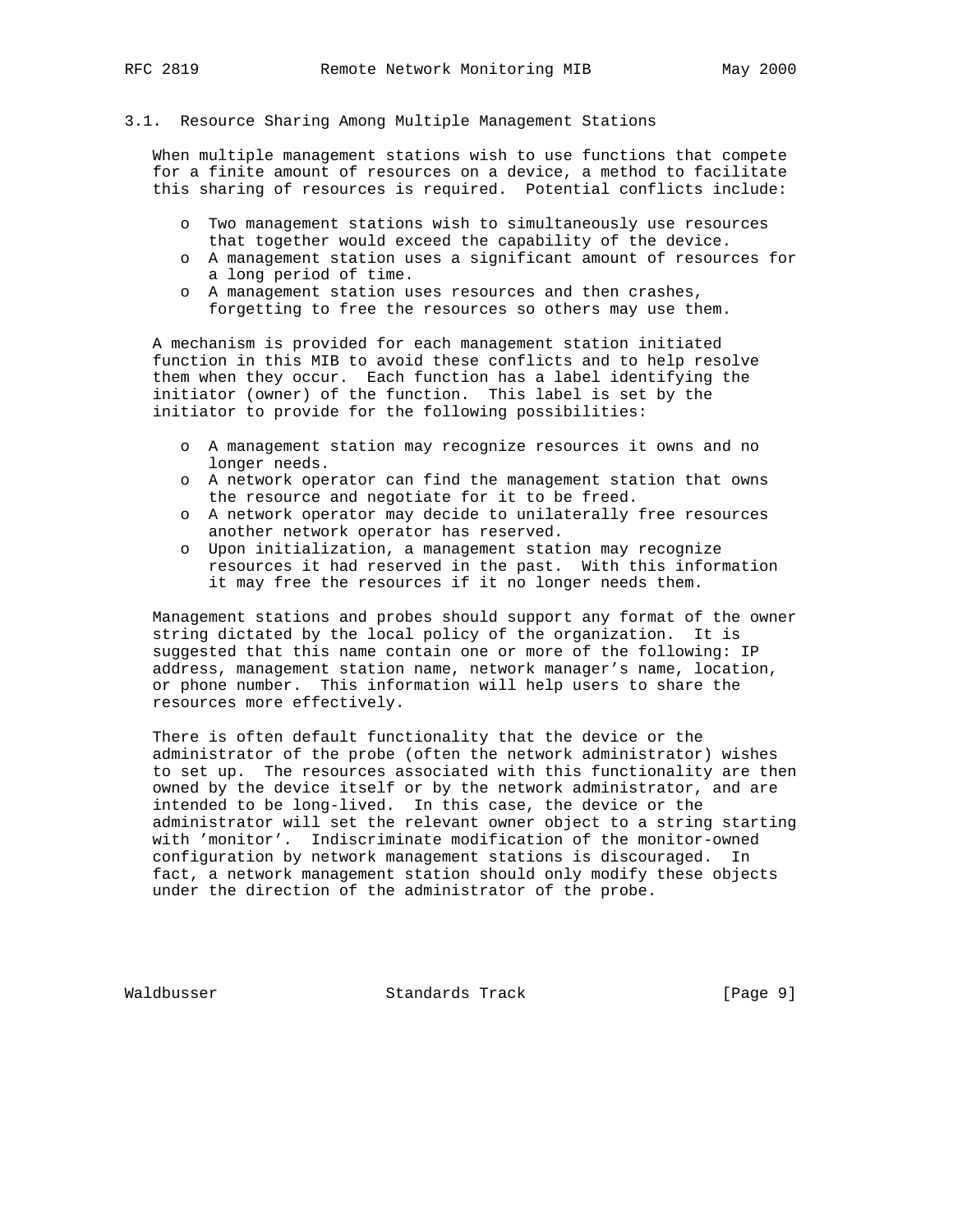Resources on a probe are scarce and are typically allocated when control rows are created by an application. Since many applications may be using a probe simultaneously, indiscriminate allocation of resources to particular applications is very likely to cause resource shortages in the probe.

 When a network management station wishes to utilize a function in a monitor, it is encouraged to first scan the control table of that function to find an instance with similar parameters to share. This is especially true for those instances owned by the monitor, which can be assumed to change infrequently. If a management station decides to share an instance owned by another management station, it should understand that the management station that owns the instance may indiscriminately modify or delete it.

 It should be noted that a management application should have the most trust in a monitor-owned row because it should be changed very infrequently. A row owned by the management application is less long-lived because a network administrator is more likely to re assign resources from a row that is in use by one user than from a monitor-owned row that is potentially in use by many users. A row owned by another application would be even less long-lived because the other application may delete or modify that row completely at its discretion.

3.2. Row Addition Among Multiple Management Stations

 The addition of new rows is achieved using the method described in RFC 1905 [13]. In this MIB, rows are often added to a table in order to configure a function. This configuration usually involves parameters that control the operation of the function. The agent must check these parameters to make sure they are appropriate given restrictions defined in this MIB as well as any implementation specific restrictions such as lack of resources. The agent implementor may be confused as to when to check these parameters and when to signal to the management station that the parameters are invalid. There are two opportunities:

- o When the management station sets each parameter object.
- o When the management station sets the entry status object to valid.

 If the latter is chosen, it would be unclear to the management station which of the several parameters was invalid and caused the badValue error to be emitted. Thus, wherever possible, the implementor should choose the former as it will provide more information to the management station.

Waldbusser Standards Track [Page 10]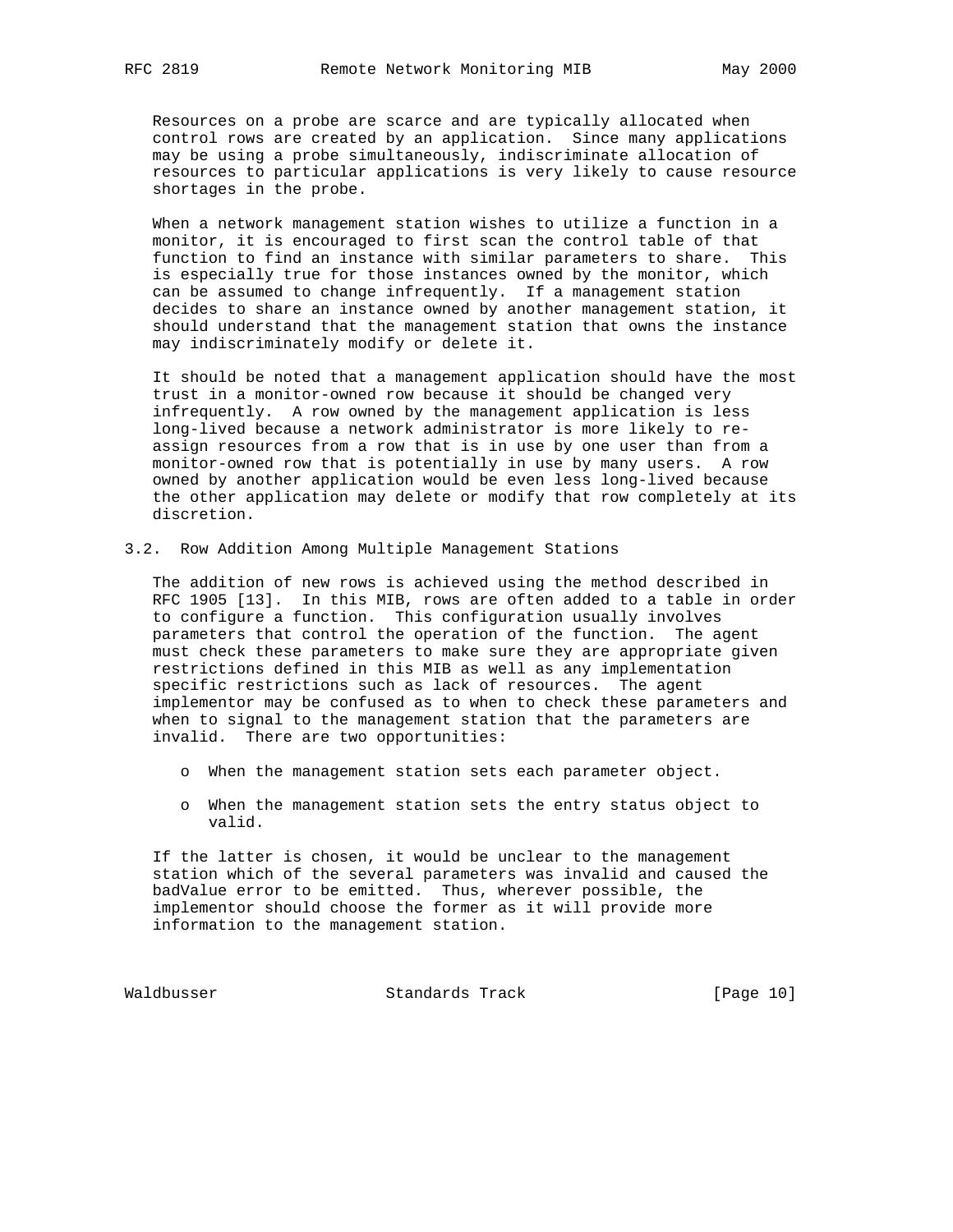A problem can arise when multiple management stations attempt to set configuration information simultaneously using SNMP. When this involves the addition of a new conceptual row in the same control table, the managers may collide, attempting to create the same entry. To guard against these collisions, each such control entry contains a status object with special semantics that help to arbitrate among the managers. If an attempt is made with the row addition mechanism to create such a status object and that object already exists, an error is returned. When more than one manager simultaneously attempts to create the same conceptual row, only the first can succeed. The others will receive an error.

 When a manager wishes to create a new control entry, it needs to choose an index for that row. It may choose this index in a variety of ways, hopefully minimizing the chances that the index is in use by another manager. If the index is in use, the mechanism mentioned previously will guard against collisions. Examples of schemes to choose index values include random selection or scanning the control table looking for the first unused index. Because index values may be any valid value in the range and they are chosen by the manager, the agent must allow a row to be created with any unused index value if it has the resources to create a new row.

 Some tables in this MIB reference other tables within this MIB. When creating or deleting entries in these tables, it is generally allowable for dangling references to exist. There is no defined order for creating or deleting entries in these tables.

4. Conventions

 The following conventions are used throughout the RMON MIB and its companion documents.

Good Packets

 Good packets are error-free packets that have a valid frame length. For example, on Ethernet, good packets are error-free packets that are between 64 octets long and 1518 octets long. They follow the form defined in IEEE 802.3 section 3.2.all.

Bad Packets

 Bad packets are packets that have proper framing and are therefore recognized as packets, but contain errors within the packet or have an invalid length. For example, on Ethernet, bad packets have a valid preamble and SFD, but have a bad CRC, or are either shorter than 64 octets or longer than 1518 octets.

Waldbusser Standards Track [Page 11]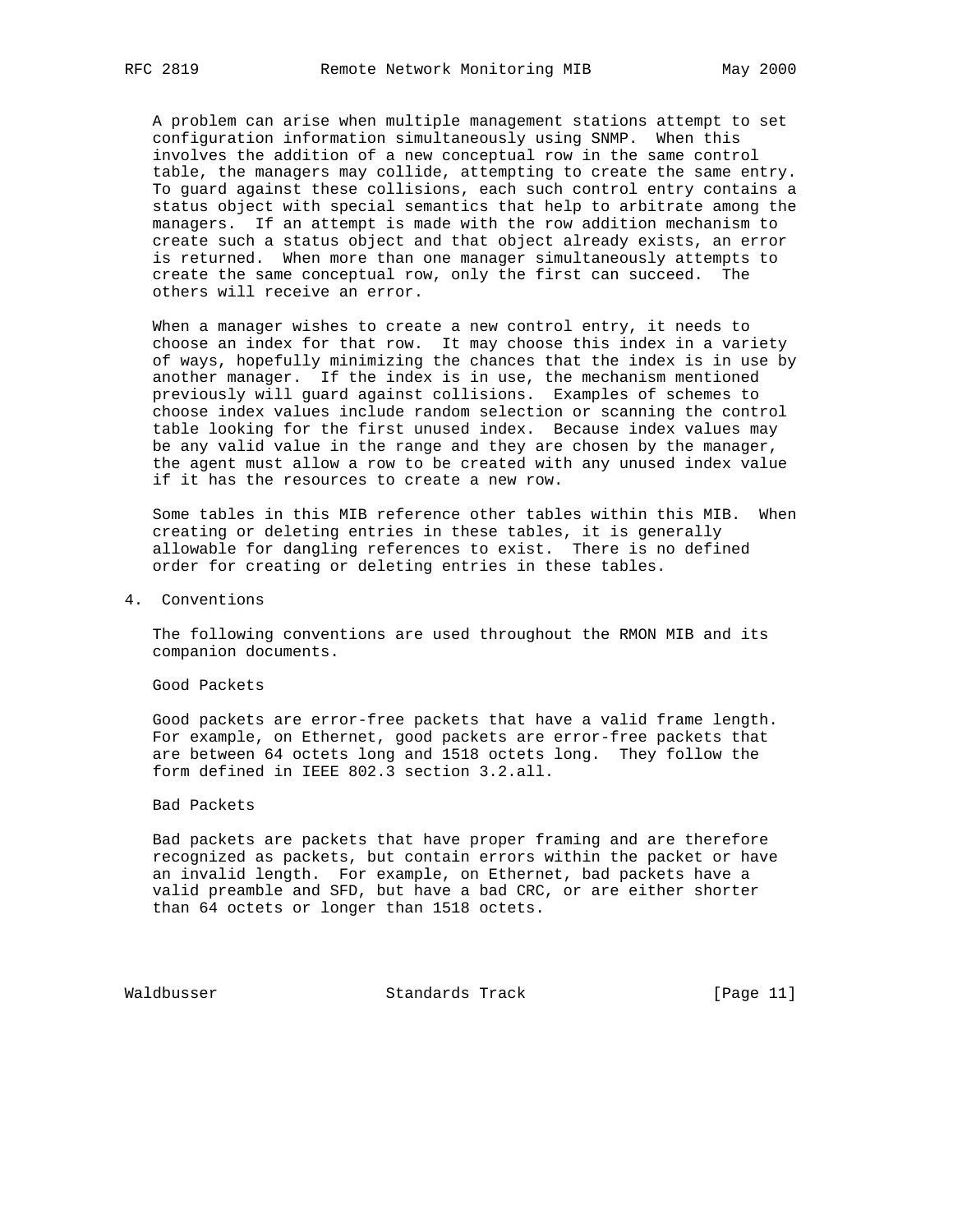5. Definitions RMON-MIB DEFINITIONS ::= BEGIN IMPORTS MODULE-IDENTITY, OBJECT-TYPE, OBJECT-IDENTITY, NOTIFICATION-TYPE, mib-2, Counter32, Integer32, TimeTicks FROM SNMPv2-SMI TEXTUAL-CONVENTION, DisplayString FROM SNMPv2-TC MODULE-COMPLIANCE, OBJECT-GROUP, NOTIFICATION-GROUP FROM SNMPv2-CONF; -- Remote Network Monitoring MIB rmonMibModule MODULE-IDENTITY LAST-UPDATED "200005110000Z" -- 11 May, 2000 ORGANIZATION "IETF RMON MIB Working Group" CONTACT-INFO "Steve Waldbusser Phone: +1-650-948-6500  $Fast: +1-650-745-0671$  Email: waldbusser@nextbeacon.com" DESCRIPTION "Remote network monitoring devices, often called monitors or probes, are instruments that exist for the purpose of managing a network. This MIB defines objects for managing remote network monitoring devices." REVISION "200005110000Z" -- 11 May, 2000 DESCRIPTION "Reformatted into SMIv2 format. This version published as RFC 2819." REVISION "199502010000Z" -- 1 Feb, 1995 DESCRIPTION "Bug fixes, clarifications and minor changes based on implementation experience, published as RFC1757 [18]. Two changes were made to object definitions: 1) A new status bit has been defined for the captureBufferPacketStatus object, indicating that the packet order within the capture buffer may not be identical to the packet order as received off the wire. This bit may only

Waldbusser Standards Track [Page 12]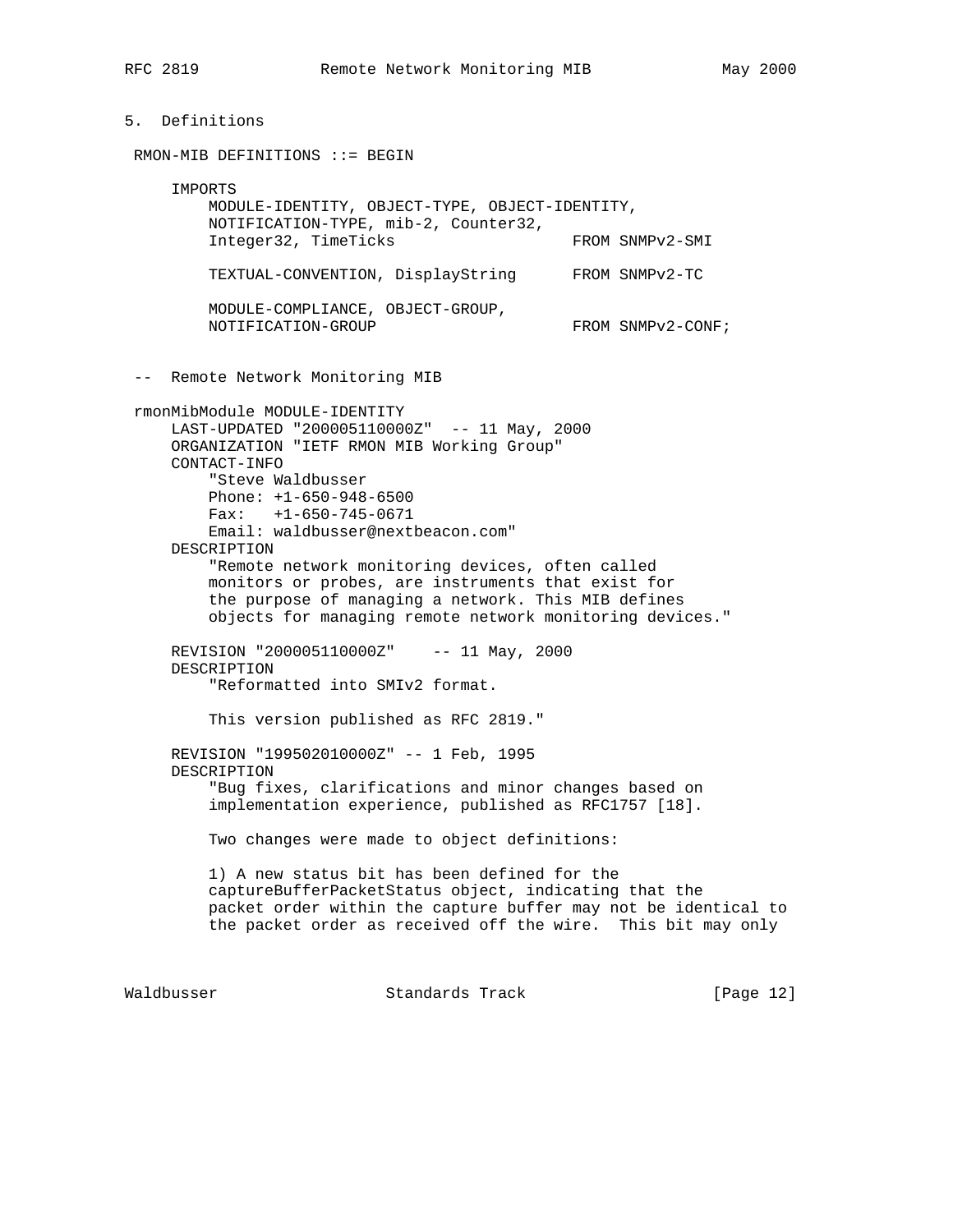be used for packets transmitted by the probe. Older NMS applications can safely ignore this status bit, which might be used by newer agents.

 2) The packetMatch trap has been removed. This trap was never actually 'approved' and was not added to this document along with the risingAlarm and fallingAlarm traps. The packetMatch trap could not be throttled, which could cause disruption of normal network traffic under some circumstances. An NMS should configure a risingAlarm threshold on the appropriate channelMatches instance if a trap is desired for a packetMatch event. Note that logging of packetMatch events is still supported--only trap generation for such events has been removed.

 In addition, several clarifications to individual object definitions have been added to assist agent and NMS implementors:

- global definition of 'good packets' and 'bad packets'
- more detailed text governing conceptual row creation and modification
- instructions for probes relating to interface changes and disruptions
- clarification of some ethernet counter definitions
- recommended formula for calculating network utilization
- clarification of channel and captureBuffer behavior for some unusual conditions
- examples of proper instance naming for each table"

 REVISION "199111010000Z" -- 1 Nov, 1991 DESCRIPTION "The original version of this MIB, published as RFC1271."  $::=$  { rmonConformance 8 }

rmon OBJECT IDENTIFIER  $::=$  { mib-2 16 }

-- textual conventions

 OwnerString ::= TEXTUAL-CONVENTION STATUS current

Waldbusser Standards Track [Page 13]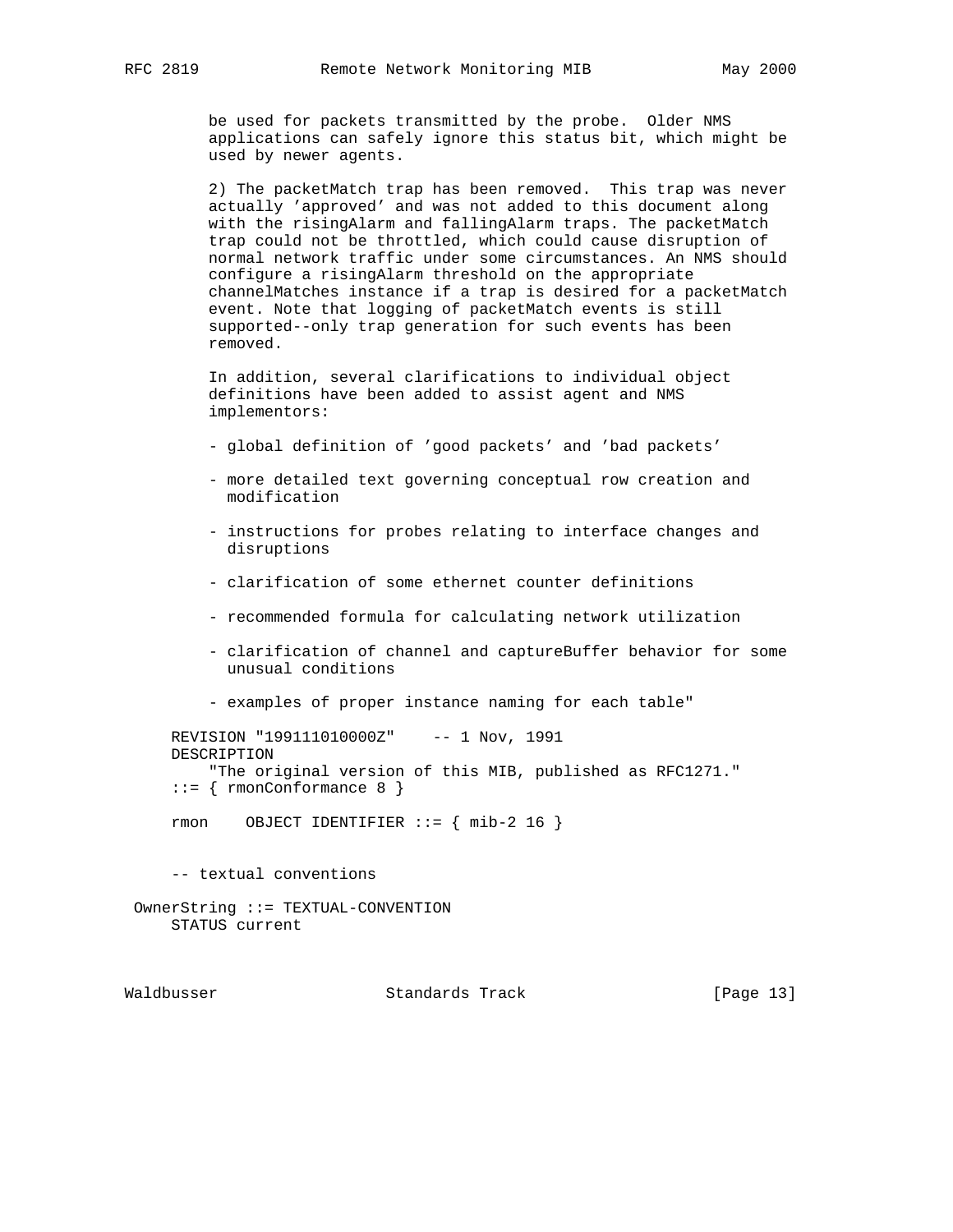#### DESCRIPTION

 "This data type is used to model an administratively assigned name of the owner of a resource. Implementations must accept values composed of well-formed NVT ASCII sequences. In addition, implementations should accept values composed of well-formed UTF-8 sequences.

 It is suggested that this name contain one or more of the following: IP address, management station name, network manager's name, location, or phone number. In some cases the agent itself will be the owner of an entry. In these cases, this string shall be set to a string starting with 'monitor'.

 SNMP access control is articulated entirely in terms of the contents of MIB views; access to a particular SNMP object instance depends only upon its presence or absence in a particular MIB view and never upon its value or the value of related object instances. Thus, objects of this type afford resolution of resource contention only among cooperating managers; they realize no access control function with respect to uncooperative parties." SYNTAX OCTET STRING (SIZE (0..127))

```
 EntryStatus ::= TEXTUAL-CONVENTION
     STATUS current
     DESCRIPTION
```
"The status of a table entry.

 Setting this object to the value invalid(4) has the effect of invalidating the corresponding entry. That is, it effectively disassociates the mapping identified with said entry. It is an implementation-specific matter as to whether the agent removes an invalidated entry from the table. Accordingly, management stations must be prepared to receive tabular information from agents that corresponds to entries currently not in use. Proper interpretation of such entries requires examination of the relevant EntryStatus object.

 An existing instance of this object cannot be set to createRequest(2). This object may only be set to createRequest(2) when this instance is created. When this object is created, the agent may wish to create supplemental object instances with default values to complete a conceptual row in this table. Because the

Waldbusser **Standards Track** [Page 14]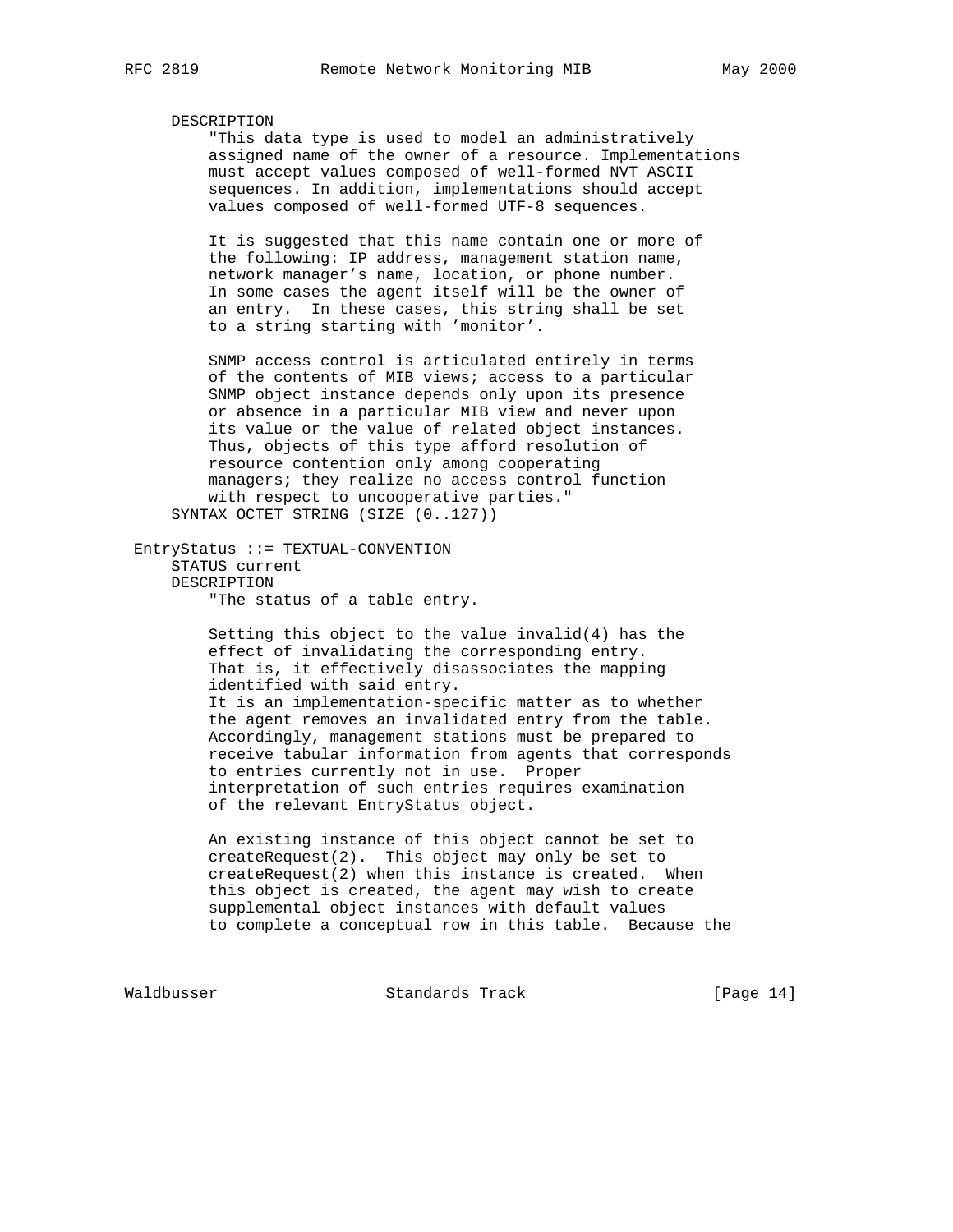creation of these default objects is entirely at the option of the agent, the manager must not assume that any will be created, but may make use of any that are created. Immediately after completing the create operation, the agent must set this object to underCreation(3).

 When in the underCreation(3) state, an entry is allowed to exist in a possibly incomplete, possibly inconsistent state, usually to allow it to be modified in multiple PDUs. When in this state, an entry is not fully active. Entries shall exist in the underCreation(3) state until the management station is finished configuring the entry and sets this object to valid(1) or aborts, setting this object to invalid $(4)$ . If the agent determines that an entry has been in the underCreation(3) state for an abnormally long time, it may decide that the management station has crashed. If the agent makes this decision, it may set this object to invalid(4) to reclaim the entry. A prudent agent will understand that the management station may need to wait for human input and will allow for that possibility in its determination of this abnormally long period.

 An entry in the valid(1) state is fully configured and consistent and fully represents the configuration or operation such a row is intended to represent. For example, it could be a statistical function that is configured and active, or a filter that is available in the list of filters processed by the packet capture process.

 A manager is restricted to changing the state of an entry in the following ways:

| To:           | valid |     | createRequest underCreation invalid |     |
|---------------|-------|-----|-------------------------------------|-----|
| From:         |       |     |                                     |     |
| valid         | ΟK    | NO  | ΟK                                  | ΟK  |
| createRequest | N/A   | N/A | N/A                                 | N/A |
| underCreation | ΟK    | ΝO  | ΟK                                  | ΟK  |
| invalid       | ΝO    | NO  | NΟ                                  | ΟK  |
| nonExistent   | NΟ    | ΟK  | NΟ                                  | ΟK  |

 In the table above, it is not applicable to move the state from the createRequest state to any other state because the manager will never find the variable in that state. The nonExistent state is not a value of the enumeration, rather it means that the entryStatus variable does not exist at all.

Waldbusser Standards Track [Page 15]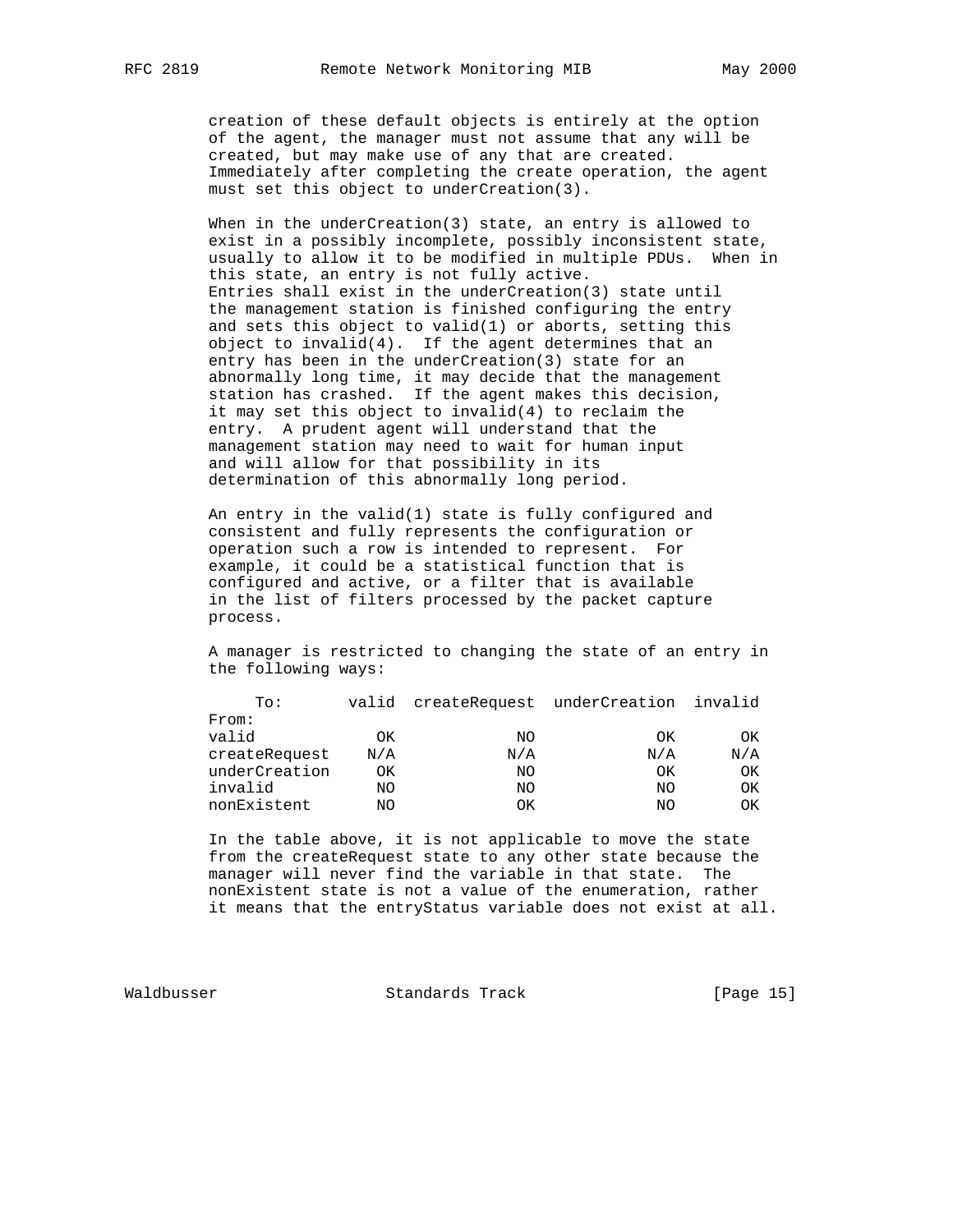An agent may allow an entryStatus variable to change state in additional ways, so long as the semantics of the states are followed. This allowance is made to ease the implementation of the agent and is made despite the fact that managers should never exercise these additional state transitions." SYNTAX INTEGER { valid(1), createRequest(2), underCreation(3), invalid(4)<br>} } statistics OBJECT IDENTIFIER ::= { rmon 1 } history OBJECT IDENTIFIER ::= { rmon 2 } alarm OBJECT IDENTIFIER ::= { rmon 3 } hosts OBJECT IDENTIFIER ::= { rmon 4 } hostTopN OBJECT IDENTIFIER ::= { rmon 5 } matrix OBJECT IDENTIFIER ::= { rmon 6 } filter OBJECT IDENTIFIER ::= { rmon 7 } capture OBJECT IDENTIFIER ::= { rmon 8 } event OBJECT IDENTIFIER ::= { rmon 9 } rmonConformance OBJECT IDENTIFIER  $::=$  { rmon 20 } -- The Ethernet Statistics Group  $-$  -- Implementation of the Ethernet Statistics group is optional. -- Consult the MODULE-COMPLIANCE macro for the authoritative -- conformance information for this MIB. -- The ethernet statistics group contains statistics measured by the -- probe for each monitored interface on this device. These -- statistics take the form of free running counters that start from -- zero when a valid entry is created. -- -- This group currently has statistics defined only for -- Ethernet interfaces. Each etherStatsEntry contains statistics -- for one Ethernet interface. The probe must create one -- etherStats entry for each monitored Ethernet interface -- on the device. etherStatsTable OBJECT-TYPE SYNTAX SEQUENCE OF EtherStatsEntry MAX-ACCESS not-accessible STATUS current DESCRIPTION "A list of Ethernet statistics entries."  $::=$  { statistics 1 }

--

Waldbusser Standards Track [Page 16]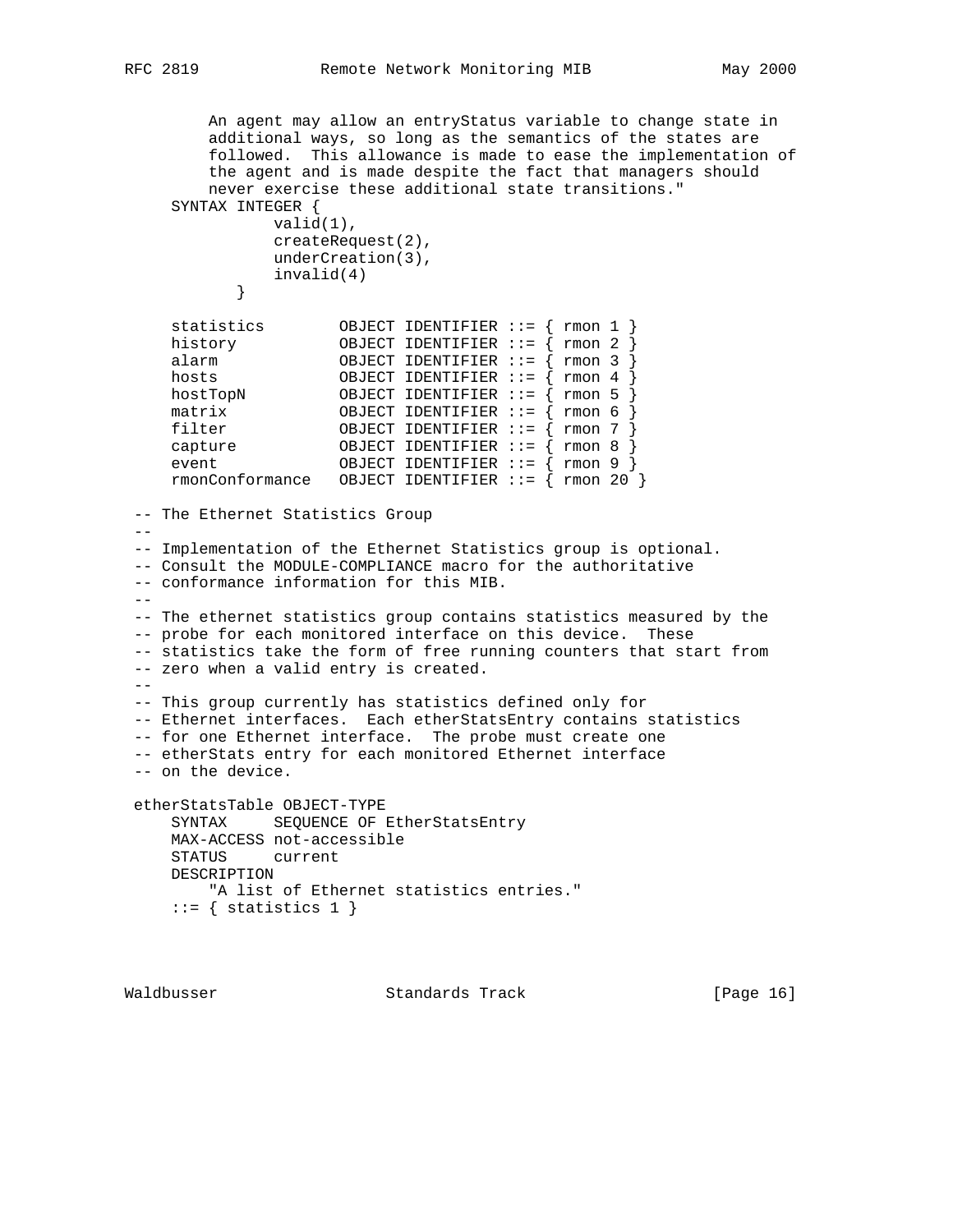```
 etherStatsEntry OBJECT-TYPE
    SYNTAX EtherStatsEntry
    MAX-ACCESS not-accessible
    STATUS current
    DESCRIPTION
        "A collection of statistics kept for a particular
       Ethernet interface. As an example, an instance of the
       etherStatsPkts object might be named etherStatsPkts.1"
     INDEX { etherStatsIndex }
    ::= { etherStatsTable 1 }
 EtherStatsEntry ::= SEQUENCE {
etherStatsIndex 1nteger32,
 etherStatsDataSource OBJECT IDENTIFIER,
etherStatsDropEvents Counter32,
etherStatsOctets Counter32,
etherStatsPkts
and
\frac{1}{2}
counter32,
etherStatsBroadcastPkts Counter32,
etherStatsMulticastPkts Counter32,
etherStatsCRCAlignErrors Counter32,
etherStatsUndersizePkts Counter32,
etherStatsOversizePkts Counter32,
etherStatsFragments Counter32,
etherStatsJabbers Counter32,
etherStatsCollisions Counter32,
etherStatsPkts64Octets Counter32,
etherStatsPkts65to1270ctets Counter32,
 etherStatsPkts128to255Octets Counter32,
etherStatsPkts256to5110ctets Counter32,
etherStatsPkts512to10230ctets Counter32,
 etherStatsPkts1024to1518Octets Counter32,
etherStatsOwner Communisties OwnerString,
   etherStatsStatus EntryStatus
 }
 etherStatsIndex OBJECT-TYPE
    SYNTAX Integer32 (1..65535)
    MAX-ACCESS read-only
    STATUS current
    DESCRIPTION
        "The value of this object uniquely identifies this
       etherStats entry."
     ::= { etherStatsEntry 1 }
 etherStatsDataSource OBJECT-TYPE
    SYNTAX OBJECT IDENTIFIER
    MAX-ACCESS read-create
    STATUS current
```
Waldbusser Standards Track [Page 17]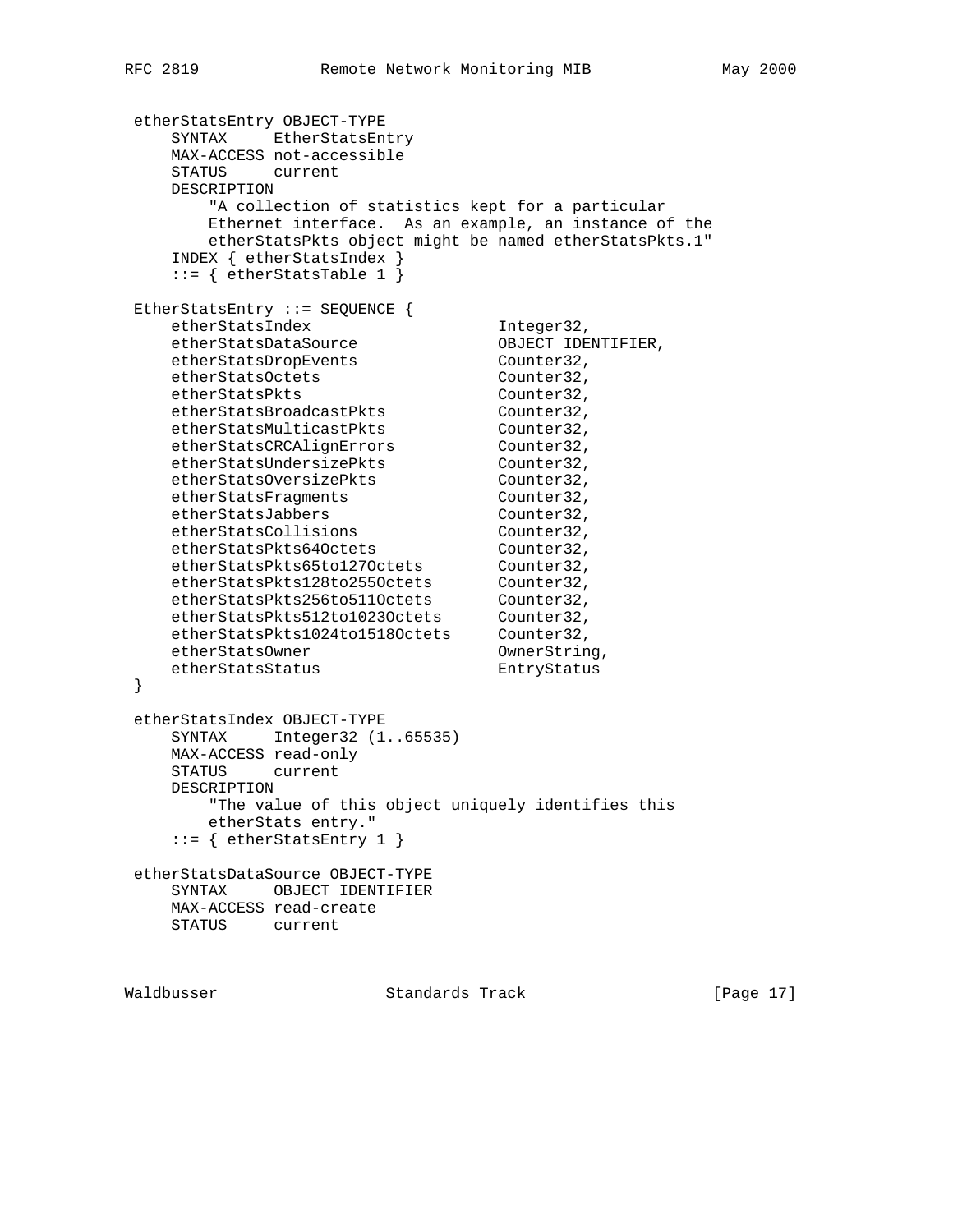```
 DESCRIPTION
         "This object identifies the source of the data that
         this etherStats entry is configured to analyze. This
         source can be any ethernet interface on this device.
         In order to identify a particular interface, this object
         shall identify the instance of the ifIndex object,
         defined in RFC 2233 [17], for the desired interface.
         For example, if an entry were to receive data from
         interface #1, this object would be set to ifIndex.1.
         The statistics in this group reflect all packets
         on the local network segment attached to the identified
         interface.
         An agent may or may not be able to tell if fundamental
         changes to the media of the interface have occurred and
         necessitate an invalidation of this entry. For example, a
         hot-pluggable ethernet card could be pulled out and replaced
        by a token-ring card. In such a case, if the agent has such
         knowledge of the change, it is recommended that it
         invalidate this entry.
         This object may not be modified if the associated
         etherStatsStatus object is equal to valid(1)."
     ::= { etherStatsEntry 2 }
 etherStatsDropEvents OBJECT-TYPE
     SYNTAX Counter32
    MAX-ACCESS read-only
    STATUS current
    DESCRIPTION
         "The total number of events in which packets
         were dropped by the probe due to lack of resources.
         Note that this number is not necessarily the number of
         packets dropped; it is just the number of times this
        condition has been detected."
    ::= { etherStatsEntry 3 }
 etherStatsOctets OBJECT-TYPE
    SYNTAX Counter32
    UNITS "Octets"
    MAX-ACCESS read-only
    STATUS current
    DESCRIPTION
         "The total number of octets of data (including
        those in bad packets) received on the
        network (excluding framing bits but including
        FCS octets).
```
Waldbusser **Standards Track** [Page 18]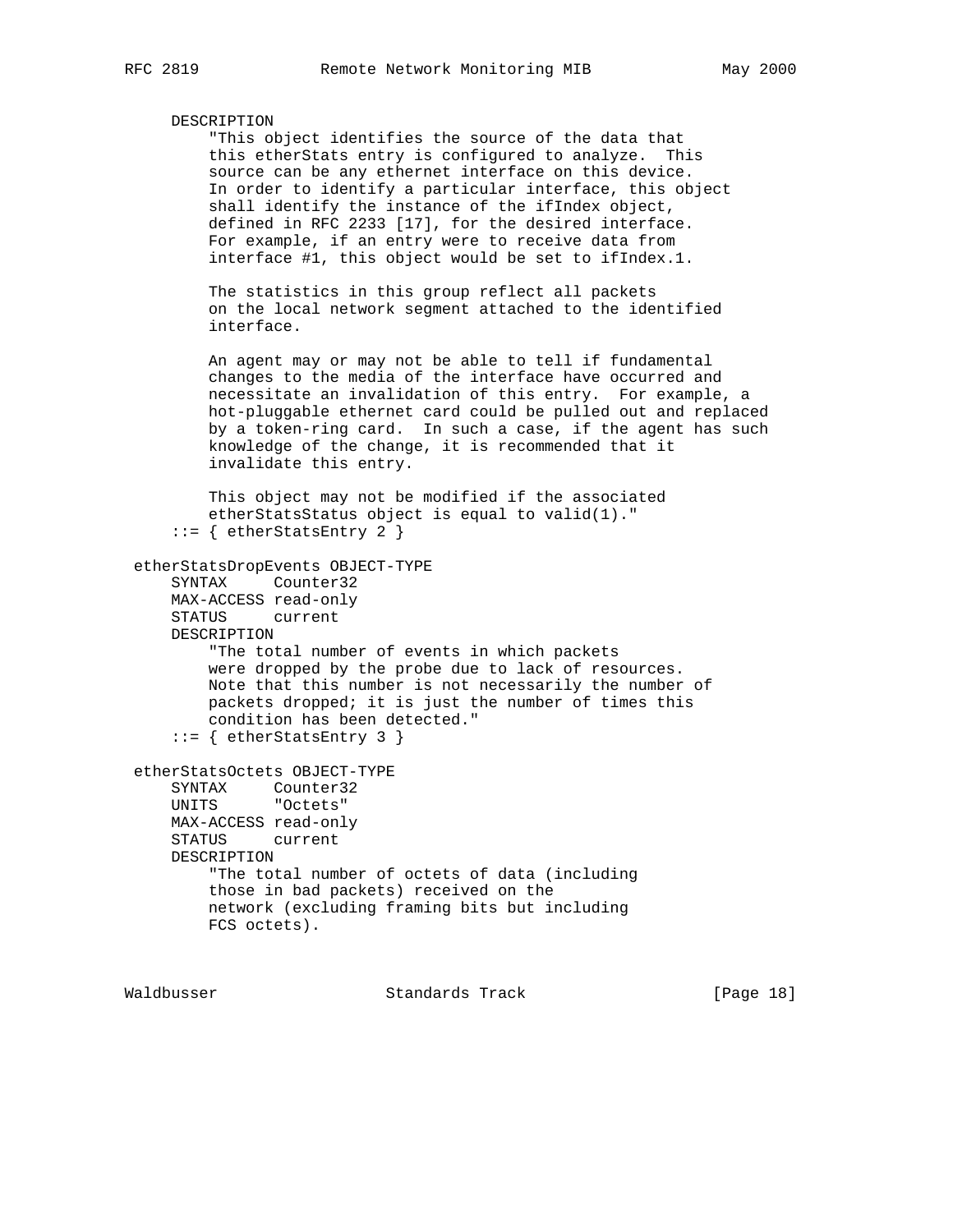This object can be used as a reasonable estimate of 10-Megabit ethernet utilization. If greater precision is desired, the etherStatsPkts and etherStatsOctets objects should be sampled before and after a common interval. The differences in the sampled values are Pkts and Octets, respectively, and the number of seconds in the interval is Interval. These values are used to calculate the Utilization as follows: Pkts \*  $(9.6 + 6.4) + (Octets * .8)$  Utilization = ------------------------------------- Interval \* 10,000 The result of this equation is the value Utilization which is the percent utilization of the ethernet segment on a scale of 0 to 100 percent."  $::=$  { etherStatsEntry 4 } etherStatsPkts OBJECT-TYPE SYNTAX Counter32 UNITS "Packets" MAX-ACCESS read-only STATUS current DESCRIPTION "The total number of packets (including bad packets, broadcast packets, and multicast packets) received."  $::=$  { etherStatsEntry 5 } etherStatsBroadcastPkts OBJECT-TYPE SYNTAX Counter32 UNITS "Packets" MAX-ACCESS read-only STATUS current DESCRIPTION "The total number of good packets received that were directed to the broadcast address. Note that this does not include multicast packets."  $::=$  { etherStatsEntry 6 } etherStatsMulticastPkts OBJECT-TYPE SYNTAX Counter32 UNITS "Packets" MAX-ACCESS read-only STATUS current DESCRIPTION "The total number of good packets received that were directed to a multicast address. Note that this number does not include packets directed to the broadcast

Waldbusser **Standards Track** [Page 19]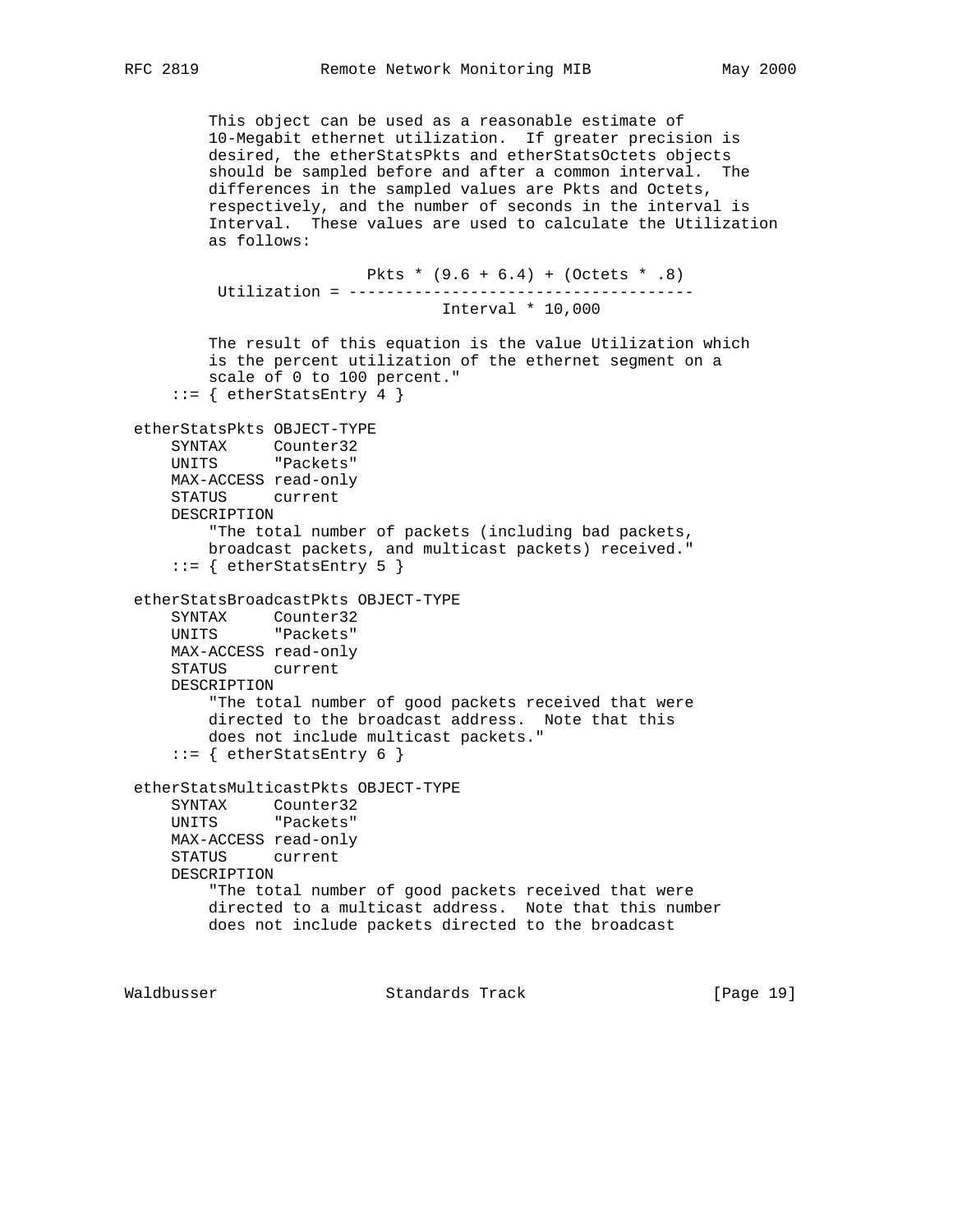```
 address."
    ::= { etherStatsEntry 7 }
 etherStatsCRCAlignErrors OBJECT-TYPE
 SYNTAX Counter32
 UNITS "Packets"
     MAX-ACCESS read-only
     STATUS current
     DESCRIPTION
         "The total number of packets received that
         had a length (excluding framing bits, but
         including FCS octets) of between 64 and 1518
         octets, inclusive, but had either a bad
         Frame Check Sequence (FCS) with an integral
         number of octets (FCS Error) or a bad FCS with
         a non-integral number of octets (Alignment Error)."
     ::= { etherStatsEntry 8 }
 etherStatsUndersizePkts OBJECT-TYPE
     SYNTAX Counter32
     UNITS "Packets"
     MAX-ACCESS read-only
     STATUS current
     DESCRIPTION
         "The total number of packets received that were
         less than 64 octets long (excluding framing bits,
         but including FCS octets) and were otherwise well
         formed."
     ::= { etherStatsEntry 9 }
 etherStatsOversizePkts OBJECT-TYPE
 SYNTAX Counter32
 UNITS "Packets"
     MAX-ACCESS read-only
     STATUS current
     DESCRIPTION
         "The total number of packets received that were
         longer than 1518 octets (excluding framing bits,
         but including FCS octets) and were otherwise
         well formed."
     ::= { etherStatsEntry 10 }
 etherStatsFragments OBJECT-TYPE
     SYNTAX Counter32
     UNITS "Packets"
     MAX-ACCESS read-only
     STATUS current
     DESCRIPTION
```
Waldbusser **Standards Track** [Page 20]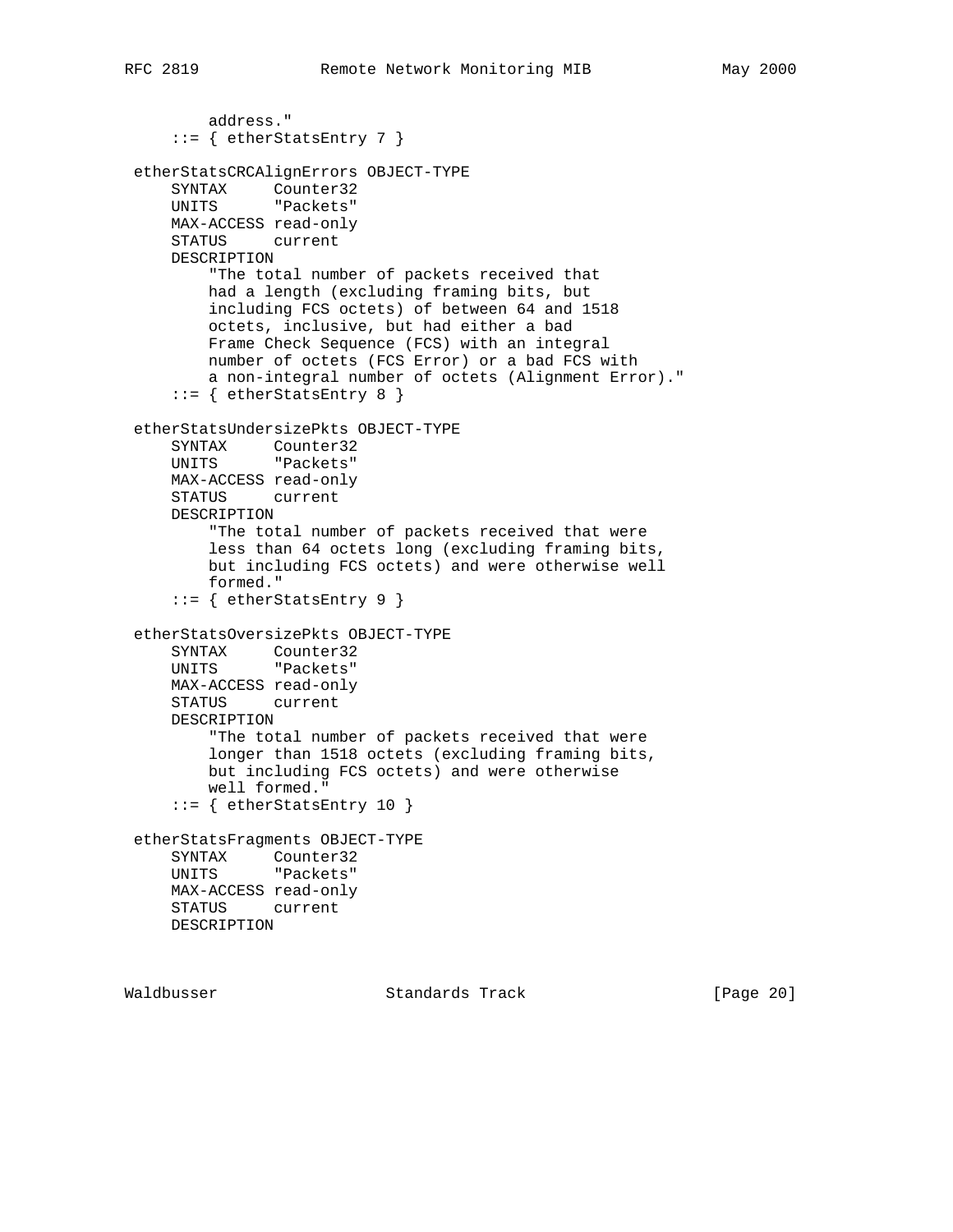"The total number of packets received that were less than 64 octets in length (excluding framing bits but including FCS octets) and had either a bad Frame Check Sequence (FCS) with an integral number of octets (FCS Error) or a bad FCS with a non-integral number of octets (Alignment Error). Note that it is entirely normal for etherStatsFragments to increment. This is because it counts both runts (which are normal occurrences due to collisions) and noise hits."  $::=$  { etherStatsEntry 11 } etherStatsJabbers OBJECT-TYPE SYNTAX Counter32 UNITS "Packets" MAX-ACCESS read-only STATUS current DESCRIPTION "The total number of packets received that were longer than 1518 octets (excluding framing bits, but including FCS octets), and had either a bad Frame Check Sequence (FCS) with an integral number of octets (FCS Error) or a bad FCS with a non-integral number of octets (Alignment Error). Note that this definition of jabber is different than the definition in IEEE-802.3 section 8.2.1.5 (10BASE5) and section 10.3.1.4 (10BASE2). These documents define jabber as the condition where any packet exceeds 20 ms. The allowed range to detect jabber is between 20 ms and 150 ms."  $::=$  { etherStatsEntry 12 } etherStatsCollisions OBJECT-TYPE SYNTAX Counter32 UNITS "Collisions" MAX-ACCESS read-only STATUS current DESCRIPTION "The best estimate of the total number of collisions on this Ethernet segment. The value returned will depend on the location of the RMON probe. Section 8.2.1.3 (10BASE-5) and section 10.3.1.3 (10BASE-2) of IEEE standard 802.3 states that a station must detect a collision, in the receive mode, if three or more stations are transmitting simultaneously. A repeater port must detect a collision when two or more

Waldbusser **Standards Track** [Page 21]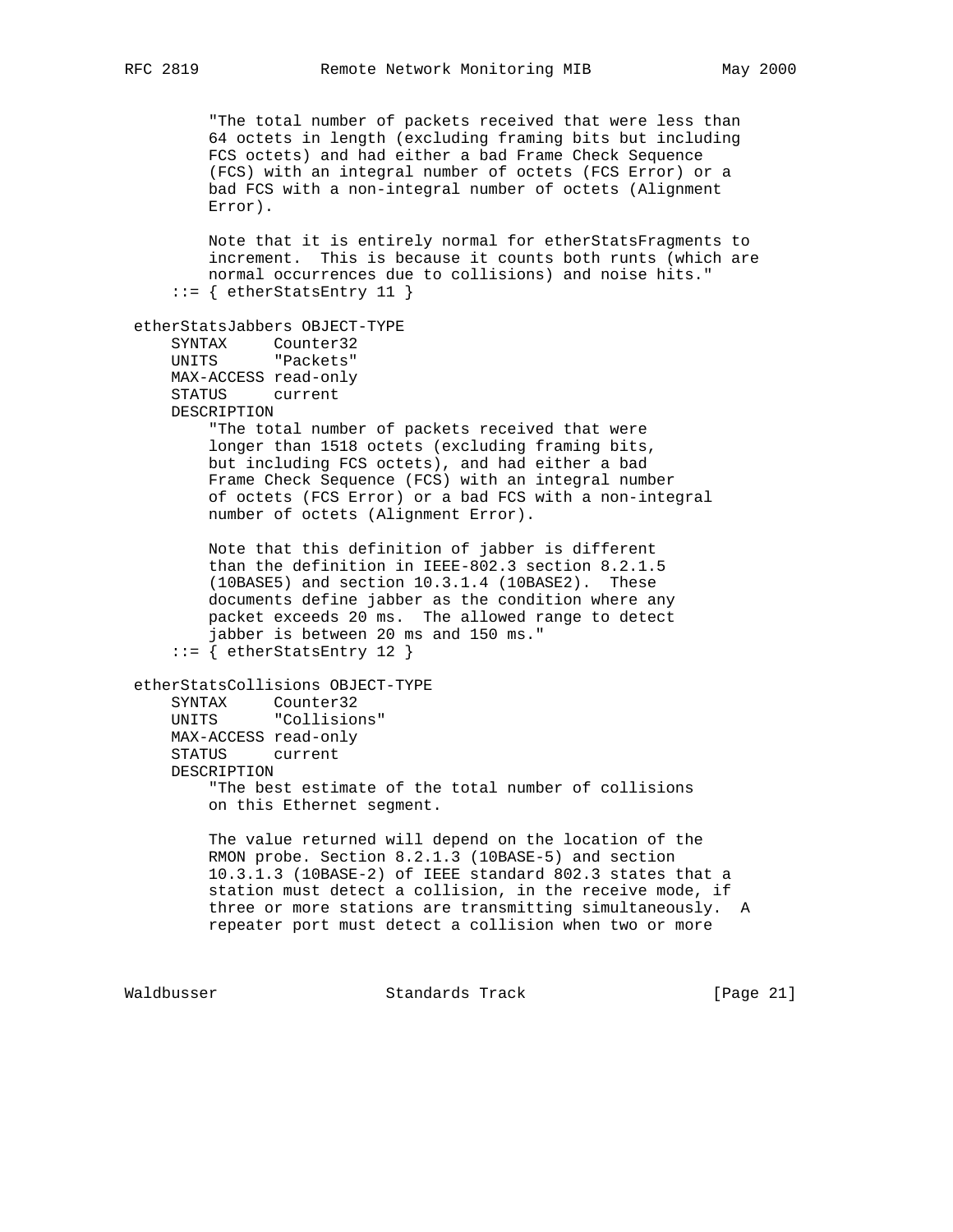stations are transmitting simultaneously. Thus a probe placed on a repeater port could record more collisions than a probe connected to a station on the same segment would.

 Probe location plays a much smaller role when considering 10BASE-T. 14.2.1.4 (10BASE-T) of IEEE standard 802.3 defines a collision as the simultaneous presence of signals on the DO and RD circuits (transmitting and receiving at the same time). A 10BASE-T station can only detect collisions when it is transmitting. Thus probes placed on a station and a repeater, should report the same number of collisions.

 Note also that an RMON probe inside a repeater should ideally report collisions between the repeater and one or more other hosts (transmit collisions as defined by IEEE 802.3k) plus receiver collisions observed on any coax segments to which the repeater is connected."

```
::= { etherStatsEntry 13 }
```
 etherStatsPkts64Octets OBJECT-TYPE SYNTAX Counter32 UNITS "Packets" MAX-ACCESS read-only STATUS current DESCRIPTION "The total number of packets (including bad packets) received that were 64 octets in length (excluding framing bits but including FCS octets)." ::= { etherStatsEntry 14 } etherStatsPkts65to127Octets OBJECT-TYPE SYNTAX Counter32 UNITS "Packets" MAX-ACCESS read-only STATUS current DESCRIPTION "The total number of packets (including bad packets) received that were between 65 and 127 octets in length inclusive (excluding framing bits but including FCS octets)." ::= { etherStatsEntry 15 } etherStatsPkts128to255Octets OBJECT-TYPE SYNTAX Counter32 UNITS "Packets" MAX-ACCESS read-only

Waldbusser Standards Track [Page 22]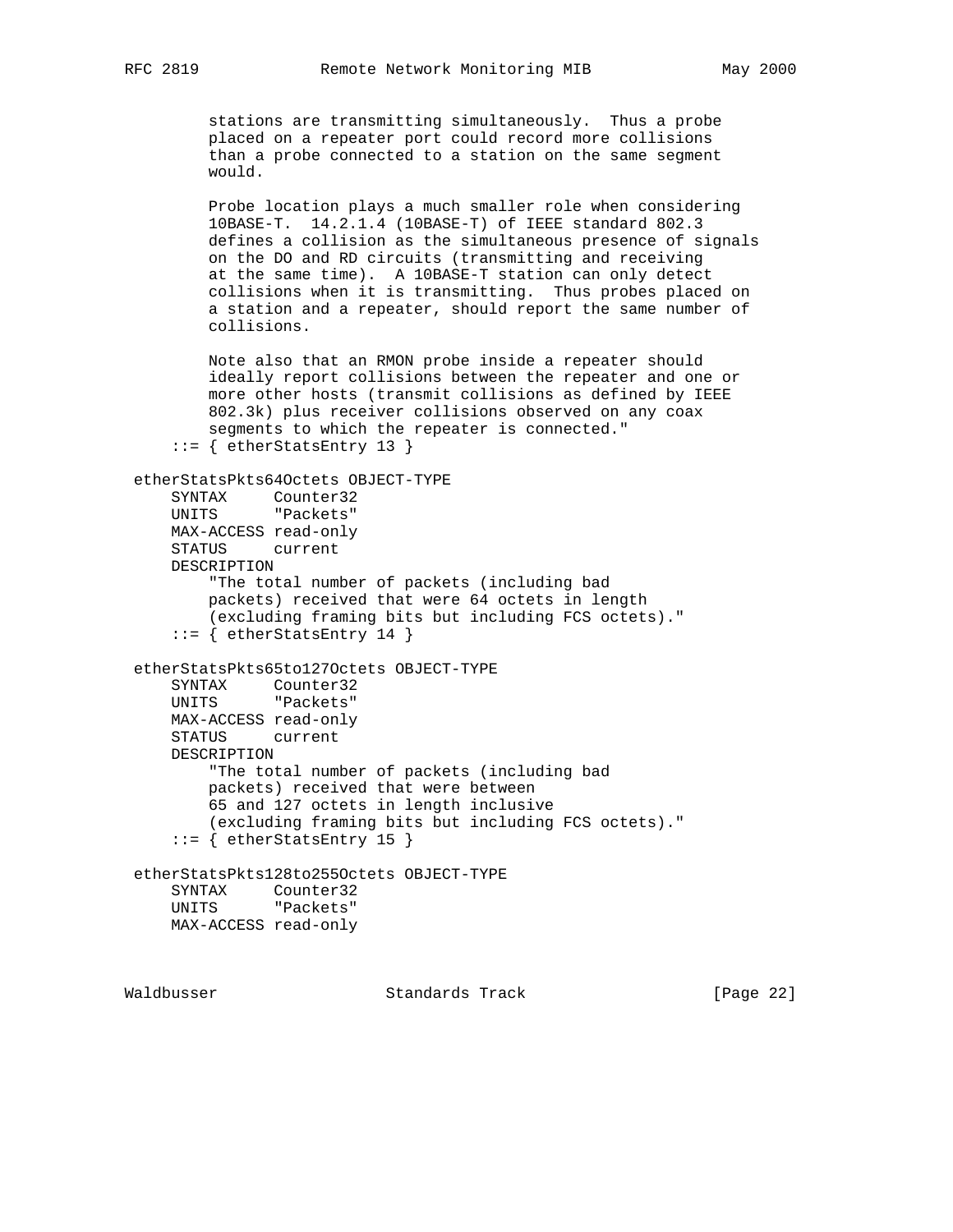```
 STATUS current
    DESCRIPTION
         "The total number of packets (including bad
        packets) received that were between
        128 and 255 octets in length inclusive
        (excluding framing bits but including FCS octets)."
     ::= { etherStatsEntry 16 }
 etherStatsPkts256to511Octets OBJECT-TYPE
    SYNTAX Counter32
    UNITS "Packets"
    MAX-ACCESS read-only
    STATUS current
    DESCRIPTION
        "The total number of packets (including bad
        packets) received that were between
        256 and 511 octets in length inclusive
        (excluding framing bits but including FCS octets)."
     ::= { etherStatsEntry 17 }
 etherStatsPkts512to1023Octets OBJECT-TYPE
     SYNTAX Counter32
    UNITS "Packets"
    MAX-ACCESS read-only
    STATUS current
    DESCRIPTION
         "The total number of packets (including bad
        packets) received that were between
        512 and 1023 octets in length inclusive
        (excluding framing bits but including FCS octets)."
     ::= { etherStatsEntry 18 }
 etherStatsPkts1024to1518Octets OBJECT-TYPE
    SYNTAX Counter32
    UNITS "Packets"
    MAX-ACCESS read-only
    STATUS current
    DESCRIPTION
        "The total number of packets (including bad
        packets) received that were between
        1024 and 1518 octets in length inclusive
        (excluding framing bits but including FCS octets)."
     ::= { etherStatsEntry 19 }
 etherStatsOwner OBJECT-TYPE
    SYNTAX OwnerString
    MAX-ACCESS read-create
    STATUS current
```
Waldbusser **Standards Track** [Page 23]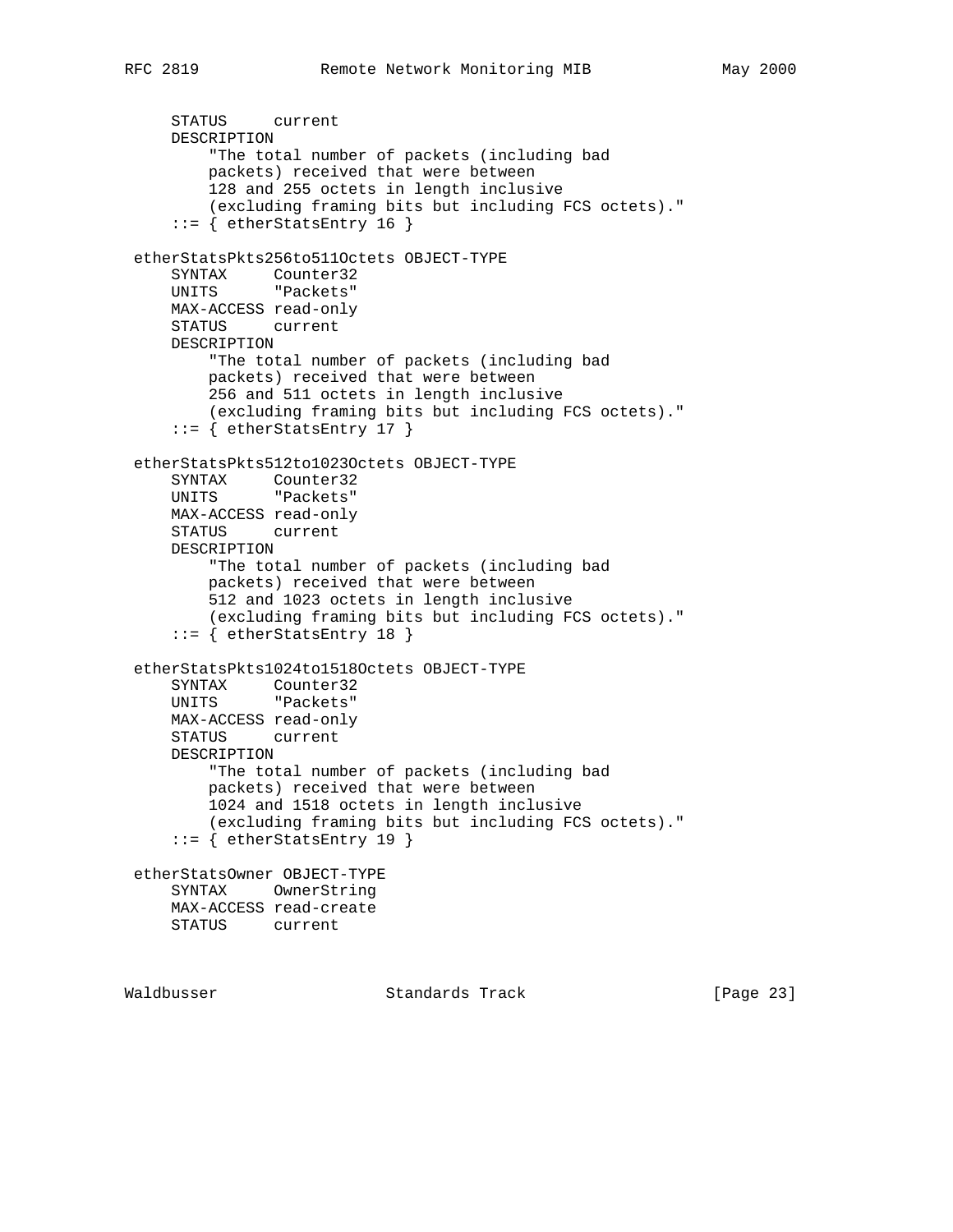DESCRIPTION "The entity that configured this entry and is therefore using the resources assigned to it." ::= { etherStatsEntry 20 } etherStatsStatus OBJECT-TYPE SYNTAX EntryStatus MAX-ACCESS read-create STATUS current DESCRIPTION "The status of this etherStats entry." ::= { etherStatsEntry 21 } -- The History Control Group -- Implementation of the History Control group is optional. -- Consult the MODULE-COMPLIANCE macro for the authoritative -- conformance information for this MIB.  $-$  -- The history control group controls the periodic statistical -- sampling of data from various types of networks. The -- historyControlTable stores configuration entries that each -- define an interface, polling period, and other parameters. -- Once samples are taken, their data is stored in an entry -- in a media-specific table. Each such entry defines one -- sample, and is associated with the historyControlEntry that -- caused the sample to be taken. Each counter in the -- etherHistoryEntry counts the same event as its similarly-named -- counterpart in the etherStatsEntry, except that each value here -- is a cumulative sum during a sampling period. -- -- If the probe keeps track of the time of day, it should start -- the first sample of the history at a time such that -- when the next hour of the day begins, a sample is -- started at that instant. This tends to make more -- user-friendly reports, and enables comparison of reports -- from different probes that have relatively accurate time -- of day. -- -- The probe is encouraged to add two history control entries -- per monitored interface upon initialization that describe a short -- term and a long term polling period. Suggested parameters are 30 -- seconds for the short term polling period and 30 minutes for -- the long term period. historyControlTable OBJECT-TYPE SYNTAX SEQUENCE OF HistoryControlEntry MAX-ACCESS not-accessible

Waldbusser Standards Track [Page 24]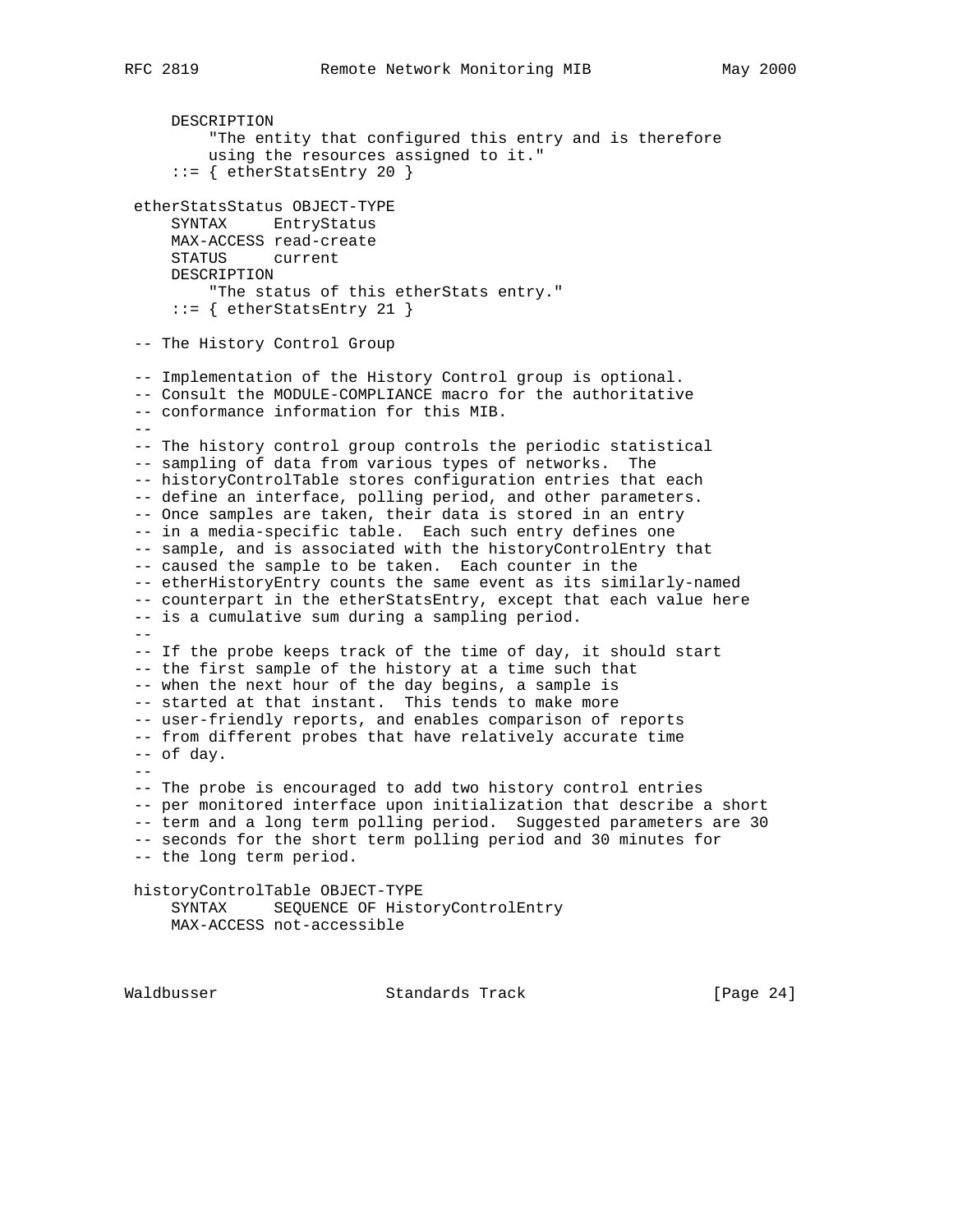```
 STATUS current
     DESCRIPTION
         "A list of history control entries."
    ::= { history 1 }
 historyControlEntry OBJECT-TYPE
     SYNTAX HistoryControlEntry
     MAX-ACCESS not-accessible
     STATUS current
     DESCRIPTION
         "A list of parameters that set up a periodic sampling of
         statistics. As an example, an instance of the
         historyControlInterval object might be named
         historyControlInterval.2"
     INDEX { historyControlIndex }
     ::= { historyControlTable 1 }
 HistoryControlEntry ::= SEQUENCE {
historyControlIndex 1nteger32,
historyControlDataSource OBJECT IDENTIFIER,
     historyControlBucketsRequested Integer32,
 historyControlBucketsGranted Integer32,
historyControlInterval 1nteger32,
historyControlOwner CwnerString,
historyControlStatus EntryStatus
 }
 historyControlIndex OBJECT-TYPE
     SYNTAX Integer32 (1..65535)
     MAX-ACCESS read-only
     STATUS current
     DESCRIPTION
         "An index that uniquely identifies an entry in the
         historyControl table. Each such entry defines a
         set of samples at a particular interval for an
         interface on the device."
     ::= { historyControlEntry 1 }
 historyControlDataSource OBJECT-TYPE
     SYNTAX OBJECT IDENTIFIER
     MAX-ACCESS read-create
     STATUS current
     DESCRIPTION
         "This object identifies the source of the data for
         which historical data was collected and
         placed in a media-specific table on behalf of this
         historyControlEntry. This source can be any
         interface on this device. In order to identify
Waldbusser Standards Track [Page 25]
```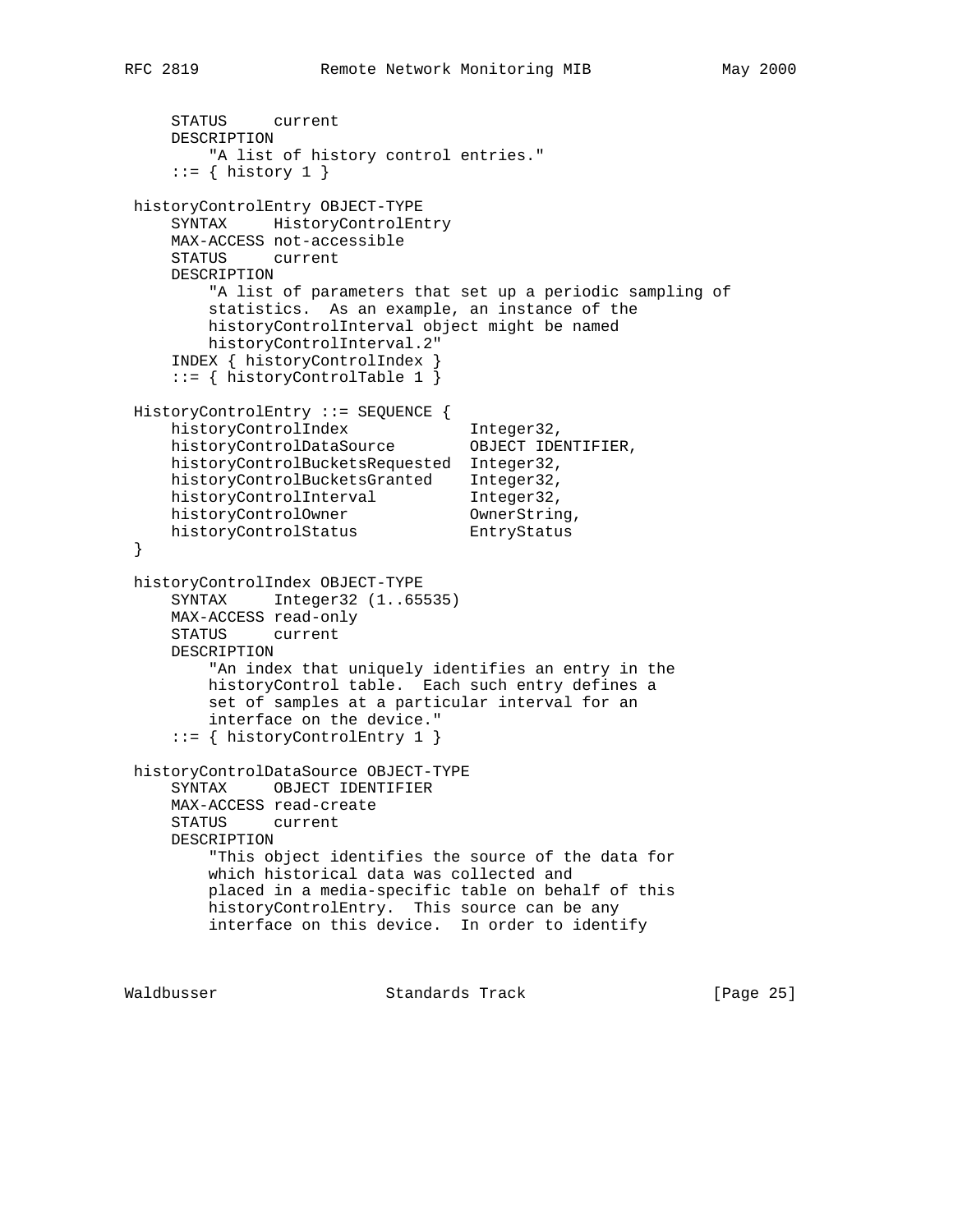a particular interface, this object shall identify the instance of the ifIndex object, defined in RFC 2233 [17], for the desired interface. For example, if an entry were to receive data from interface #1, this object would be set to ifIndex.1.

 The statistics in this group reflect all packets on the local network segment attached to the identified interface.

 An agent may or may not be able to tell if fundamental changes to the media of the interface have occurred and necessitate an invalidation of this entry. For example, a hot-pluggable ethernet card could be pulled out and replaced by a token-ring card. In such a case, if the agent has such knowledge of the change, it is recommended that it invalidate this entry.

```
 This object may not be modified if the associated
    historyControlStatus object is equal to valid(1)."
 ::= { historyControlEntry 2 }
```

```
 historyControlBucketsRequested OBJECT-TYPE
     SYNTAX Integer32 (1..65535)
     MAX-ACCESS read-create
     STATUS current
     DESCRIPTION
         "The requested number of discrete time intervals
         over which data is to be saved in the part of the
         media-specific table associated with this
         historyControlEntry.
         When this object is created or modified, the probe
         should set historyControlBucketsGranted as closely to
         this object as is possible for the particular probe
         implementation and available resources."
     DEFVAL { 50 }
     ::= { historyControlEntry 3 }
 historyControlBucketsGranted OBJECT-TYPE
     SYNTAX Integer32 (1..65535)
     MAX-ACCESS read-only
     STATUS current
     DESCRIPTION
         "The number of discrete sampling intervals
         over which data shall be saved in the part of
```

```
 the media-specific table associated with this
 historyControlEntry.
```
Waldbusser **Standards Track** [Page 26]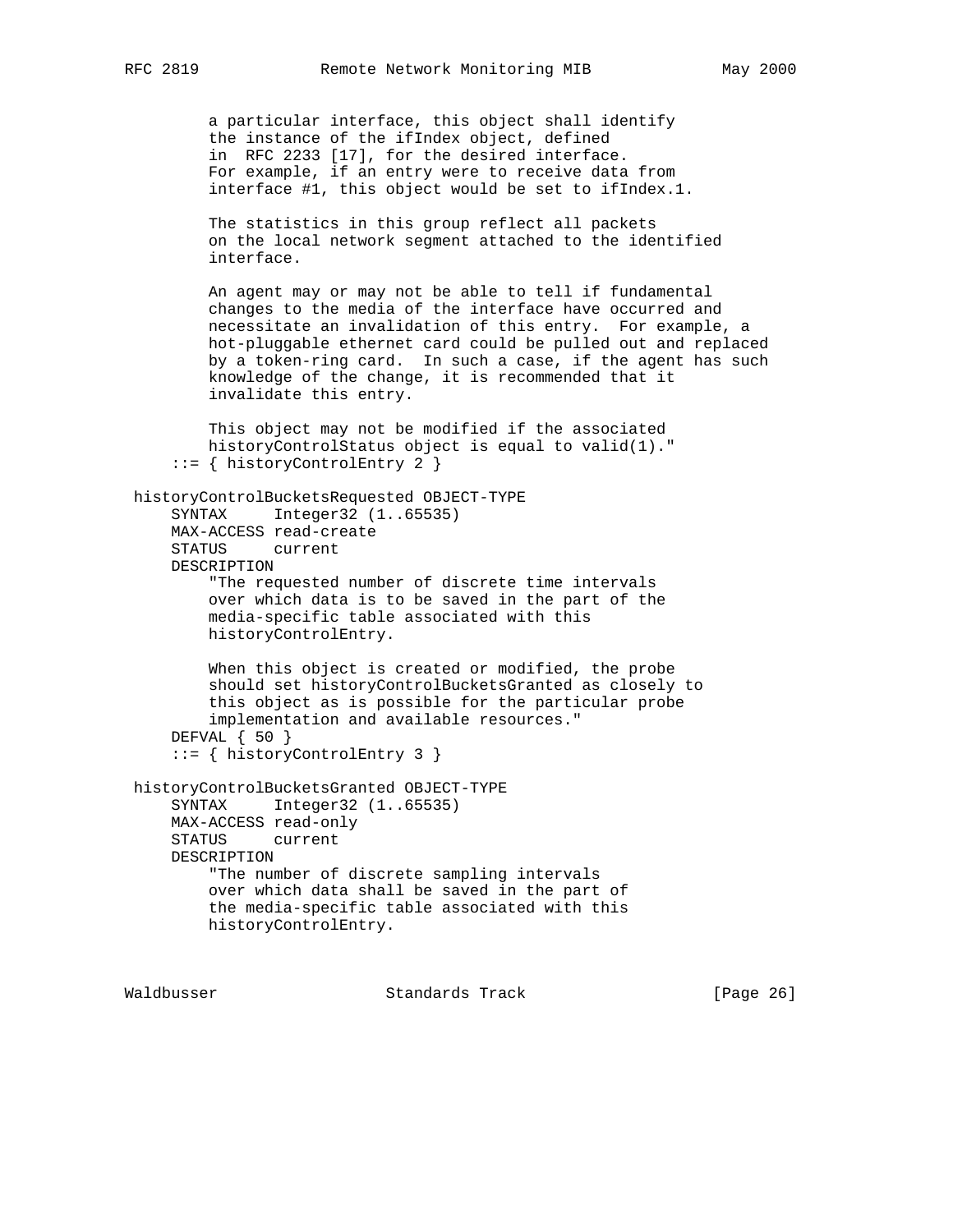When the associated historyControlBucketsRequested object is created or modified, the probe should set this object as closely to the requested value as is possible for the particular probe implementation and available resources. The probe must not lower this value except as a result of a modification to the associated historyControlBucketsRequested object.

 There will be times when the actual number of buckets associated with this entry is less than the value of this object. In this case, at the end of each sampling interval, a new bucket will be added to the media-specific table.

 When the number of buckets reaches the value of this object and a new bucket is to be added to the media-specific table, the oldest bucket associated with this historyControlEntry shall be deleted by the agent so that the new bucket can be added.

 When the value of this object changes to a value less than the current value, entries are deleted from the media-specific table associated with this historyControlEntry. Enough of the oldest of these entries shall be deleted by the agent so that their number remains less than or equal to the new value of this object.

When the value of this object changes to a value greater than the current value, the number of associated media specific entries may be allowed to grow." ::= { historyControlEntry 4 }

```
 historyControlInterval OBJECT-TYPE
 SYNTAX Integer32 (1..3600)
 UNITS "Seconds"
     MAX-ACCESS read-create
     STATUS current
     DESCRIPTION
         "The interval in seconds over which the data is
         sampled for each bucket in the part of the
         media-specific table associated with this
         historyControlEntry. This interval can
         be set to any number of seconds between 1 and
         3600 (1 hour).
```
Because the counters in a bucket may overflow at their

Waldbusser Standards Track [Page 27]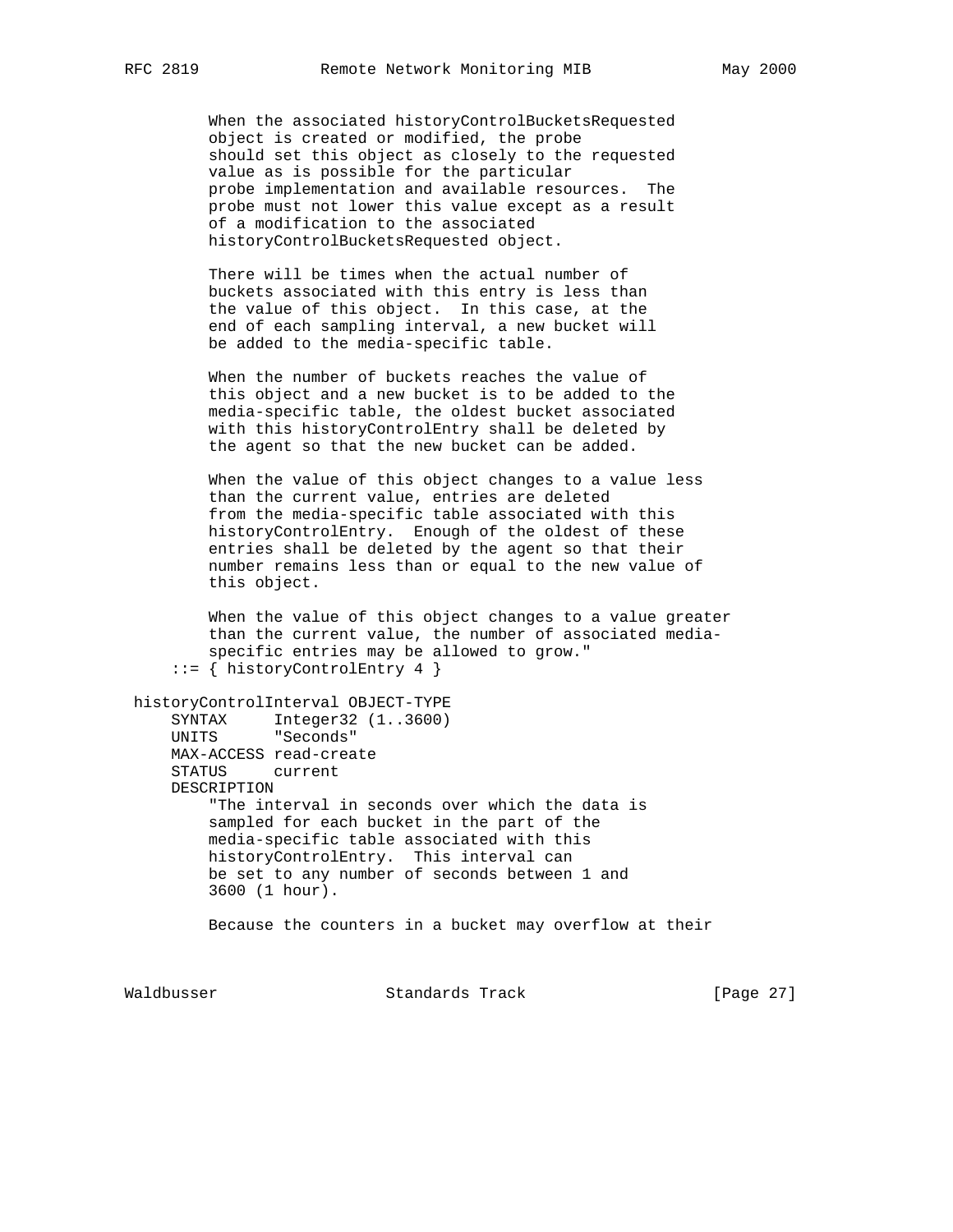maximum value with no indication, a prudent manager will take into account the possibility of overflow in any of the associated counters. It is important to consider the minimum time in which any counter could overflow on a particular media type and set the historyControlInterval object to a value less than this interval. This is typically most important for the 'octets' counter in any media-specific table. For example, on an Ethernet network, the etherHistoryOctets counter could overflow in about one hour at the Ethernet's maximum utilization. This object may not be modified if the associated historyControlStatus object is equal to valid(1)." DEFVAL { 1800 } ::= { historyControlEntry 5 } historyControlOwner OBJECT-TYPE SYNTAX OwnerString MAX-ACCESS read-create STATUS current DESCRIPTION "The entity that configured this entry and is therefore using the resources assigned to it." ::= { historyControlEntry 6 } historyControlStatus OBJECT-TYPE SYNTAX EntryStatus MAX-ACCESS read-create STATUS current DESCRIPTION "The status of this historyControl entry. Each instance of the media-specific table associated with this historyControlEntry will be deleted by the agent if this historyControlEntry is not equal to valid(1)." ::= { historyControlEntry 7 } -- The Ethernet History Group -- Implementation of the Ethernet History group is optional. -- Consult the MODULE-COMPLIANCE macro for the authoritative -- conformance information for this MIB.  $-$  -- The Ethernet History group records periodic statistical samples -- from a network and stores them for later retrieval. -- Once samples are taken, their data is stored in an entry -- in a media-specific table. Each such entry defines one

Waldbusser Standards Track [Page 28]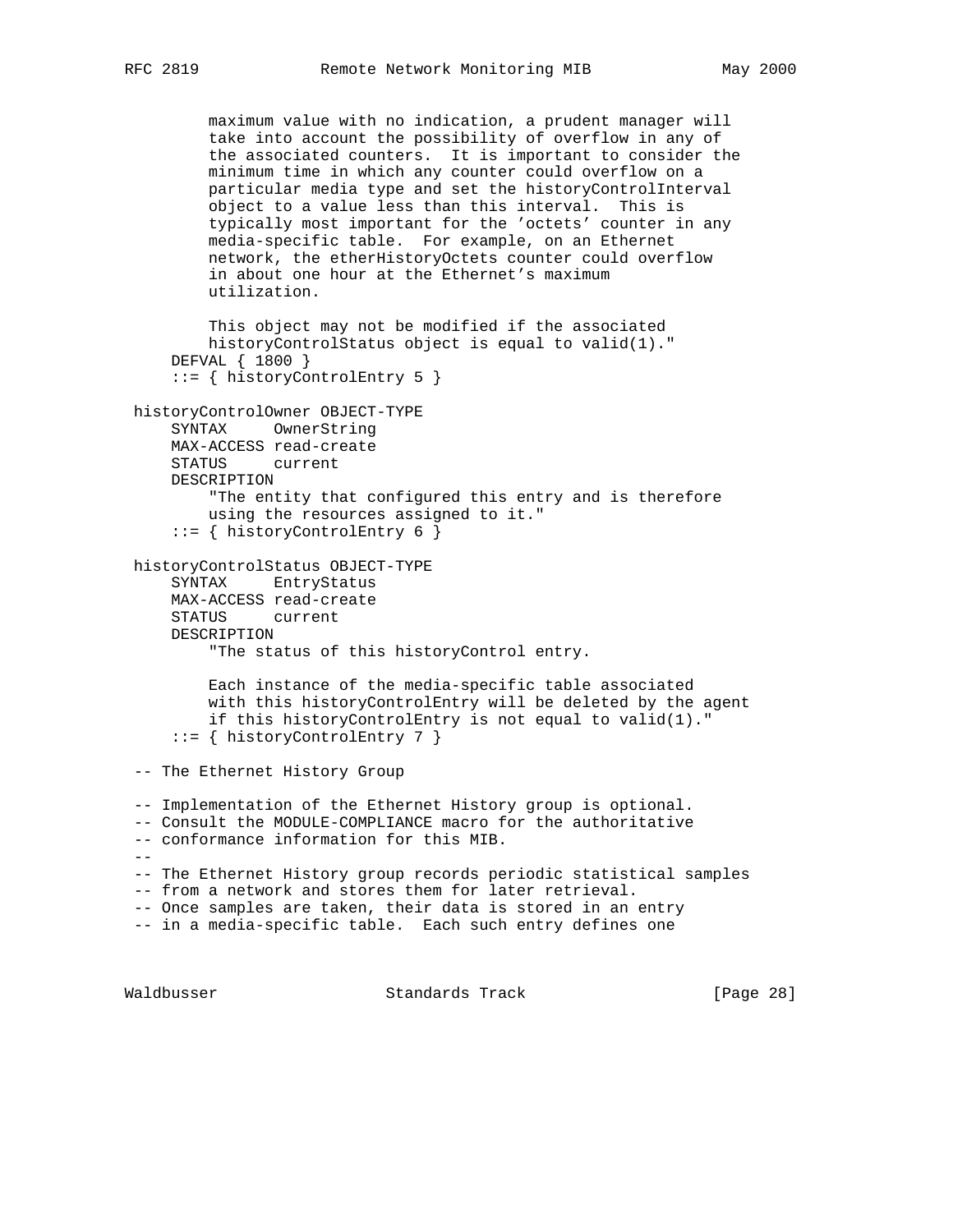```
 -- sample, and is associated with the historyControlEntry that
 -- caused the sample to be taken. This group defines the
-- etherHistoryTable, for Ethernet networks.
- etherHistoryTable OBJECT-TYPE
     SYNTAX SEQUENCE OF EtherHistoryEntry
    MAX-ACCESS not-accessible
    STATUS current
    DESCRIPTION
        "A list of Ethernet history entries."
    ::= { history 2 }
 etherHistoryEntry OBJECT-TYPE
     SYNTAX EtherHistoryEntry
    MAX-ACCESS not-accessible
     STATUS current
    DESCRIPTION
        "An historical sample of Ethernet statistics on a particular
        Ethernet interface. This sample is associated with the
        historyControlEntry which set up the parameters for
        a regular collection of these samples. As an example, an
        instance of the etherHistoryPkts object might be named
        etherHistoryPkts.2.89"
     INDEX { etherHistoryIndex , etherHistorySampleIndex }
    ::= { etherHistoryTable 1 }
 EtherHistoryEntry ::= SEQUENCE {
etherHistoryIndex 1nteger32,
 etherHistorySampleIndex Integer32,
etherHistoryIntervalStart TimeTicks,
etherHistoryDropEvents Counter32,
etherHistoryOctets Counter32,
etherHistoryPkts Counter32,
etherHistoryBroadcastPkts Counter32,
etherHistoryMulticastPkts Counter32,
etherHistoryCRCAlignErrors Counter32,
etherHistoryUndersizePkts Counter32,
etherHistoryOversizePkts Counter32,
etherHistoryFragments Counter32,
etherHistoryJabbers Counter32,
etherHistoryCollisions Counter32,
etherHistoryUtilization 1nteger32
 }
 etherHistoryIndex OBJECT-TYPE
    SYNTAX Integer32 (1..65535)
    MAX-ACCESS read-only
```
Waldbusser Standards Track [Page 29]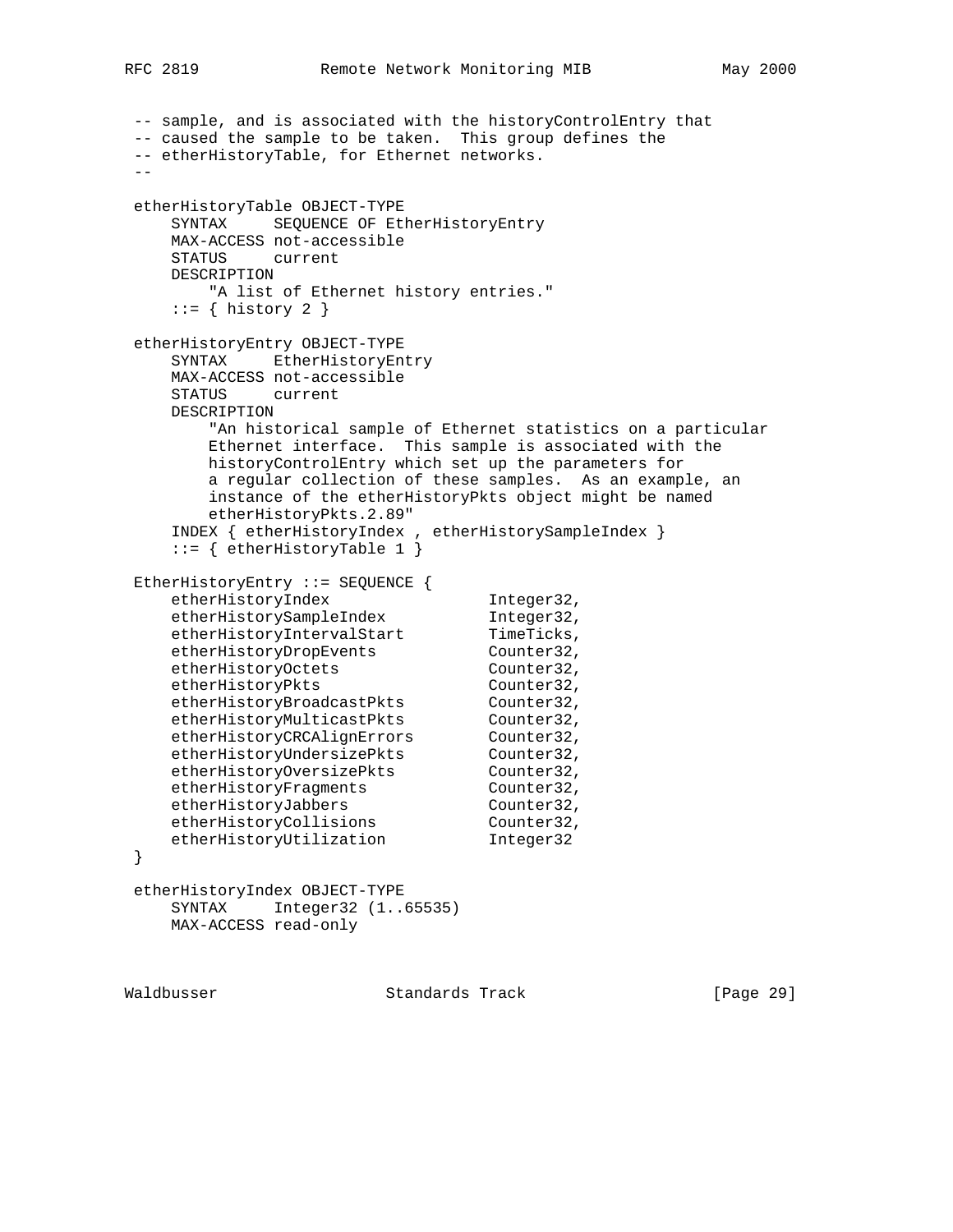```
 STATUS current
     DESCRIPTION
         "The history of which this entry is a part. The
        history identified by a particular value of this
         index is the same history as identified
        by the same value of historyControlIndex."
     ::= { etherHistoryEntry 1 }
 etherHistorySampleIndex OBJECT-TYPE
     SYNTAX Integer32 (1..2147483647)
    MAX-ACCESS read-only
    STATUS current
    DESCRIPTION
         "An index that uniquely identifies the particular
         sample this entry represents among all samples
         associated with the same historyControlEntry.
         This index starts at 1 and increases by one
        as each new sample is taken."
     ::= { etherHistoryEntry 2 }
 etherHistoryIntervalStart OBJECT-TYPE
     SYNTAX TimeTicks
    MAX-ACCESS read-only
    STATUS current
    DESCRIPTION
         "The value of sysUpTime at the start of the interval
         over which this sample was measured. If the probe
        keeps track of the time of day, it should start
         the first sample of the history at a time such that
        when the next hour of the day begins, a sample is
        started at that instant. Note that following this
         rule may require the probe to delay collecting the
        first sample of the history, as each sample must be
         of the same interval. Also note that the sample which
         is currently being collected is not accessible in this
         table until the end of its interval."
     ::= { etherHistoryEntry 3 }
 etherHistoryDropEvents OBJECT-TYPE
     SYNTAX Counter32
    MAX-ACCESS read-only
    STATUS current
    DESCRIPTION
         "The total number of events in which packets
         were dropped by the probe due to lack of resources
         during this sampling interval. Note that this number
         is not necessarily the number of packets dropped, it
         is just the number of times this condition has been
```
Waldbusser Standards Track [Page 30]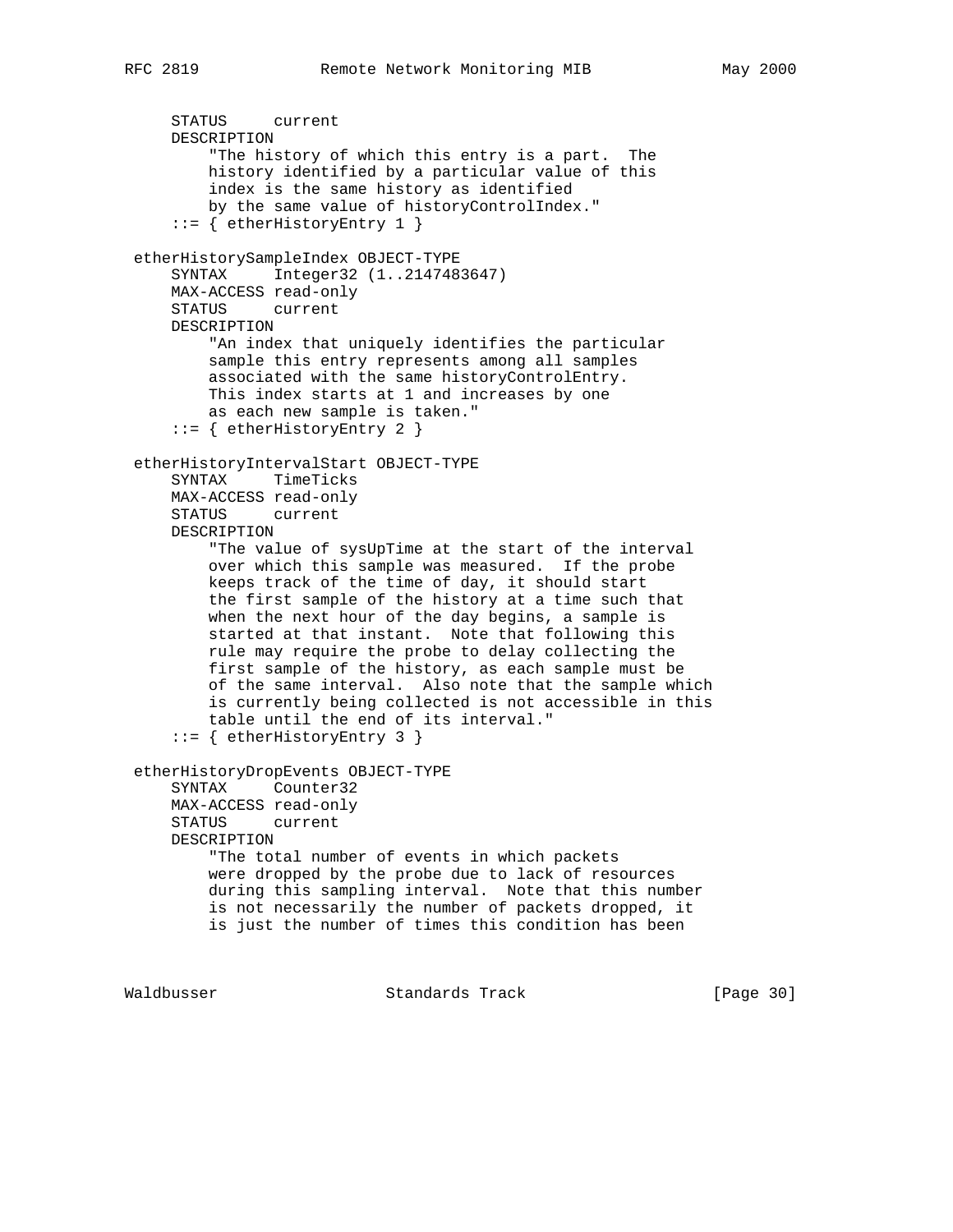```
 detected."
     ::= { etherHistoryEntry 4 }
 etherHistoryOctets OBJECT-TYPE
 SYNTAX Counter32
 UNITS "Octets"
     MAX-ACCESS read-only
     STATUS current
     DESCRIPTION
         "The total number of octets of data (including
         those in bad packets) received on the
         network (excluding framing bits but including
         FCS octets)."
     ::= { etherHistoryEntry 5 }
 etherHistoryPkts OBJECT-TYPE
     SYNTAX Counter32
     UNITS "Packets"
     MAX-ACCESS read-only
     STATUS current
     DESCRIPTION
         "The number of packets (including bad packets)
         received during this sampling interval."
     ::= { etherHistoryEntry 6 }
 etherHistoryBroadcastPkts OBJECT-TYPE
 SYNTAX Counter32
 UNITS "Packets"
     MAX-ACCESS read-only
     STATUS current
     DESCRIPTION
         "The number of good packets received during this
         sampling interval that were directed to the
         broadcast address."
     ::= { etherHistoryEntry 7 }
 etherHistoryMulticastPkts OBJECT-TYPE
     SYNTAX Counter32
     UNITS "Packets"
     MAX-ACCESS read-only
     STATUS current
     DESCRIPTION
         "The number of good packets received during this
         sampling interval that were directed to a
         multicast address. Note that this number does not
         include packets addressed to the broadcast address."
     ::= { etherHistoryEntry 8 }
```
Waldbusser Standards Track [Page 31]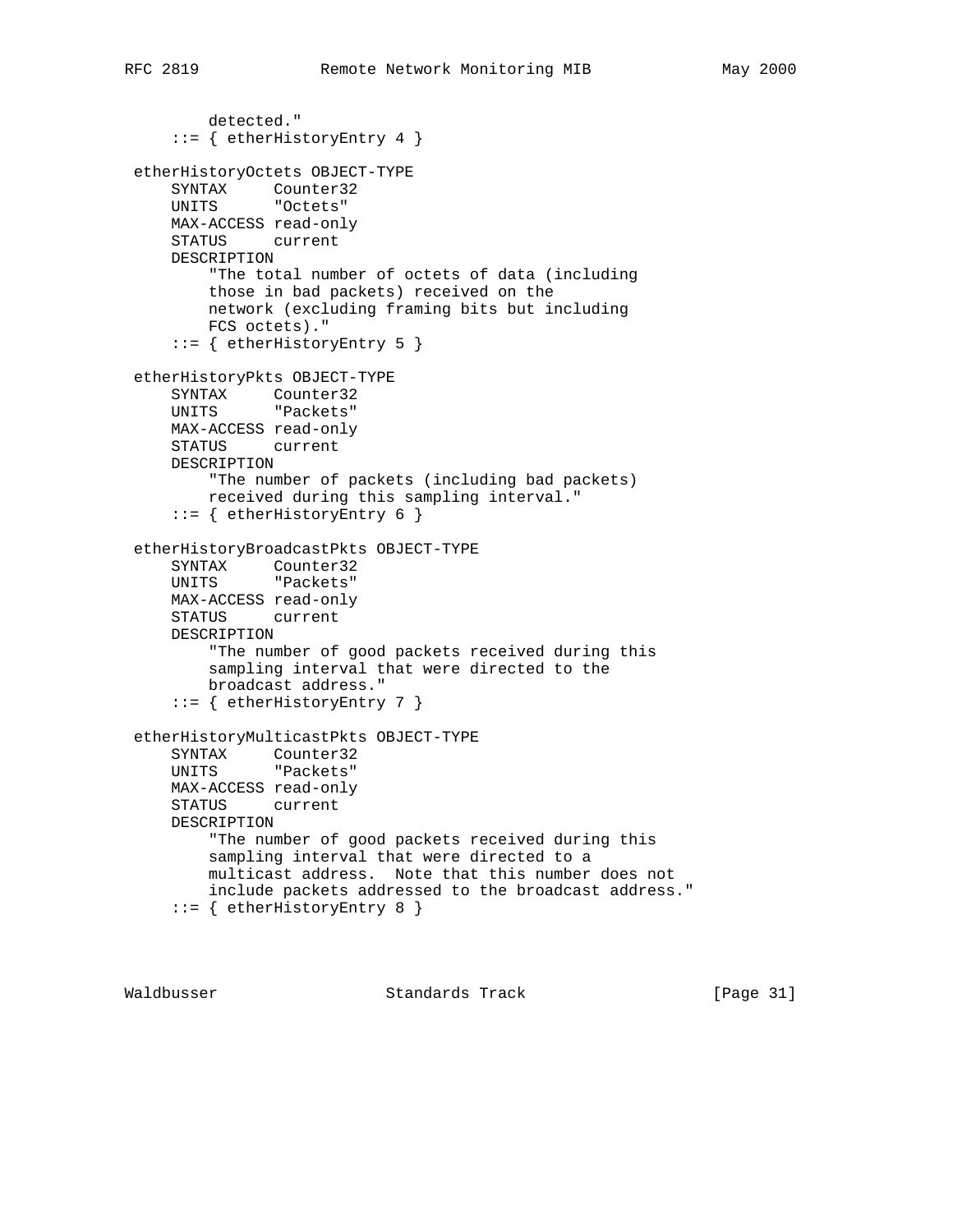```
 etherHistoryCRCAlignErrors OBJECT-TYPE
 SYNTAX Counter32
 UNITS "Packets"
     MAX-ACCESS read-only
     STATUS current
     DESCRIPTION
         "The number of packets received during this
         sampling interval that had a length (excluding
         framing bits but including FCS octets) between
         64 and 1518 octets, inclusive, but had either a bad Frame
         Check Sequence (FCS) with an integral number of octets
         (FCS Error) or a bad FCS with a non-integral number
         of octets (Alignment Error)."
     ::= { etherHistoryEntry 9 }
 etherHistoryUndersizePkts OBJECT-TYPE
     SYNTAX Counter32
     UNITS "Packets"
     MAX-ACCESS read-only
     STATUS current
     DESCRIPTION
         "The number of packets received during this
         sampling interval that were less than 64 octets
         long (excluding framing bits but including FCS
         octets) and were otherwise well formed."
     ::= { etherHistoryEntry 10 }
 etherHistoryOversizePkts OBJECT-TYPE
    SYNTAX Counter32
     UNITS "Packets"
     MAX-ACCESS read-only
     STATUS current
     DESCRIPTION
         "The number of packets received during this
         sampling interval that were longer than 1518
         octets (excluding framing bits but including
         FCS octets) but were otherwise well formed."
     ::= { etherHistoryEntry 11 }
 etherHistoryFragments OBJECT-TYPE
     SYNTAX Counter32
     UNITS "Packets"
     MAX-ACCESS read-only
     STATUS current
     DESCRIPTION
         "The total number of packets received during this
         sampling interval that were less than 64 octets in
         length (excluding framing bits but including FCS
```
Waldbusser Standards Track [Page 32]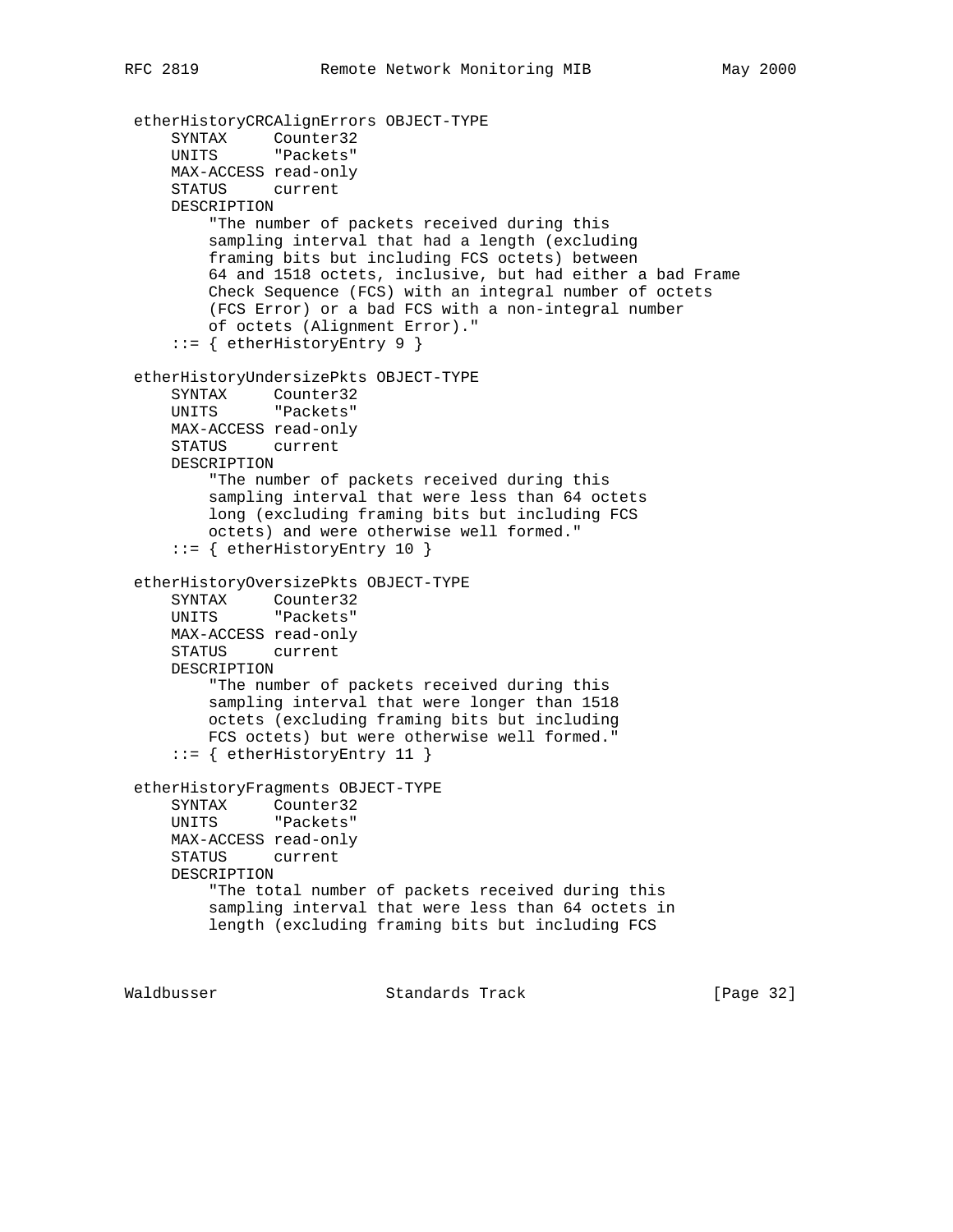octets) had either a bad Frame Check Sequence (FCS) with an integral number of octets (FCS Error) or a bad FCS with a non-integral number of octets (Alignment Error). Note that it is entirely normal for etherHistoryFragments to increment. This is because it counts both runts (which are normal occurrences due to collisions) and noise hits." ::= { etherHistoryEntry 12 } etherHistoryJabbers OBJECT-TYPE SYNTAX Counter32 UNITS "Packets" MAX-ACCESS read-only STATUS current DESCRIPTION "The number of packets received during this sampling interval that were longer than 1518 octets (excluding framing bits but including FCS octets), and had either a bad Frame Check Sequence (FCS) with an integral number of octets (FCS Error) or a bad FCS with a non-integral number of octets (Alignment Error). Note that this definition of jabber is different than the definition in IEEE-802.3 section 8.2.1.5 (10BASE5) and section 10.3.1.4 (10BASE2). These documents define jabber as the condition where any packet exceeds 20 ms. The allowed range to detect jabber is between 20 ms and 150 ms." ::= { etherHistoryEntry 13 } etherHistoryCollisions OBJECT-TYPE SYNTAX Counter32 UNITS "Collisions" MAX-ACCESS read-only STATUS current DESCRIPTION "The best estimate of the total number of collisions on this Ethernet segment during this sampling interval. The value returned will depend on the location of the RMON probe. Section 8.2.1.3 (10BASE-5) and section 10.3.1.3 (10BASE-2) of IEEE standard 802.3 states that a station must detect a collision, in the receive mode, if three or more stations are transmitting simultaneously. A repeater port must detect a collision when two or more

Waldbusser **Standards Track** [Page 33]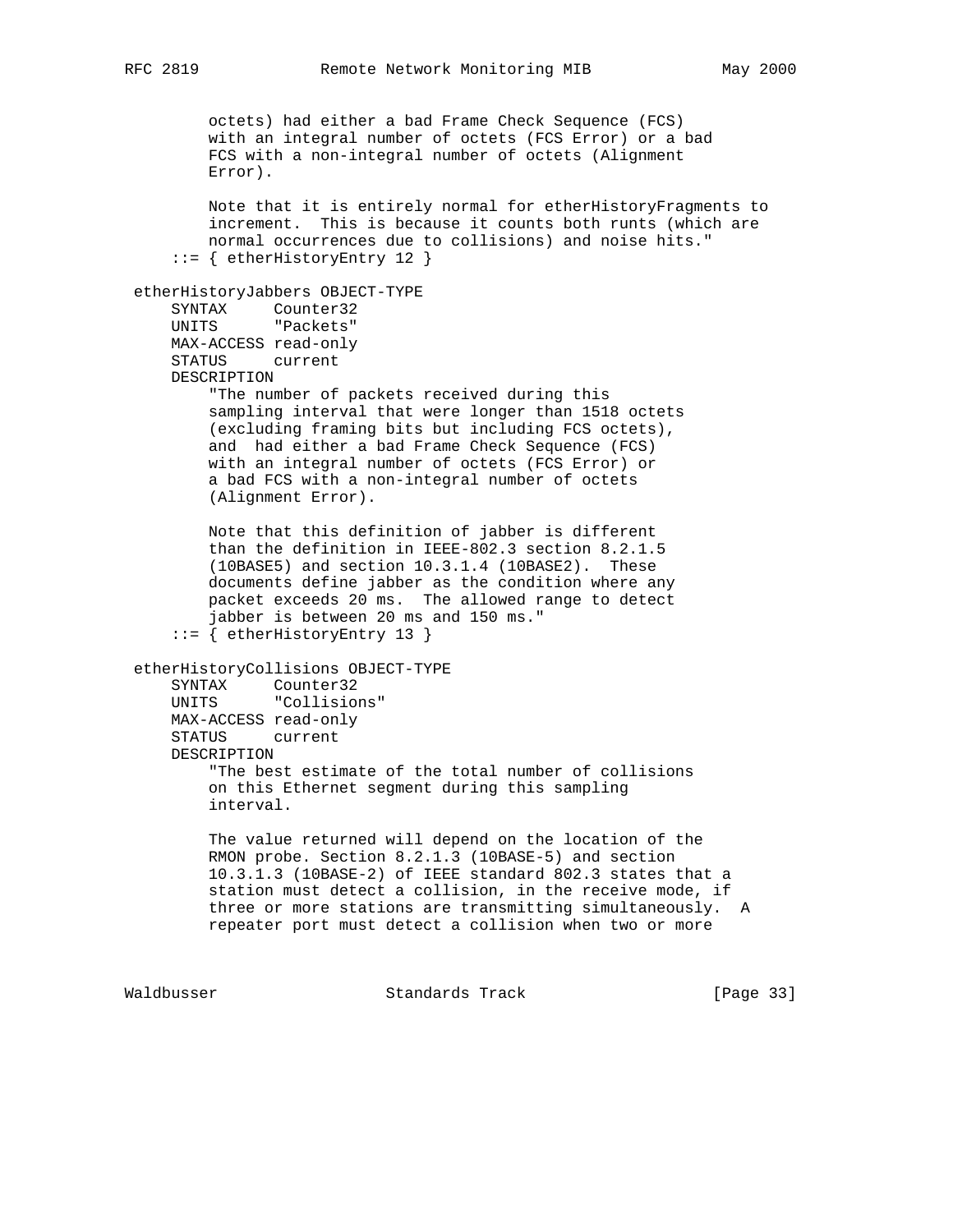stations are transmitting simultaneously. Thus a probe placed on a repeater port could record more collisions than a probe connected to a station on the same segment would.

 Probe location plays a much smaller role when considering 10BASE-T. 14.2.1.4 (10BASE-T) of IEEE standard 802.3 defines a collision as the simultaneous presence of signals on the DO and RD circuits (transmitting and receiving at the same time). A 10BASE-T station can only detect collisions when it is transmitting. Thus probes placed on a station and a repeater, should report the same number of collisions.

 Note also that an RMON probe inside a repeater should ideally report collisions between the repeater and one or more other hosts (transmit collisions as defined by IEEE 802.3k) plus receiver collisions observed on any coax segments to which the repeater is connected."

```
 ::= { etherHistoryEntry 14 }
```

```
 etherHistoryUtilization OBJECT-TYPE
```
 SYNTAX Integer32 (0..10000) MAX-ACCESS read-only STATUS current DESCRIPTION "The best estimate of the mean physical layer network utilization on this interface during this sampling interval, in hundredths of a percent." ::= { etherHistoryEntry 15 }

-- The Alarm Group

 -- Implementation of the Alarm group is optional. The Alarm Group -- requires the implementation of the Event group. -- Consult the MODULE-COMPLIANCE macro for the authoritative -- conformance information for this MIB. -- -- The Alarm group periodically takes statistical samples from -- variables in the probe and compares them to thresholds that have -- been configured. The alarm table stores configuration -- entries that each define a variable, polling period, and -- threshold parameters. If a sample is found to cross the -- threshold values, an event is generated. Only variables that -- resolve to an ASN.1 primitive type of INTEGER (INTEGER, Integer32, -- Counter32, Counter64, Gauge32, or TimeTicks) may be monitored in -- this way.  $-1$ 

Waldbusser Standards Track [Page 34]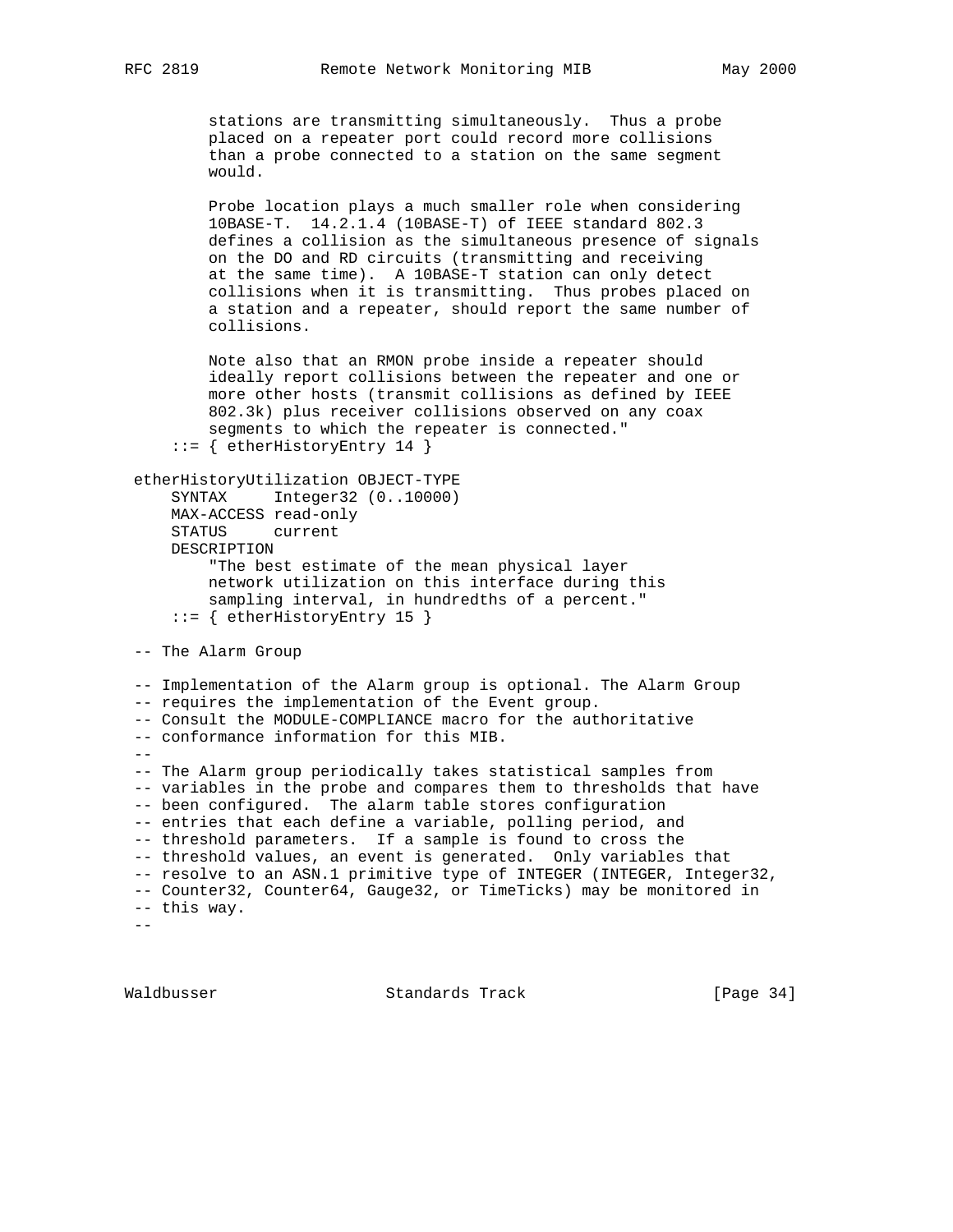```
 -- This function has a hysteresis mechanism to limit the generation
 -- of events. This mechanism generates one event as a threshold
-- is crossed in the appropriate direction. No more events are
 -- generated for that threshold until the opposite threshold is
 -- crossed.
- -- In the case of a sampling a deltaValue, a probe may implement
 -- this mechanism with more precision if it takes a delta sample
 -- twice per period, each time comparing the sum of the latest two
 -- samples to the threshold. This allows the detection of threshold
 -- crossings that span the sampling boundary. Note that this does
 -- not require any special configuration of the threshold value.
 -- It is suggested that probes implement this more precise algorithm.
 alarmTable OBJECT-TYPE
     SYNTAX SEQUENCE OF AlarmEntry
     MAX-ACCESS not-accessible
     STATUS current
     DESCRIPTION
        "A list of alarm entries."
    ::= { alarm 1 }
 alarmEntry OBJECT-TYPE
     SYNTAX AlarmEntry
     MAX-ACCESS not-accessible
     STATUS current
     DESCRIPTION
         "A list of parameters that set up a periodic checking
         for alarm conditions. For example, an instance of the
         alarmValue object might be named alarmValue.8"
     INDEX { alarmIndex }
    ::= { alarmTable 1 }
 AlarmEntry ::= SEQUENCE {
    alarmIndex Integer32,
    alarmInterval Integer32,<br>alarmVariable OBJECT IDE
                               OBJECT IDENTIFIER,<br>INTEGER,
    alarmSampleType INTEGER,<br>alarmValue Integer32,
alarmValue integer32,
alarmStartupAlarm INTEGER,
alarmRisingThreshold 1nteger32,
 alarmFallingThreshold Integer32,
 alarmRisingEventIndex Integer32,
 alarmFallingEventIndex Integer32,
alarmOwner OwnerString,
alarmStatus EntryStatus
 }
```
Waldbusser Standards Track [Page 35]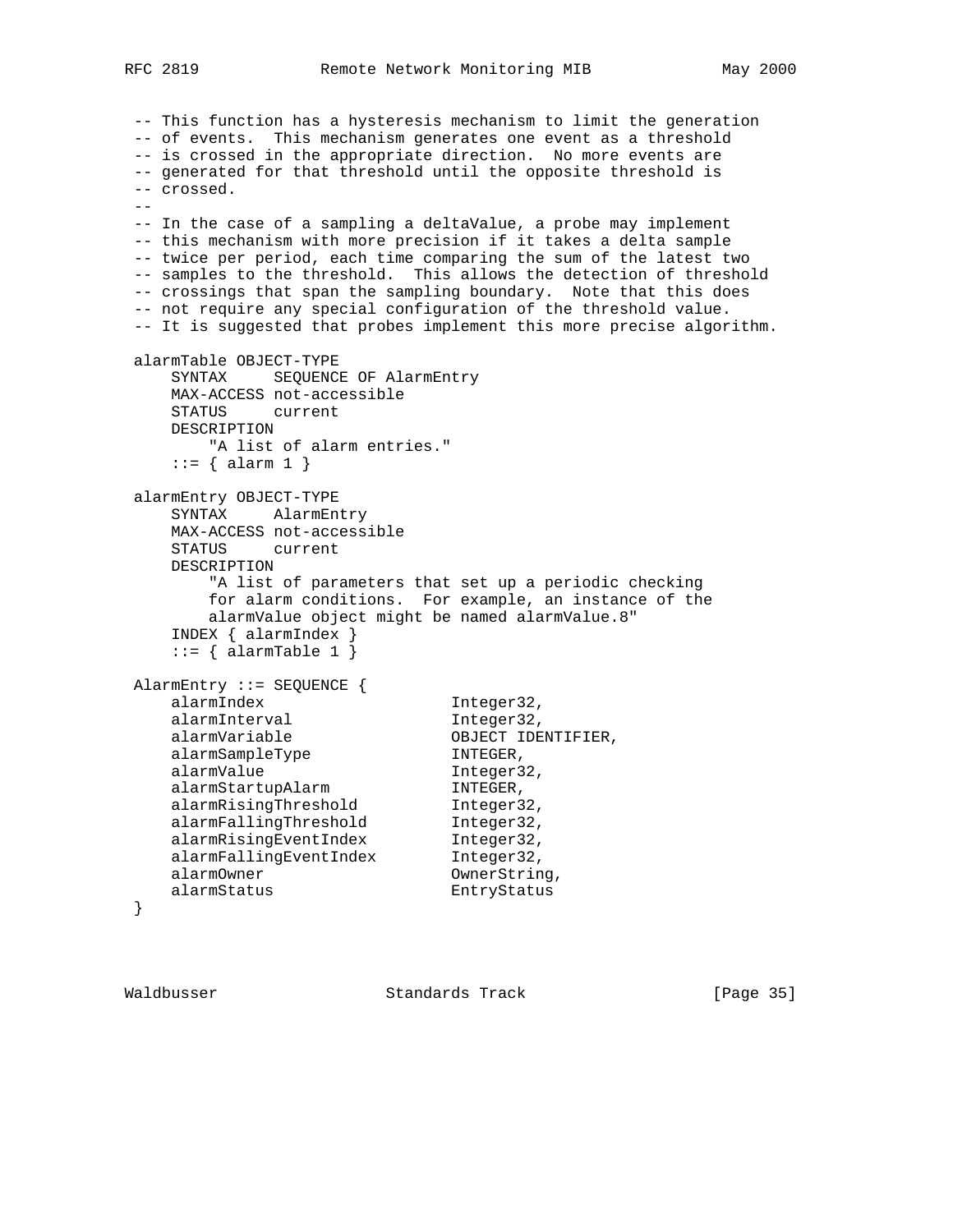```
 alarmIndex OBJECT-TYPE
     SYNTAX Integer32 (1..65535)
     MAX-ACCESS read-only
     STATUS current
     DESCRIPTION
          "An index that uniquely identifies an entry in the
         alarm table. Each such entry defines a
         diagnostic sample at a particular interval
         for an object on the device."
    ::= { alarmEntry 1 }
 alarmInterval OBJECT-TYPE
 SYNTAX Integer32
 UNITS "Seconds"
     MAX-ACCESS read-create
     STATUS current
     DESCRIPTION
         "The interval in seconds over which the data is
         sampled and compared with the rising and falling
         thresholds. When setting this variable, care
         should be taken in the case of deltaValue
         sampling - the interval should be set short enough
         that the sampled variable is very unlikely to
         increase or decrease by more than 2^31 - 1 during
         a single sampling interval.
         This object may not be modified if the associated
         alarmStatus object is equal to valid(1)."
    ::= { alarmEntry 2 }
 alarmVariable OBJECT-TYPE
     SYNTAX OBJECT IDENTIFIER
     MAX-ACCESS read-create
     STATUS current
     DESCRIPTION
          "The object identifier of the particular variable to be
         sampled. Only variables that resolve to an ASN.1 primitive
         type of INTEGER (INTEGER, Integer32, Counter32, Counter64,
         Gauge, or TimeTicks) may be sampled.
         Because SNMP access control is articulated entirely
         in terms of the contents of MIB views, no access
         control mechanism exists that can restrict the value of
         this object to identify only those objects that exist
         in a particular MIB view. Because there is thus no
         acceptable means of restricting the read access that
         could be obtained through the alarm mechanism, the
         probe must only grant write access to this object in
```
Waldbusser Standards Track [Page 36]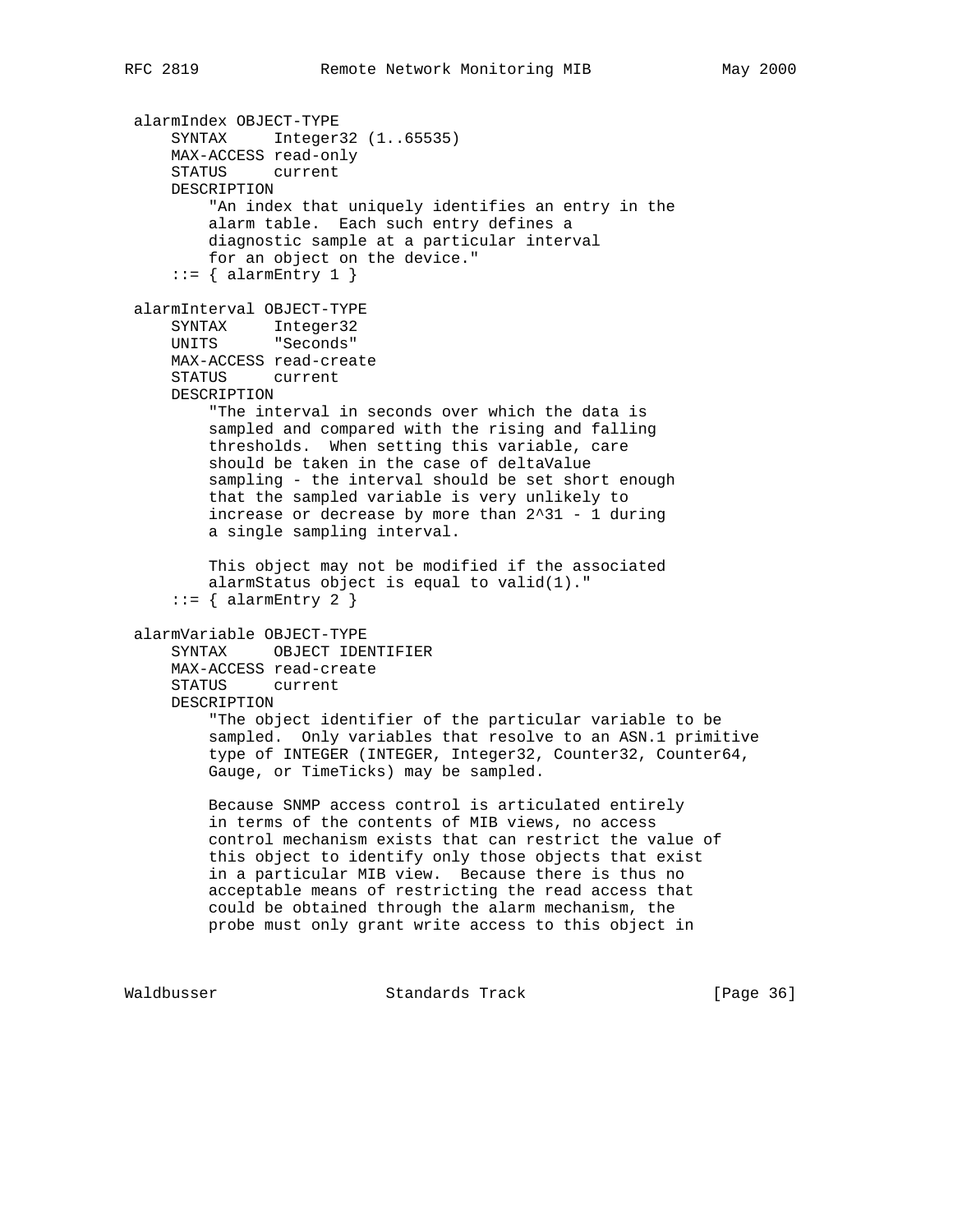those views that have read access to all objects on the probe. During a set operation, if the supplied variable name is not available in the selected MIB view, a badValue error must be returned. If at any time the variable name of an established alarmEntry is no longer available in the selected MIB view, the probe must change the status of this alarmEntry to invalid(4). This object may not be modified if the associated alarmStatus object is equal to valid(1)."  $::=$  { alarmEntry 3 } alarmSampleType OBJECT-TYPE SYNTAX INTEGER { absoluteValue(1), deltaValue(2) } MAX-ACCESS read-create STATUS current DESCRIPTION "The method of sampling the selected variable and calculating the value to be compared against the thresholds. If the value of this object is absoluteValue(1), the value of the selected variable will be compared directly with the thresholds at the end of the sampling interval. If the value of this object is deltaValue(2), the value of the selected variable at the last sample will be subtracted from the current value, and the difference compared with the thresholds. This object may not be modified if the associated alarmStatus object is equal to valid(1)."  $::=$  { alarmEntry 4 } alarmValue OBJECT-TYPE SYNTAX Integer32 MAX-ACCESS read-only STATUS current DESCRIPTION "The value of the statistic during the last sampling period. For example, if the sample type is deltaValue, this value will be the difference between the samples at the beginning and end of the period. If the sample type is absoluteValue, this value will be the sampled value at the end of the period.

Waldbusser Standards Track [Page 37]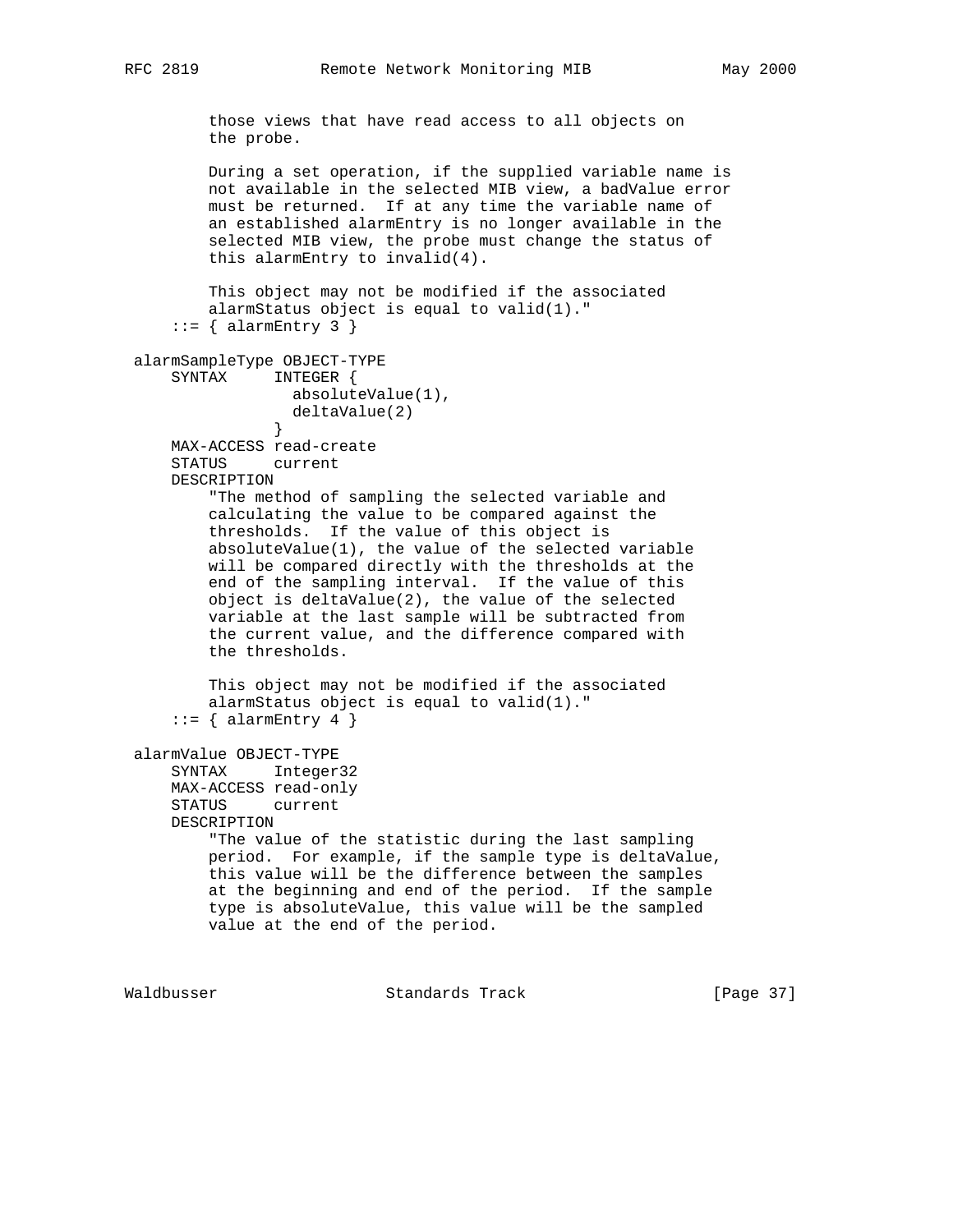```
 This is the value that is compared with the rising and
         falling thresholds.
         The value during the current sampling period is not
         made available until the period is completed and will
         remain available until the next period completes."
    ::= { alarmEntry 5 }
 alarmStartupAlarm OBJECT-TYPE
     SYNTAX INTEGER {
                  risingAlarm(1),
                  fallingAlarm(2),
                  risingOrFallingAlarm(3)
 }
     MAX-ACCESS read-create
     STATUS current
     DESCRIPTION
         "The alarm that may be sent when this entry is first
         set to valid. If the first sample after this entry
         becomes valid is greater than or equal to the
         risingThreshold and alarmStartupAlarm is equal to
         risingAlarm(1) or risingOrFallingAlarm(3), then a single
         rising alarm will be generated. If the first sample
         after this entry becomes valid is less than or equal
         to the fallingThreshold and alarmStartupAlarm is equal
         to fallingAlarm(2) or risingOrFallingAlarm(3), then a
         single falling alarm will be generated.
         This object may not be modified if the associated
         alarmStatus object is equal to valid(1)."
    ::= { alarmEntry 6 }
 alarmRisingThreshold OBJECT-TYPE
     SYNTAX Integer32
     MAX-ACCESS read-create
     STATUS current
     DESCRIPTION
          "A threshold for the sampled statistic. When the current
         sampled value is greater than or equal to this threshold,
         and the value at the last sampling interval was less than
         this threshold, a single event will be generated.
         A single event will also be generated if the first
         sample after this entry becomes valid is greater than or
         equal to this threshold and the associated
         alarmStartupAlarm is equal to risingAlarm(1) or
         risingOrFallingAlarm(3).
         After a rising event is generated, another such event
```
Waldbusser Standards Track [Page 38]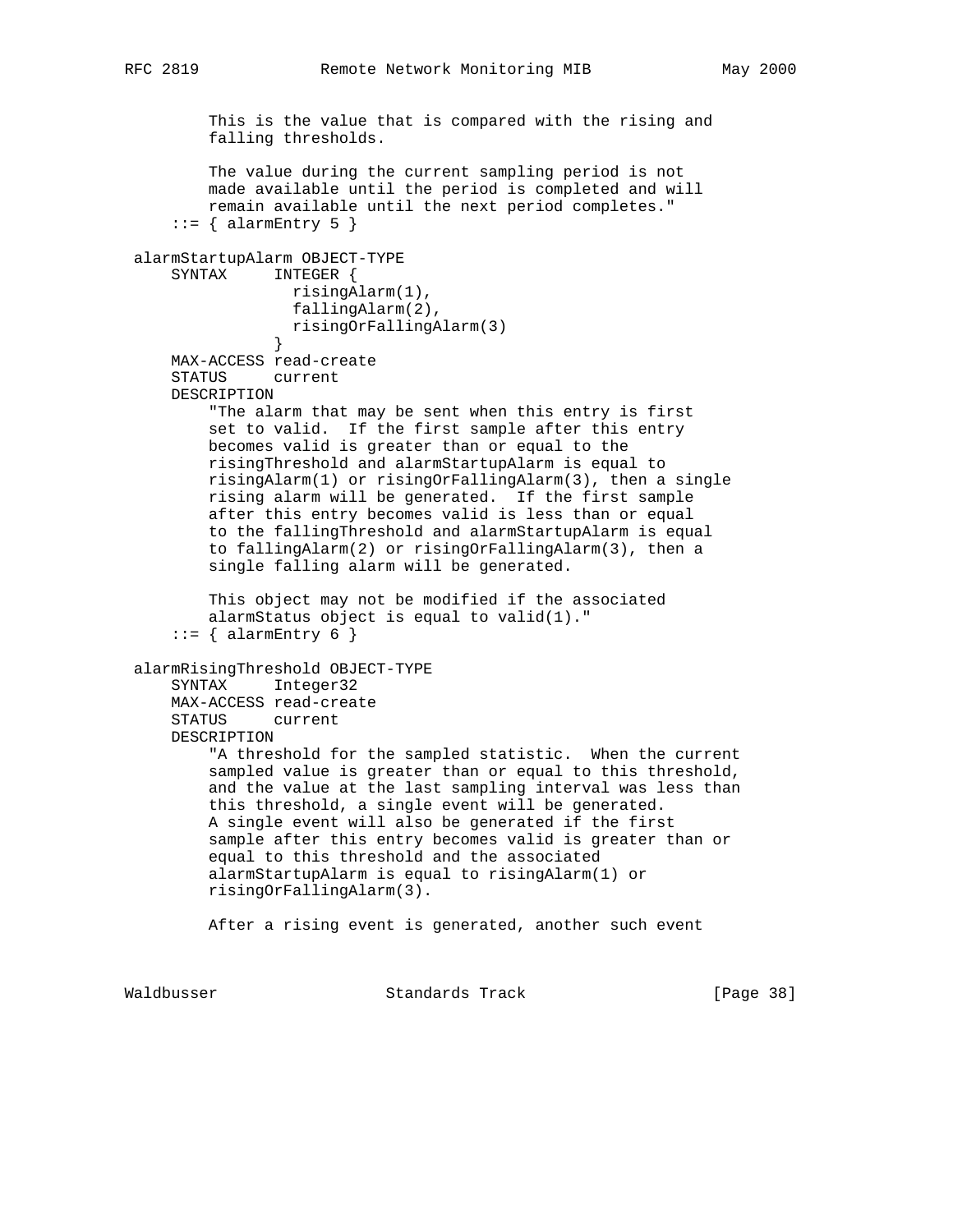```
 will not be generated until the sampled value
         falls below this threshold and reaches the
         alarmFallingThreshold.
         This object may not be modified if the associated
         alarmStatus object is equal to valid(1)."
    ::= { alarmEntry 7 }
 alarmFallingThreshold OBJECT-TYPE
     SYNTAX Integer32
    MAX-ACCESS read-create
    STATUS current
    DESCRIPTION
         "A threshold for the sampled statistic. When the current
         sampled value is less than or equal to this threshold,
         and the value at the last sampling interval was greater than
         this threshold, a single event will be generated.
         A single event will also be generated if the first
         sample after this entry becomes valid is less than or
         equal to this threshold and the associated
         alarmStartupAlarm is equal to fallingAlarm(2) or
         risingOrFallingAlarm(3).
        After a falling event is generated, another such event
         will not be generated until the sampled value
         rises above this threshold and reaches the
         alarmRisingThreshold.
         This object may not be modified if the associated
         alarmStatus object is equal to valid(1)."
    ::= { alarmEntry 8 }
 alarmRisingEventIndex OBJECT-TYPE
     SYNTAX Integer32 (0..65535)
    MAX-ACCESS read-create
    STATUS current
    DESCRIPTION
         "The index of the eventEntry that is
         used when a rising threshold is crossed. The
         eventEntry identified by a particular value of
         this index is the same as identified by the same value
         of the eventIndex object. If there is no
         corresponding entry in the eventTable, then
         no association exists. In particular, if this value
         is zero, no associated event will be generated, as
         zero is not a valid event index.
         This object may not be modified if the associated
```
Waldbusser Standards Track [Page 39]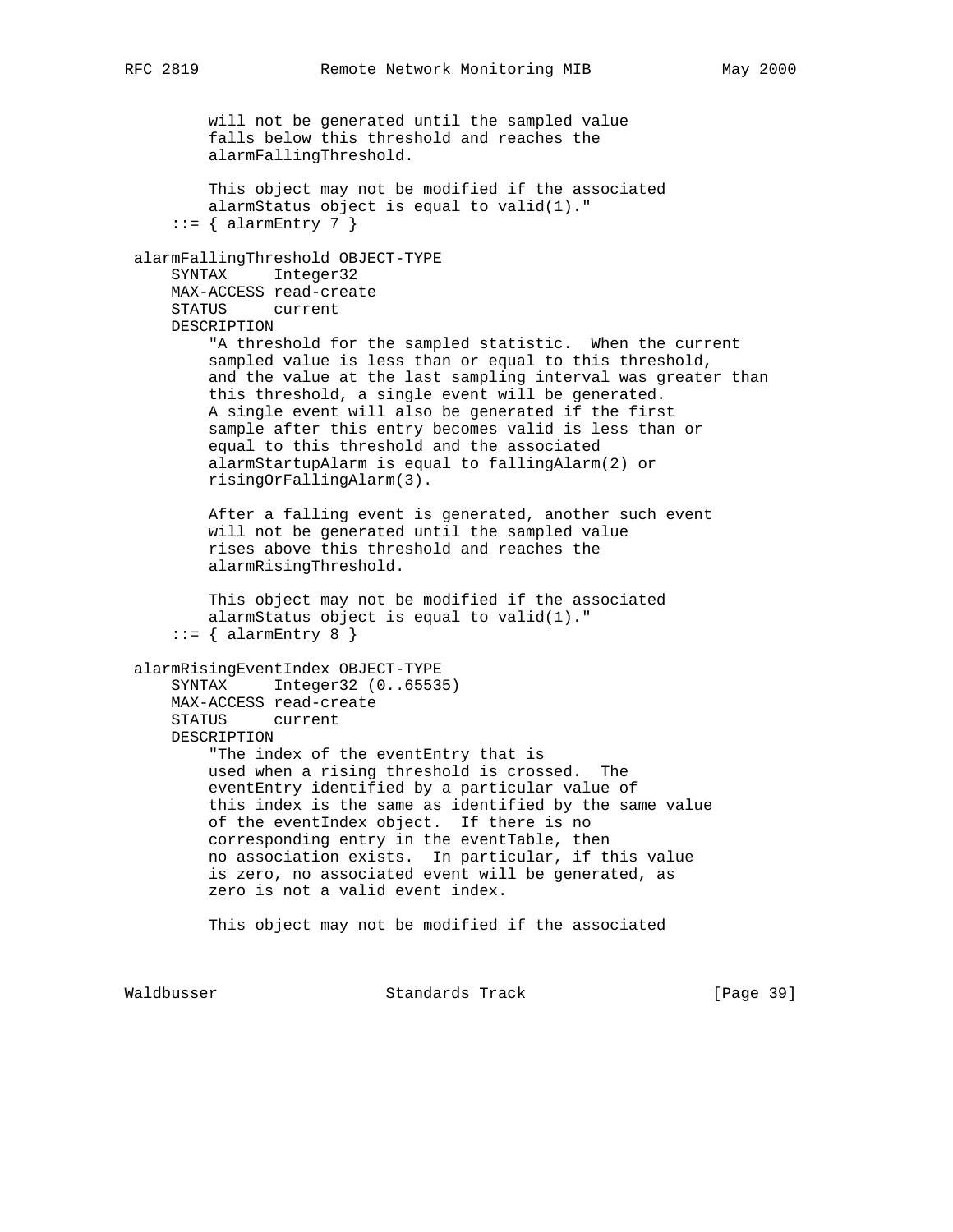```
 alarmStatus object is equal to valid(1)."
    ::= { alarmEntry 9 }
 alarmFallingEventIndex OBJECT-TYPE
     SYNTAX Integer32 (0..65535)
     MAX-ACCESS read-create
     STATUS current
     DESCRIPTION
         "The index of the eventEntry that is
         used when a falling threshold is crossed. The
         eventEntry identified by a particular value of
         this index is the same as identified by the same value
         of the eventIndex object. If there is no
         corresponding entry in the eventTable, then
         no association exists. In particular, if this value
         is zero, no associated event will be generated, as
         zero is not a valid event index.
         This object may not be modified if the associated
         alarmStatus object is equal to valid(1)."
    ::= { alarmEntry 10 }
 alarmOwner OBJECT-TYPE
     SYNTAX OwnerString
    MAX-ACCESS read-create
     STATUS current
     DESCRIPTION
         "The entity that configured this entry and is therefore
        using the resources assigned to it."
    ::= { alarmEntry 11 }
 alarmStatus OBJECT-TYPE
    SYNTAX EntryStatus
    MAX-ACCESS read-create
     STATUS current
    DESCRIPTION
        "The status of this alarm entry."
    ::= { alarmEntry 12 }
 -- The Host Group
 -- Implementation of the Host group is optional.
 -- Consult the MODULE-COMPLIANCE macro for the authoritative
 -- conformance information for this MIB.
- - -- The host group discovers new hosts on the network by
 -- keeping a list of source and destination MAC Addresses seen
-- in good packets. For each of these addresses, the host group
```
Waldbusser Standards Track [Page 40]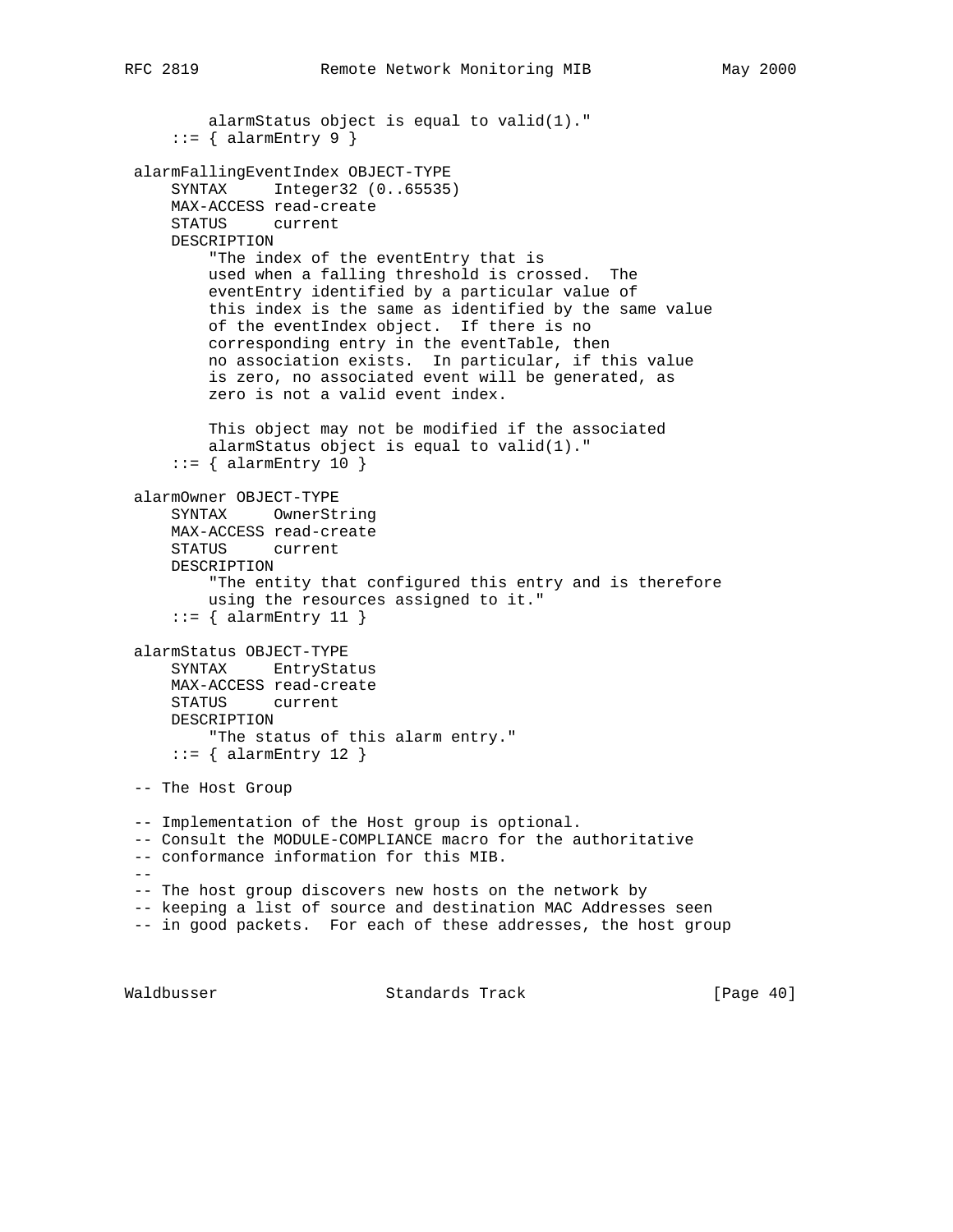-- keeps a set of statistics. The hostControlTable controls -- which interfaces this function is performed on, and contains -- some information about the process. On behalf of each -- hostControlEntry, data is collected on an interface and placed -- in both the hostTable and the hostTimeTable. If the -- monitoring device finds itself short of resources, it may -- delete entries as needed. It is suggested that the device -- delete the least recently used entries first.

 -- The hostTable contains entries for each address discovered on -- a particular interface. Each entry contains statistical -- data about that host. This table is indexed by the -- MAC address of the host, through which a random access -- may be achieved.

 -- The hostTimeTable contains data in the same format as the -- hostTable, and must contain the same set of hosts, but is -- indexed using hostTimeCreationOrder rather than hostAddress. -- The hostTimeCreationOrder is an integer which reflects -- the relative order in which a particular entry was discovered -- and thus inserted into the table. As this order, and thus -- the index, is among those entries currently in the table, -- the index for a particular entry may change if an -- (earlier) entry is deleted. Thus the association between -- hostTimeCreationOrder and hostTimeEntry may be broken at -- any time.

 -- The hostTimeTable has two important uses. The first is the -- fast download of this potentially large table. Because the -- index of this table runs from 1 to the size of the table, -- inclusive, its values are predictable. This allows very -- efficient packing of variables into SNMP PDU's and allows -- a table transfer to have multiple packets outstanding. -- These benefits increase transfer rates tremendously.

 -- The second use of the hostTimeTable is the efficient discovery -- by the management station of new entries added to the table. -- After the management station has downloaded the entire table, -- it knows that new entries will be added immediately after the -- end of the current table. It can thus detect new entries there -- and retrieve them easily.

 -- Because the association between hostTimeCreationOrder and -- hostTimeEntry may be broken at any time, the management -- station must monitor the related hostControlLastDeleteTime -- object. When the management station thus detects a deletion, -- it must assume that any such associations have been broken, -- and invalidate any it has stored locally. This includes

Waldbusser Standards Track [Page 41]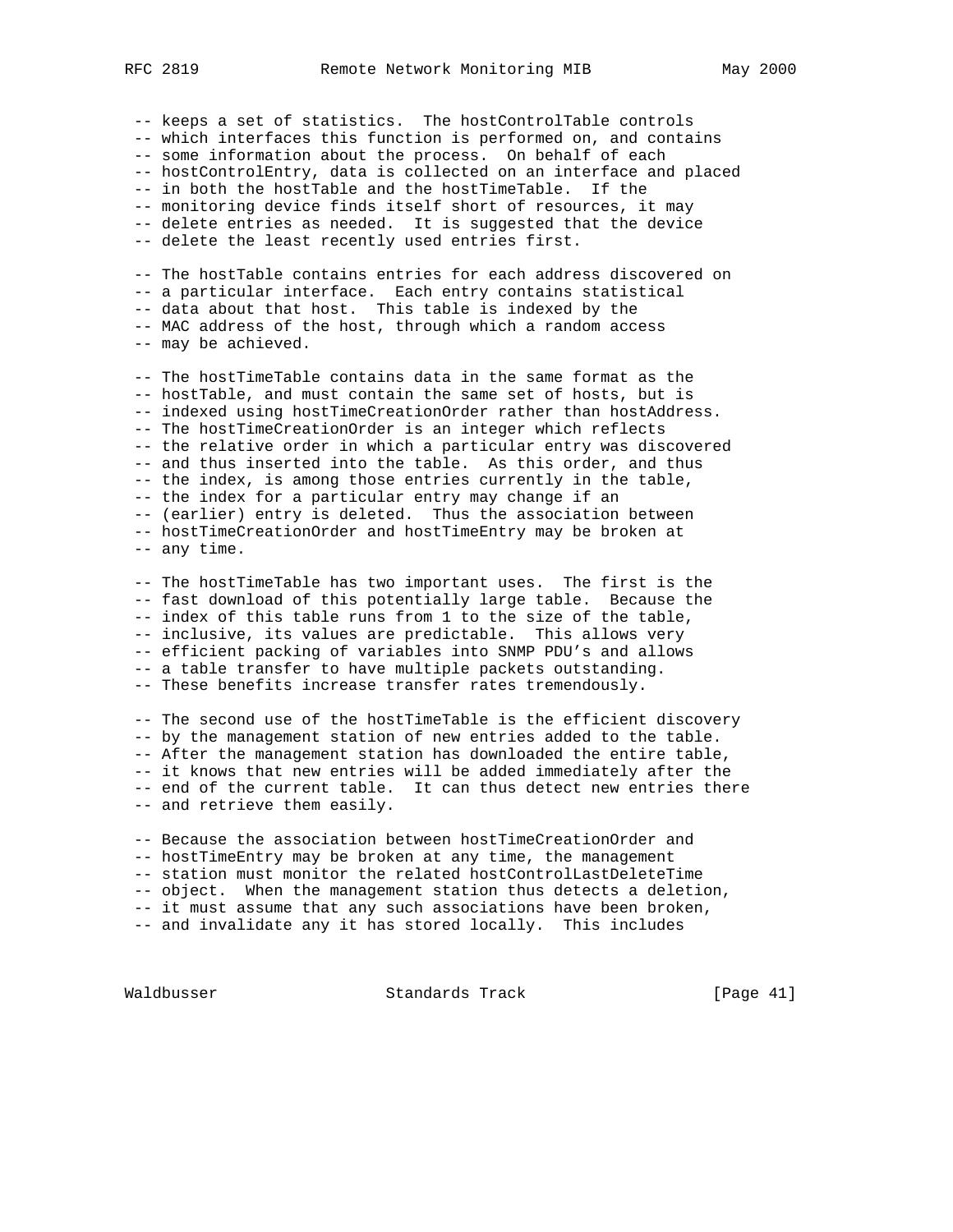-- restarting any download of the hostTimeTable that may have been -- in progress, as well as rediscovering the end of the -- hostTimeTable so that it may detect new entries. If the -- management station does not detect the broken association, -- it may continue to refer to a particular host by its -- creationOrder while unwittingly retrieving the data associated -- with another host entirely. If this happens while downloading -- the host table, the management station may fail to download -- all of the entries in the table. hostControlTable OBJECT-TYPE SYNTAX SEQUENCE OF HostControlEntry MAX-ACCESS not-accessible STATUS current DESCRIPTION "A list of host table control entries."  $::=$  { hosts 1 } hostControlEntry OBJECT-TYPE SYNTAX HostControlEntry MAX-ACCESS not-accessible STATUS current DESCRIPTION "A list of parameters that set up the discovery of hosts on a particular interface and the collection of statistics about these hosts. For example, an instance of the hostControlTableSize object might be named hostControlTableSize.1" INDEX { hostControlIndex }  $::=$  { hostControlTable 1 } HostControlEntry ::= SEQUENCE { hostControlIndex Integer32, hostControlDataSource OBJECT IDENTIFIER, hostControlTableSize Integer32, hostControlLastDeleteTime TimeTicks, hostControlOwner **OwnerString**, hostControlStatus EntryStatus } hostControlIndex OBJECT-TYPE SYNTAX Integer32 (1..65535) MAX-ACCESS read-only STATUS current DESCRIPTION "An index that uniquely identifies an entry in the

Waldbusser Standards Track [Page 42]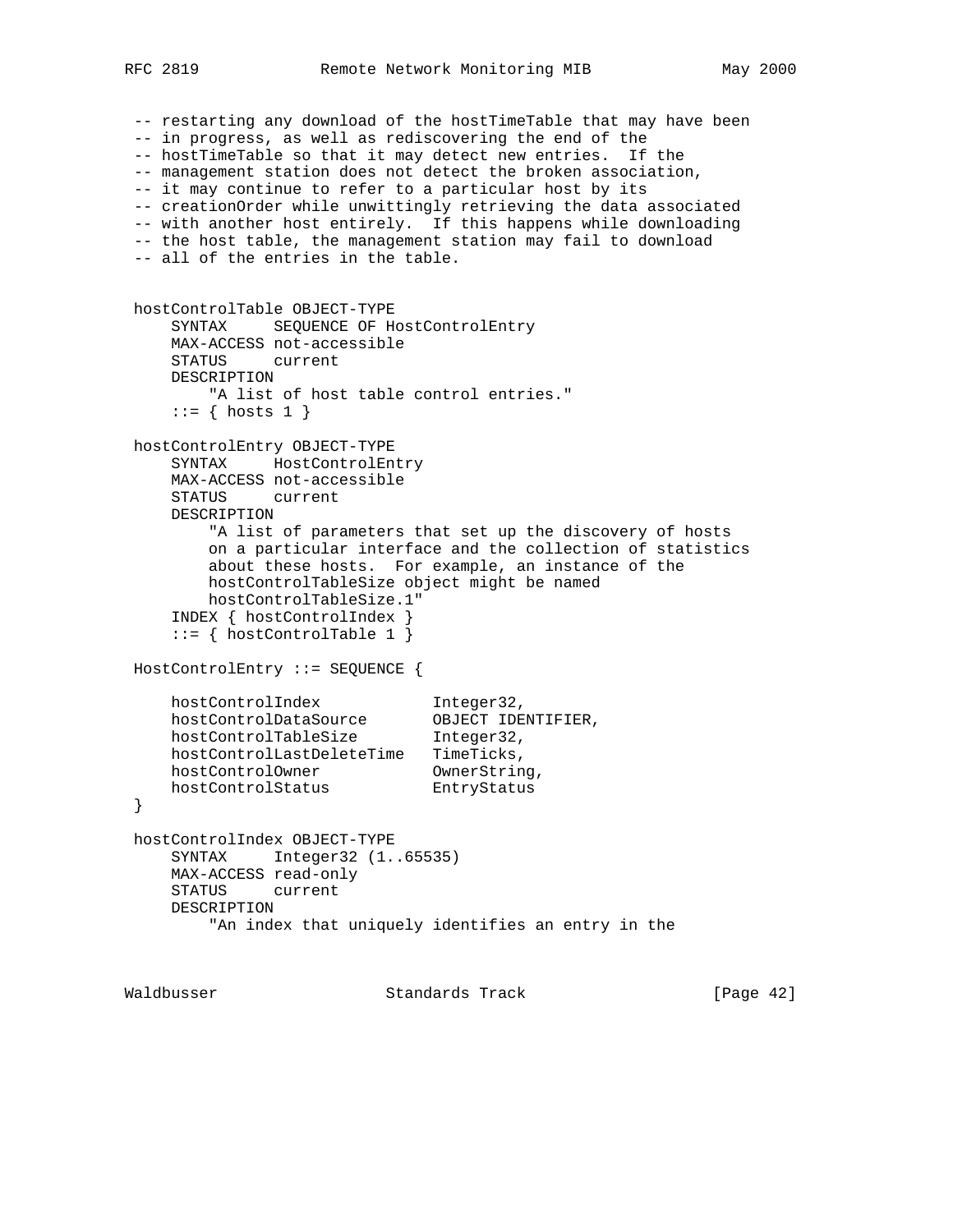hostControl table. Each such entry defines a function that discovers hosts on a particular interface and places statistics about them in the hostTable and the hostTimeTable on behalf of this hostControlEntry."  $::=$  { hostControlEntry 1 } hostControlDataSource OBJECT-TYPE SYNTAX OBJECT IDENTIFIER MAX-ACCESS read-create STATUS current DESCRIPTION "This object identifies the source of the data for this instance of the host function. This source can be any interface on this device. In order to identify a particular interface, this object shall identify the instance of the ifIndex object, defined in RFC 2233 [17], for the desired interface. For example, if an entry were to receive data from interface #1, this object would be set to ifIndex.1. The statistics in this group reflect all packets on the local network segment attached to the identified interface. An agent may or may not be able to tell if fundamental changes to the media of the interface have occurred and necessitate an invalidation of this entry. For example, a hot-pluggable ethernet card could be pulled out and replaced by a token-ring card. In such a case, if the agent has such knowledge of the change, it is recommended that it invalidate this entry. This object may not be modified if the associated hostControlStatus object is equal to valid(1)." ::= { hostControlEntry 2 } hostControlTableSize OBJECT-TYPE SYNTAX Integer32 MAX-ACCESS read-only STATUS current DESCRIPTION "The number of hostEntries in the hostTable and the hostTimeTable associated with this hostControlEntry."  $::= \{ hostController$  3  $\}$  hostControlLastDeleteTime OBJECT-TYPE SYNTAX TimeTicks MAX-ACCESS read-only Waldbusser Standards Track [Page 43]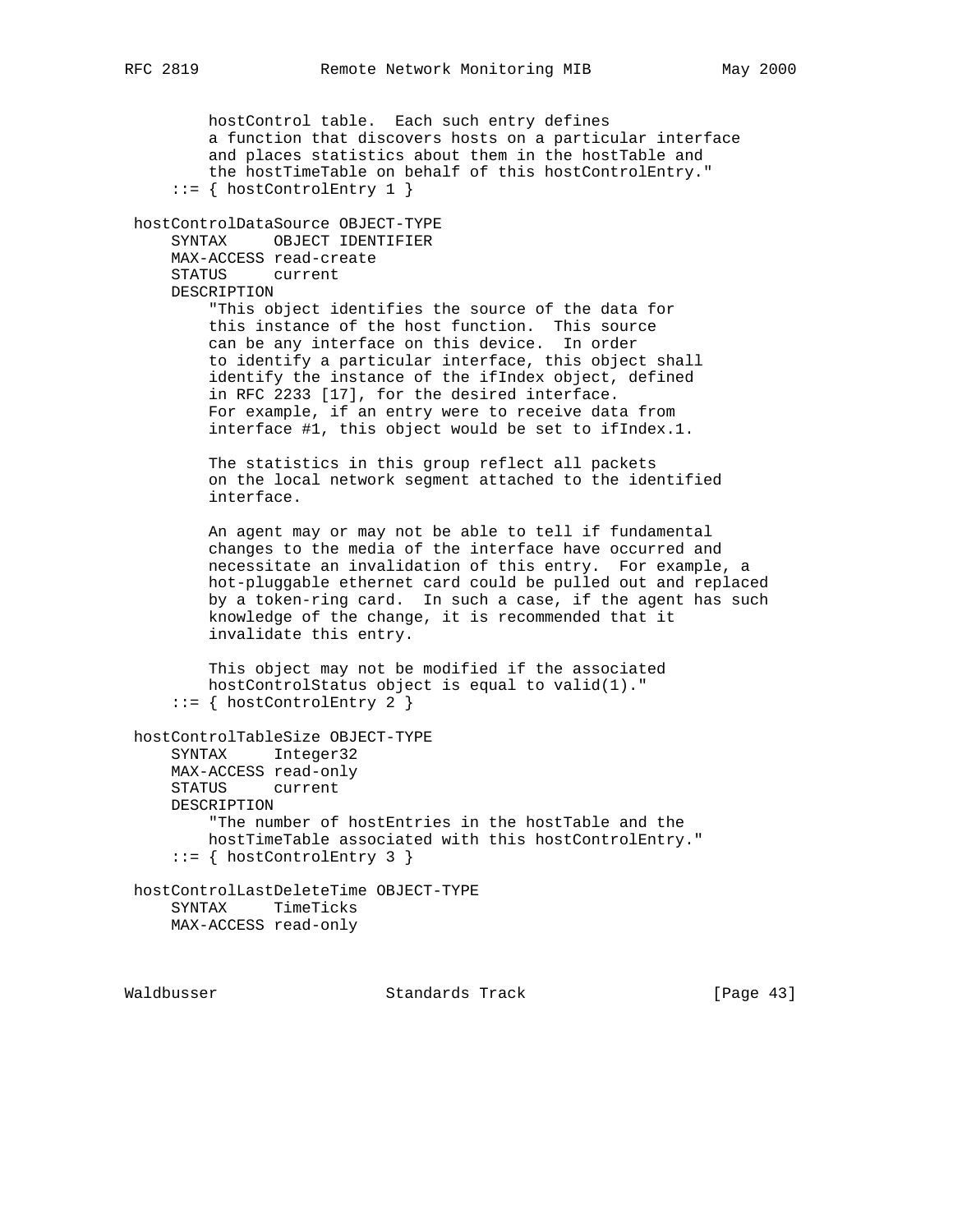```
 STATUS current
     DESCRIPTION
         "The value of sysUpTime when the last entry
         was deleted from the portion of the hostTable
         associated with this hostControlEntry. If no
         deletions have occurred, this value shall be zero."
     ::= { hostControlEntry 4 }
 hostControlOwner OBJECT-TYPE
     SYNTAX OwnerString
    MAX-ACCESS read-create
    STATUS current
     DESCRIPTION
         "The entity that configured this entry and is therefore
        using the resources assigned to it."
     ::= { hostControlEntry 5 }
 hostControlStatus OBJECT-TYPE
    SYNTAX EntryStatus
    MAX-ACCESS read-create
    STATUS current
     DESCRIPTION
         "The status of this hostControl entry.
         If this object is not equal to valid(1), all associated
         entries in the hostTable, hostTimeTable, and the
         hostTopNTable shall be deleted by the agent."
     ::= { hostControlEntry 6 }
 hostTable OBJECT-TYPE
    SYNTAX SEQUENCE OF HostEntry
    MAX-ACCESS not-accessible
    STATUS current
     DESCRIPTION
         "A list of host entries."
    ::= { hosts 2 }
 hostEntry OBJECT-TYPE
     SYNTAX HostEntry
     MAX-ACCESS not-accessible
     STATUS current
     DESCRIPTION
         "A collection of statistics for a particular host that has
         been discovered on an interface of this device. For example,
         an instance of the hostOutBroadcastPkts object might be
         named hostOutBroadcastPkts.1.6.8.0.32.27.3.176"
     INDEX { hostIndex, hostAddress }
    ::= { hostTable 1 }
```
Waldbusser Standards Track [Page 44]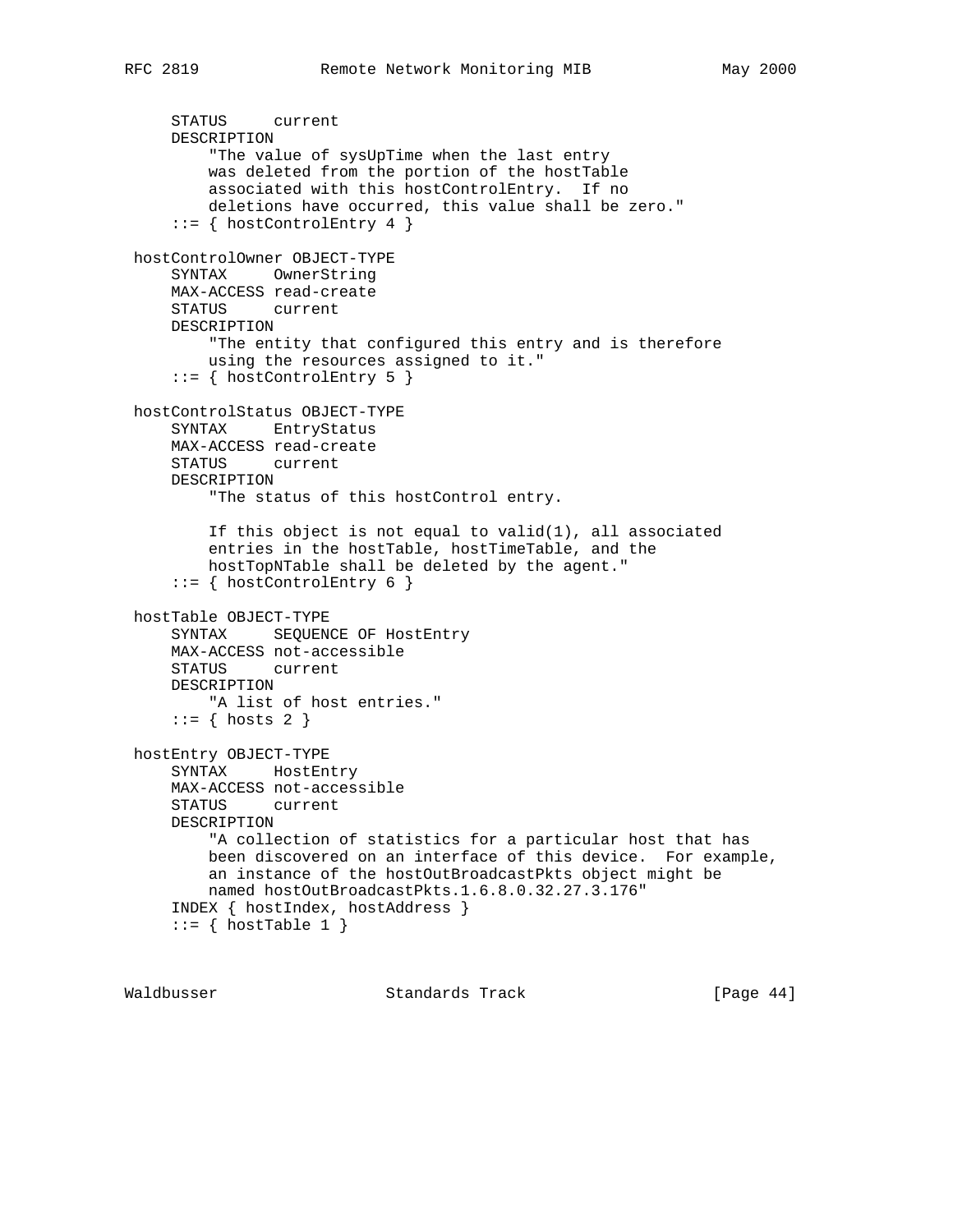```
 HostEntry ::= SEQUENCE {
hostAddress OCTET STRING,
hostCreationOrder Integer32,
hostIndex 1nteger32,
hostInPkts Counter32,
hostOutPkts Counter32,
hostInOctets Counter32,
hostOutOctets Counter32,
hostOutErrors Counter32,
   hostOutBroadcastPkts Counter32,
    hostOutMulticastPkts Counter32
 }
 hostAddress OBJECT-TYPE
     SYNTAX OCTET STRING
     MAX-ACCESS read-only
     STATUS current
     DESCRIPTION
        "The physical address of this host."
    ::= \{ hostEntry 1 \} hostCreationOrder OBJECT-TYPE
     SYNTAX Integer32 (1..65535)
     MAX-ACCESS read-only
     STATUS current
     DESCRIPTION
         "An index that defines the relative ordering of
         the creation time of hosts captured for a
         particular hostControlEntry. This index shall
         be between 1 and N, where N is the value of
        the associated hostControlTableSize. The ordering
         of the indexes is based on the order of each entry's
         insertion into the table, in which entries added earlier
         have a lower index value than entries added later.
         It is important to note that the order for a
         particular entry may change as an (earlier) entry
         is deleted from the table. Because this order may
         change, management stations should make use of the
         hostControlLastDeleteTime variable in the
         hostControlEntry associated with the relevant
         portion of the hostTable. By observing
         this variable, the management station may detect
         the circumstances where a previous association
         between a value of hostCreationOrder
         and a hostEntry may no longer hold."
    ::= { hostEntry 2 }
```
Waldbusser Standards Track [Page 45]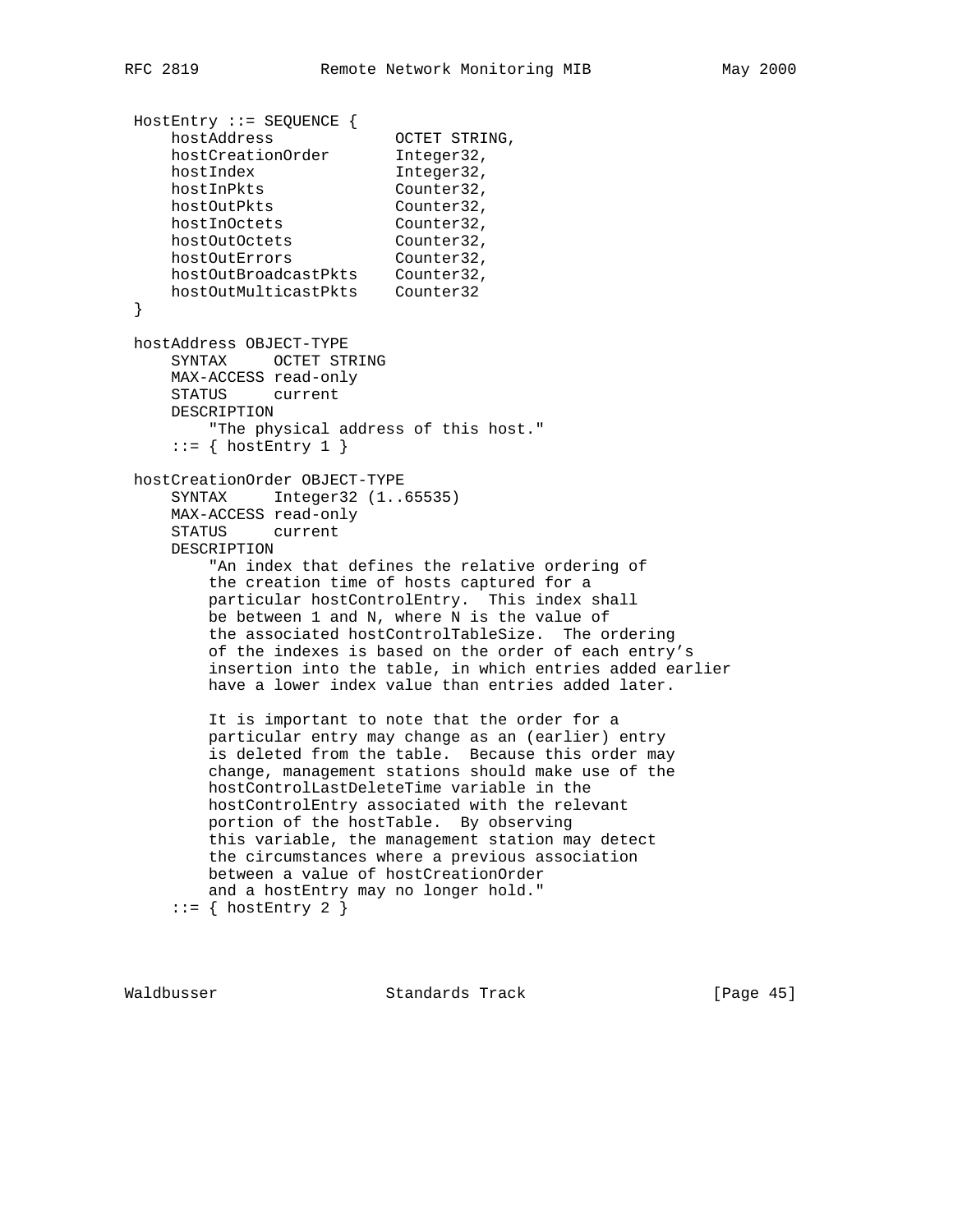hostIndex OBJECT-TYPE SYNTAX Integer32 (1..65535) MAX-ACCESS read-only STATUS current DESCRIPTION "The set of collected host statistics of which this entry is a part. The set of hosts identified by a particular value of this index is associated with the hostControlEntry as identified by the same value of hostControlIndex."  $::=$  { hostEntry 3 } hostInPkts OBJECT-TYPE SYNTAX Counter32 UNITS "Packets" MAX-ACCESS read-only STATUS current DESCRIPTION "The number of good packets transmitted to this address since it was added to the hostTable."  $::=$  { hostEntry 4 } hostOutPkts OBJECT-TYPE SYNTAX Counter32 UNITS "Packets" MAX-ACCESS read-only STATUS current DESCRIPTION "The number of packets, including bad packets, transmitted by this address since it was added to the hostTable."  $::=$  { hostEntry 5 } hostInOctets OBJECT-TYPE SYNTAX Counter32 UNITS "Octets" MAX-ACCESS read-only STATUS current DESCRIPTION "The number of octets transmitted to this address since it was added to the hostTable (excluding framing bits but including FCS octets), except for those octets in bad packets."  $::=$  { hostEntry 6 } hostOutOctets OBJECT-TYPE SYNTAX Counter32 UNITS "Octets" MAX-ACCESS read-only

Waldbusser Standards Track [Page 46]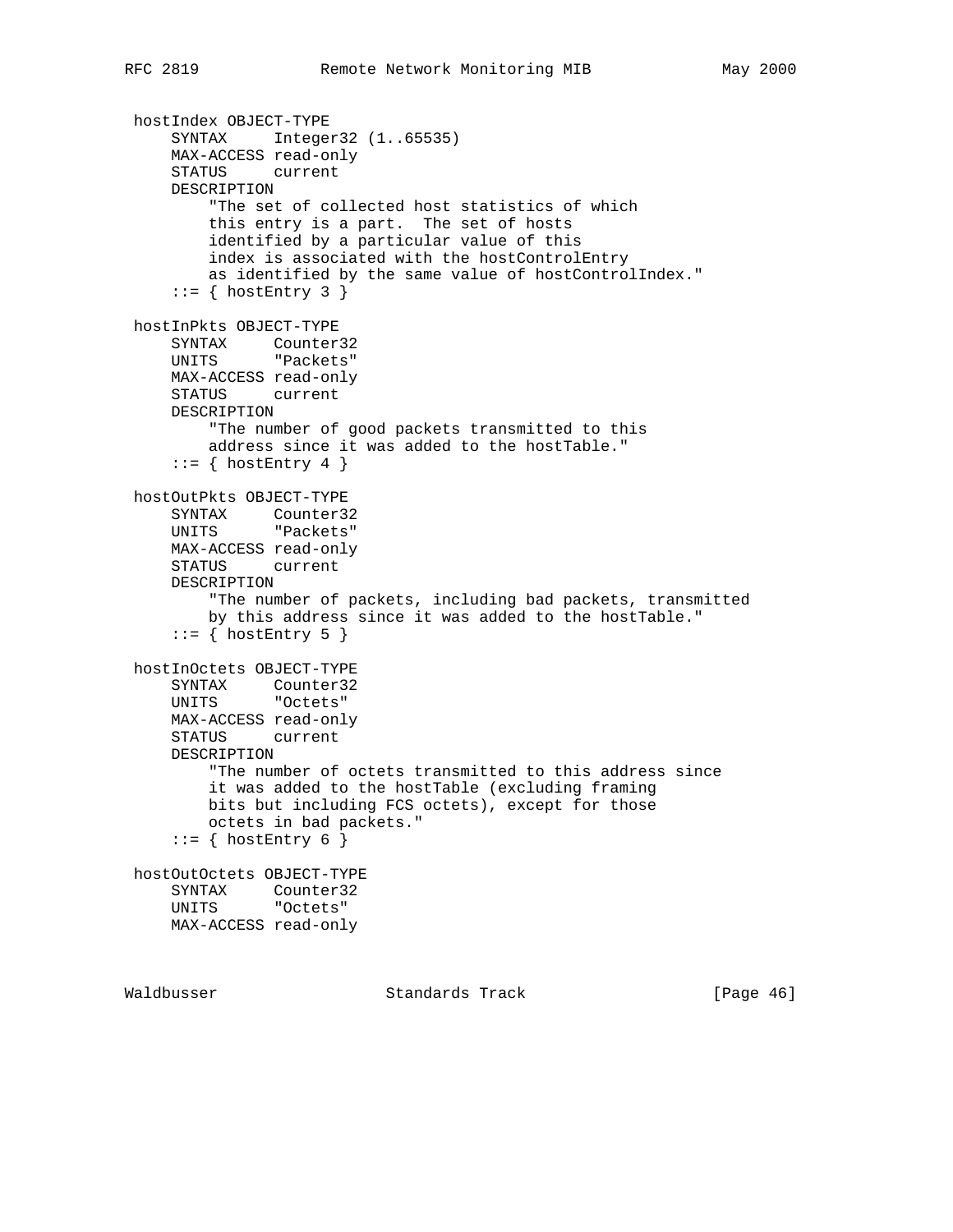```
 STATUS current
     DESCRIPTION
         "The number of octets transmitted by this address since
         it was added to the hostTable (excluding framing
         bits but including FCS octets), including those
         octets in bad packets."
    ::= { hostEntry 7 }
 hostOutErrors OBJECT-TYPE
 SYNTAX Counter32
 UNITS "Packets"
     MAX-ACCESS read-only
     STATUS current
     DESCRIPTION
         "The number of bad packets transmitted by this address
         since this host was added to the hostTable."
    ::= { hostEntry 8 }
 hostOutBroadcastPkts OBJECT-TYPE
     SYNTAX Counter32
     UNITS "Packets"
     MAX-ACCESS read-only
     STATUS current
     DESCRIPTION
         "The number of good packets transmitted by this
         address that were directed to the broadcast address
         since this host was added to the hostTable."
    ::= { hostEntry 9 }
 hostOutMulticastPkts OBJECT-TYPE
 SYNTAX Counter32
 UNITS "Packets"
     MAX-ACCESS read-only
     STATUS current
     DESCRIPTION
         "The number of good packets transmitted by this
         address that were directed to a multicast address
         since this host was added to the hostTable.
         Note that this number does not include packets
         directed to the broadcast address."
    ::= { hostEntry 10 }
 -- host Time Table
 hostTimeTable OBJECT-TYPE
     SYNTAX SEQUENCE OF HostTimeEntry
     MAX-ACCESS not-accessible
     STATUS current
```
Waldbusser Standards Track [Page 47]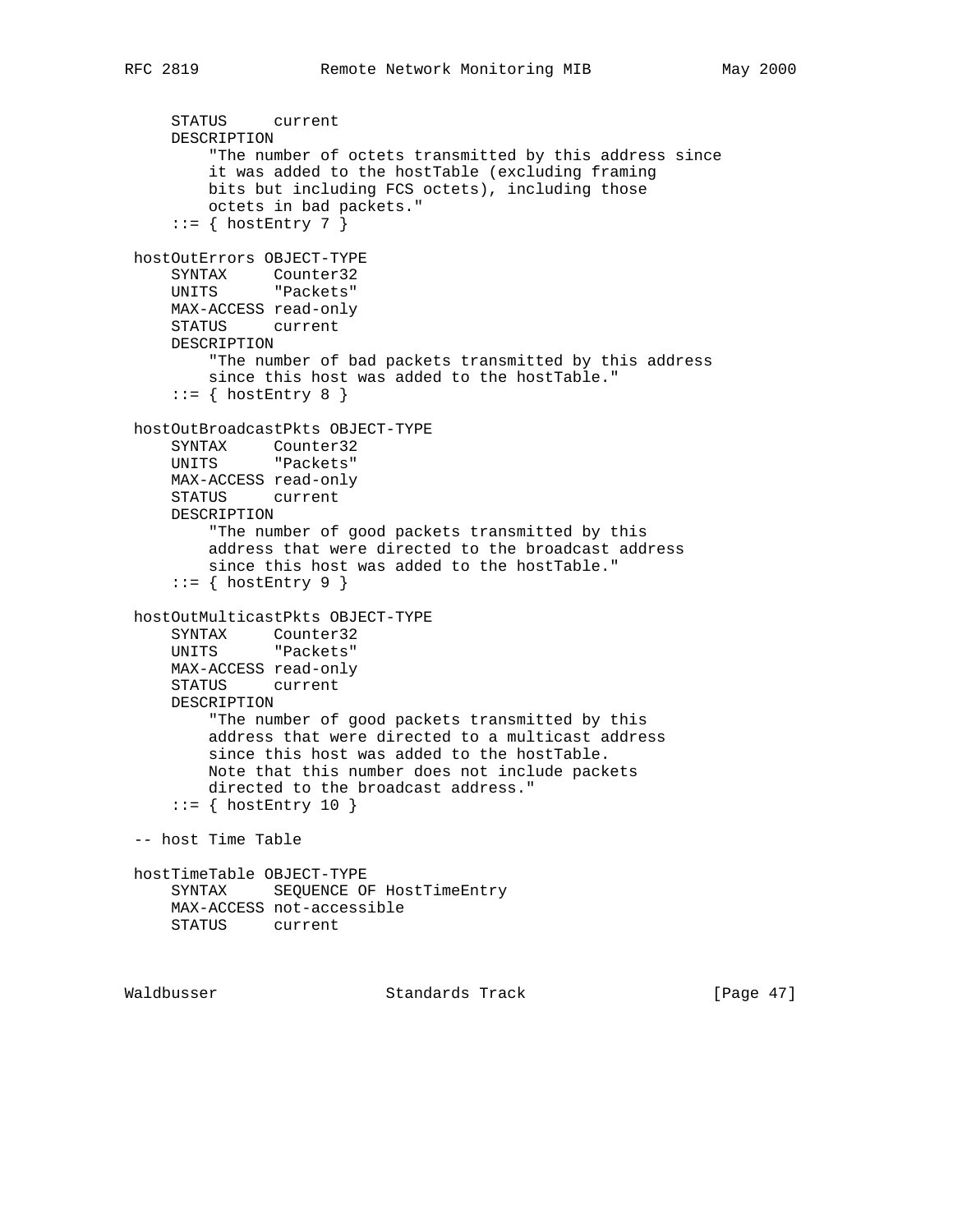```
 DESCRIPTION
        "A list of time-ordered host table entries."
    ::= { hosts 3 }
 hostTimeEntry OBJECT-TYPE
     SYNTAX HostTimeEntry
     MAX-ACCESS not-accessible
     STATUS current
     DESCRIPTION
        "A collection of statistics for a particular host that has
        been discovered on an interface of this device. This
        collection includes the relative ordering of the creation
        time of this object. For example, an instance of the
        hostTimeOutBroadcastPkts object might be named
        hostTimeOutBroadcastPkts.1.687"
     INDEX { hostTimeIndex, hostTimeCreationOrder }
    ::= { hostTimeTable 1 }
 HostTimeEntry ::= SEQUENCE {
hostTimeAddress OCTET STRING,
hostTimeCreationOrder 1nteger32,
hostTimeIndex 1nteger32,
hostTimeInPkts Counter32,
hostTimeOutPkts Counter32,
hostTimeInOctets Counter32,
hostTimeOutOctets Counter32,
hostTimeOutErrors Counter32,
 hostTimeOutBroadcastPkts Counter32,
 hostTimeOutMulticastPkts Counter32
 }
 hostTimeAddress OBJECT-TYPE
     SYNTAX OCTET STRING
     MAX-ACCESS read-only
     STATUS current
     DESCRIPTION
        "The physical address of this host."
    ::= { hostTimeEntry 1 }
 hostTimeCreationOrder OBJECT-TYPE
     SYNTAX Integer32 (1..65535)
     MAX-ACCESS read-only
     STATUS current
     DESCRIPTION
        "An index that uniquely identifies an entry in
        the hostTime table among those entries associated
        with the same hostControlEntry. This index shall
        be between 1 and N, where N is the value of
```
Waldbusser **Standards Track** [Page 48]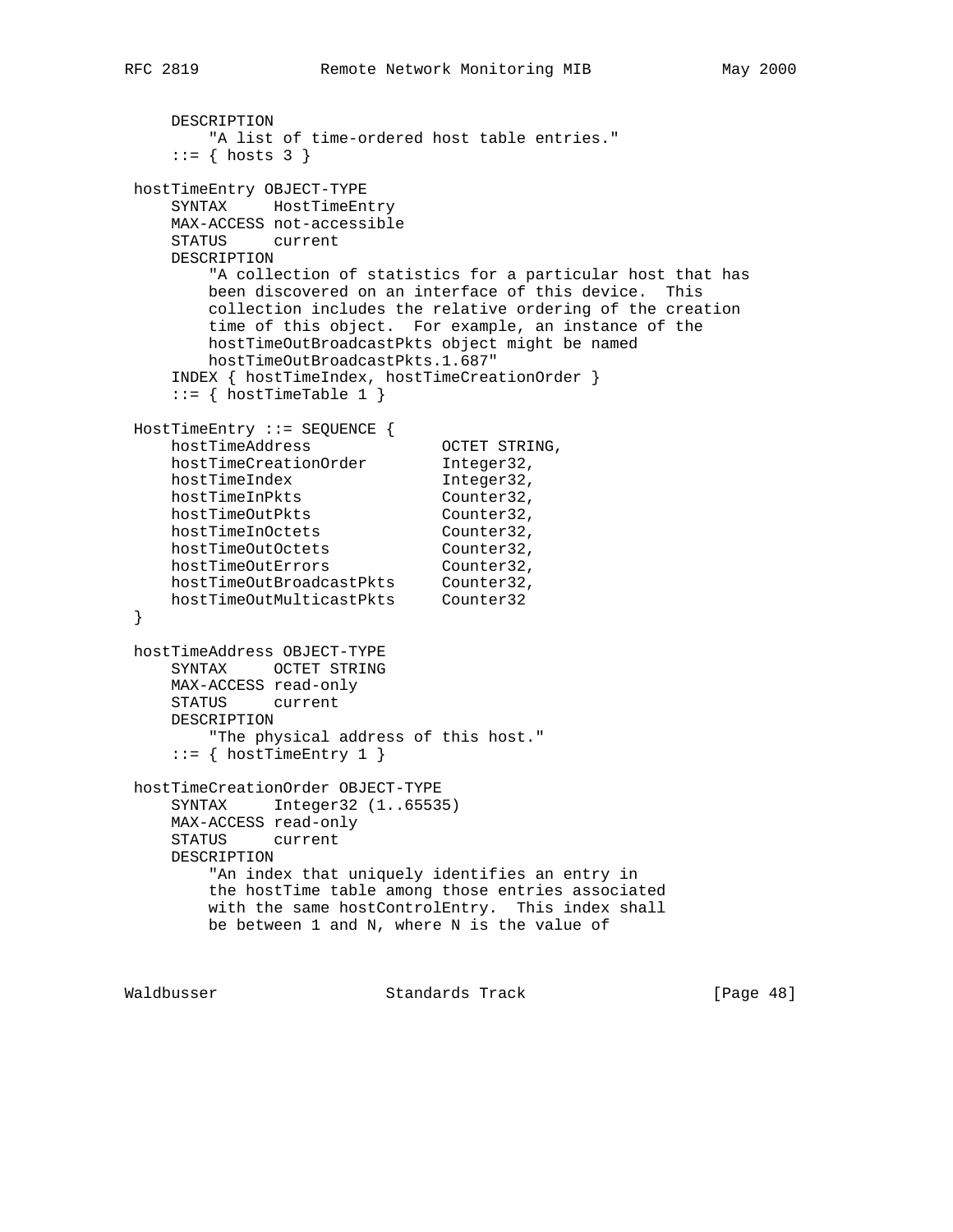the associated hostControlTableSize. The ordering of the indexes is based on the order of each entry's insertion into the table, in which entries added earlier have a lower index value than entries added later. Thus the management station has the ability to learn of new entries added to this table without downloading the entire table.

 It is important to note that the index for a particular entry may change as an (earlier) entry is deleted from the table. Because this order may change, management stations should make use of the hostControlLastDeleteTime variable in the hostControlEntry associated with the relevant portion of the hostTimeTable. By observing this variable, the management station may detect the circumstances where a download of the table may have missed entries, and where a previous association between a value of hostTimeCreationOrder and a hostTimeEntry may no longer hold."  $::=$  { hostTimeEntry 2 }

```
 hostTimeIndex OBJECT-TYPE
     SYNTAX Integer32 (1..65535)
     MAX-ACCESS read-only
     STATUS current
     DESCRIPTION
         "The set of collected host statistics of which
         this entry is a part. The set of hosts
         identified by a particular value of this
         index is associated with the hostControlEntry
         as identified by the same value of hostControlIndex."
    ::= { hostTimeEntry 3 }
 hostTimeInPkts OBJECT-TYPE
    SYNTAX Counter32
    UNITS "Packets"
     MAX-ACCESS read-only
     STATUS current
     DESCRIPTION
         "The number of good packets transmitted to this
        address since it was added to the hostTimeTable."
    ::= { hostTimeEntry 4 }
 hostTimeOutPkts OBJECT-TYPE
    SYNTAX Counter32
    UNITS "Packets"
    MAX-ACCESS read-only
```
Waldbusser Standards Track [Page 49]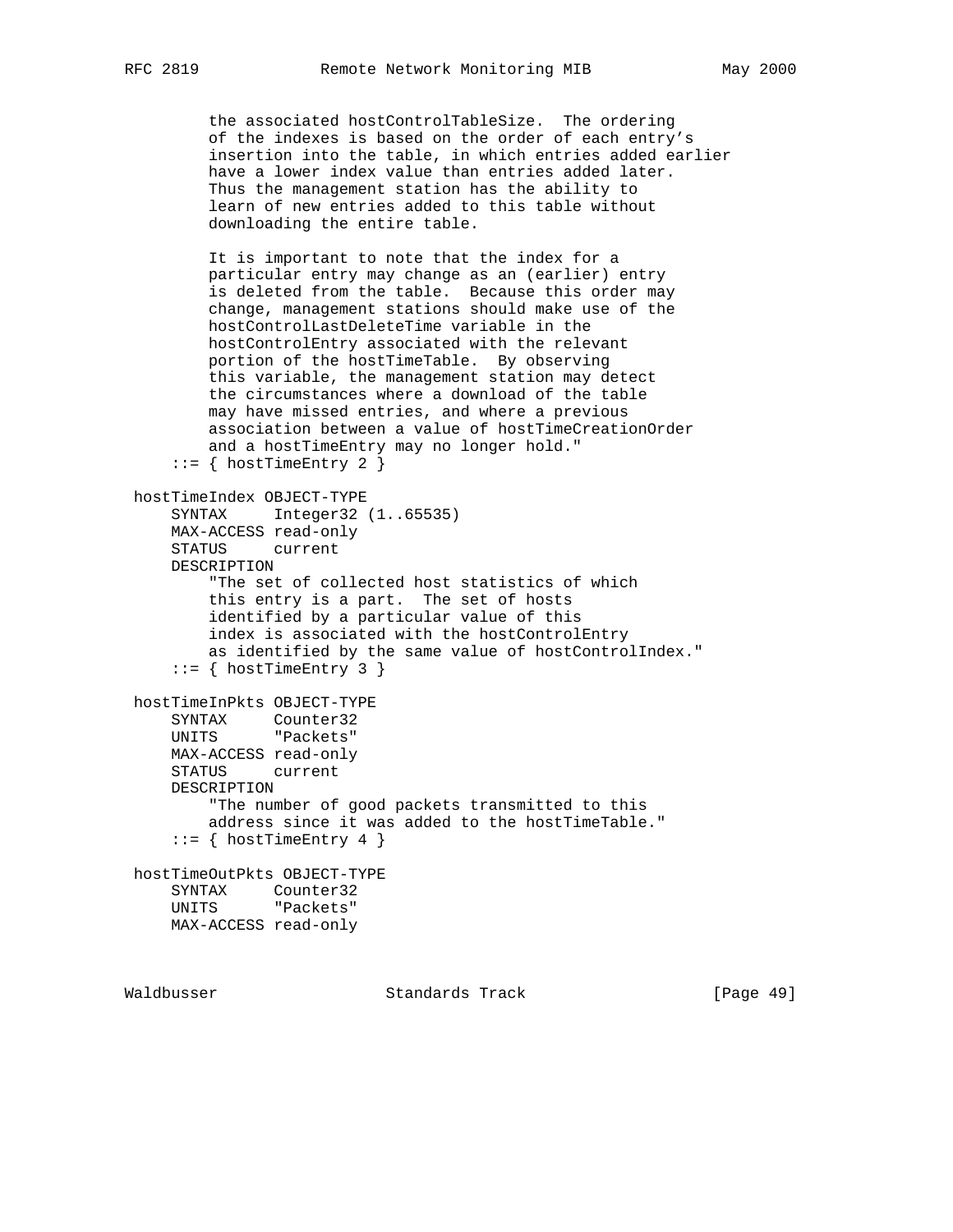```
 STATUS current
     DESCRIPTION
         "The number of packets, including bad packets, transmitted
         by this address since it was added to the hostTimeTable."
    ::= { hostTimeEntry 5 }
 hostTimeInOctets OBJECT-TYPE
     SYNTAX Counter32
     UNITS "Octets"
     MAX-ACCESS read-only
     STATUS current
     DESCRIPTION
         "The number of octets transmitted to this address since
         it was added to the hostTimeTable (excluding framing
         bits but including FCS octets), except for those
         octets in bad packets."
    ::= { hostTimeEntry 6 }
 hostTimeOutOctets OBJECT-TYPE
 SYNTAX Counter32
 UNITS "Octets"
     MAX-ACCESS read-only
     STATUS current
     DESCRIPTION
         "The number of octets transmitted by this address since
         it was added to the hostTimeTable (excluding framing
         bits but including FCS octets), including those
         octets in bad packets."
    ::= { hostTimeEntry 7 }
 hostTimeOutErrors OBJECT-TYPE
 SYNTAX Counter32
 UNITS "Packets"
     MAX-ACCESS read-only
     STATUS current
     DESCRIPTION
         "The number of bad packets transmitted by this address
         since this host was added to the hostTimeTable."
    ::= { hostTimeEntry 8 }
 hostTimeOutBroadcastPkts OBJECT-TYPE
     SYNTAX Counter32
     UNITS "Packets"
     MAX-ACCESS read-only
     STATUS current
     DESCRIPTION
         "The number of good packets transmitted by this
         address that were directed to the broadcast address
```
Waldbusser Standards Track [Page 50]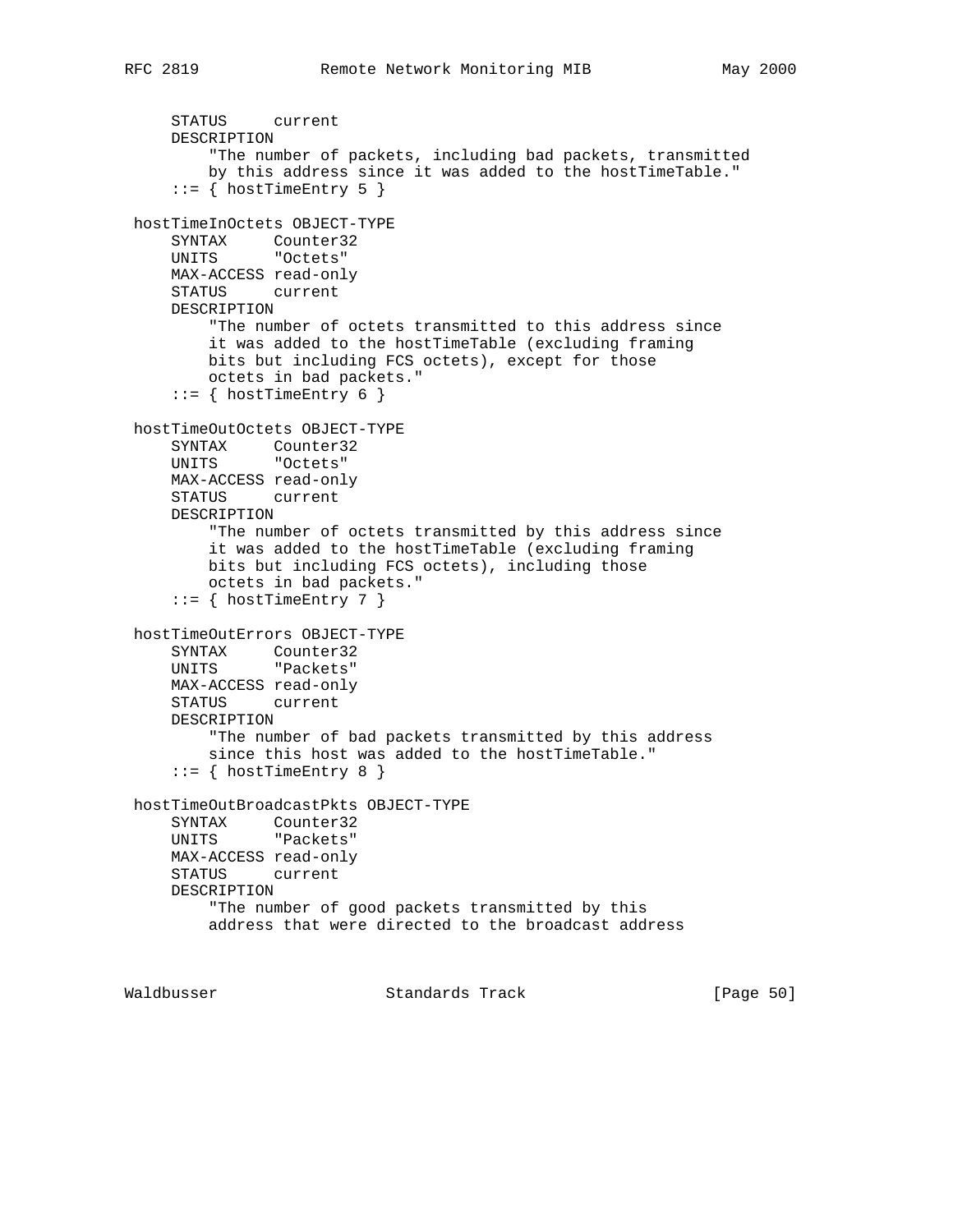```
 since this host was added to the hostTimeTable."
    ::= { hostTimeEntry 9 }
 hostTimeOutMulticastPkts OBJECT-TYPE
 SYNTAX Counter32
 UNITS "Packets"
     MAX-ACCESS read-only
     STATUS current
     DESCRIPTION
         "The number of good packets transmitted by this
         address that were directed to a multicast address
         since this host was added to the hostTimeTable.
         Note that this number does not include packets directed
         to the broadcast address."
    ::= { hostTimeEntry 10 }
 -- The Host Top "N" Group
 -- Implementation of the Host Top N group is optional. The Host Top N
 -- group requires the implementation of the host group.
 -- Consult the MODULE-COMPLIANCE macro for the authoritative
 -- conformance information for this MIB.
- -- The Host Top N group is used to prepare reports that describe
 -- the hosts that top a list ordered by one of their statistics.
 -- The available statistics are samples of one of their
 -- base statistics, over an interval specified by the management
 -- station. Thus, these statistics are rate based. The management
 -- station also selects how many such hosts are reported.
 -- The hostTopNControlTable is used to initiate the generation of
 -- such a report. The management station may select the parameters
 -- of such a report, such as which interface, which statistic,
 -- how many hosts, and the start and stop times of the sampling.
 -- When the report is prepared, entries are created in the
 -- hostTopNTable associated with the relevant hostTopNControlEntry.
 -- These entries are static for each report after it has been
 -- prepared.
 hostTopNControlTable OBJECT-TYPE
     SYNTAX SEQUENCE OF HostTopNControlEntry
     MAX-ACCESS not-accessible
     STATUS current
     DESCRIPTION
         "A list of top N host control entries."
    ::= { hostTopN 1 }
 hostTopNControlEntry OBJECT-TYPE
```
Waldbusser Standards Track [Page 51]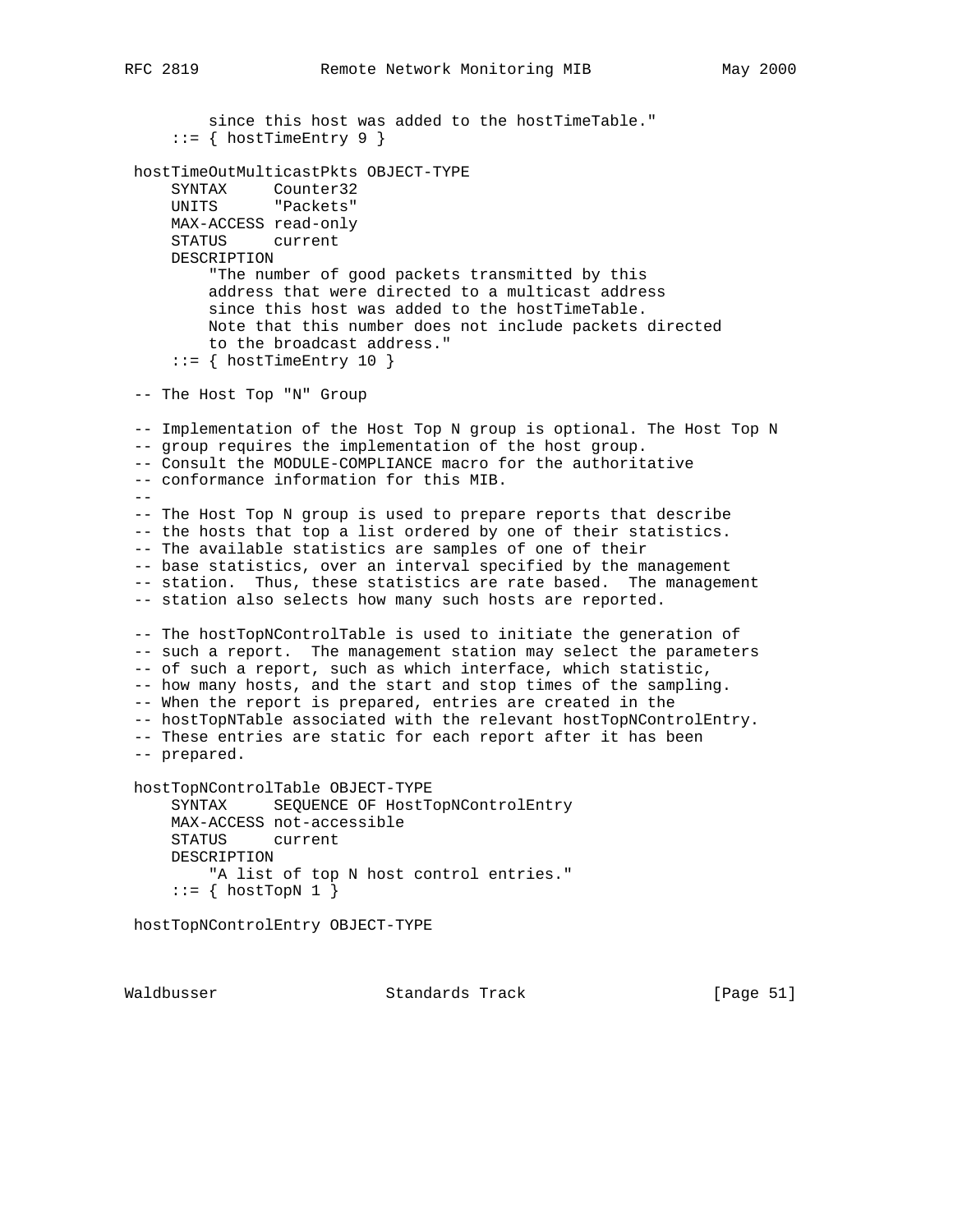```
 SYNTAX HostTopNControlEntry
     MAX-ACCESS not-accessible
     STATUS current
     DESCRIPTION
         "A set of parameters that control the creation of a report
         of the top N hosts according to several metrics. For
         example, an instance of the hostTopNDuration object might
         be named hostTopNDuration.3"
     INDEX { hostTopNControlIndex }
     ::= { hostTopNControlTable 1 }
 HostTopNControlEntry ::= SEQUENCE {
     hostTopNControlIndex Integer32,
 hostTopNHostIndex Integer32,
 hostTopNRateBase INTEGER,
 hostTopNTimeRemaining Integer32,
    hostTopNDuration Integer32,
     hostTopNRequestedSize Integer32,
 hostTopNGrantedSize Integer32,
hostTopNStartTime TimeTicks,
hostTopNOwner OwnerString,
 hostTopNStatus EntryStatus
 }
 hostTopNControlIndex OBJECT-TYPE
     SYNTAX Integer32 (1..65535)
     MAX-ACCESS read-only
     STATUS current
     DESCRIPTION
         "An index that uniquely identifies an entry
         in the hostTopNControl table. Each such
         entry defines one top N report prepared for
         one interface."
     ::= { hostTopNControlEntry 1 }
 hostTopNHostIndex OBJECT-TYPE
     SYNTAX Integer32 (1..65535)
     MAX-ACCESS read-create
     STATUS current
     DESCRIPTION
         "The host table for which a top N report will be prepared
         on behalf of this entry. The host table identified by a
         particular value of this index is associated with the same
         host table as identified by the same value of
         hostIndex.
         This object may not be modified if the associated
         hostTopNStatus object is equal to valid(1)."
```
Waldbusser Standards Track [Page 52]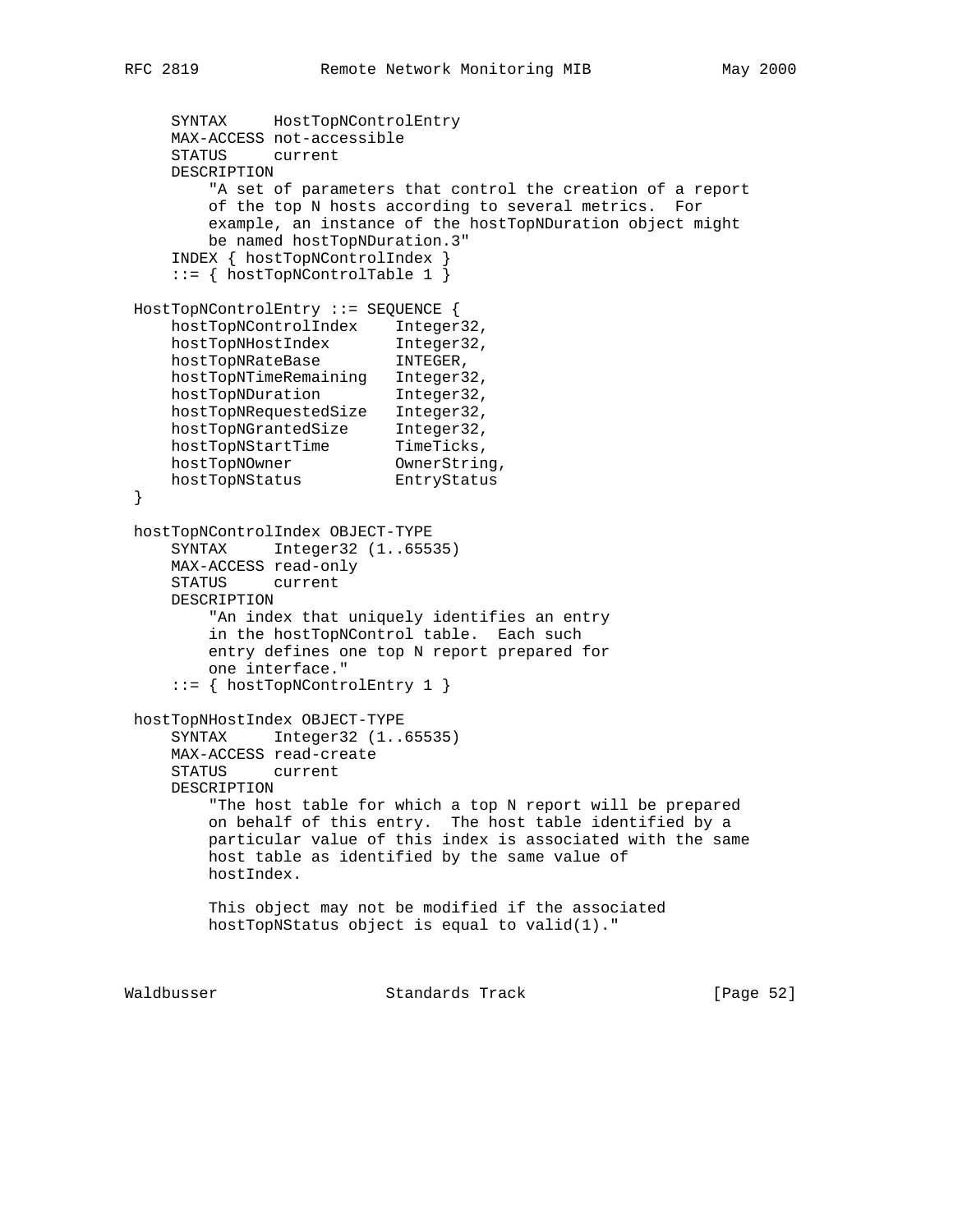```
 ::= { hostTopNControlEntry 2 }
 hostTopNRateBase OBJECT-TYPE
     SYNTAX INTEGER {
                  hostTopNInPkts(1),
                  hostTopNOutPkts(2),
                  hostTopNInOctets(3),
                  hostTopNOutOctets(4),
                  hostTopNOutErrors(5),
                  hostTopNOutBroadcastPkts(6),
                  hostTopNOutMulticastPkts(7)
 }
     MAX-ACCESS read-create
     STATUS current
     DESCRIPTION
         "The variable for each host that the hostTopNRate
         variable is based upon.
         This object may not be modified if the associated
         hostTopNStatus object is equal to valid(1)."
     ::= { hostTopNControlEntry 3 }
 hostTopNTimeRemaining OBJECT-TYPE
     SYNTAX Integer32
     UNITS "Seconds"
     MAX-ACCESS read-create
     STATUS current
     DESCRIPTION
          "The number of seconds left in the report currently being
         collected. When this object is modified by the management
         station, a new collection is started, possibly aborting
         a currently running report. The new value is used
         as the requested duration of this report, which is
         loaded into the associated hostTopNDuration object.
        When this object is set to a non-zero value, any
         associated hostTopNEntries shall be made
         inaccessible by the monitor. While the value of this
         object is non-zero, it decrements by one per second until
         it reaches zero. During this time, all associated
         hostTopNEntries shall remain inaccessible. At the time
         that this object decrements to zero, the report is made
         accessible in the hostTopNTable. Thus, the hostTopN
         table needs to be created only at the end of the collection
         interval."
     DEFVAL { 0 }
     ::= { hostTopNControlEntry 4 }
```
Waldbusser Standards Track [Page 53]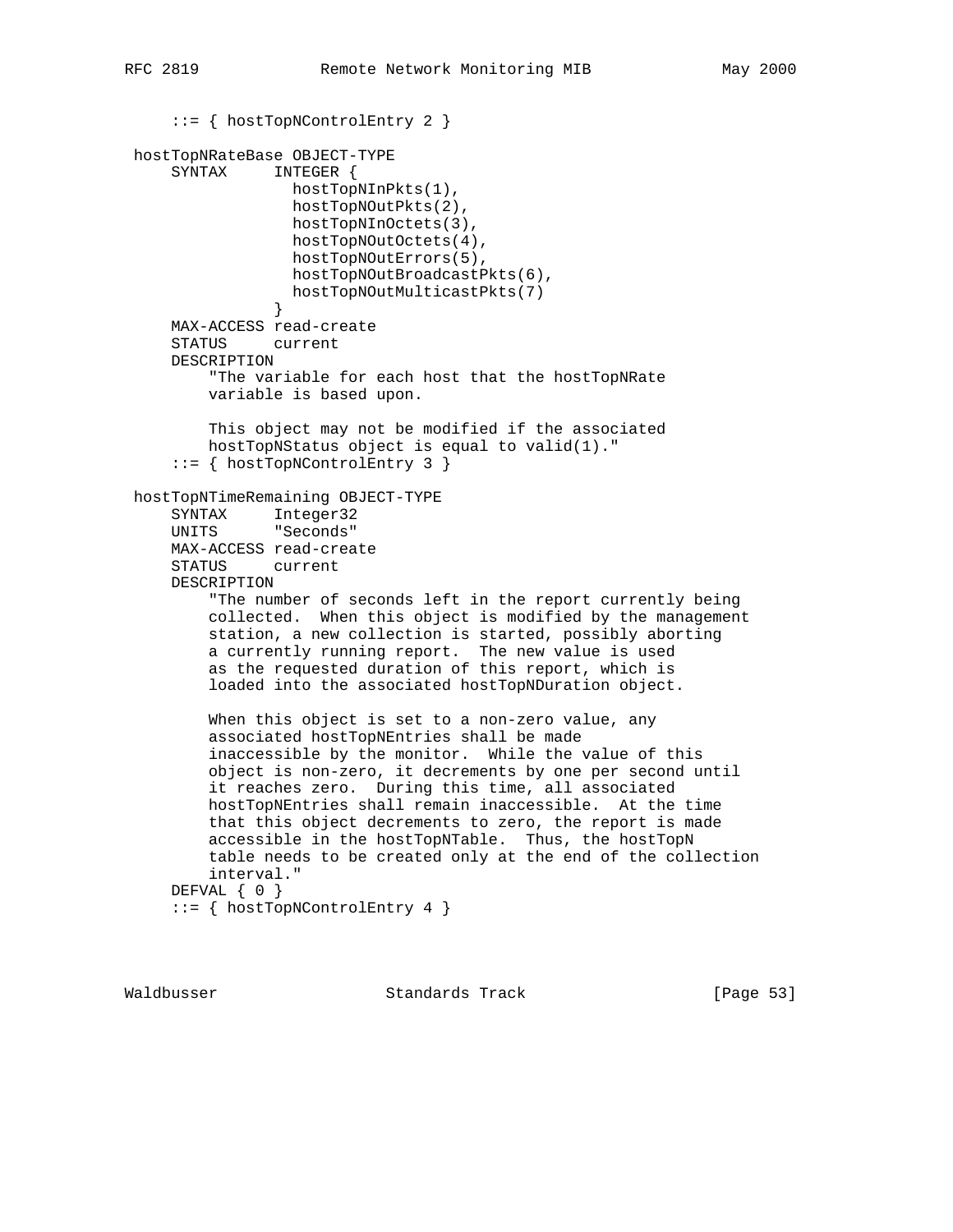```
 hostTopNDuration OBJECT-TYPE
 SYNTAX Integer32
 UNITS "Seconds"
     MAX-ACCESS read-only
     STATUS current
     DESCRIPTION
         "The number of seconds that this report has collected
         during the last sampling interval, or if this
         report is currently being collected, the number
         of seconds that this report is being collected
         during this sampling interval.
         When the associated hostTopNTimeRemaining object is set,
         this object shall be set by the probe to the same value
         and shall not be modified until the next time
         the hostTopNTimeRemaining is set.
         This value shall be zero if no reports have been
         requested for this hostTopNControlEntry."
     DEFVAL { 0 }
      ::= { hostTopNControlEntry 5 }
 hostTopNRequestedSize OBJECT-TYPE
     SYNTAX Integer32
     MAX-ACCESS read-create
     STATUS current
     DESCRIPTION
          "The maximum number of hosts requested for the top N
         table.
         When this object is created or modified, the probe
         should set hostTopNGrantedSize as closely to this
         object as is possible for the particular probe
         implementation and available resources."
     DEFVAL { 10 }
     ::= { hostTopNControlEntry 6 }
 hostTopNGrantedSize OBJECT-TYPE
     SYNTAX Integer32
     MAX-ACCESS read-only
     STATUS current
     DESCRIPTION
         "The maximum number of hosts in the top N table.
         When the associated hostTopNRequestedSize object is
         created or modified, the probe should set this
         object as closely to the requested value as is possible
         for the particular implementation and available
```
Waldbusser Standards Track [Page 54]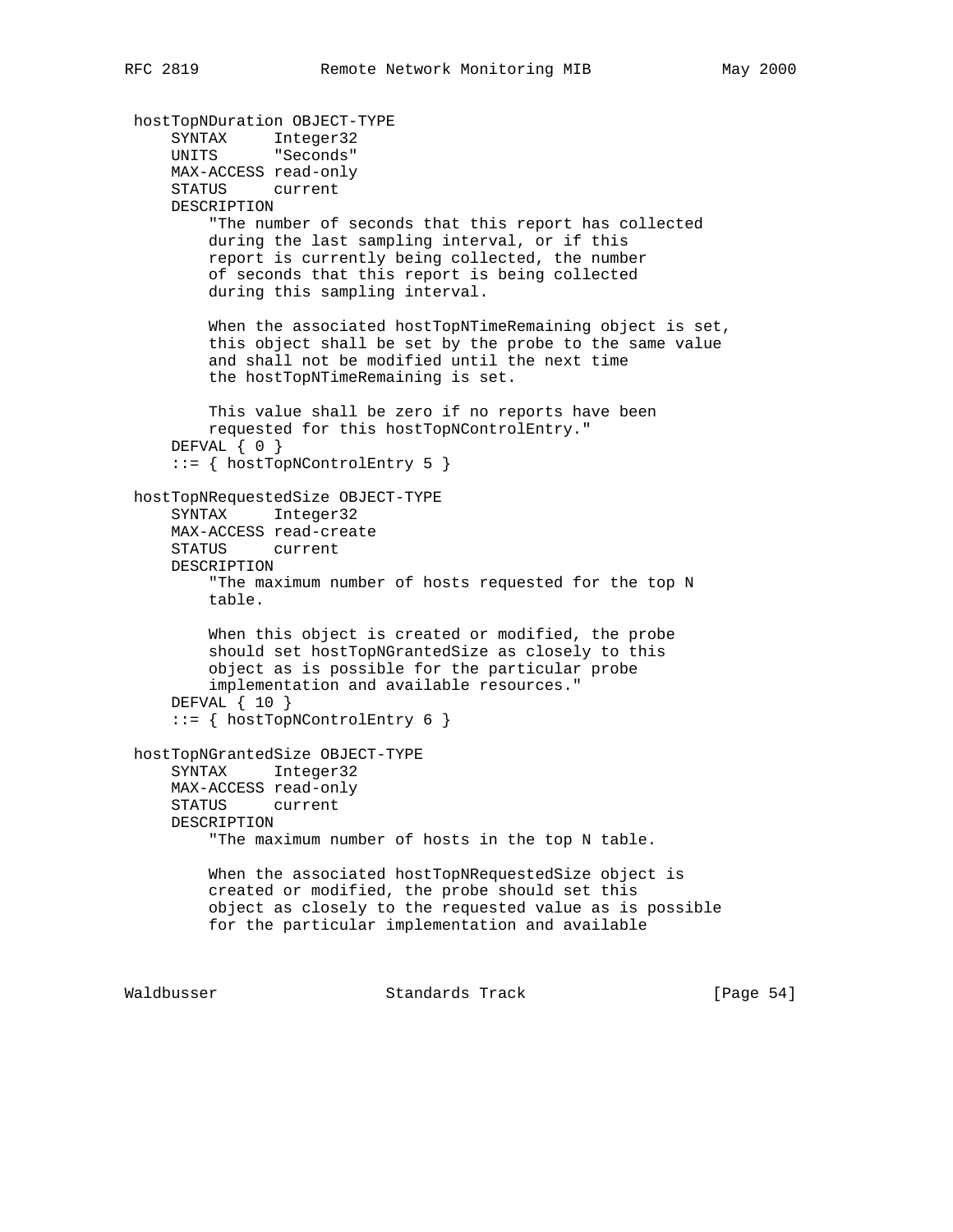```
 resources. The probe must not lower this value except
         as a result of a set to the associated
         hostTopNRequestedSize object.
         Hosts with the highest value of hostTopNRate shall be
         placed in this table in decreasing order of this rate
         until there is no more room or until there are no more
         hosts."
     ::= { hostTopNControlEntry 7 }
 hostTopNStartTime OBJECT-TYPE
     SYNTAX TimeTicks
    MAX-ACCESS read-only
     STATUS current
     DESCRIPTION
         "The value of sysUpTime when this top N report was
         last started. In other words, this is the time that
         the associated hostTopNTimeRemaining object was
         modified to start the requested report."
     ::= { hostTopNControlEntry 8 }
 hostTopNOwner OBJECT-TYPE
     SYNTAX OwnerString
    MAX-ACCESS read-create
    STATUS current
     DESCRIPTION
         "The entity that configured this entry and is therefore
         using the resources assigned to it."
     ::= { hostTopNControlEntry 9 }
 hostTopNStatus OBJECT-TYPE
     SYNTAX EntryStatus
    MAX-ACCESS read-create
     STATUS current
    DESCRIPTION
         "The status of this hostTopNControl entry.
         If this object is not equal to valid(1), all associated
         hostTopNEntries shall be deleted by the agent."
     ::= { hostTopNControlEntry 10 }
 hostTopNTable OBJECT-TYPE
     SYNTAX SEQUENCE OF HostTopNEntry
     MAX-ACCESS not-accessible
     STATUS current
     DESCRIPTION
        "A list of top N host entries."
    ::= { hostTopN 2 }
```
Waldbusser Standards Track [Page 55]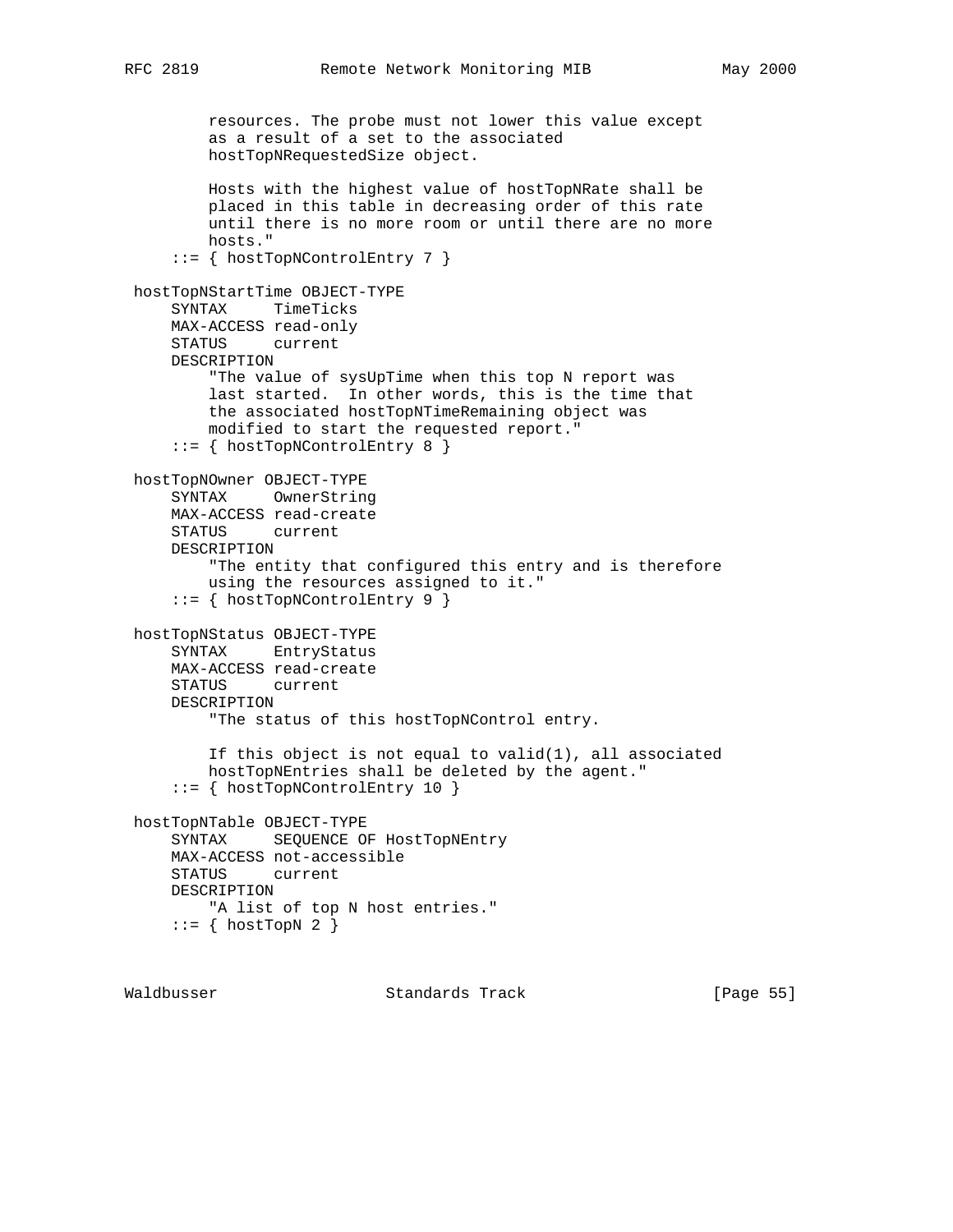```
 hostTopNEntry OBJECT-TYPE
     SYNTAX HostTopNEntry
     MAX-ACCESS not-accessible
     STATUS current
     DESCRIPTION
         "A set of statistics for a host that is part of a top N
         report. For example, an instance of the hostTopNRate
         object might be named hostTopNRate.3.10"
     INDEX { hostTopNReport, hostTopNIndex }
    ::= { hostTopNTable 1 }
 HostTopNEntry ::= SEQUENCE {
    hostTopNReport Integer32,
    hostTopNIndex Integer32,
hostTopNAddress OCTET STRING,
hostTopNRate Integer32
 }
 hostTopNReport OBJECT-TYPE
     SYNTAX Integer32 (1..65535)
     MAX-ACCESS read-only
     STATUS current
     DESCRIPTION
         "This object identifies the top N report of which
         this entry is a part. The set of hosts
         identified by a particular value of this
         object is part of the same report as identified
         by the same value of the hostTopNControlIndex object."
    ::= { hostTopNEntry 1 }
 hostTopNIndex OBJECT-TYPE
     SYNTAX Integer32 (1..65535)
     MAX-ACCESS read-only
     STATUS current
     DESCRIPTION
         "An index that uniquely identifies an entry in
         the hostTopN table among those in the same report.
         This index is between 1 and N, where N is the
         number of entries in this table. Increasing values
         of hostTopNIndex shall be assigned to entries with
         decreasing values of hostTopNRate until index N
         is assigned to the entry with the lowest value of
         hostTopNRate or there are no more hostTopNEntries."
    ::= { hostTopNEntry 2 }
 hostTopNAddress OBJECT-TYPE
     SYNTAX OCTET STRING
     MAX-ACCESS read-only
```
Waldbusser Standards Track [Page 56]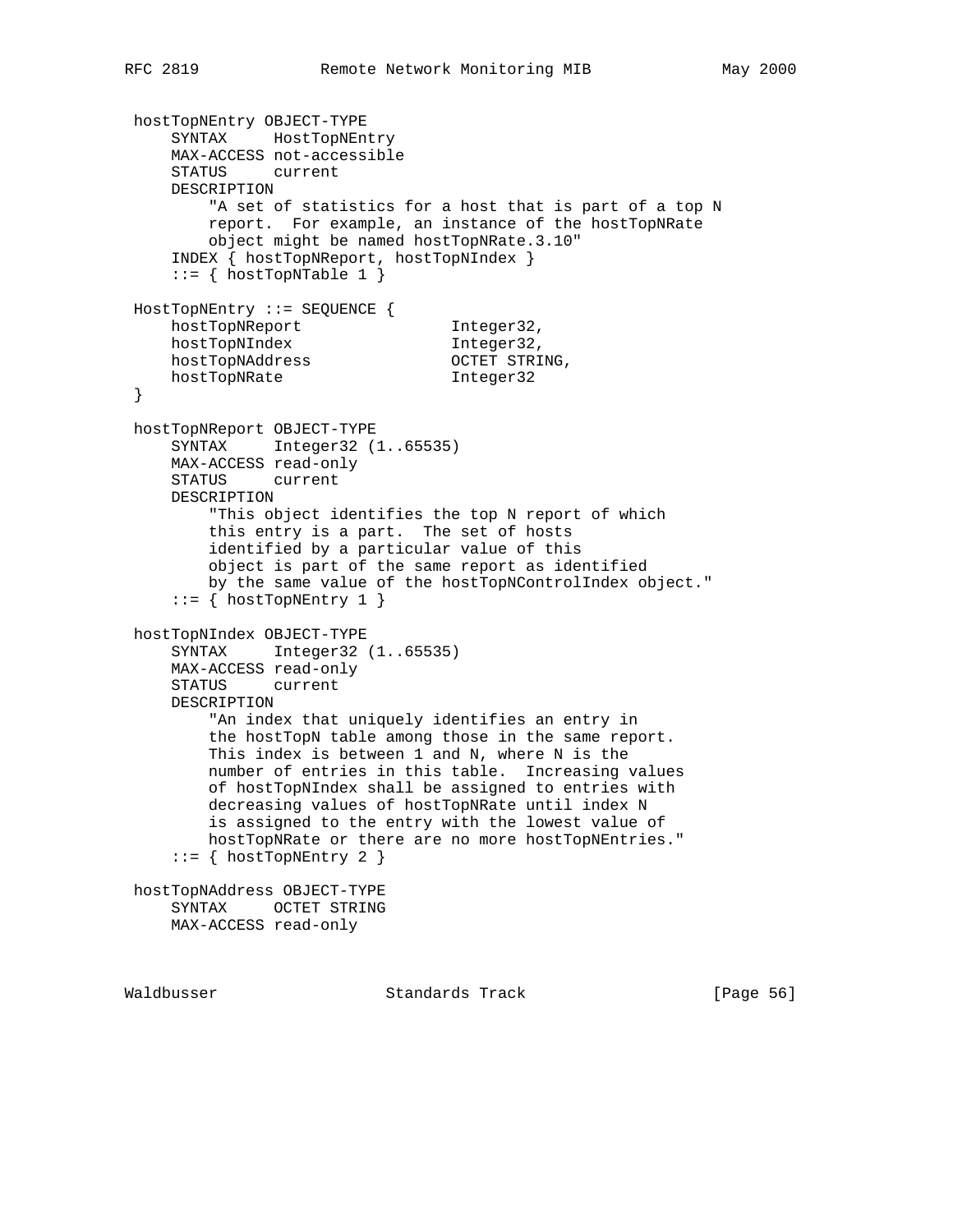STATUS current DESCRIPTION "The physical address of this host."  $::=$  { hostTopNEntry 3 } hostTopNRate OBJECT-TYPE SYNTAX Integer32 MAX-ACCESS read-only STATUS current DESCRIPTION "The amount of change in the selected variable during this sampling interval. The selected variable is this host's instance of the object selected by hostTopNRateBase."  $::=$  { hostTopNEntry 4 } -- The Matrix Group -- Implementation of the Matrix group is optional. -- Consult the MODULE-COMPLIANCE macro for the authoritative -- conformance information for this MIB.  $-$  -- The Matrix group consists of the matrixControlTable, matrixSDTable -- and the matrixDSTable. These tables store statistics for a -- particular conversation between two addresses. As the device -- detects a new conversation, including those to a non-unicast -- address, it creates a new entry in both of the matrix tables. -- It must only create new entries based on information -- received in good packets. If the monitoring device finds -- itself short of resources, it may delete entries as needed. -- It is suggested that the device delete the least recently used -- entries first. matrixControlTable OBJECT-TYPE SYNTAX SEQUENCE OF MatrixControlEntry MAX-ACCESS not-accessible STATUS current DESCRIPTION "A list of information entries for the traffic matrix on each interface."  $::=$  { matrix 1 } matrixControlEntry OBJECT-TYPE SYNTAX MatrixControlEntry MAX-ACCESS not-accessible STATUS current DESCRIPTION "Information about a traffic matrix on a particular

Waldbusser Standards Track [Page 57]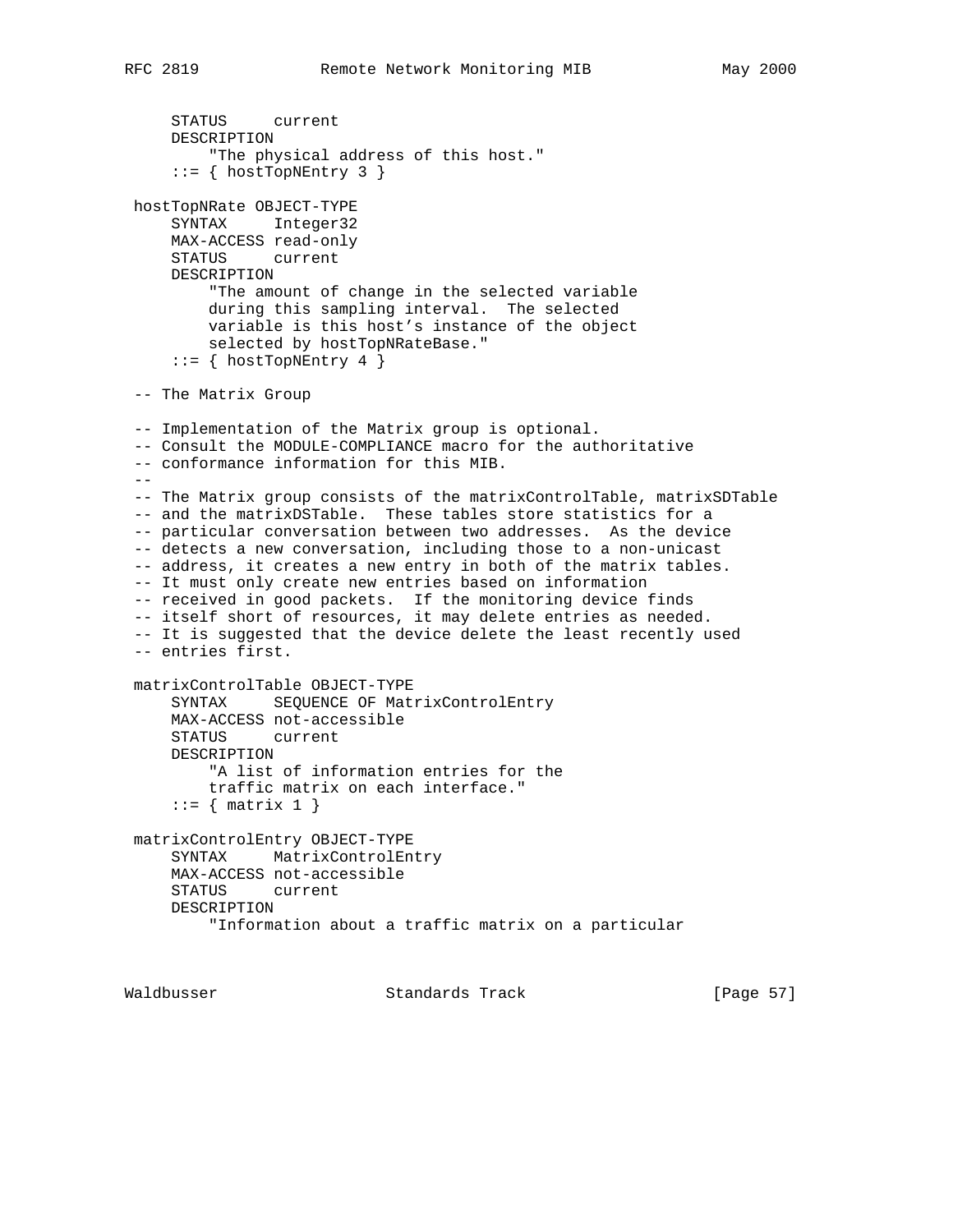```
 interface. For example, an instance of the
         matrixControlLastDeleteTime object might be named
         matrixControlLastDeleteTime.1"
     INDEX { matrixControlIndex }
     ::= { matrixControlTable 1 }
 MatrixControlEntry ::= SEQUENCE {
matrixControlIndex 1nteger32,
 matrixControlDataSource OBJECT IDENTIFIER,
matrixControlTableSize Integer32,
     matrixControlLastDeleteTime TimeTicks,
matrixControlOwner CwnerString,
matrixControlStatus EntryStatus
 }
 matrixControlIndex OBJECT-TYPE
     SYNTAX Integer32 (1..65535)
     MAX-ACCESS read-only
     STATUS current
     DESCRIPTION
         "An index that uniquely identifies an entry in the
         matrixControl table. Each such entry defines
         a function that discovers conversations on a particular
         interface and places statistics about them in the
         matrixSDTable and the matrixDSTable on behalf of this
         matrixControlEntry."
     ::= { matrixControlEntry 1 }
 matrixControlDataSource OBJECT-TYPE
     SYNTAX OBJECT IDENTIFIER
     MAX-ACCESS read-create
     STATUS current
     DESCRIPTION
         "This object identifies the source of
         the data from which this entry creates a traffic matrix.
         This source can be any interface on this device. In
         order to identify a particular interface, this object
         shall identify the instance of the ifIndex object,
         defined in RFC 2233 [17], for the desired
         interface. For example, if an entry were to receive data
         from interface #1, this object would be set to ifIndex.1.
         The statistics in this group reflect all packets
         on the local network segment attached to the identified
         interface.
         An agent may or may not be able to tell if fundamental
         changes to the media of the interface have occurred and
Waldbusser Standards Track [Page 58]
```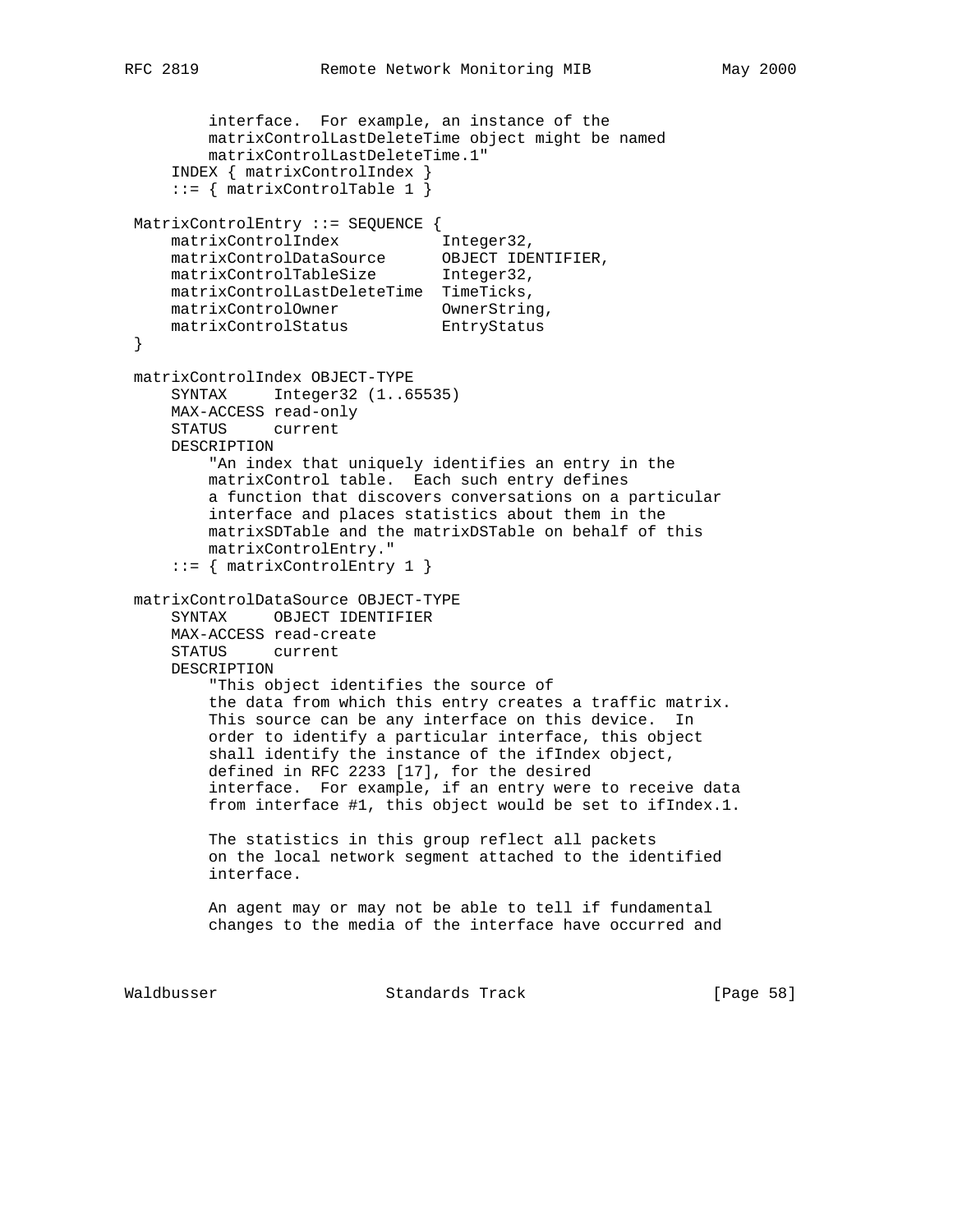necessitate an invalidation of this entry. For example, a hot-pluggable ethernet card could be pulled out and replaced by a token-ring card. In such a case, if the agent has such knowledge of the change, it is recommended that it invalidate this entry. This object may not be modified if the associated matrixControlStatus object is equal to valid(1)." ::= { matrixControlEntry 2 } matrixControlTableSize OBJECT-TYPE SYNTAX Integer32 MAX-ACCESS read-only STATUS current DESCRIPTION "The number of matrixSDEntries in the matrixSDTable for this interface. This must also be the value of the number of entries in the matrixDSTable for this interface." ::= { matrixControlEntry 3 } matrixControlLastDeleteTime OBJECT-TYPE SYNTAX TimeTicks MAX-ACCESS read-only STATUS current DESCRIPTION "The value of sysUpTime when the last entry was deleted from the portion of the matrixSDTable or matrixDSTable associated with this matrixControlEntry. If no deletions have occurred, this value shall be zero." ::= { matrixControlEntry 4 } matrixControlOwner OBJECT-TYPE SYNTAX OwnerString MAX-ACCESS read-create STATUS current DESCRIPTION "The entity that configured this entry and is therefore using the resources assigned to it."  $::=$  { matrixControlEntry 5 } matrixControlStatus OBJECT-TYPE SYNTAX EntryStatus MAX-ACCESS read-create STATUS current DESCRIPTION "The status of this matrixControl entry.

Waldbusser Standards Track [Page 59]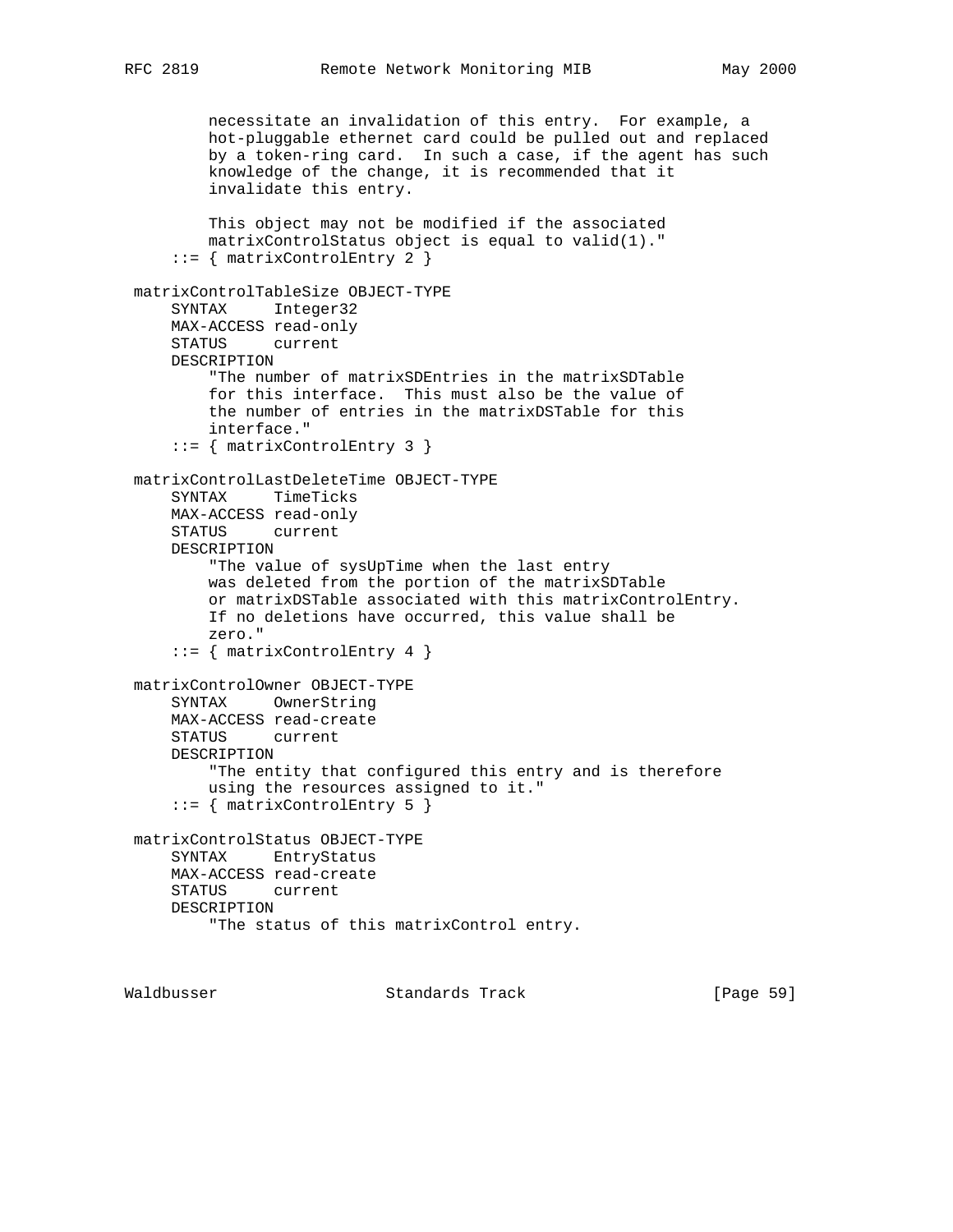```
 If this object is not equal to valid(1), all associated
         entries in the matrixSDTable and the matrixDSTable
         shall be deleted by the agent."
     ::= { matrixControlEntry 6 }
 matrixSDTable OBJECT-TYPE
     SYNTAX SEQUENCE OF MatrixSDEntry
     MAX-ACCESS not-accessible
     STATUS current
     DESCRIPTION
         "A list of traffic matrix entries indexed by
         source and destination MAC address."
    ::= { matrix 2 }
 matrixSDEntry OBJECT-TYPE
     SYNTAX MatrixSDEntry
     MAX-ACCESS not-accessible
     STATUS current
     DESCRIPTION
        "A collection of statistics for communications between
        two addresses on a particular interface. For example,
        an instance of the matrixSDPkts object might be named
        matrixSDPkts.1.6.8.0.32.27.3.176.6.8.0.32.10.8.113"
     INDEX { matrixSDIndex,
            matrixSDSourceAddress, matrixSDDestAddress }
    ::= { matrixSDTable 1 }
 MatrixSDEntry ::= SEQUENCE {
matrixSDSourceAddress OCTET STRING,
matrixSDDestAddress OCTET STRING,
matrixSDIndex 1nteger32,
matrixSDPkts Counter32,
matrixSDOctets Counter32,
matrixSDErrors Counter32
 }
 matrixSDSourceAddress OBJECT-TYPE
     SYNTAX OCTET STRING
     MAX-ACCESS read-only
     STATUS current
     DESCRIPTION
       "The source physical address."
    ::= { matrixSDEntry 1 }
 matrixSDDestAddress OBJECT-TYPE
     SYNTAX OCTET STRING
     MAX-ACCESS read-only
     STATUS current
```
Waldbusser **Standards Track** [Page 60]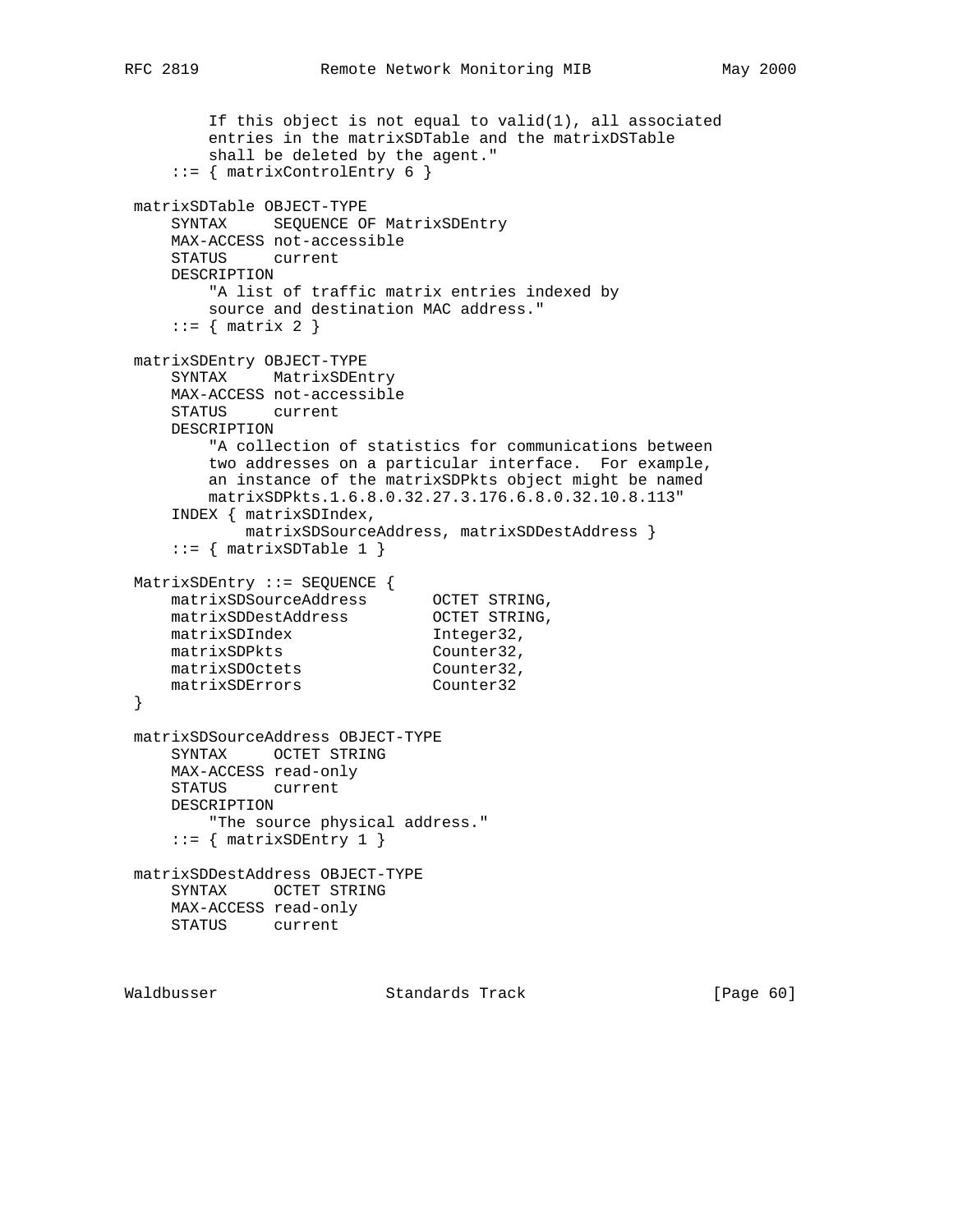```
 DESCRIPTION
         "The destination physical address."
    ::= { matrixSDEntry 2 }
 matrixSDIndex OBJECT-TYPE
     SYNTAX Integer32 (1..65535)
     MAX-ACCESS read-only
     STATUS current
     DESCRIPTION
         "The set of collected matrix statistics of which
         this entry is a part. The set of matrix statistics
         identified by a particular value of this index
         is associated with the same matrixControlEntry
         as identified by the same value of matrixControlIndex."
    ::= { matrixSDEntry 3 }
 matrixSDPkts OBJECT-TYPE
     SYNTAX Counter32
     UNITS "Packets"
     MAX-ACCESS read-only
     STATUS current
     DESCRIPTION
         "The number of packets transmitted from the source
         address to the destination address (this number includes
         bad packets)."
    ::= { matrixSDEntry 4 }
 matrixSDOctets OBJECT-TYPE
 SYNTAX Counter32
 UNITS "Octets"
     MAX-ACCESS read-only
     STATUS current
     DESCRIPTION
         "The number of octets (excluding framing bits but
         including FCS octets) contained in all packets
         transmitted from the source address to the
         destination address."
    ::= { matrixSDEntry 5 }
 matrixSDErrors OBJECT-TYPE
 SYNTAX Counter32
 UNITS "Packets"
     MAX-ACCESS read-only
     STATUS current
     DESCRIPTION
         "The number of bad packets transmitted from
         the source address to the destination address."
    ::= { matrixSDEntry 6 }
```
Waldbusser Standards Track [Page 61]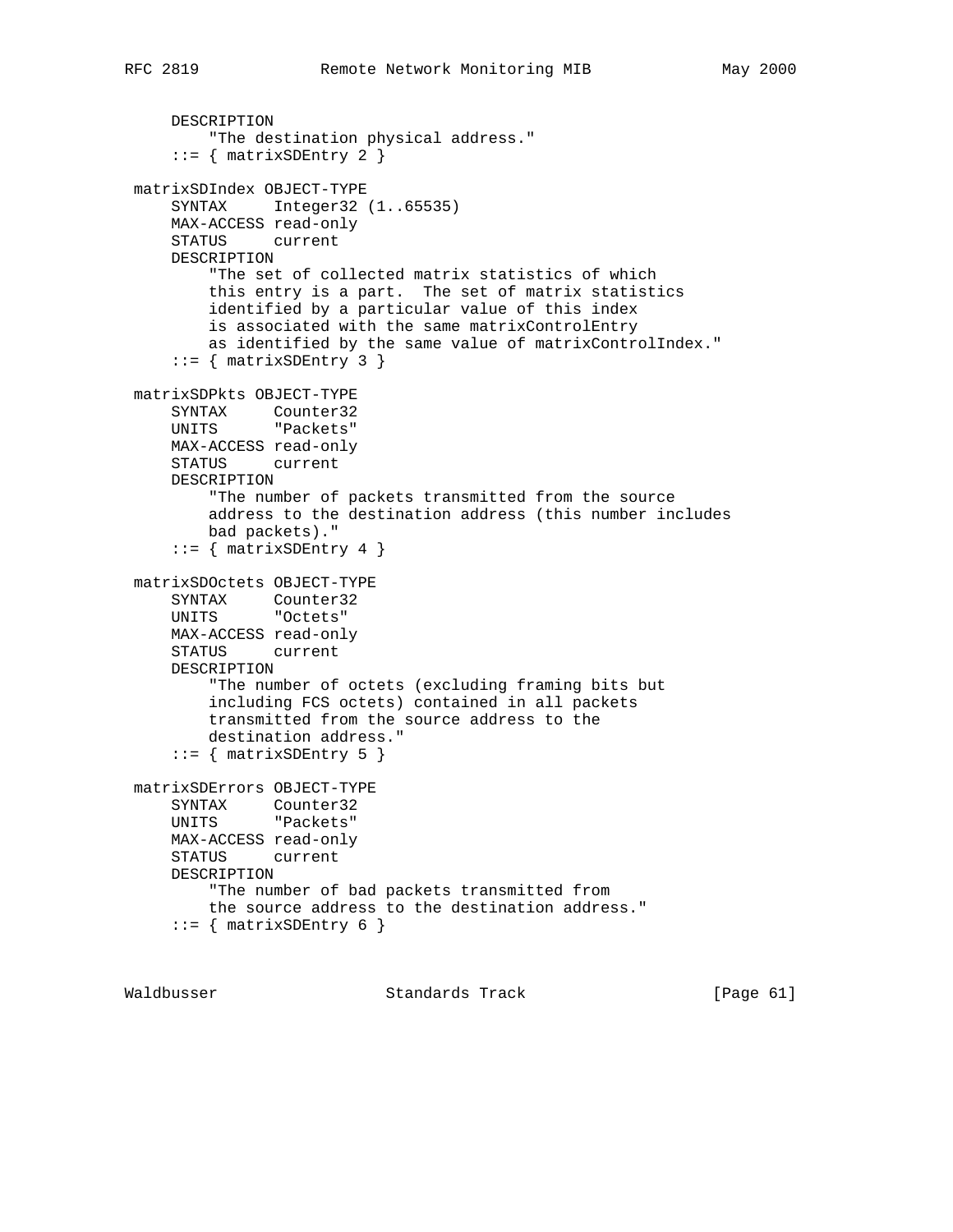```
 -- Traffic matrix tables from destination to source
 matrixDSTable OBJECT-TYPE
     SYNTAX SEQUENCE OF MatrixDSEntry
     MAX-ACCESS not-accessible
     STATUS current
     DESCRIPTION
         "A list of traffic matrix entries indexed by
         destination and source MAC address."
     ::= { matrix 3 }
 matrixDSEntry OBJECT-TYPE
     SYNTAX MatrixDSEntry
     MAX-ACCESS not-accessible
     STATUS current
     DESCRIPTION
          "A collection of statistics for communications between
         two addresses on a particular interface. For example,
         an instance of the matrixSDPkts object might be named
         matrixSDPkts.1.6.8.0.32.10.8.113.6.8.0.32.27.3.176"
      INDEX { matrixDSIndex,
             matrixDSDestAddress, matrixDSSourceAddress }
     ::= { matrixDSTable 1 }
 MatrixDSEntry ::= SEQUENCE {
matrixDSSourceAddress OCTET STRING,
matrixDSDestAddress OCTET STRING,
matrixDSIndex 1nteger32,
    matrixDSIndex Integer32,<br>
matrixDSPkts Counter32,<br>
matrixDSOctets Counter32.
    matrixDSOctets Counter32<br>
matrixDSErrors Counter32
    matrixDSErrors
 }
 matrixDSSourceAddress OBJECT-TYPE
     SYNTAX OCTET STRING
     MAX-ACCESS read-only
     STATUS current
     DESCRIPTION
         "The source physical address."
     ::= { matrixDSEntry 1 }
 matrixDSDestAddress OBJECT-TYPE
     SYNTAX OCTET STRING
     MAX-ACCESS read-only
     STATUS current
     DESCRIPTION
         "The destination physical address."
    ::= { matrixDSEntry 2 }
```
Waldbusser **Standards Track** [Page 62]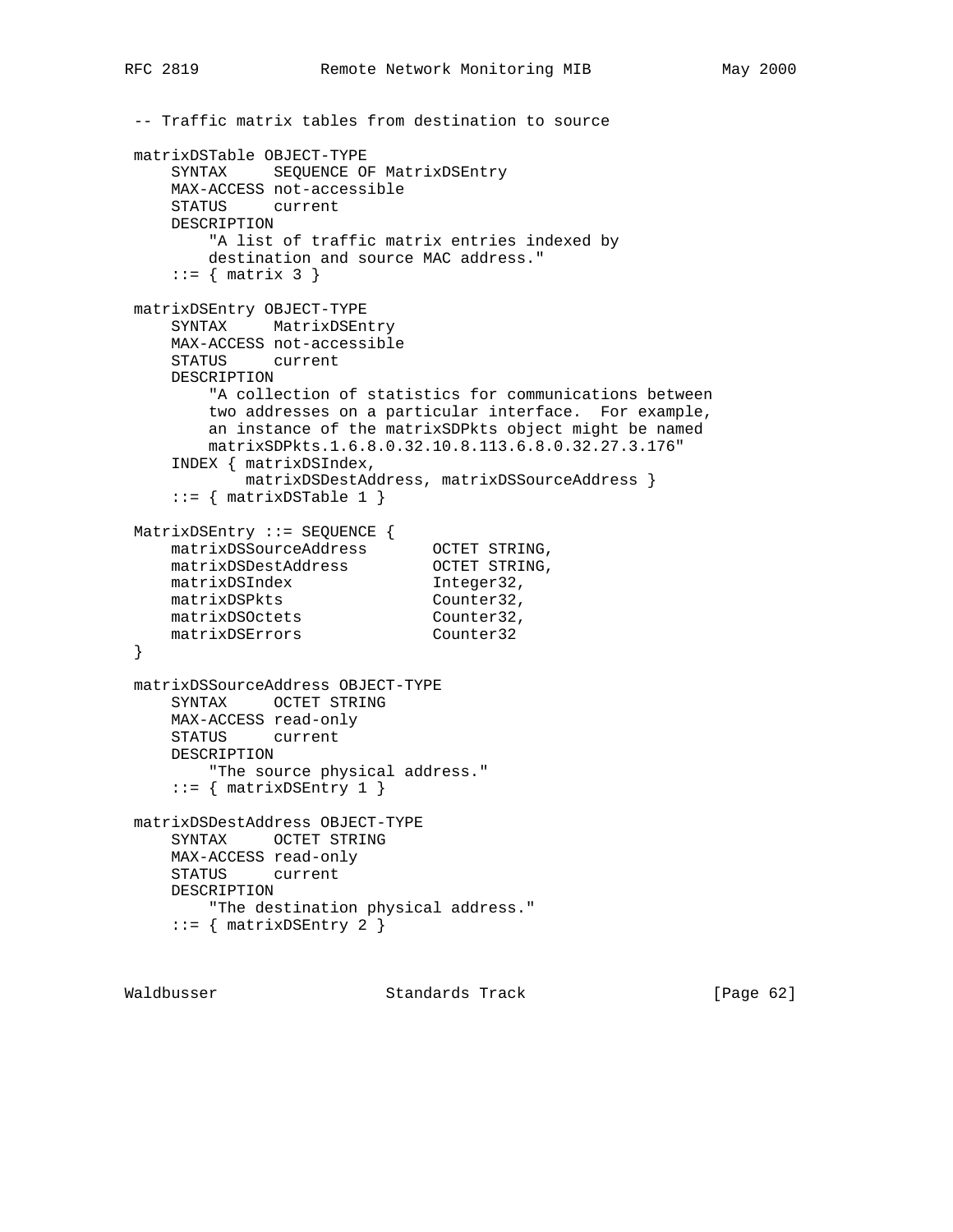```
 matrixDSIndex OBJECT-TYPE
     SYNTAX Integer32 (1..65535)
     MAX-ACCESS read-only
     STATUS current
     DESCRIPTION
         "The set of collected matrix statistics of which
         this entry is a part. The set of matrix statistics
         identified by a particular value of this index
         is associated with the same matrixControlEntry
         as identified by the same value of matrixControlIndex."
    ::= { matrixDSEntry 3 }
 matrixDSPkts OBJECT-TYPE
 SYNTAX Counter32
 UNITS "Packets"
     MAX-ACCESS read-only
     STATUS current
     DESCRIPTION
         "The number of packets transmitted from the source
         address to the destination address (this number includes
         bad packets)."
    ::= { matrixDSEntry 4 }
 matrixDSOctets OBJECT-TYPE
 SYNTAX Counter32
 UNITS "Octets"
     MAX-ACCESS read-only
     STATUS current
     DESCRIPTION
         "The number of octets (excluding framing bits
         but including FCS octets) contained in all packets
         transmitted from the source address to the
         destination address."
    ::= { matrixDSEntry 5 }
 matrixDSErrors OBJECT-TYPE
 SYNTAX Counter32
 UNITS "Packets"
     MAX-ACCESS read-only
     STATUS current
     DESCRIPTION
         "The number of bad packets transmitted from
         the source address to the destination address."
    ::= { matrixDSEntry 6 }
 -- The Filter Group
 -- Implementation of the Filter group is optional.
```
Waldbusser Standards Track [Page 63]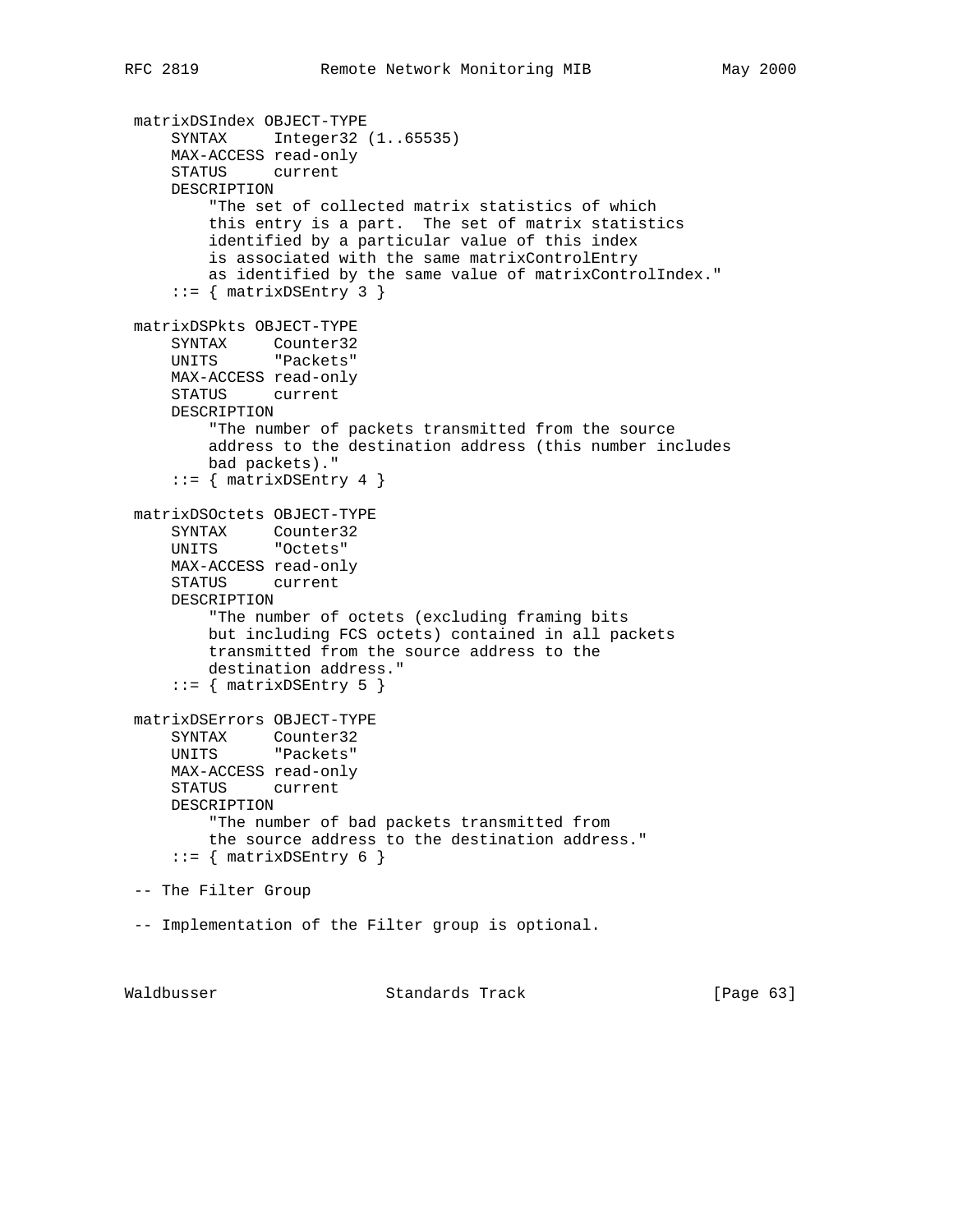-- Consult the MODULE-COMPLIANCE macro for the authoritative -- conformance information for this MIB. -- -- The Filter group allows packets to be captured with an -- arbitrary filter expression. A logical data and -- event stream or "channel" is formed by the packets -- that match the filter expression. -- -- This filter mechanism allows the creation of an arbitrary -- logical expression with which to filter packets. Each -- filter associated with a channel is OR'ed with the others. -- Within a filter, any bits checked in the data and status are -- AND'ed with respect to other bits in the same filter. The -- NotMask also allows for checking for inequality. Finally, -- the channelAcceptType object allows for inversion of the -- whole equation. -- -- If a management station wishes to receive a trap to alert it -- that new packets have been captured and are available for -- download, it is recommended that it set up an alarm entry that -- monitors the value of the relevant channelMatches instance. -- -- The channel can be turned on or off, and can also -- generate events when packets pass through it. filterTable OBJECT-TYPE SYNTAX SEQUENCE OF FilterEntry MAX-ACCESS not-accessible STATUS current DESCRIPTION "A list of packet filter entries."  $::=$  { filter 1 } filterEntry OBJECT-TYPE SYNTAX FilterEntry MAX-ACCESS not-accessible STATUS current DESCRIPTION "A set of parameters for a packet filter applied on a particular interface. As an example, an instance of the filterPktData object might be named filterPktData.12" INDEX { filterIndex }  $::=$  { filterTable 1 } FilterEntry ::= SEQUENCE { filterIndex 1nteger32, filterChannelIndex Integer32, filterPktDataOffset 1nteger32,

Waldbusser Standards Track [Page 64]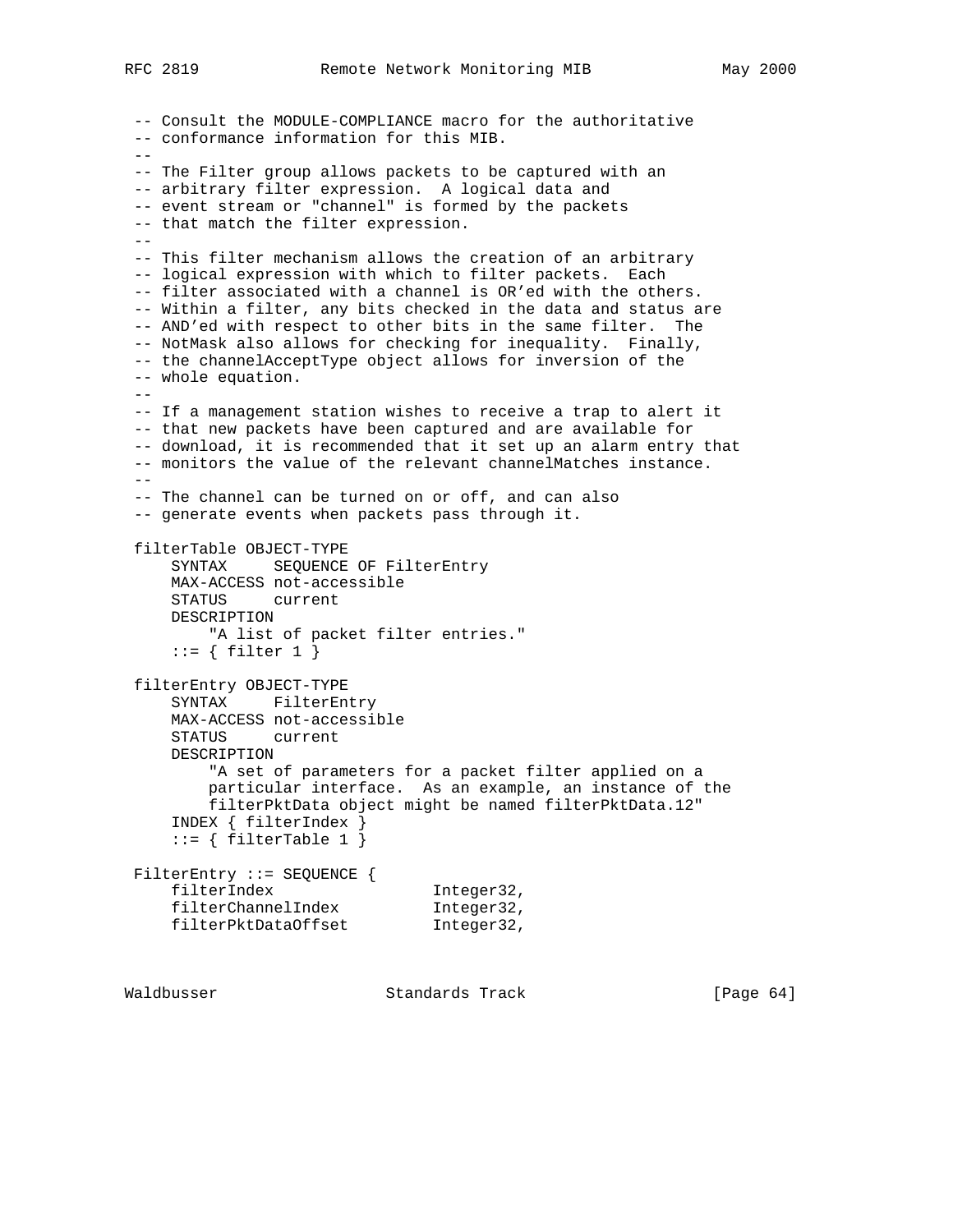```
filterPktData OCTET STRING,
 filterPktDataMask OCTET STRING,
 filterPktDataNotMask OCTET STRING,
filterPktStatus 1nteger32,
 filterPktStatusMask Integer32,
 filterPktStatusNotMask Integer32,
    filterOwner CwnerString,
    filterStatus EntryStatus
 }
 filterIndex OBJECT-TYPE
     SYNTAX Integer32 (1..65535)
     MAX-ACCESS read-only
     STATUS current
     DESCRIPTION
         "An index that uniquely identifies an entry
         in the filter table. Each such entry defines
         one filter that is to be applied to every packet
        received on an interface."
    ::= { filterEntry 1 }
 filterChannelIndex OBJECT-TYPE
     SYNTAX Integer32 (1..65535)
     MAX-ACCESS read-create
     STATUS current
     DESCRIPTION
         "This object identifies the channel of which this filter
         is a part. The filters identified by a particular value
         of this object are associated with the same channel as
         identified by the same value of the channelIndex object."
    ::= { filterEntry 2 }
 filterPktDataOffset OBJECT-TYPE
     SYNTAX Integer32
     UNITS "Octets"
     MAX-ACCESS read-create
     STATUS current
     DESCRIPTION
         "The offset from the beginning of each packet where
         a match of packet data will be attempted. This offset
         is measured from the point in the physical layer
         packet after the framing bits, if any. For example,
         in an Ethernet frame, this point is at the beginning of
         the destination MAC address.
         This object may not be modified if the associated
         filterStatus object is equal to valid(1)."
    DEFVAL { 0 }
```
Waldbusser Standards Track [Page 65]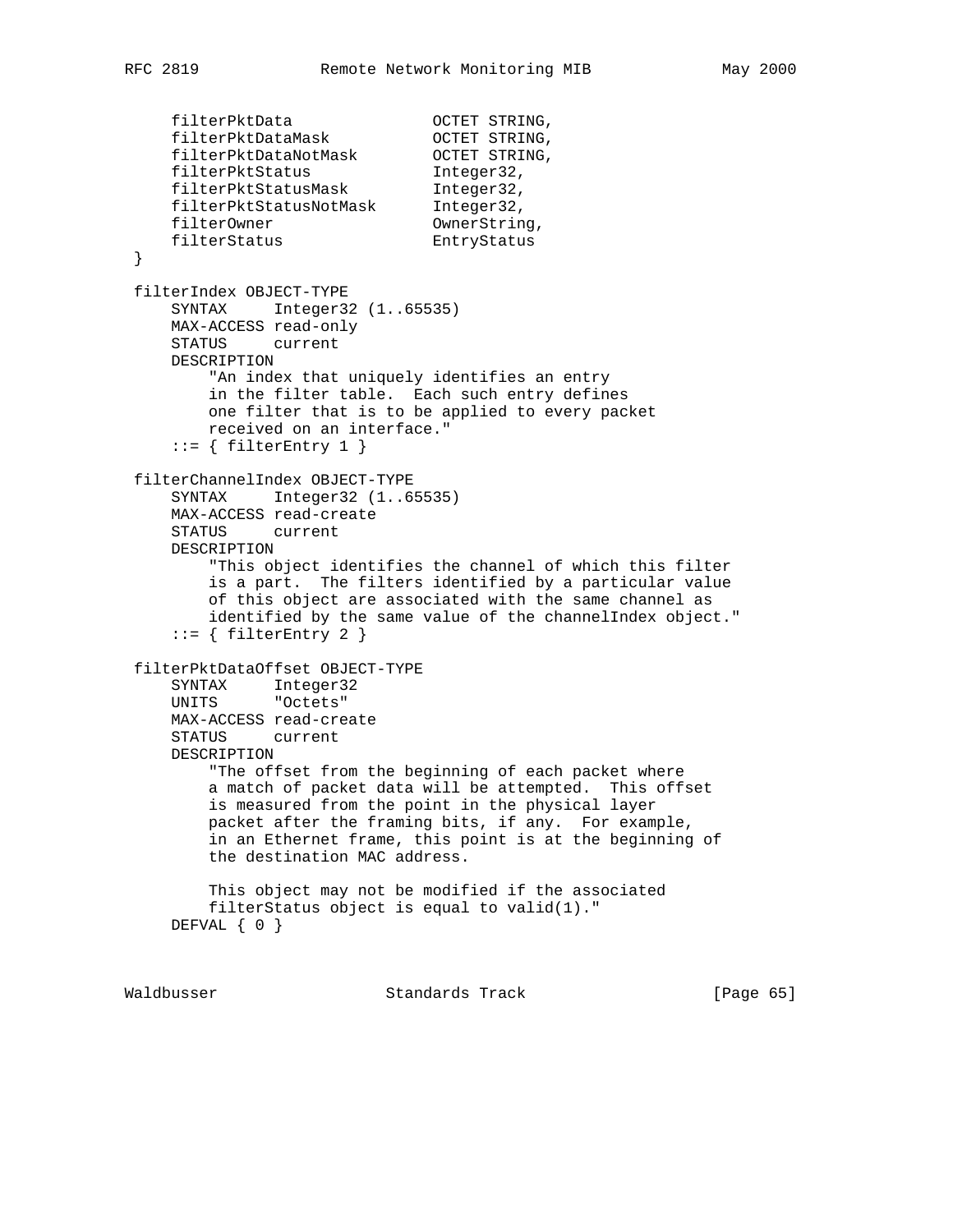```
 ::= { filterEntry 3 }
```

```
 filterPktData OBJECT-TYPE
    SYNTAX OCTET STRING
    MAX-ACCESS read-create
    STATUS current
    DESCRIPTION
```
 "The data that is to be matched with the input packet. For each packet received, this filter and the accompanying filterPktDataMask and filterPktDataNotMask will be adjusted for the offset. The only bits relevant to this match algorithm are those that have the corresponding filterPktDataMask bit equal to one. The following three rules are then applied to every packet:

- (1) If the packet is too short and does not have data corresponding to part of the filterPktData, the packet will fail this data match.
- (2) For each relevant bit from the packet with the corresponding filterPktDataNotMask bit set to zero, if the bit from the packet is not equal to the corresponding bit from the filterPktData, then the packet will fail this data match.
- (3) If for every relevant bit from the packet with the corresponding filterPktDataNotMask bit set to one, the bit from the packet is equal to the corresponding bit from the filterPktData, then the packet will fail this data match.

 Any packets that have not failed any of the three matches above have passed this data match. In particular, a zero length filter will match any packet.

 This object may not be modified if the associated filterStatus object is equal to valid(1)."  $::=$  { filterEntry 4 }

 filterPktDataMask OBJECT-TYPE SYNTAX OCTET STRING MAX-ACCESS read-create STATUS current DESCRIPTION "The mask that is applied to the match process. After adjusting this mask for the offset, only those bits in the received packet that correspond to bits set in this mask are relevant for further processing by the

Waldbusser **Standards Track** [Page 66]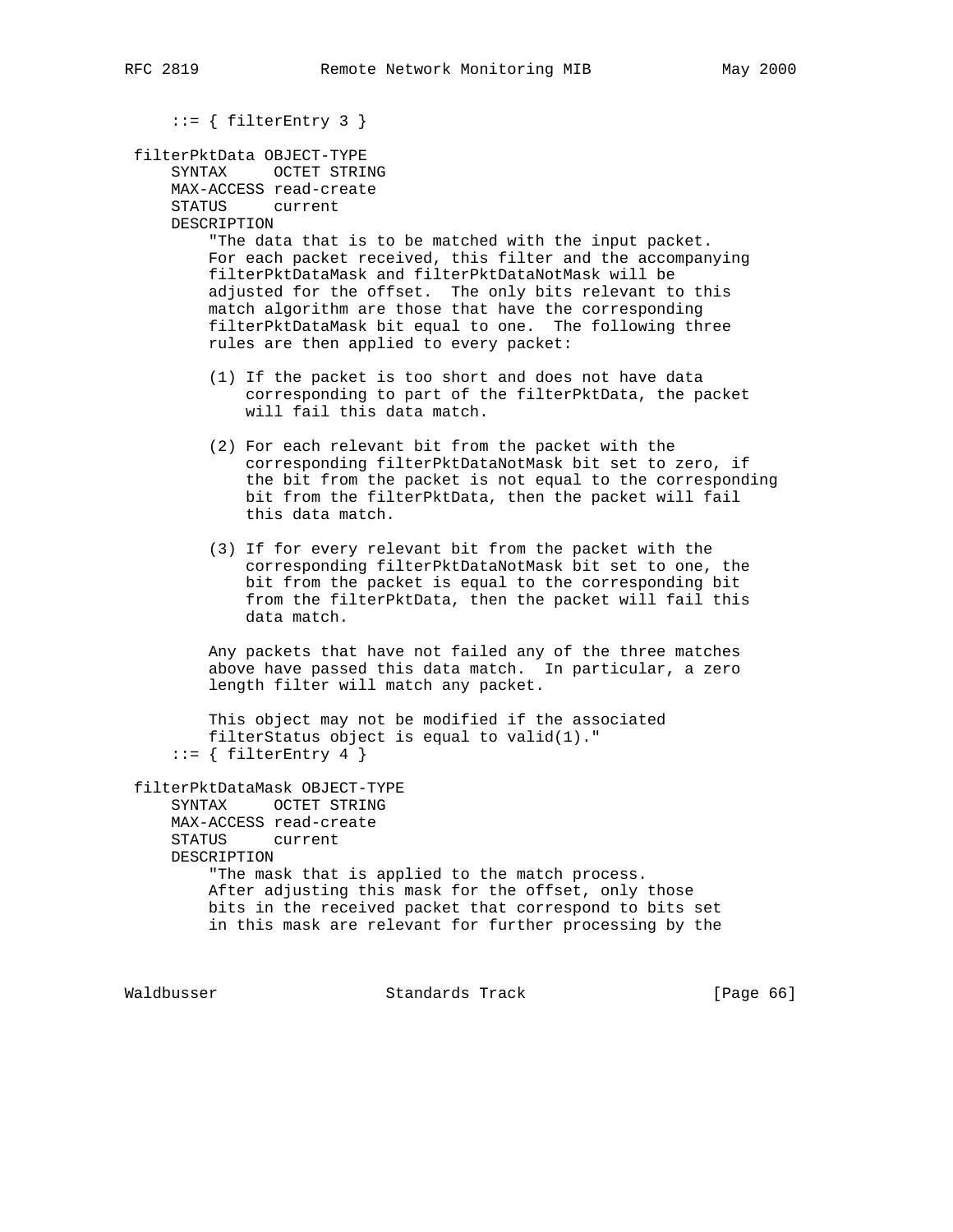match algorithm. The offset is applied to filterPktDataMask in the same way it is applied to the filter. For the purposes of the matching algorithm, if the associated filterPktData object is longer than this mask, this mask is conceptually extended with '1' bits until it reaches the length of the filterPktData object. This object may not be modified if the associated filterStatus object is equal to valid(1)."  $::=$  { filterEntry 5 } filterPktDataNotMask OBJECT-TYPE SYNTAX OCTET STRING MAX-ACCESS read-create STATUS current DESCRIPTION "The inversion mask that is applied to the match process. After adjusting this mask for the offset, those relevant bits in the received packet that correspond to bits cleared in this mask must all be equal to their corresponding bits in the filterPktData object for the packet to be accepted. In addition, at least one of those relevant bits in the received packet that correspond to bits set in this mask must be different to its corresponding bit in the filterPktData object. For the purposes of the matching algorithm, if the associated filterPktData object is longer than this mask, this mask is conceptually extended with '0' bits until it reaches the length of the filterPktData object. This object may not be modified if the associated filterStatus object is equal to valid(1)."  $::=$  { filterEntry 6 } filterPktStatus OBJECT-TYPE SYNTAX Integer32 MAX-ACCESS read-create STATUS current DESCRIPTION "The status that is to be matched with the input packet. The only bits relevant to this match algorithm are those that have the corresponding filterPktStatusMask bit equal to one. The following two rules are then applied to every packet: (1) For each relevant bit from the packet status with the corresponding filterPktStatusNotMask bit set to zero, if the bit from the packet status is not equal to the

Waldbusser Standards Track [Page 67]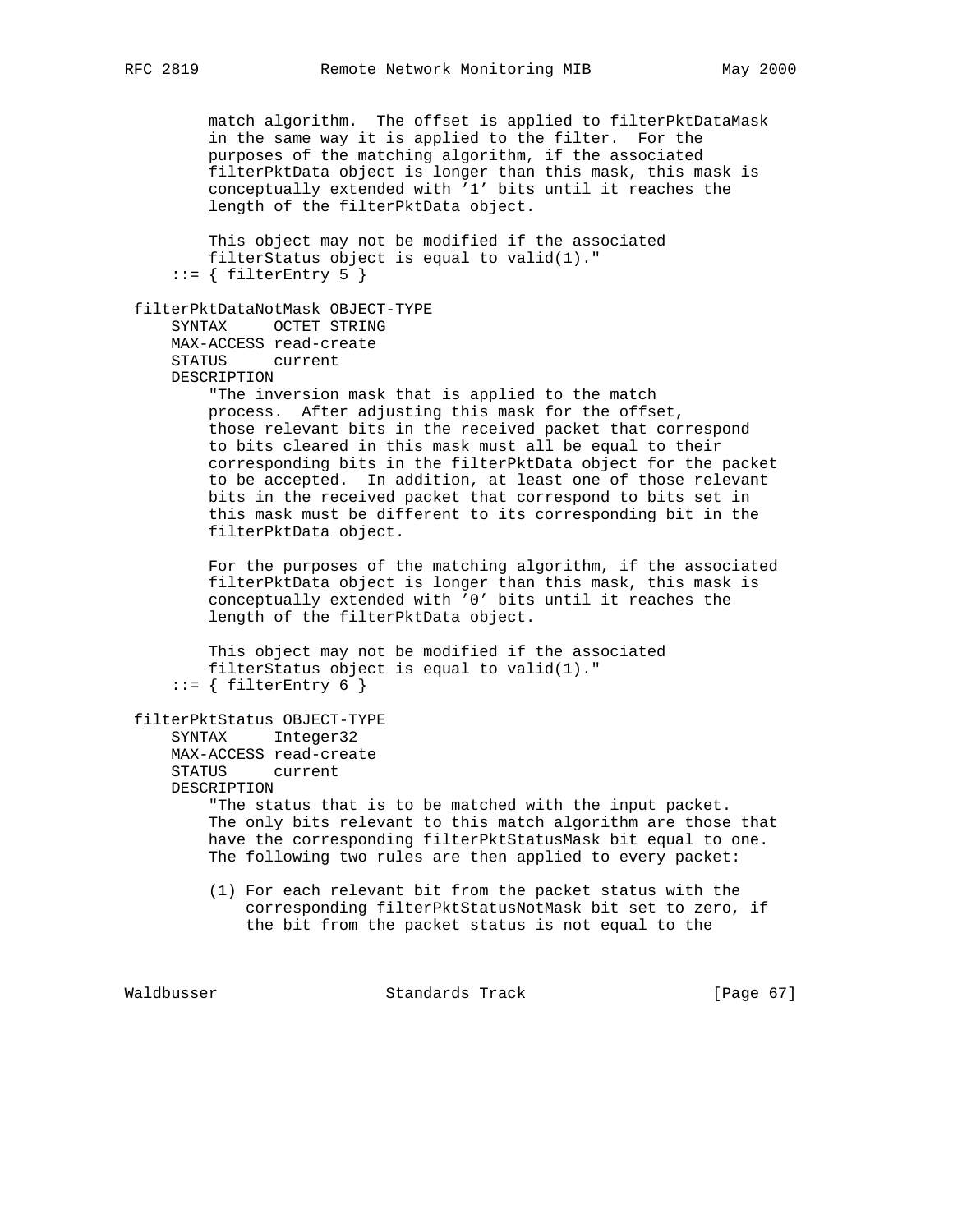corresponding bit from the filterPktStatus, then the packet will fail this status match.

 (2) If for every relevant bit from the packet status with the corresponding filterPktStatusNotMask bit set to one, the bit from the packet status is equal to the corresponding bit from the filterPktStatus, then the packet will fail this status match.

 Any packets that have not failed either of the two matches above have passed this status match. In particular, a zero length status filter will match any packet's status.

 The value of the packet status is a sum. This sum initially takes the value zero. Then, for each error, E, that has been discovered in this packet, 2 raised to a value representing E is added to the sum. The errors and the bits that represent them are dependent on the media type of the interface that this channel is receiving packets from.

 The errors defined for a packet captured off of an Ethernet interface are as follows:

- bit # Error
	- 0 Packet is longer than 1518 octets<br>1 Packet is shorter than 64 octets
	- Packet is shorter than 64 octets
	- 2 Packet experienced a CRC or Alignment error

 For example, an Ethernet fragment would have a value of  $6$   $(2^1 + 2^2)$ .

 As this MIB is expanded to new media types, this object will have other media-specific errors defined.

 For the purposes of this status matching algorithm, if the packet status is longer than this filterPktStatus object, this object is conceptually extended with '0' bits until it reaches the size of the packet status.

 This object may not be modified if the associated filterStatus object is equal to valid(1)."  $::=$  { filterEntry 7 }

 filterPktStatusMask OBJECT-TYPE SYNTAX Integer32 MAX-ACCESS read-create STATUS current

Waldbusser Standards Track [Page 68]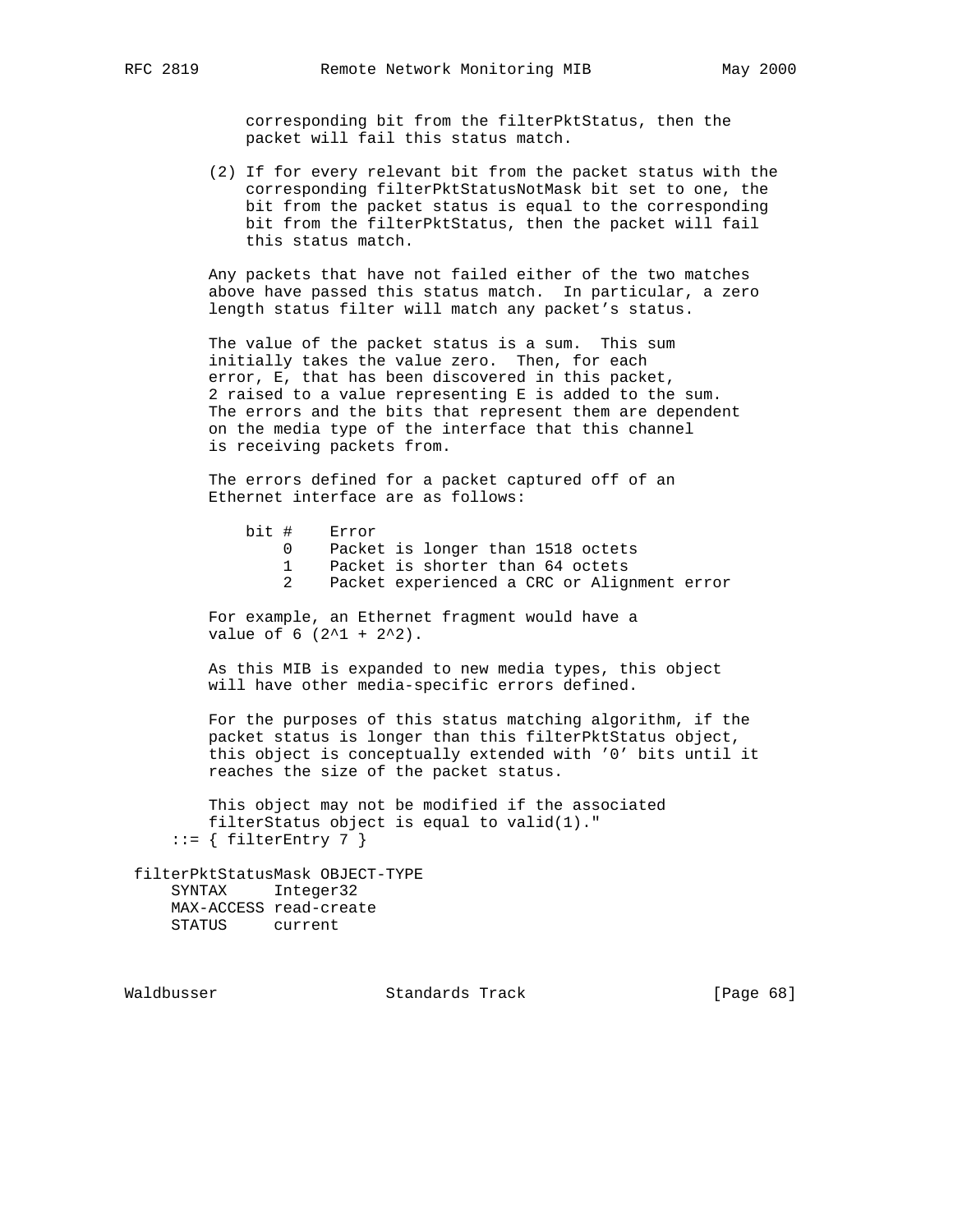| DESCRIPTION |  |  |
|-------------|--|--|
|             |  |  |

 "The mask that is applied to the status match process. Only those bits in the received packet that correspond to bits set in this mask are relevant for further processing by the status match algorithm. For the purposes of the matching algorithm, if the associated filterPktStatus object is longer than this mask, this mask is conceptually extended with '1' bits until it reaches the size of the filterPktStatus. In addition, if a packet status is longer than this mask, this mask is conceptually extended with '0' bits until it reaches the size of the packet status.

 This object may not be modified if the associated filterStatus object is equal to valid(1)."  $::=$  { filterEntry 8 }

filterPktStatusNotMask OBJECT-TYPE

 SYNTAX Integer32 MAX-ACCESS read-create STATUS current

DESCRIPTION

 "The inversion mask that is applied to the status match process. Those relevant bits in the received packet status that correspond to bits cleared in this mask must all be equal to their corresponding bits in the filterPktStatus object for the packet to be accepted. In addition, at least one of those relevant bits in the received packet status that correspond to bits set in this mask must be different to its corresponding bit in the filterPktStatus object for the packet to be accepted.

 For the purposes of the matching algorithm, if the associated filterPktStatus object or a packet status is longer than this mask, this mask is conceptually extended with '0' bits until it reaches the longer of the lengths of the filterPktStatus object and the packet status.

```
 This object may not be modified if the associated
    filterStatus object is equal to valid(1)."
::= { filterEntry 9 }
```
 filterOwner OBJECT-TYPE SYNTAX OwnerString MAX-ACCESS read-create STATUS current DESCRIPTION "The entity that configured this entry and is therefore using the resources assigned to it."

Waldbusser Standards Track [Page 69]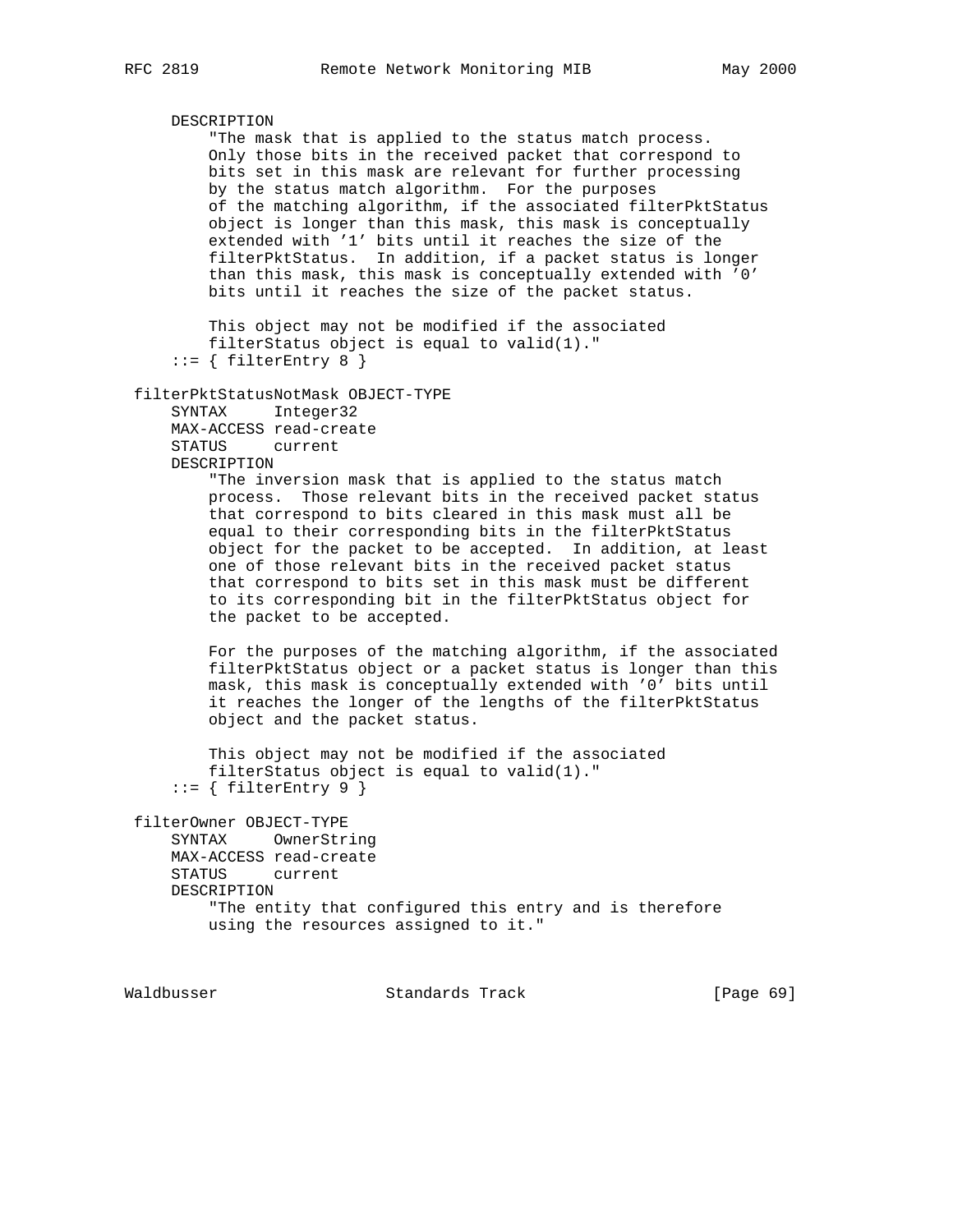```
 ::= { filterEntry 10 }
 filterStatus OBJECT-TYPE
     SYNTAX EntryStatus
     MAX-ACCESS read-create
     STATUS current
     DESCRIPTION
        "The status of this filter entry."
    ::= { filterEntry 11 }
 channelTable OBJECT-TYPE
    SYNTAX SEQUENCE OF ChannelEntry
     MAX-ACCESS not-accessible
     STATUS current
     DESCRIPTION
        "A list of packet channel entries."
    ::= { filter 2 }
 channelEntry OBJECT-TYPE
     SYNTAX ChannelEntry
     MAX-ACCESS not-accessible
     STATUS current
    DESCRIPTION
        "A set of parameters for a packet channel applied on a
        particular interface. As an example, an instance of the
        channelMatches object might be named channelMatches.3"
     INDEX { channelIndex }
    ::= { channelTable 1 }
 ChannelEntry ::= SEQUENCE {
channelIndex 1nteger32,
channelIfIndex Integer32,
 channelAcceptType INTEGER,
 channelDataControl INTEGER,
 channelTurnOnEventIndex Integer32,
 channelTurnOffEventIndex Integer32,
 channelEventIndex Integer32,
 channelEventStatus INTEGER,
channelMatches Counter32,
channelDescription DisplayString,
channelOwner CownerString,
channelStatus EntryStatus
 }
 channelIndex OBJECT-TYPE
    SYNTAX Integer32 (1..65535)
    MAX-ACCESS read-only
    STATUS current
Waldbusser Standards Track [Page 70]
```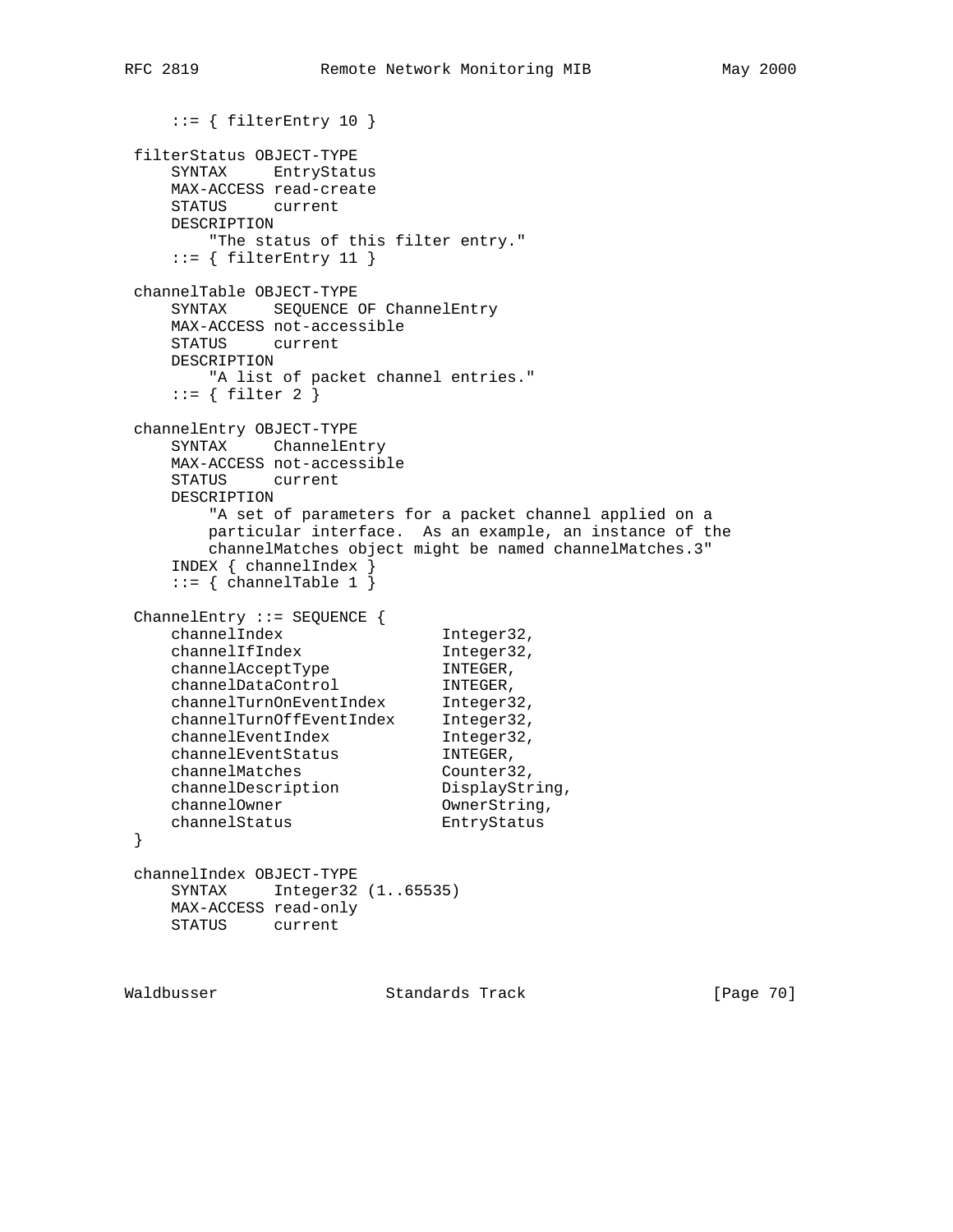DESCRIPTION "An index that uniquely identifies an entry in the channel table. Each such entry defines one channel, a logical data and event stream. It is suggested that before creating a channel, an application should scan all instances of the filterChannelIndex object to make sure that there are no pre-existing filters that would be inadvertently be linked to the channel."  $::=$  { channelEntry 1 } channelIfIndex OBJECT-TYPE SYNTAX Integer32 (1..65535) MAX-ACCESS read-create STATUS current DESCRIPTION "The value of this object uniquely identifies the interface on this remote network monitoring device to which the associated filters are applied to allow data into this channel. The interface identified by a particular value of this object is the same interface as identified by the same value of the ifIndex object, defined in RFC 2233 [17]. The filters in this group are applied to all packets on the local network segment attached to the identified interface. An agent may or may not be able to tell if fundamental changes to the media of the interface have occurred and necessitate an invalidation of this entry. For example, a hot-pluggable ethernet card could be pulled out and replaced by a token-ring card. In such a case, if the agent has such knowledge of the change, it is recommended that it invalidate this entry. This object may not be modified if the associated channelStatus object is equal to valid(1)."  $::=$  { channelEntry 2 } channelAcceptType OBJECT-TYPE SYNTAX INTEGER { acceptMatched(1), acceptFailed(2) } MAX-ACCESS read-create STATUS current DESCRIPTION

Waldbusser **Standards Track** [Page 71]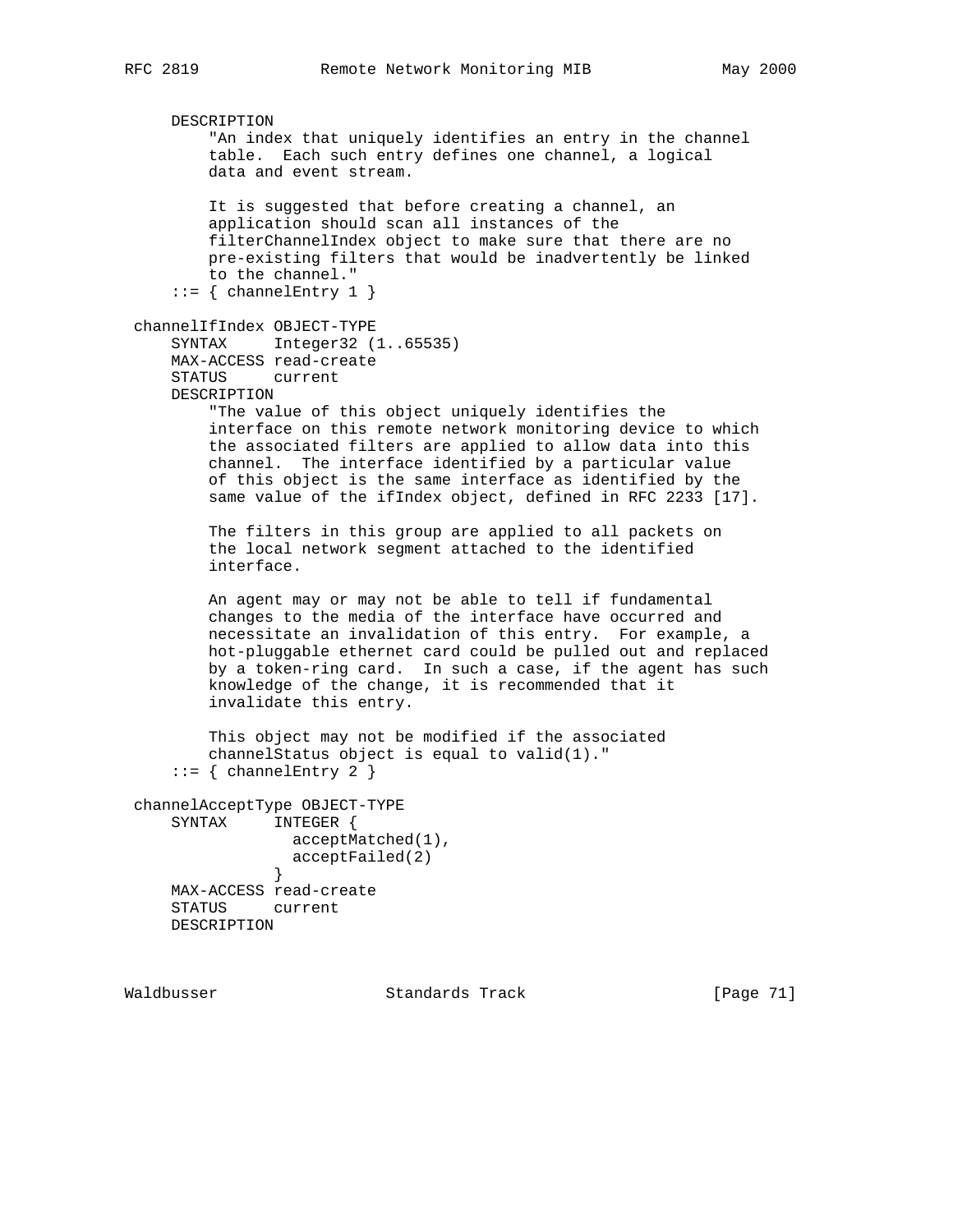```
 "This object controls the action of the filters
         associated with this channel. If this object is equal
         to acceptMatched(1), packets will be accepted to this
         channel if they are accepted by both the packet data and
         packet status matches of an associated filter. If
         this object is equal to acceptFailed(2), packets will
         be accepted to this channel only if they fail either
         the packet data match or the packet status match of
         each of the associated filters.
         In particular, a channel with no associated filters will
         match no packets if set to acceptMatched(1) case and will
         match all packets in the acceptFailed(2) case.
         This object may not be modified if the associated
         channelStatus object is equal to valid(1)."
    ::= { channelEntry 3 }
 channelDataControl OBJECT-TYPE
    SYNTAX INTEGER {
                 on(1),
                 off(2)
               }
    MAX-ACCESS read-create
    STATUS current
    DESCRIPTION
         "This object controls the flow of data through this channel.
         If this object is on(1), data, status and events flow
         through this channel. If this object is off(2), data,
         status and events will not flow through this channel."
    DEFVAL { off }
    ::= { channelEntry 4 }
 channelTurnOnEventIndex OBJECT-TYPE
    SYNTAX Integer32 (0..65535)
    MAX-ACCESS read-create
    STATUS current
    DESCRIPTION
         "The value of this object identifies the event
         that is configured to turn the associated
         channelDataControl from off to on when the event is
         generated. The event identified by a particular value
         of this object is the same event as identified by the
         same value of the eventIndex object. If there is no
         corresponding entry in the eventTable, then no
         association exists. In fact, if no event is intended
        for this channel, channelTurnOnEventIndex must be
        set to zero, a non-existent event index.
```
Waldbusser Standards Track [Page 72]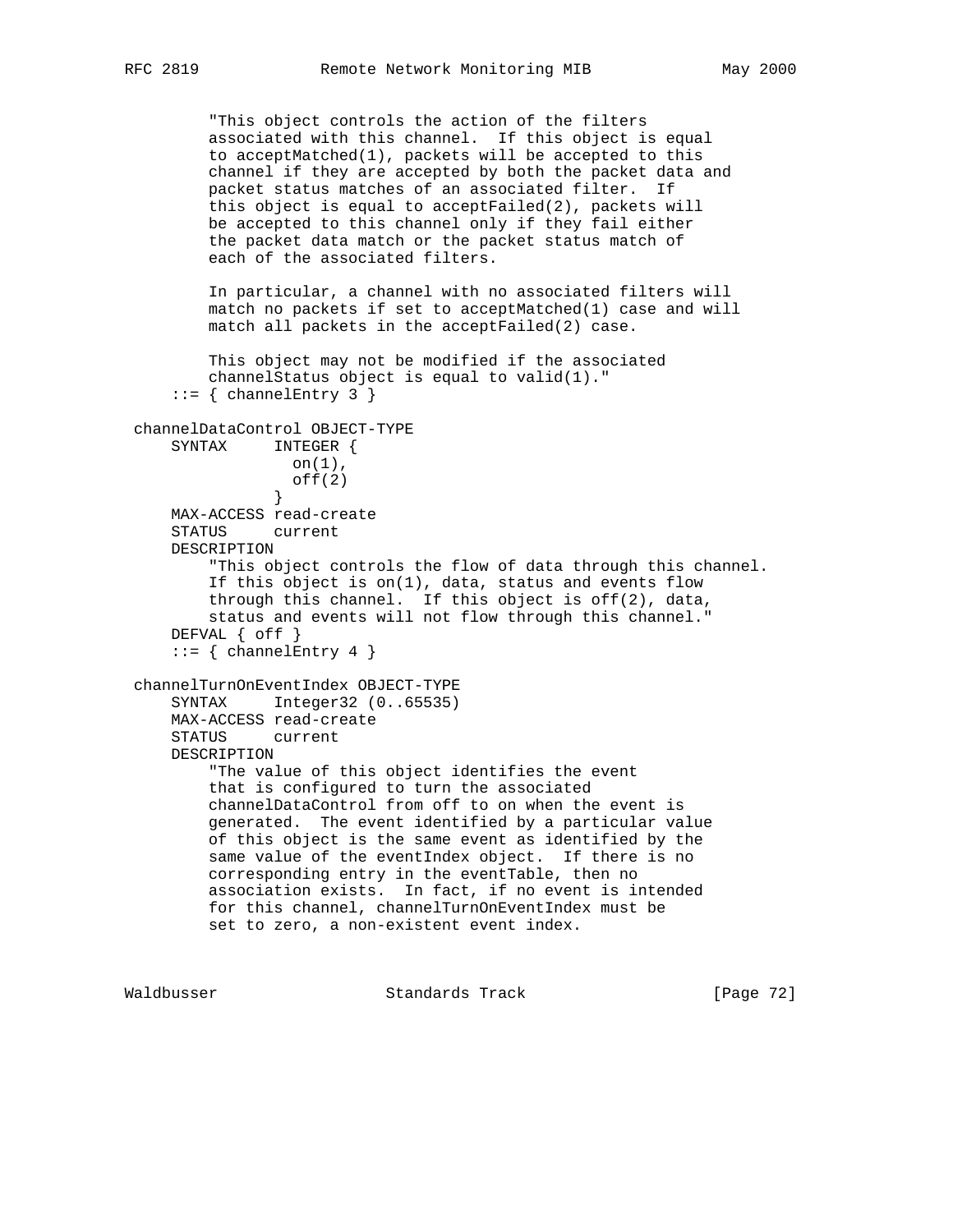This object may not be modified if the associated channelStatus object is equal to valid(1)."  $::=$  { channelEntry 5 } channelTurnOffEventIndex OBJECT-TYPE SYNTAX Integer32 (0..65535) MAX-ACCESS read-create STATUS current DESCRIPTION "The value of this object identifies the event that is configured to turn the associated channelDataControl from on to off when the event is generated. The event identified by a particular value of this object is the same event as identified by the same value of the eventIndex object. If there is no corresponding entry in the eventTable, then no association exists. In fact, if no event is intended for this channel, channelTurnOffEventIndex must be set to zero, a non-existent event index. This object may not be modified if the associated channelStatus object is equal to valid(1)."  $::=$  { channelEntry 6 } channelEventIndex OBJECT-TYPE SYNTAX Integer32 (0..65535) MAX-ACCESS read-create STATUS current DESCRIPTION "The value of this object identifies the event that is configured to be generated when the associated channelDataControl is on and a packet is matched. The event identified by a particular value of this object is the same event as identified by the same value of the eventIndex object. If there is no corresponding entry in the eventTable, then no association exists. In fact, if no event is intended for this channel, channelEventIndex must be set to zero, a non-existent event index. This object may not be modified if the associated channelStatus object is equal to valid(1)."  $::=$  { channelEntry 7 } channelEventStatus OBJECT-TYPE SYNTAX INTEGER { eventReady(1), eventFired(2),

Waldbusser Standards Track [Page 73]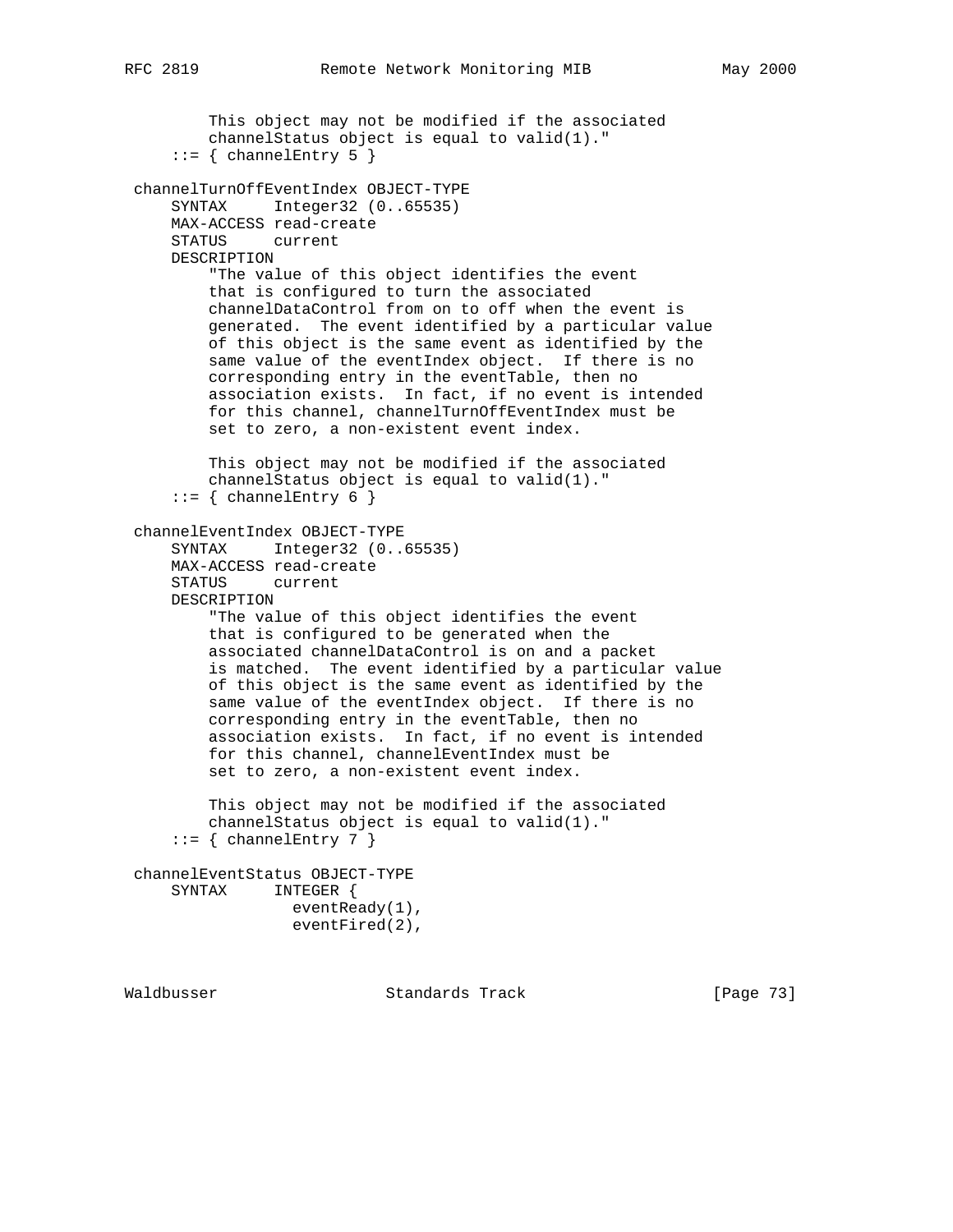```
eventAlwaysReady(3)<br>}
 }
     MAX-ACCESS read-create
     STATUS current
     DESCRIPTION
          "The event status of this channel.
         If this channel is configured to generate events
         when packets are matched, a means of controlling
         the flow of those events is often needed. When
         this object is equal to eventReady(1), a single
         event may be generated, after which this object
         will be set by the probe to eventFired(2). While
         in the eventFired(2) state, no events will be
         generated until the object is modified to
         eventReady(1) (or eventAlwaysReady(3)). The
         management station can thus easily respond to a
         notification of an event by re-enabling this object.
         If the management station wishes to disable this
         flow control and allow events to be generated
         at will, this object may be set to
         eventAlwaysReady(3). Disabling the flow control
         is discouraged as it can result in high network
         traffic or other performance problems."
     DEFVAL { eventReady }
    ::= { channelEntry 8 }
 channelMatches OBJECT-TYPE
     SYNTAX Counter32
     UNITS "Packets"
     MAX-ACCESS read-only
     STATUS current
     DESCRIPTION
          "The number of times this channel has matched a packet.
         Note that this object is updated even when
         channelDataControl is set to off."
    ::= { channelEntry 9 }
 channelDescription OBJECT-TYPE
     SYNTAX DisplayString (SIZE (0..127))
     MAX-ACCESS read-create
     STATUS current
     DESCRIPTION
         "A comment describing this channel."
    ::= { channelEntry 10 }
 channelOwner OBJECT-TYPE
```
Waldbusser Standards Track [Page 74]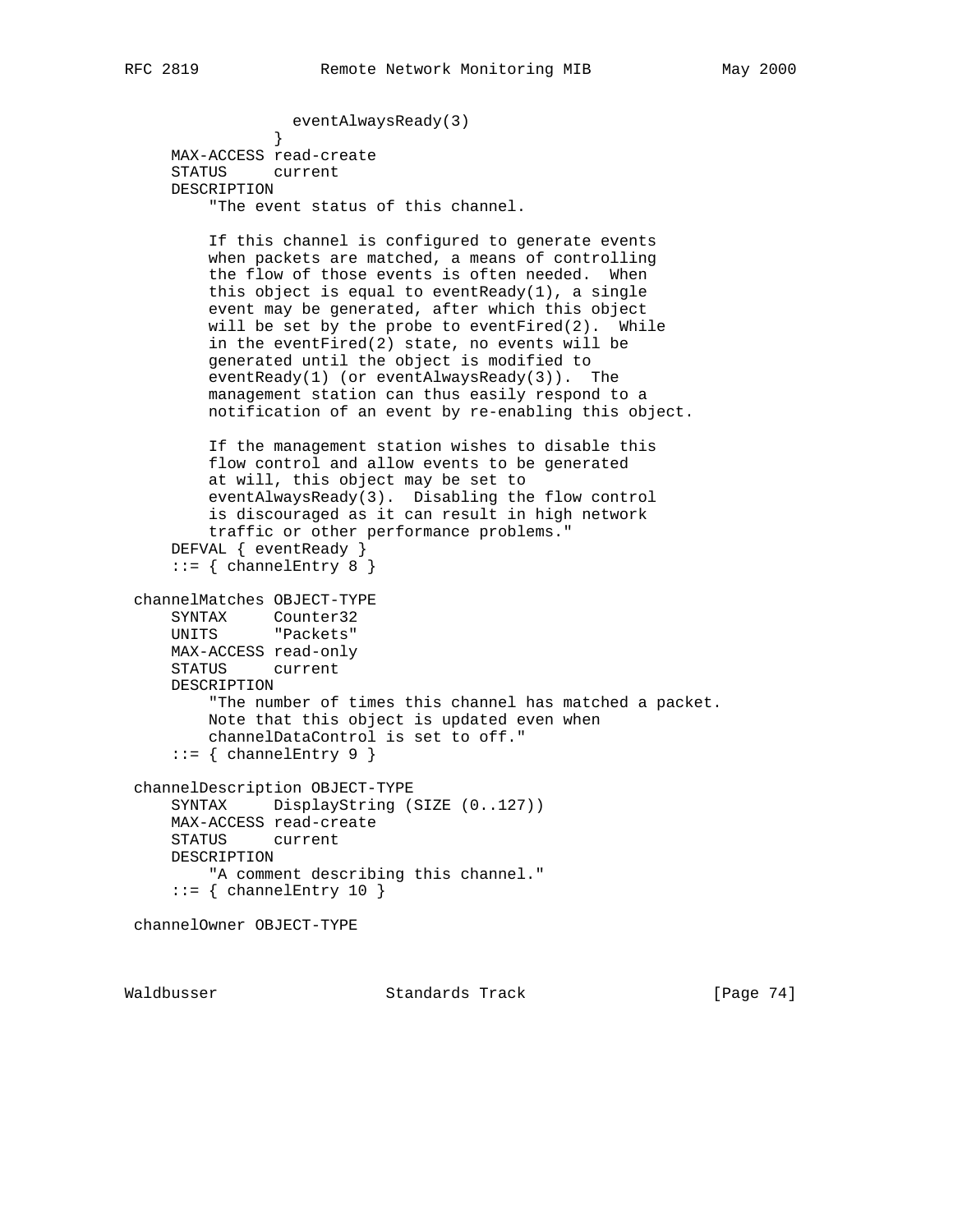```
 SYNTAX OwnerString
     MAX-ACCESS read-create
     STATUS current
     DESCRIPTION
         "The entity that configured this entry and is therefore
        using the resources assigned to it."
    ::= { channelEntry 11 }
 channelStatus OBJECT-TYPE
     SYNTAX EntryStatus
    MAX-ACCESS read-create
    STATUS current
    DESCRIPTION
        "The status of this channel entry."
    ::= { channelEntry 12 }
 -- The Packet Capture Group
 -- Implementation of the Packet Capture group is optional. The Packet
 -- Capture Group requires implementation of the Filter Group.
 -- Consult the MODULE-COMPLIANCE macro for the authoritative
 -- conformance information for this MIB.
- -- The Packet Capture group allows packets to be captured
 -- upon a filter match. The bufferControlTable controls
 -- the captured packets output from a channel that is
-- associated with it. The captured packets are placed
 -- in entries in the captureBufferTable. These entries are
 -- associated with the bufferControlEntry on whose behalf they
 -- were stored.
 bufferControlTable OBJECT-TYPE
     SYNTAX SEQUENCE OF BufferControlEntry
    MAX-ACCESS not-accessible
     STATUS current
    DESCRIPTION
         "A list of buffers control entries."
    ::= { capture 1 }
 bufferControlEntry OBJECT-TYPE
     SYNTAX BufferControlEntry
     MAX-ACCESS not-accessible
     STATUS current
     DESCRIPTION
         "A set of parameters that control the collection of a stream
         of packets that have matched filters. As an example, an
        instance of the bufferControlCaptureSliceSize object might
        be named bufferControlCaptureSliceSize.3"
```
Waldbusser Standards Track [Page 75]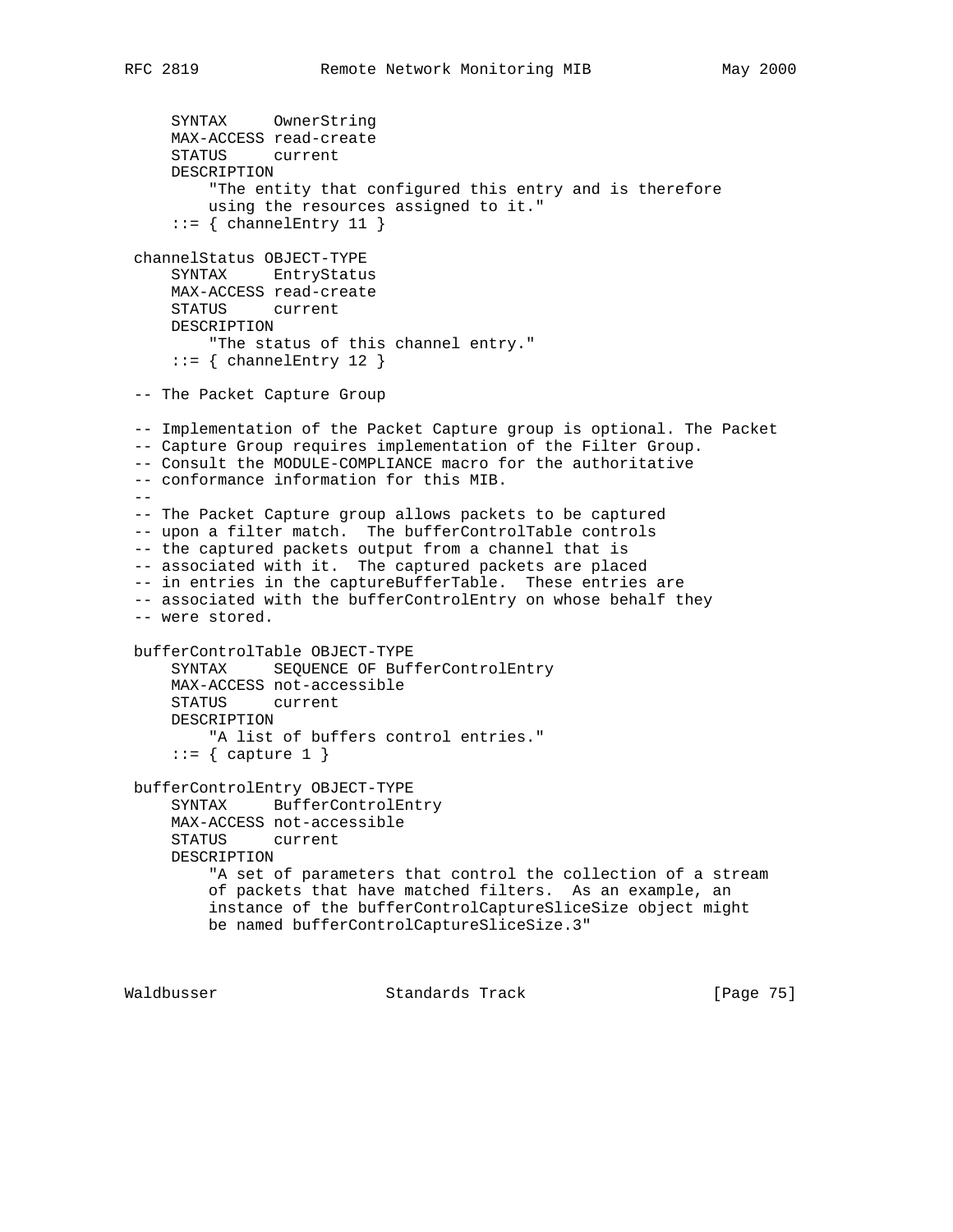```
 INDEX { bufferControlIndex }
     ::= { bufferControlTable 1 }
 BufferControlEntry ::= SEQUENCE {
 bufferControlIndex Integer32,
 bufferControlChannelIndex Integer32,
 bufferControlFullStatus INTEGER,
bufferControlFullAction INTEGER,
 bufferControlCaptureSliceSize Integer32,
 bufferControlDownloadSliceSize Integer32,
 bufferControlDownloadOffset Integer32,
     bufferControlMaxOctetsRequested Integer32,
 bufferControlMaxOctetsGranted Integer32,
 bufferControlCapturedPackets Integer32,
bufferControlTurnOnTime TimeTicks,
bufferControlOwner CownerString,
bufferControlStatus EntryStatus
 }
 bufferControlIndex OBJECT-TYPE
     SYNTAX Integer32 (1..65535)
     MAX-ACCESS read-only
     STATUS current
     DESCRIPTION
         "An index that uniquely identifies an entry
         in the bufferControl table. The value of this
         index shall never be zero. Each such
        entry defines one set of packets that is
        captured and controlled by one or more filters."
     ::= { bufferControlEntry 1 }
 bufferControlChannelIndex OBJECT-TYPE
     SYNTAX Integer32 (1..65535)
     MAX-ACCESS read-create
     STATUS current
     DESCRIPTION
         "An index that identifies the channel that is the
         source of packets for this bufferControl table.
         The channel identified by a particular value of this
         index is the same as identified by the same value of
         the channelIndex object.
         This object may not be modified if the associated
        bufferControlStatus object is equal to valid(1)."
     ::= { bufferControlEntry 2 }
 bufferControlFullStatus OBJECT-TYPE
     SYNTAX INTEGER {
```
Waldbusser Standards Track [Page 76]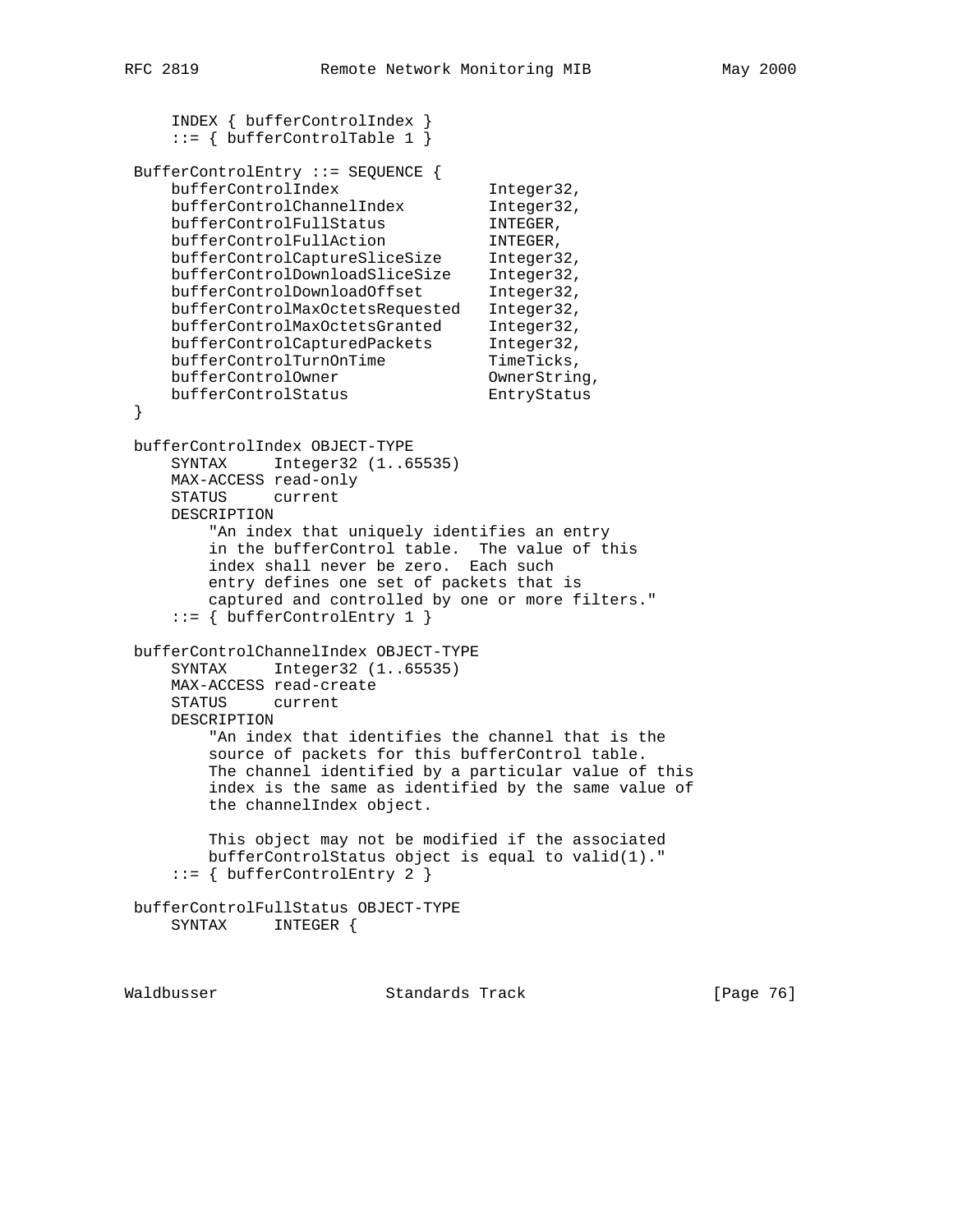```
 spaceAvailable(1),
               full(2) }
     MAX-ACCESS read-only
     STATUS current
     DESCRIPTION
         "This object shows whether the buffer has room to
         accept new packets or if it is full.
         If the status is spaceAvailable(1), the buffer is
         accepting new packets normally. If the status is
         full(2) and the associated bufferControlFullAction
         object is wrapWhenFull, the buffer is accepting new
         packets by deleting enough of the oldest packets
         to make room for new ones as they arrive. Otherwise,
         if the status is full(2) and the
         bufferControlFullAction object is lockWhenFull,
         then the buffer has stopped collecting packets.
        When this object is set to full(2) the probe must
         not later set it to spaceAvailable(1) except in the
         case of a significant gain in resources such as
         an increase of bufferControlOctetsGranted. In
         particular, the wrap-mode action of deleting old
         packets to make room for newly arrived packets
         must not affect the value of this object."
     ::= { bufferControlEntry 3 }
 bufferControlFullAction OBJECT-TYPE
     SYNTAX INTEGER {
                 lockWhenFull(1),
                 wrapWhenFull(2) -- FIFO
 }
     MAX-ACCESS read-create
     STATUS current
     DESCRIPTION
         "Controls the action of the buffer when it
         reaches the full status. When in the lockWhenFull(1)
         state and a packet is added to the buffer that
         fills the buffer, the bufferControlFullStatus will
         be set to full(2) and this buffer will stop capturing
         packets."
     ::= { bufferControlEntry 4 }
 bufferControlCaptureSliceSize OBJECT-TYPE
     SYNTAX Integer32
     UNITS "Octets"
     MAX-ACCESS read-create
```
Waldbusser Standards Track [Page 77]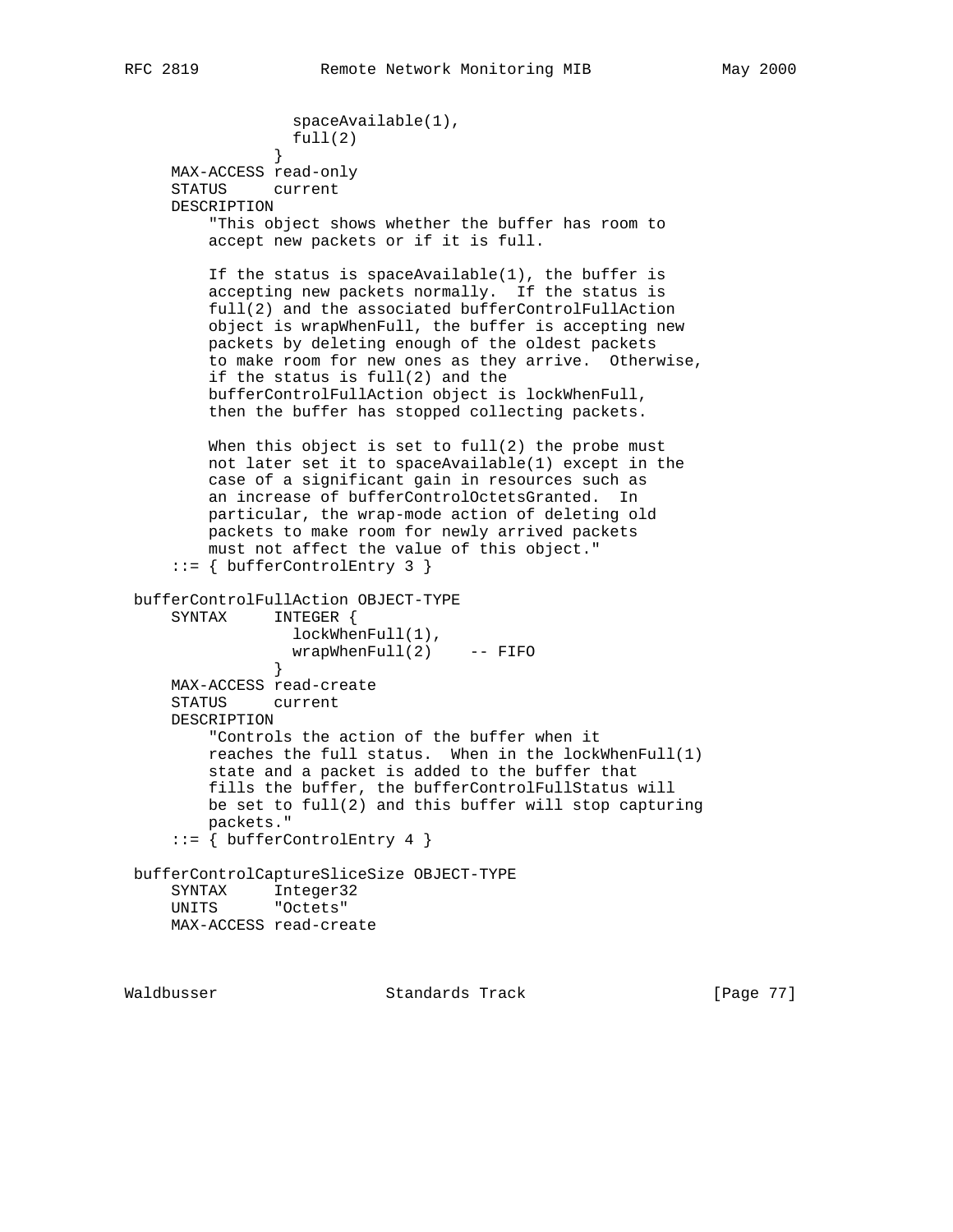```
 STATUS current
     DESCRIPTION
         "The maximum number of octets of each packet
         that will be saved in this capture buffer.
         For example, if a 1500 octet packet is received by
         the probe and this object is set to 500, then only
         500 octets of the packet will be stored in the
         associated capture buffer. If this variable is set
         to 0, the capture buffer will save as many octets
         as is possible.
         This object may not be modified if the associated
         bufferControlStatus object is equal to valid(1)."
     DEFVAL { 100 }
     ::= { bufferControlEntry 5 }
 bufferControlDownloadSliceSize OBJECT-TYPE
     SYNTAX Integer32
     UNITS "Octets"
    MAX-ACCESS read-create
     STATUS current
     DESCRIPTION
         "The maximum number of octets of each packet
         in this capture buffer that will be returned in
         an SNMP retrieval of that packet. For example,
         if 500 octets of a packet have been stored in the
         associated capture buffer, the associated
         bufferControlDownloadOffset is 0, and this
         object is set to 100, then the captureBufferPacket
         object that contains the packet will contain only
         the first 100 octets of the packet.
         A prudent manager will take into account possible
         interoperability or fragmentation problems that may
         occur if the download slice size is set too large.
         In particular, conformant SNMP implementations are not
         required to accept messages whose length exceeds 484
         octets, although they are encouraged to support larger
         datagrams whenever feasible."
     DEFVAL { 100 }
     ::= { bufferControlEntry 6 }
 bufferControlDownloadOffset OBJECT-TYPE
     SYNTAX Integer32
     UNITS "Octets"
    MAX-ACCESS read-create
     STATUS current
    DESCRIPTION
```
Waldbusser **Standards Track** [Page 78]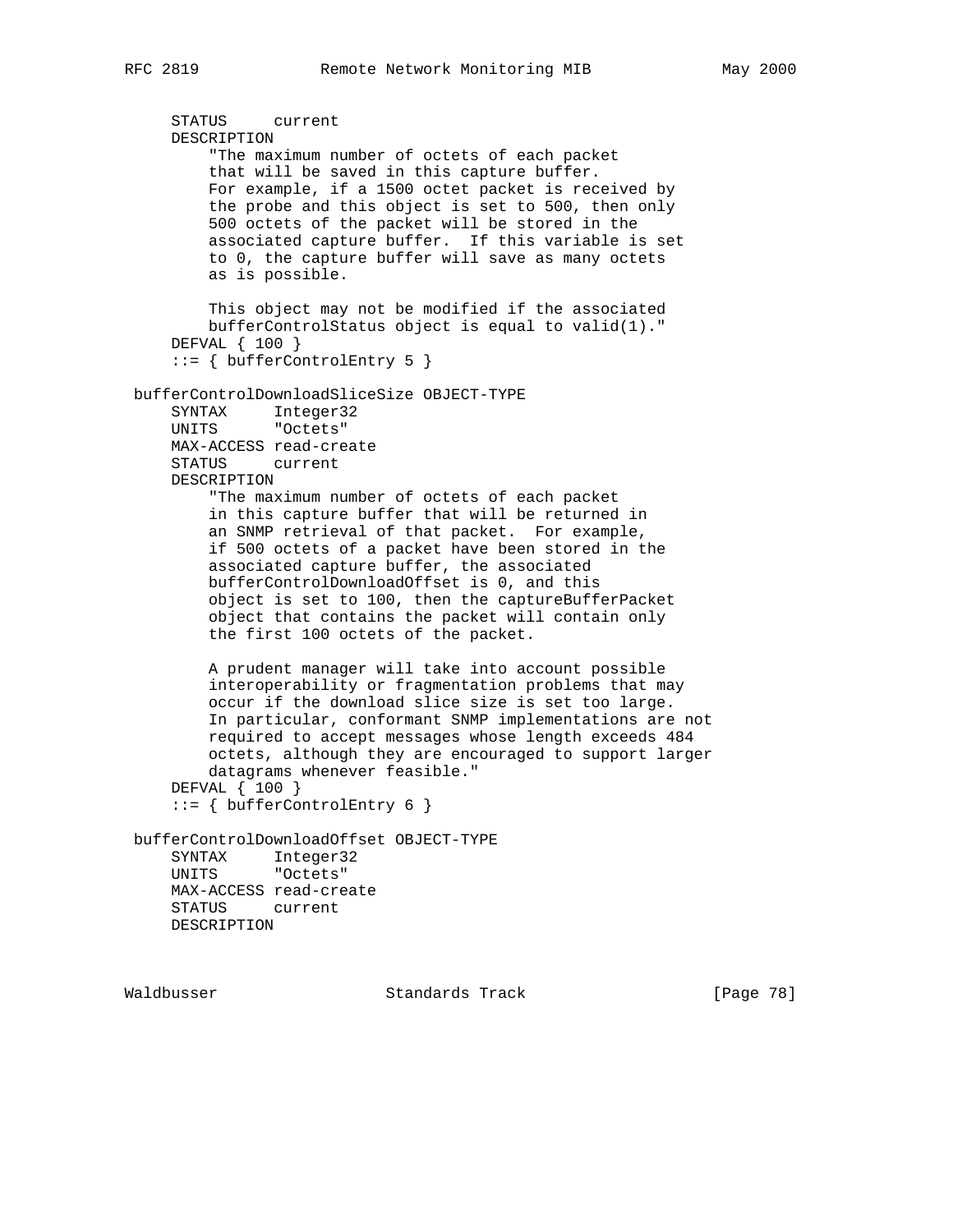```
"The offset of the first octet of each packet
         in this capture buffer that will be returned in
         an SNMP retrieval of that packet. For example,
         if 500 octets of a packet have been stored in the
         associated capture buffer and this object is set to
         100, then the captureBufferPacket object that
         contains the packet will contain bytes starting
         100 octets into the packet."
     DEFVAL { 0 }
     ::= { bufferControlEntry 7 }
 bufferControlMaxOctetsRequested OBJECT-TYPE
     SYNTAX Integer32
     UNITS "Octets"
     MAX-ACCESS read-create
     STATUS current
     DESCRIPTION
         "The requested maximum number of octets to be
         saved in this captureBuffer, including any
         implementation-specific overhead. If this variable
         is set to -1, the capture buffer will save as many
         octets as is possible.
         When this object is created or modified, the probe
         should set bufferControlMaxOctetsGranted as closely
         to this object as is possible for the particular probe
         implementation and available resources. However, if
        the object has the special value of -1, the probe
         must set bufferControlMaxOctetsGranted to -1."
    DEFVAL \{-1\} ::= { bufferControlEntry 8 }
 bufferControlMaxOctetsGranted OBJECT-TYPE
     SYNTAX Integer32
     UNITS "Octets"
    MAX-ACCESS read-only
     STATUS current
     DESCRIPTION
         "The maximum number of octets that can be
         saved in this captureBuffer, including overhead.
         If this variable is -1, the capture buffer will save
         as many octets as possible.
         When the bufferControlMaxOctetsRequested object is
         created or modified, the probe should set this object
         as closely to the requested value as is possible for the
         particular probe implementation and available resources.
         However, if the request object has the special value
```
Waldbusser **Standards Track** [Page 79]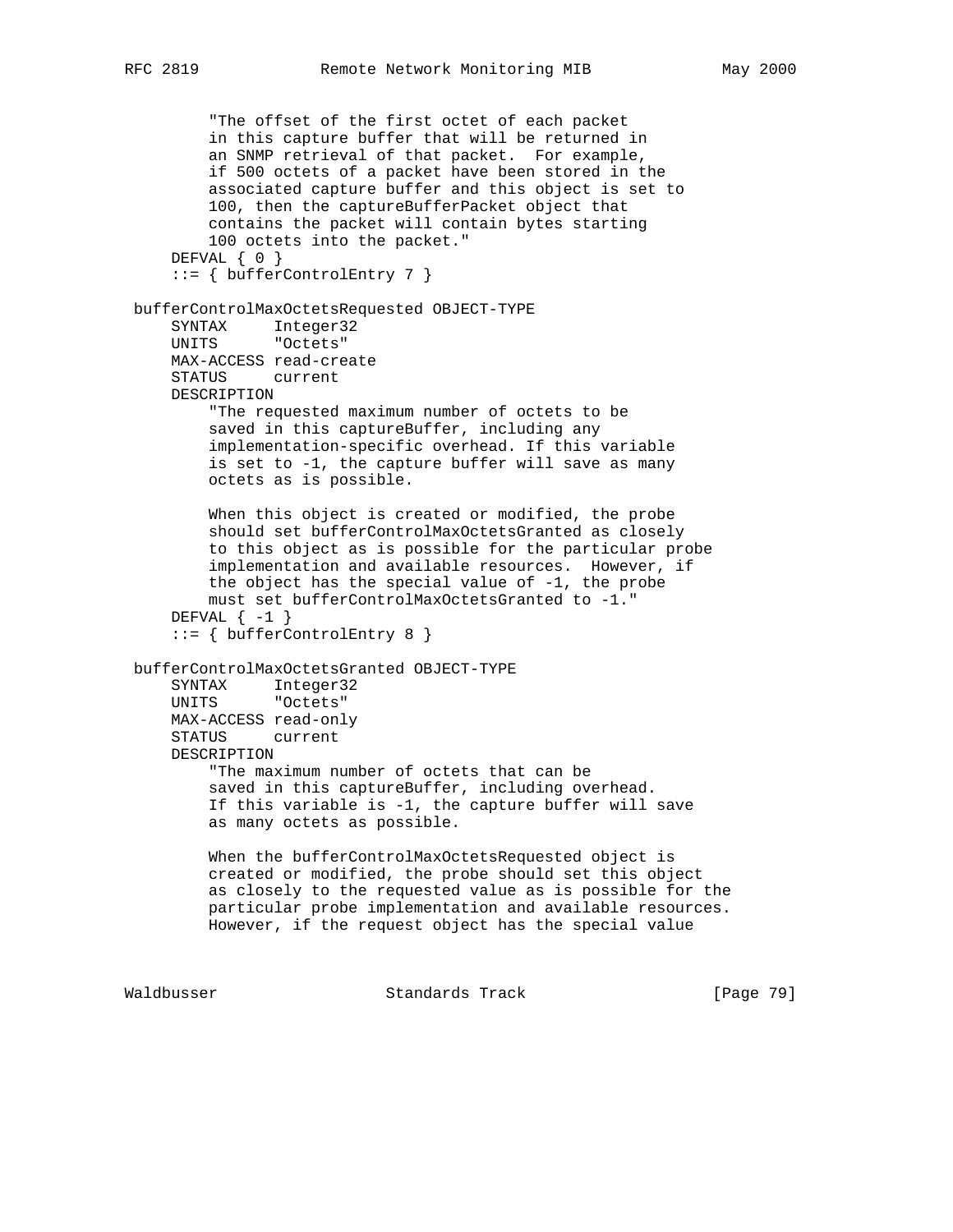of -1, the probe must set this object to -1.

 The probe must not lower this value except as a result of a modification to the associated bufferControlMaxOctetsRequested object.

 When this maximum number of octets is reached and a new packet is to be added to this capture buffer and the corresponding bufferControlFullAction is set to wrapWhenFull(2), enough of the oldest packets associated with this capture buffer shall be deleted by the agent so that the new packet can be added. If the corresponding bufferControlFullAction is set to lockWhenFull(1), the new packet shall be discarded. In either case, the probe must set bufferControlFullStatus to  $full(2)$ .

 When the value of this object changes to a value less than the current value, entries are deleted from the captureBufferTable associated with this bufferControlEntry. Enough of the oldest of these captureBufferEntries shall be deleted by the agent so that the number of octets used remains less than or equal to the new value of this object.

 When the value of this object changes to a value greater than the current value, the number of associated captureBufferEntries may be allowed to grow." ::= { bufferControlEntry 9 }

```
 bufferControlCapturedPackets OBJECT-TYPE
     SYNTAX Integer32
     UNITS "Packets"
    MAX-ACCESS read-only
     STATUS current
     DESCRIPTION
        "The number of packets currently in this captureBuffer."
     ::= { bufferControlEntry 10 }
 bufferControlTurnOnTime OBJECT-TYPE
```
 SYNTAX TimeTicks MAX-ACCESS read-only STATUS current DESCRIPTION "The value of sysUpTime when this capture buffer was first turned on."

Waldbusser Standards Track [Page 80]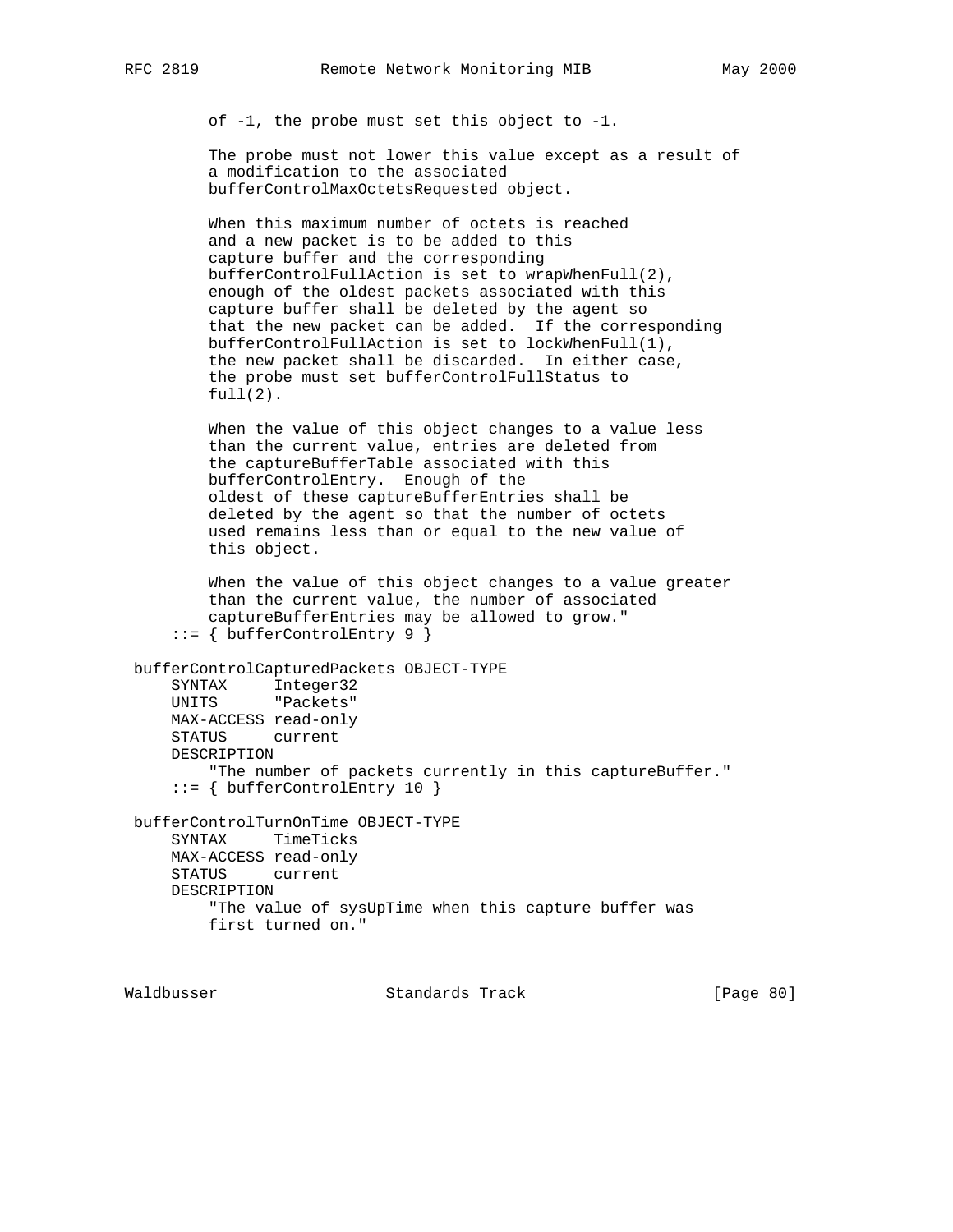```
 ::= { bufferControlEntry 11 }
 bufferControlOwner OBJECT-TYPE
     SYNTAX OwnerString
     MAX-ACCESS read-create
     STATUS current
     DESCRIPTION
         "The entity that configured this entry and is therefore
         using the resources assigned to it."
     ::= { bufferControlEntry 12 }
 bufferControlStatus OBJECT-TYPE
     SYNTAX EntryStatus
     MAX-ACCESS read-create
     STATUS current
     DESCRIPTION
         "The status of this buffer Control Entry."
     ::= { bufferControlEntry 13 }
 captureBufferTable OBJECT-TYPE
     SYNTAX SEQUENCE OF CaptureBufferEntry
     MAX-ACCESS not-accessible
     STATUS current
     DESCRIPTION
         "A list of packets captured off of a channel."
    ::= { capture 2 }
 captureBufferEntry OBJECT-TYPE
     SYNTAX CaptureBufferEntry
     MAX-ACCESS not-accessible
     STATUS current
     DESCRIPTION
         "A packet captured off of an attached network. As an
         example, an instance of the captureBufferPacketData
         object might be named captureBufferPacketData.3.1783"
     INDEX { captureBufferControlIndex, captureBufferIndex }
     ::= { captureBufferTable 1 }
 CaptureBufferEntry ::= SEQUENCE {
     captureBufferControlIndex Integer32,
 captureBufferIndex Integer32,
 captureBufferPacketID Integer32,
 captureBufferPacketData OCTET STRING,
     captureBufferPacketLength Integer32,
     captureBufferPacketTime Integer32,
     captureBufferPacketStatus Integer32
 }
```
Waldbusser Standards Track [Page 81]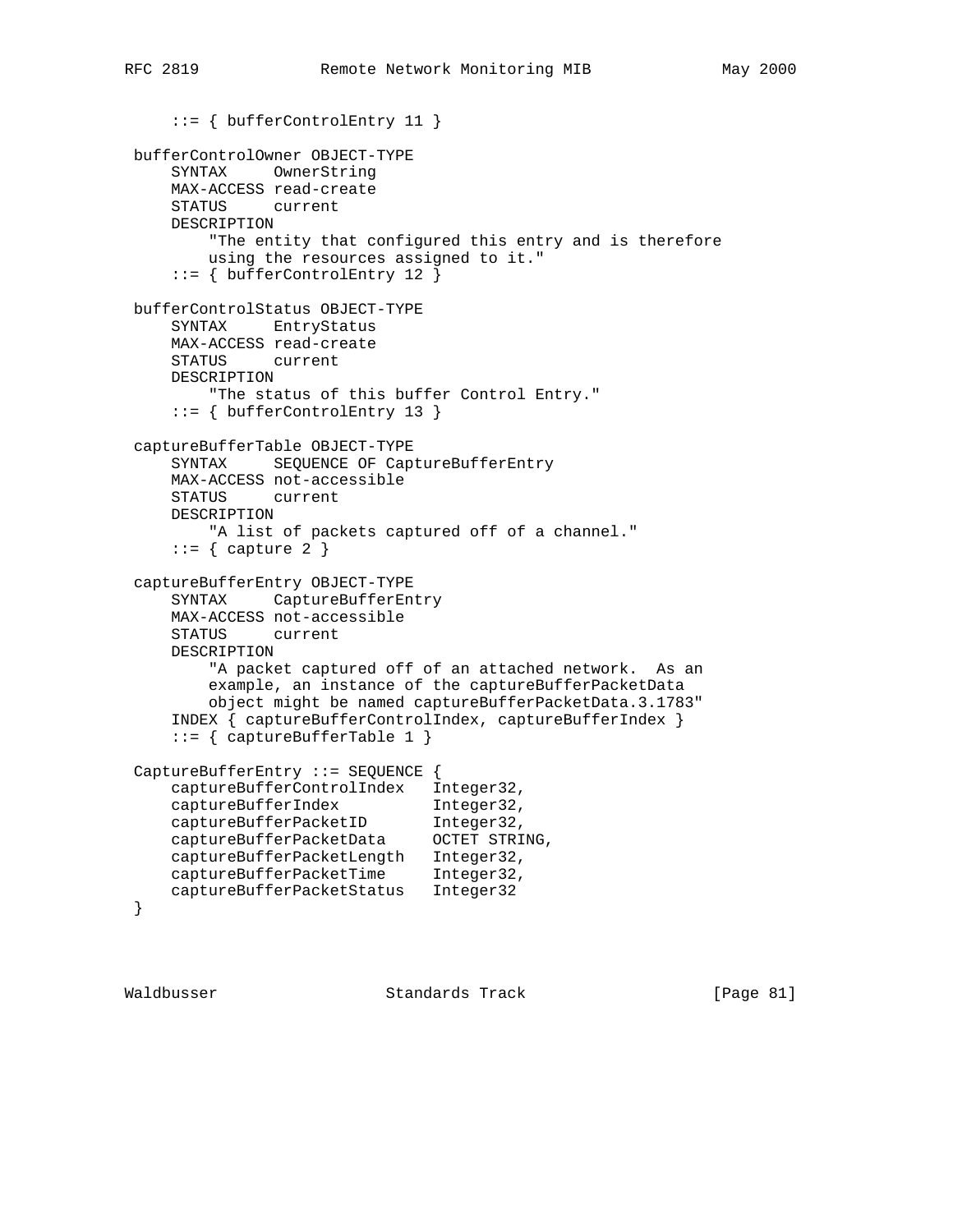```
 captureBufferControlIndex OBJECT-TYPE
     SYNTAX Integer32 (1..65535)
    MAX-ACCESS read-only
     STATUS current
    DESCRIPTION
         "The index of the bufferControlEntry with which
         this packet is associated."
     ::= { captureBufferEntry 1 }
 captureBufferIndex OBJECT-TYPE
    SYNTAX Integer32 (1..2147483647)
    MAX-ACCESS read-only
    STATUS current
    DESCRIPTION
         "An index that uniquely identifies an entry
         in the captureBuffer table associated with a
         particular bufferControlEntry. This index will
         start at 1 and increase by one for each new packet
         added with the same captureBufferControlIndex.
         Should this value reach 2147483647, the next packet
         added with the same captureBufferControlIndex shall
        cause this value to wrap around to 1."
     ::= { captureBufferEntry 2 }
 captureBufferPacketID OBJECT-TYPE
    SYNTAX Integer32
    MAX-ACCESS read-only
    STATUS current
    DESCRIPTION
         "An index that describes the order of packets
         that are received on a particular interface.
         The packetID of a packet captured on an
        interface is defined to be greater than the
         packetID's of all packets captured previously on
         the same interface. As the captureBufferPacketID
         object has a maximum positive value of 2^31 - 1,
         any captureBufferPacketID object shall have the
         value of the associated packet's packetID mod 2^31."
     ::= { captureBufferEntry 3 }
 captureBufferPacketData OBJECT-TYPE
    SYNTAX OCTET STRING
    MAX-ACCESS read-only
    STATUS current
    DESCRIPTION
         "The data inside the packet, starting at the beginning
         of the packet plus any offset specified in the
```
Waldbusser Standards Track [Page 82]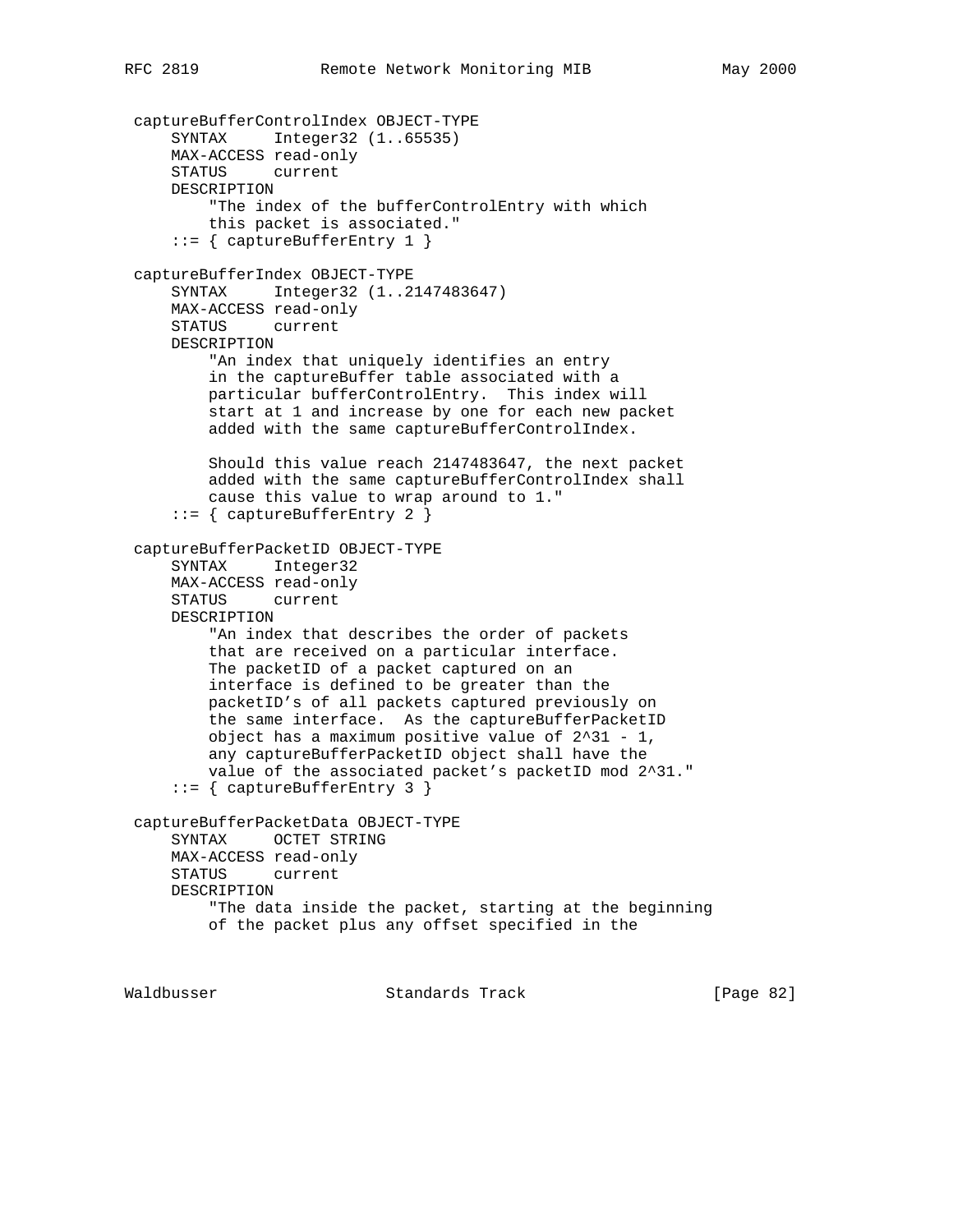associated bufferControlDownloadOffset, including any link level headers. The length of the data in this object is the minimum of the length of the captured packet minus the offset, the length of the associated bufferControlCaptureSliceSize minus the offset, and the associated bufferControlDownloadSliceSize. If this minimum is less than zero, this object shall have a length of zero."  $::=$  { captureBufferEntry 4 } captureBufferPacketLength OBJECT-TYPE SYNTAX Integer32 UNITS "Octets" MAX-ACCESS read-only STATUS current DESCRIPTION "The actual length (off the wire) of the packet stored in this entry, including FCS octets." ::= { captureBufferEntry 5 } captureBufferPacketTime OBJECT-TYPE SYNTAX Integer32 UNITS "Milliseconds" MAX-ACCESS read-only STATUS current DESCRIPTION "The number of milliseconds that had passed since this capture buffer was first turned on when this packet was captured." ::= { captureBufferEntry 6 } captureBufferPacketStatus OBJECT-TYPE SYNTAX Integer32 MAX-ACCESS read-only STATUS current DESCRIPTION "A value which indicates the error status of this packet. The value of this object is defined in the same way as filterPktStatus. The value is a sum. This sum initially takes the value zero. Then, for each error, E, that has been discovered in this packet, 2 raised to a value representing E is added to the sum. The errors defined for a packet captured off of an Ethernet interface are as follows: bit # Error 0 Packet is longer than 1518 octets Waldbusser Standards Track [Page 83]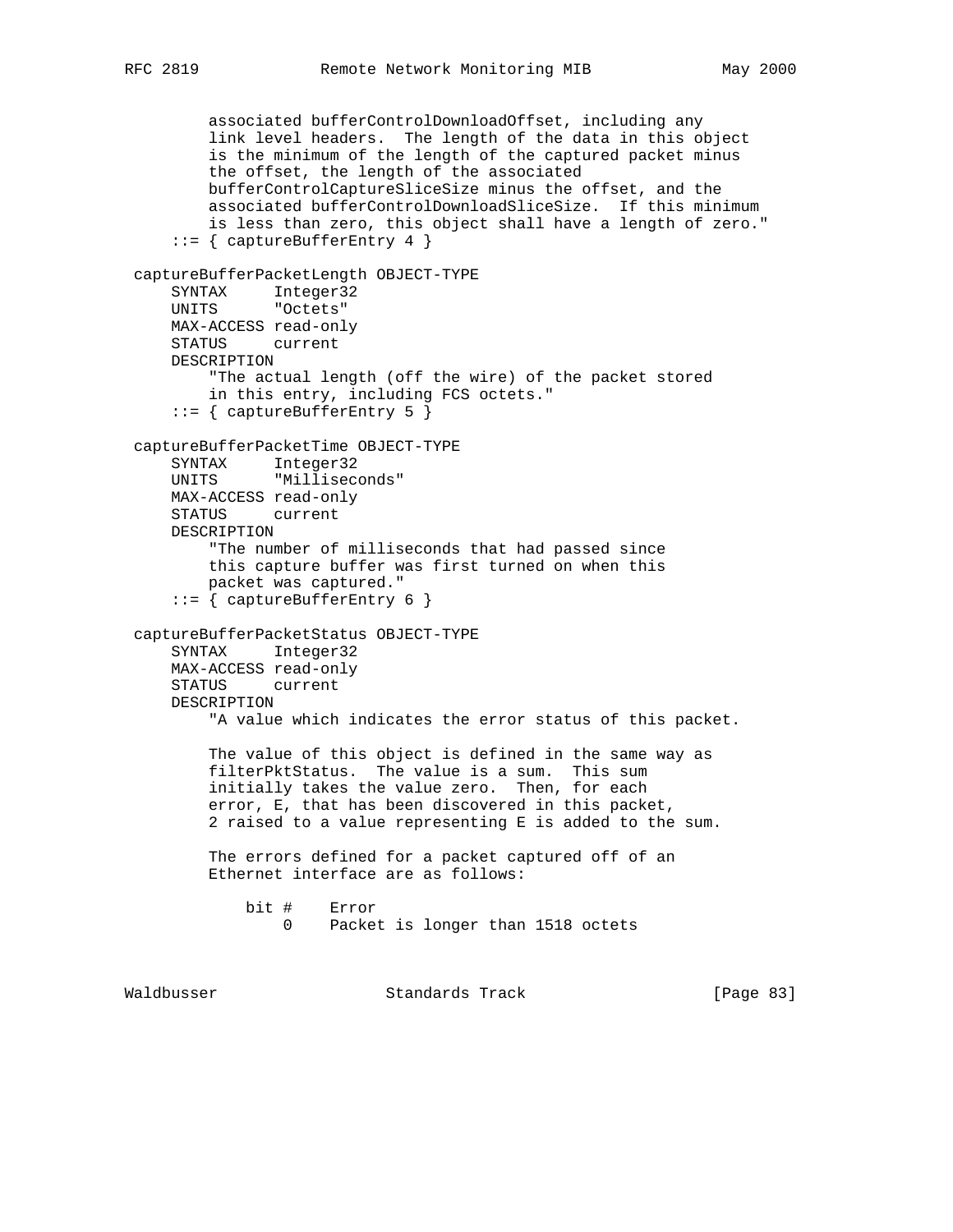1 Packet is shorter than 64 octets 2 Packet experienced a CRC or Alignment error 3 First packet in this capture buffer after it was detected that some packets were not processed correctly. 4 Packet's order in buffer is only approximate (May only be set for packets sent from the probe) For example, an Ethernet fragment would have a value of  $6 (2^1 + 2^2)$ . As this MIB is expanded to new media types, this object will have other media-specific errors defined." ::= { captureBufferEntry 7 } -- The Event Group -- Implementation of the Event group is optional. -- Consult the MODULE-COMPLIANCE macro for the authoritative -- conformance information for this MIB.  $-$  -- The Event group controls the generation and notification -- of events from this device. Each entry in the eventTable -- describes the parameters of the event that can be triggered. -- Each event entry is fired by an associated condition located -- elsewhere in the MIB. An event entry may also be associated -- with a function elsewhere in the MIB that will be executed -- when the event is generated. For example, a channel may -- be turned on or off by the firing of an event.  $-$  -- Each eventEntry may optionally specify that a log entry -- be created on its behalf whenever the event occurs. -- Each entry may also specify that notification should -- occur by way of SNMP trap messages. In this case, the -- community for the trap message is given in the associated -- eventCommunity object. The enterprise and specific trap -- fields of the trap are determined by the condition that -- triggered the event. Two traps are defined: risingAlarm and -- fallingAlarm. If the eventTable is triggered by a condition -- specified elsewhere, the enterprise and specific trap fields -- must be specified for traps generated for that condition. eventTable OBJECT-TYPE SYNTAX SEQUENCE OF EventEntry

 MAX-ACCESS not-accessible STATUS current DESCRIPTION

Waldbusser Standards Track [Page 84]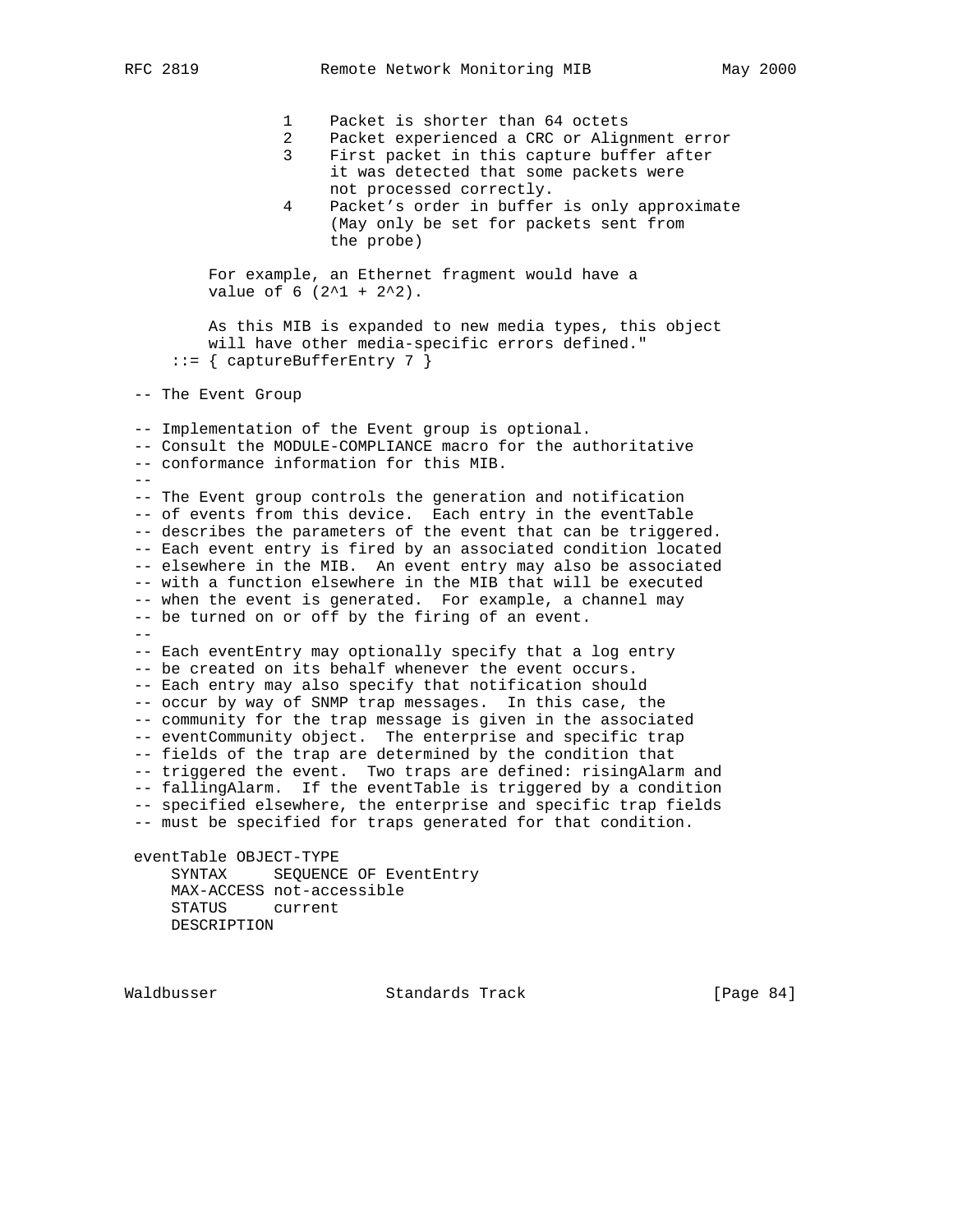```
 "A list of events to be generated."
```

```
::= { event 1 }
 eventEntry OBJECT-TYPE
     SYNTAX EventEntry
     MAX-ACCESS not-accessible
     STATUS current
     DESCRIPTION
         "A set of parameters that describe an event to be generated
         when certain conditions are met. As an example, an instance
         of the eventLastTimeSent object might be named
         eventLastTimeSent.6"
     INDEX { eventIndex }
    ::= { eventTable 1 }
 EventEntry ::= SEQUENCE {
     eventIndex Integer32,
     eventDescription DisplayString,
eventType INTEGER,
 eventCommunity OCTET STRING,
    eventLastTimeSent TimeTicks,
eventOwner OwnerString,
 eventStatus EntryStatus
 }
 eventIndex OBJECT-TYPE
     SYNTAX Integer32 (1..65535)
     MAX-ACCESS read-only
     STATUS current
     DESCRIPTION
         "An index that uniquely identifies an entry in the
         event table. Each such entry defines one event that
         is to be generated when the appropriate conditions
         occur."
    ::= { eventEntry 1 }
 eventDescription OBJECT-TYPE
     SYNTAX DisplayString (SIZE (0..127))
     MAX-ACCESS read-create
     STATUS current
     DESCRIPTION
        "A comment describing this event entry."
    ::= { eventEntry 2 }
 eventType OBJECT-TYPE
     SYNTAX INTEGER {
                none(1),
                log(2),
```
Waldbusser Standards Track [Page 85]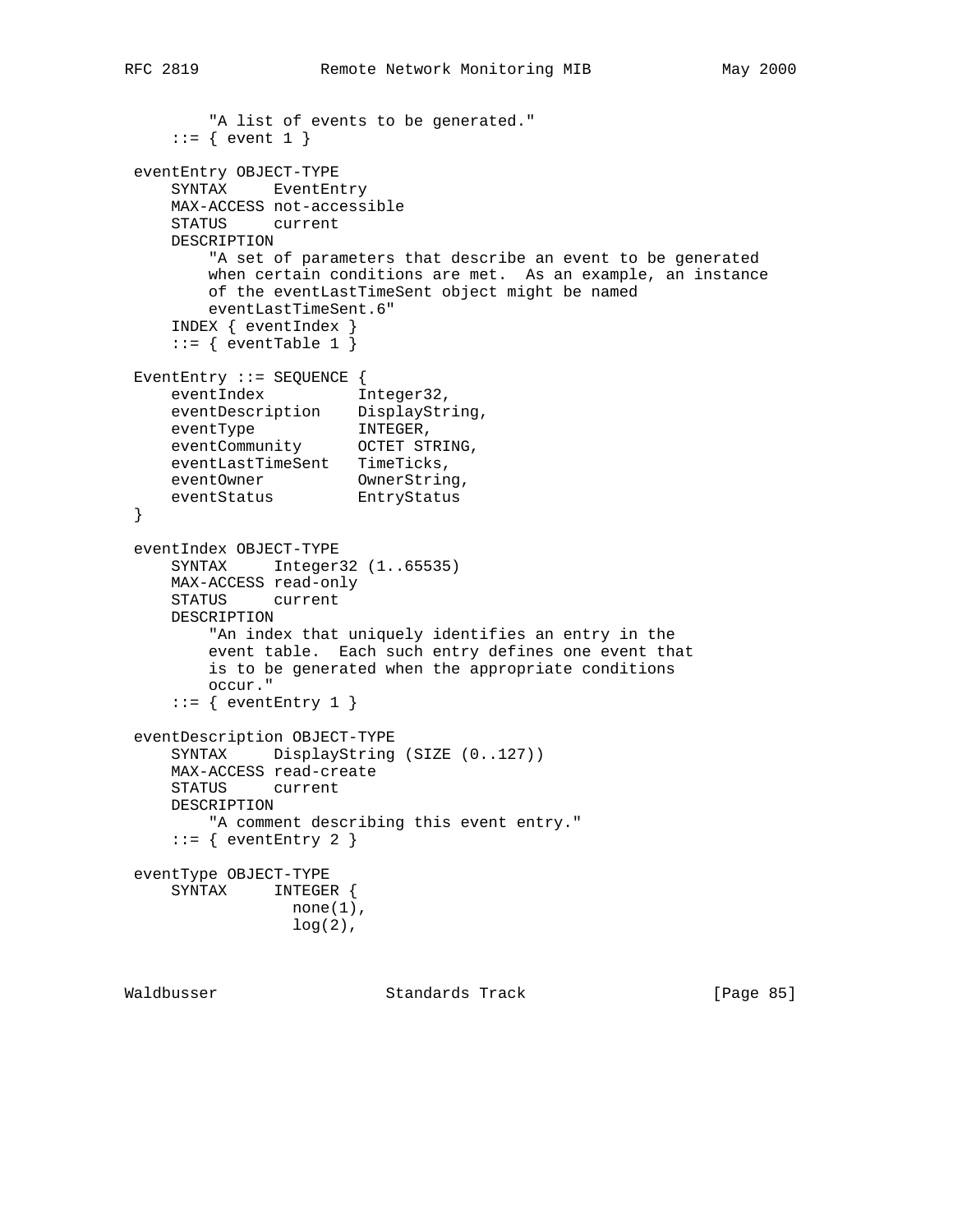```
snmptrap(3), -- send an SNMP trap
               logandtrap(4)<br>}
 }
     MAX-ACCESS read-create
     STATUS current
     DESCRIPTION
         "The type of notification that the probe will make
         about this event. In the case of log, an entry is
         made in the log table for each event. In the case of
         snmp-trap, an SNMP trap is sent to one or more
         management stations."
    ::= { eventEntry 3 }
 eventCommunity OBJECT-TYPE
     SYNTAX OCTET STRING (SIZE (0..127))
     MAX-ACCESS read-create
     STATUS current
     DESCRIPTION
         "If an SNMP trap is to be sent, it will be sent to
         the SNMP community specified by this octet string."
    ::= { eventEntry 4 }
 eventLastTimeSent OBJECT-TYPE
     SYNTAX TimeTicks
     MAX-ACCESS read-only
     STATUS current
     DESCRIPTION
         "The value of sysUpTime at the time this event
         entry last generated an event. If this entry has
         not generated any events, this value will be
         zero."
    ::= { eventEntry 5 }
 eventOwner OBJECT-TYPE
     SYNTAX OwnerString
     MAX-ACCESS read-create
     STATUS current
     DESCRIPTION
         "The entity that configured this entry and is therefore
         using the resources assigned to it.
         If this object contains a string starting with 'monitor'
         and has associated entries in the log table, all connected
         management stations should retrieve those log entries,
         as they may have significance to all management stations
         connected to this device"
    ::= { eventEntry 6 }
```
Waldbusser Standards Track [Page 86]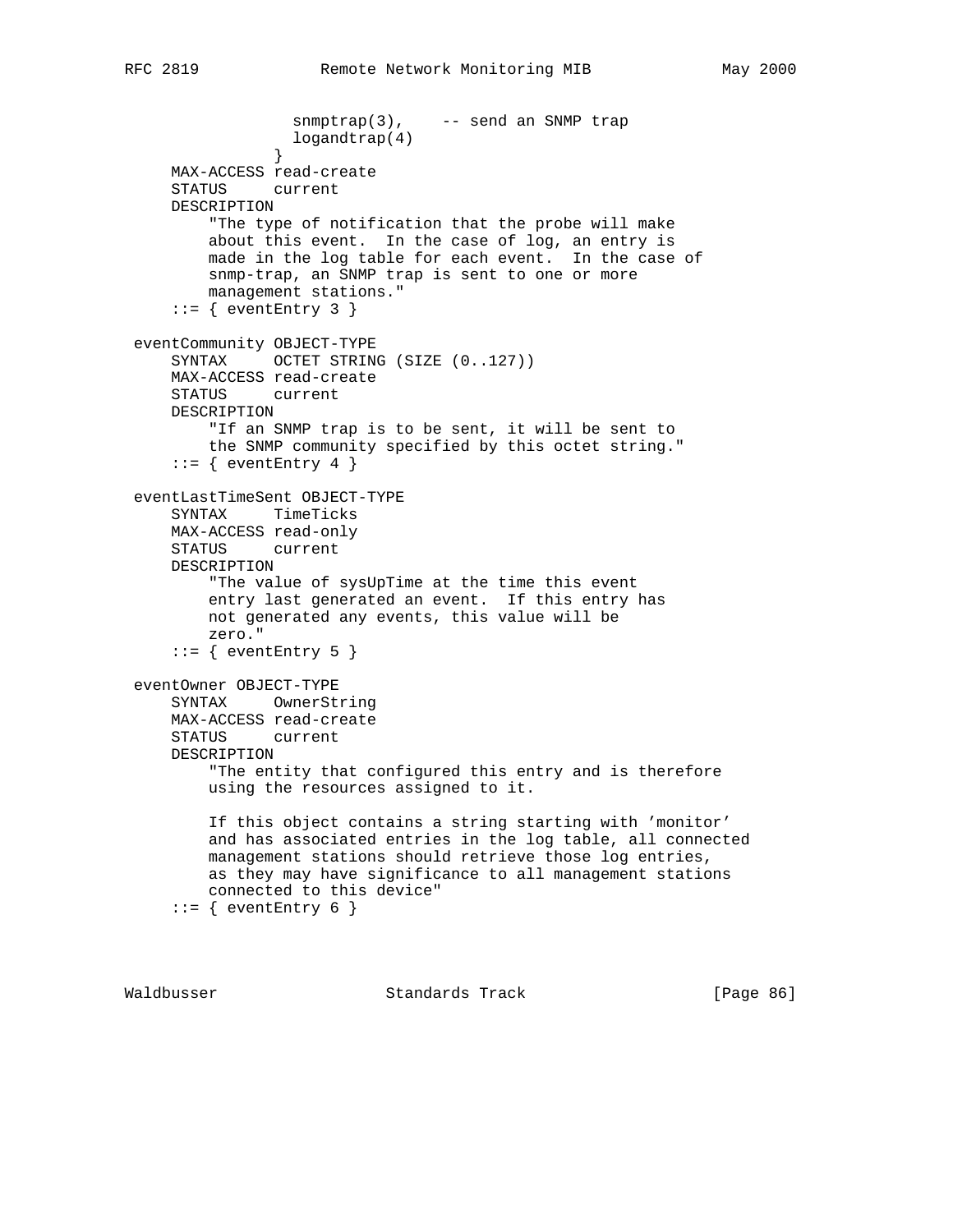```
 eventStatus OBJECT-TYPE
     SYNTAX EntryStatus
     MAX-ACCESS read-create
     STATUS current
     DESCRIPTION
         "The status of this event entry.
         If this object is not equal to valid(1), all associated
         log entries shall be deleted by the agent."
    ::= { eventEntry 7 }
 --
 logTable OBJECT-TYPE
     SYNTAX SEQUENCE OF LogEntry
     MAX-ACCESS not-accessible
     STATUS current
     DESCRIPTION
        "A list of events that have been logged."
    ::= { event 2 }
 logEntry OBJECT-TYPE
     SYNTAX LogEntry
     MAX-ACCESS not-accessible
     STATUS current
     DESCRIPTION
         "A set of data describing an event that has been
         logged. For example, an instance of the logDescription
         object might be named logDescription.6.47"
     INDEX { logEventIndex, logIndex }
    ::= { logTable 1 }
 LogEntry ::= SEQUENCE {
     logEventIndex Integer32,
     logIndex Integer32,
    logTime TimeTicks,
     logDescription DisplayString
 }
 logEventIndex OBJECT-TYPE
     SYNTAX Integer32 (1..65535)
     MAX-ACCESS read-only
     STATUS current
     DESCRIPTION
         "The event entry that generated this log
         entry. The log identified by a particular
         value of this index is associated with the same
         eventEntry as identified by the same value
         of eventIndex."
```
Waldbusser **Standards Track** [Page 87]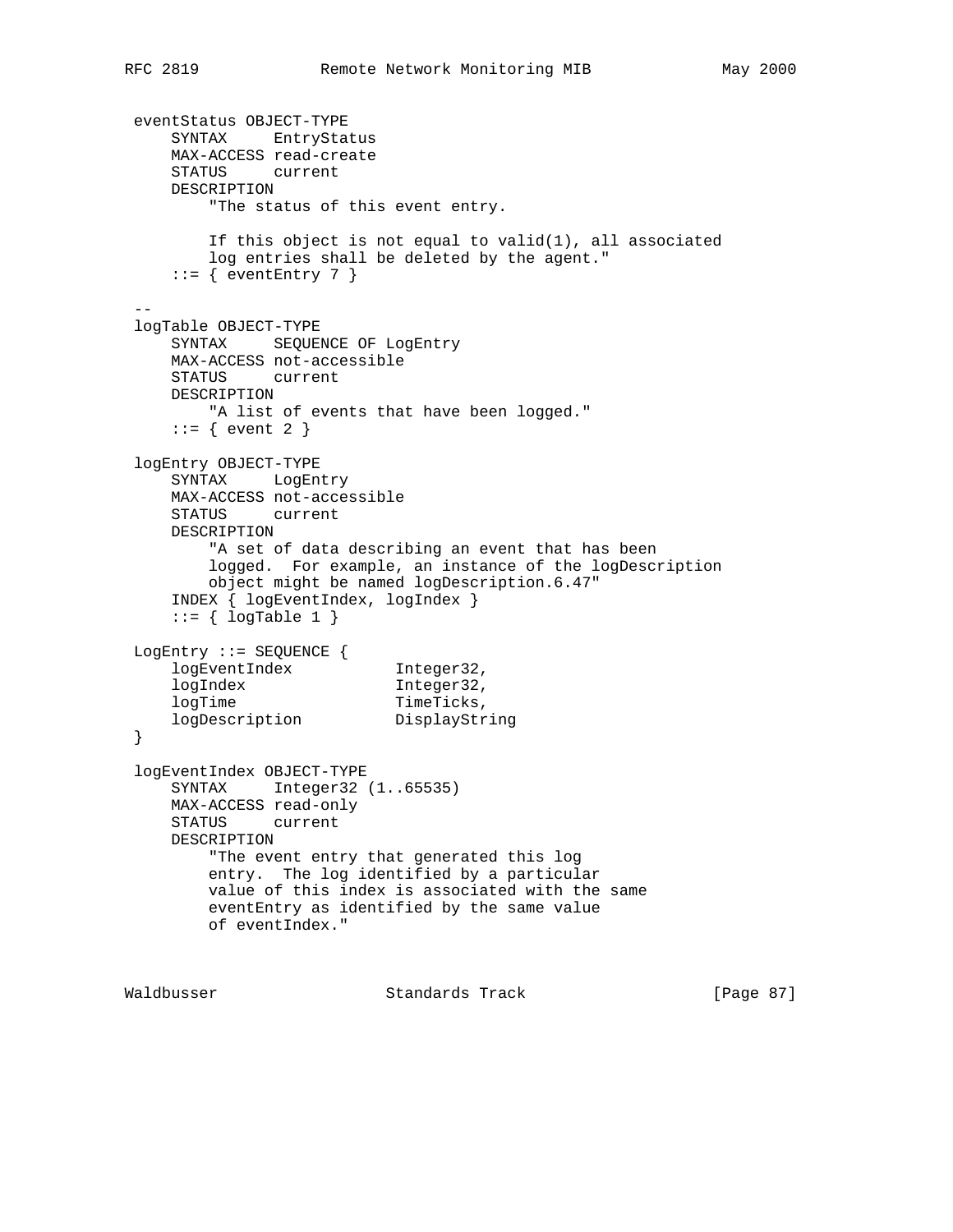```
::= \{ logEntry 1 \} logIndex OBJECT-TYPE
     SYNTAX Integer32 (1..2147483647)
     MAX-ACCESS read-only
     STATUS current
     DESCRIPTION
         "An index that uniquely identifies an entry
         in the log table amongst those generated by the
         same eventEntries. These indexes are
         assigned beginning with 1 and increase by one
         with each new log entry. The association
         between values of logIndex and logEntries
         is fixed for the lifetime of each logEntry.
         The agent may choose to delete the oldest
         instances of logEntry as required because of
         lack of memory. It is an implementation-specific
         matter as to when this deletion may occur."
    ::= \{ \text{logEntry 2 } \} logTime OBJECT-TYPE
     SYNTAX TimeTicks
    MAX-ACCESS read-only
     STATUS current
    DESCRIPTION
         "The value of sysUpTime when this log entry was created."
    ::= \{ logEntry 3 \} logDescription OBJECT-TYPE
     SYNTAX DisplayString (SIZE (0..255))
    MAX-ACCESS read-only
     STATUS current
    DESCRIPTION
         "An implementation dependent description of the
         event that activated this log entry."
    ::= \{ logEntry 4 }
 -- Remote Network Monitoring Traps
 rmonEventsV2 OBJECT-IDENTITY
     STATUS current
     DESCRIPTION "Definition point for RMON notifications."
    ::= { rmon 0 }
 risingAlarm NOTIFICATION-TYPE
     OBJECTS { alarmIndex, alarmVariable, alarmSampleType,
               alarmValue, alarmRisingThreshold }
     STATUS current
```
Waldbusser Standards Track [Page 88]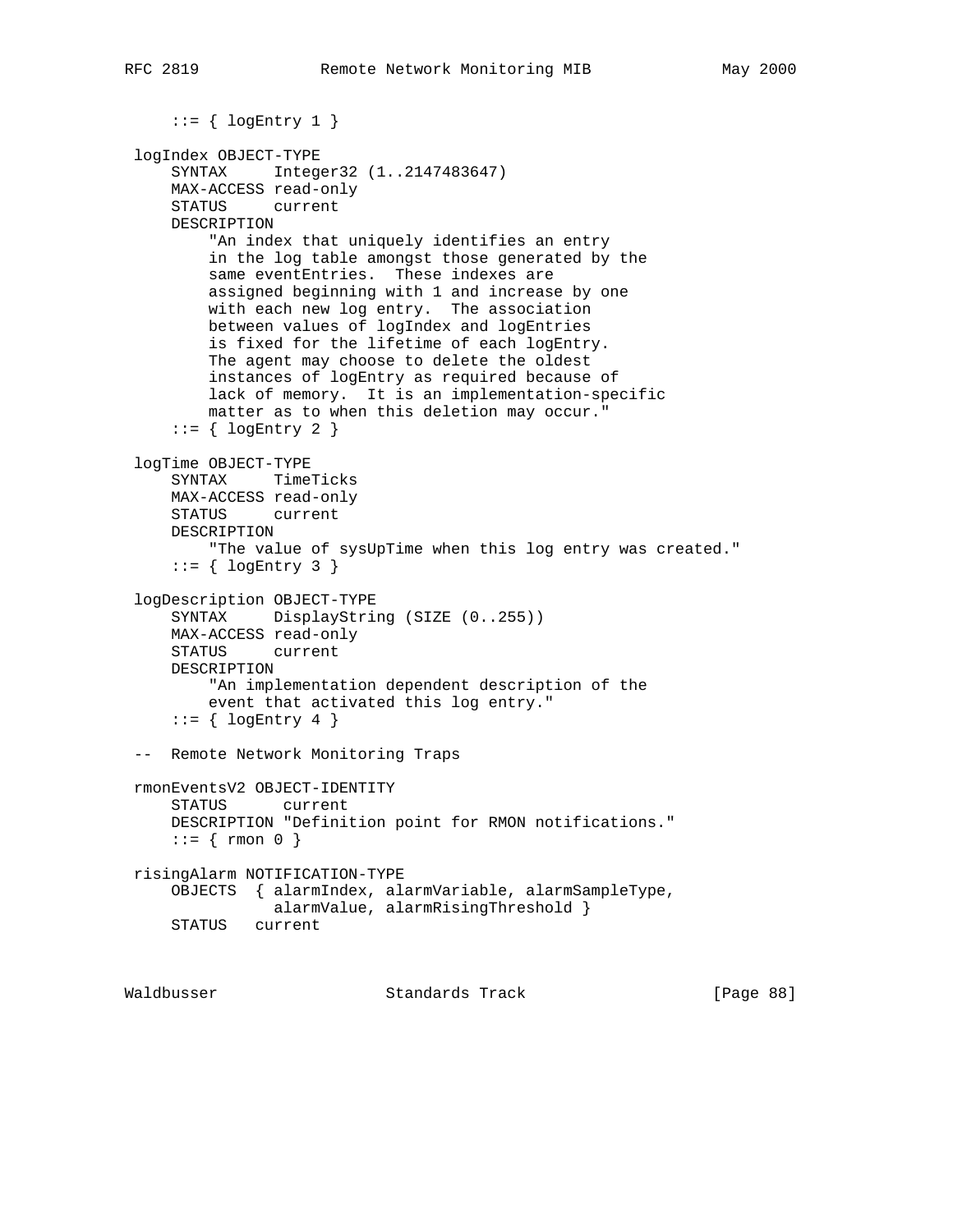```
 DESCRIPTION
         "The SNMP trap that is generated when an alarm
         entry crosses its rising threshold and generates
         an event that is configured for sending SNMP
         traps."
    ::= { rmonEventsV2 1 }
 fallingAlarm NOTIFICATION-TYPE
     OBJECTS { alarmIndex, alarmVariable, alarmSampleType,
               alarmValue, alarmFallingThreshold }
     STATUS current
     DESCRIPTION
         "The SNMP trap that is generated when an alarm
         entry crosses its falling threshold and generates
         an event that is configured for sending SNMP
         traps."
    ::= { rmonEventsV2 2 }
 -- Conformance information
 rmonCompliances OBJECT IDENTIFIER ::= { rmonConformance 9 }
 rmonGroups OBJECT IDENTIFIER ::= { rmonConformance 10 }
 -- Compliance Statements
 rmonCompliance MODULE-COMPLIANCE
     STATUS current
     DESCRIPTION
         "The requirements for conformance to the RMON MIB. At least
         one of the groups in this module must be implemented to
         conform to the RMON MIB. Implementations of this MIB
         must also implement the system group of MIB-II [16] and the
         IF-MIB [17]."
     MODULE -- this module
       GROUP rmonEtherStatsGroup
           DESCRIPTION
               "The RMON Ethernet Statistics Group is optional."
       GROUP rmonHistoryControlGroup
           DESCRIPTION
               "The RMON History Control Group is optional."
       GROUP rmonEthernetHistoryGroup
           DESCRIPTION
               "The RMON Ethernet History Group is optional."
       GROUP rmonAlarmGroup
           DESCRIPTION
```
Waldbusser Standards Track [Page 89]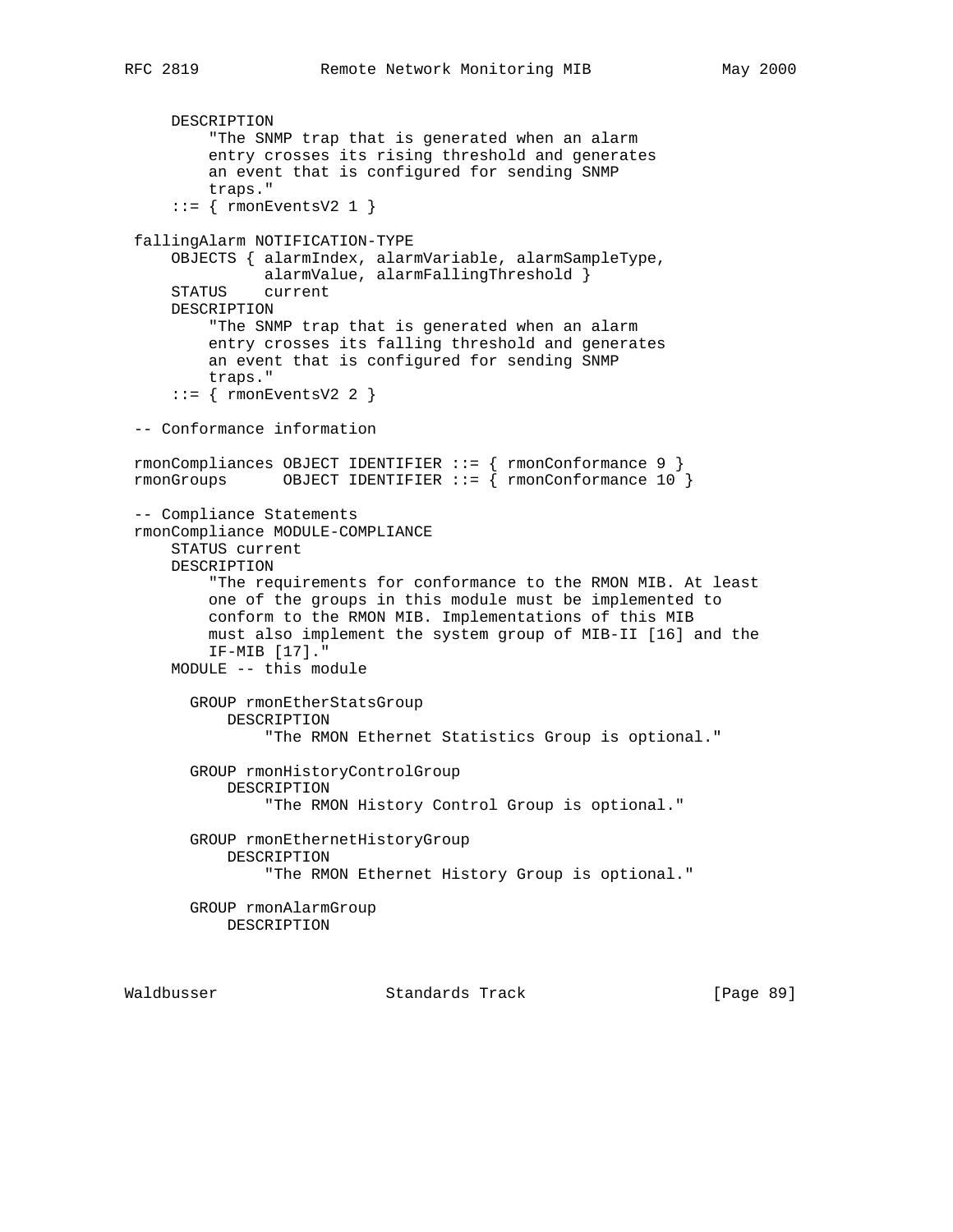"The RMON Alarm Group is optional." GROUP rmonHostGroup DESCRIPTION "The RMON Host Group is mandatory when the rmonHostTopNGroup is implemented." GROUP rmonHostTopNGroup DESCRIPTION "The RMON Host Top N Group is optional." GROUP rmonMatrixGroup DESCRIPTION "The RMON Matrix Group is optional." GROUP rmonFilterGroup DESCRIPTION "The RMON Filter Group is mandatory when the rmonPacketCaptureGroup is implemented." GROUP rmonPacketCaptureGroup DESCRIPTION "The RMON Packet Capture Group is optional." GROUP rmonEventGroup DESCRIPTION "The RMON Event Group is mandatory when the rmonAlarmGroup is implemented." ::= { rmonCompliances 1 } rmonEtherStatsGroup OBJECT-GROUP OBJECTS { etherStatsIndex, etherStatsDataSource, etherStatsDropEvents, etherStatsOctets, etherStatsPkts, etherStatsBroadcastPkts, etherStatsMulticastPkts, etherStatsCRCAlignErrors, etherStatsUndersizePkts, etherStatsOversizePkts, etherStatsFragments, etherStatsJabbers, etherStatsCollisions, etherStatsPkts64Octets, etherStatsPkts65to127Octets, etherStatsPkts128to255Octets, etherStatsPkts256to511Octets, etherStatsPkts512to1023Octets, etherStatsPkts1024to1518Octets, etherStatsOwner, etherStatsStatus } STATUS current DESCRIPTION "The RMON Ethernet Statistics Group."

Waldbusser Standards Track [Page 90]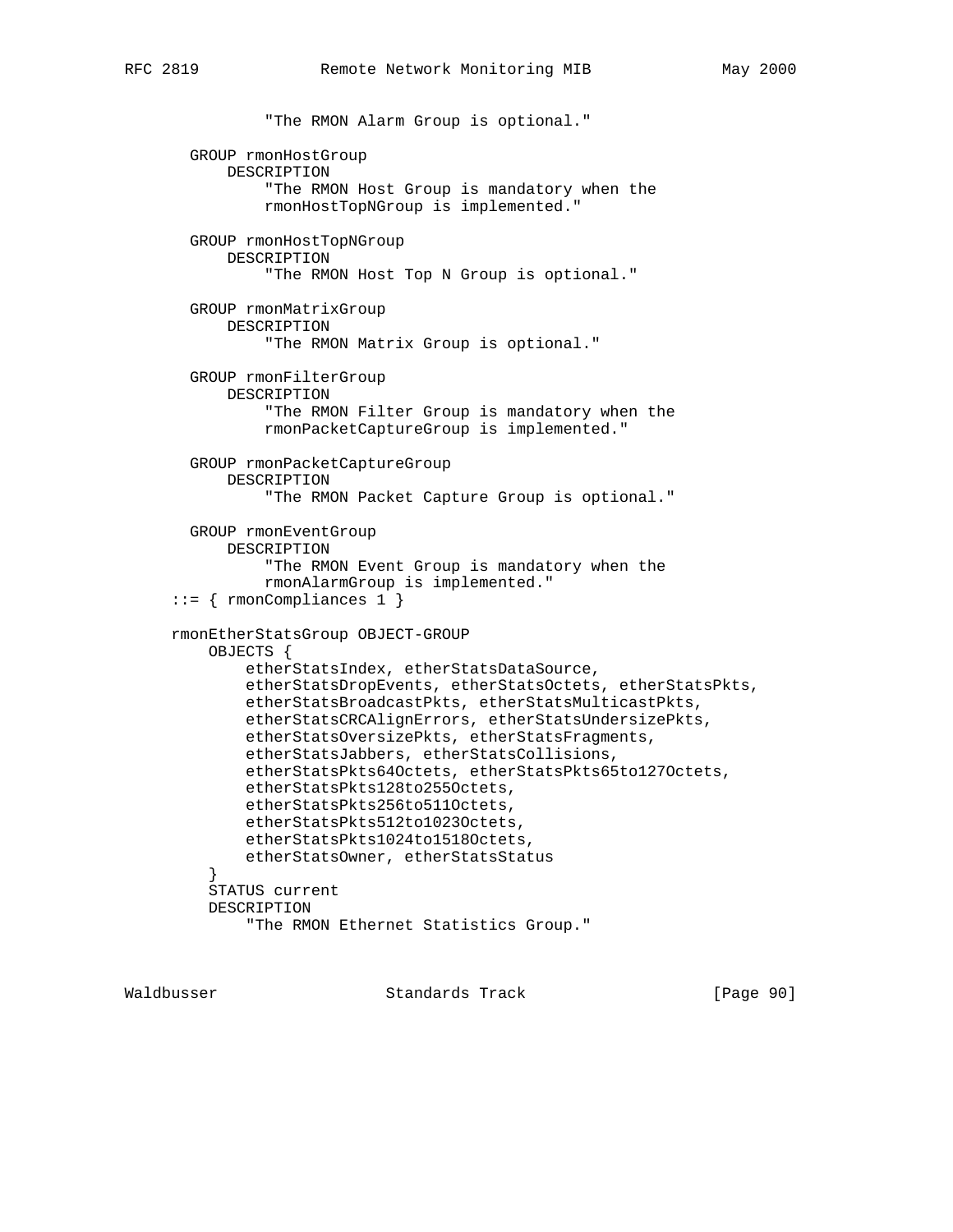```
::= { rmonGroups 1 }
     rmonHistoryControlGroup OBJECT-GROUP
         OBJECTS {
              historyControlIndex, historyControlDataSource,
              historyControlBucketsRequested,
              historyControlBucketsGranted, historyControlInterval,
          historyControlOwner, historyControlStatus
 }
         STATUS current
         DESCRIPTION
              "The RMON History Control Group."
         ::= { rmonGroups 2 }
     rmonEthernetHistoryGroup OBJECT-GROUP
         OBJECTS {
              etherHistoryIndex, etherHistorySampleIndex,
              etherHistoryIntervalStart, etherHistoryDropEvents,
              etherHistoryOctets, etherHistoryPkts,
              etherHistoryBroadcastPkts, etherHistoryMulticastPkts,
              etherHistoryCRCAlignErrors, etherHistoryUndersizePkts,
              etherHistoryOversizePkts, etherHistoryFragments,
              etherHistoryJabbers, etherHistoryCollisions,
              etherHistoryUtilization
 }
         STATUS current
         DESCRIPTION
              "The RMON Ethernet History Group."
         ::= { rmonGroups 3 }
     rmonAlarmGroup OBJECT-GROUP
         OBJECTS {
              alarmIndex, alarmInterval, alarmVariable,
              alarmSampleType, alarmValue, alarmStartupAlarm,
              alarmRisingThreshold, alarmFallingThreshold,
              alarmRisingEventIndex, alarmFallingEventIndex,
              alarmOwner, alarmStatus
 }
          STATUS current
         DESCRIPTION
             "The RMON Alarm Group."
         ::= { rmonGroups 4 }
     rmonHostGroup OBJECT-GROUP
         OBJECTS {
              hostControlIndex, hostControlDataSource,
              hostControlTableSize, hostControlLastDeleteTime,
             hostControlOwner, hostControlStatus,
```
Waldbusser **Standards Track** [Page 91]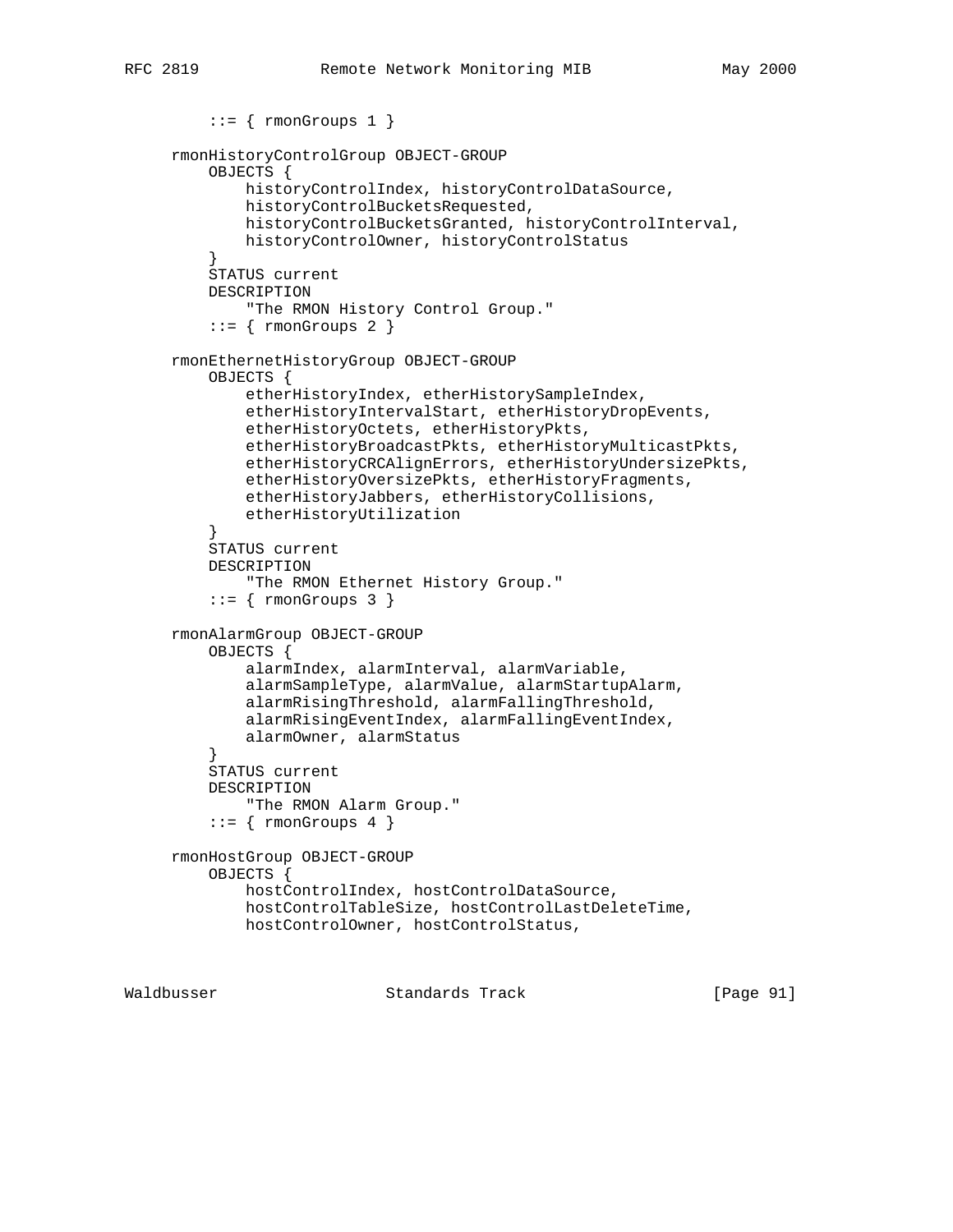```
 hostAddress, hostCreationOrder, hostIndex,
              hostInPkts, hostOutPkts, hostInOctets,
              hostOutOctets, hostOutErrors, hostOutBroadcastPkts,
              hostOutMulticastPkts, hostTimeAddress,
              hostTimeCreationOrder, hostTimeIndex,
              hostTimeInPkts, hostTimeOutPkts, hostTimeInOctets,
              hostTimeOutOctets, hostTimeOutErrors,
              hostTimeOutBroadcastPkts, hostTimeOutMulticastPkts
          }
          STATUS current
          DESCRIPTION
              "The RMON Host Group."
         ::= { rmonGroups 5 }
     rmonHostTopNGroup OBJECT-GROUP
          OBJECTS {
              hostTopNControlIndex, hostTopNHostIndex,
              hostTopNRateBase, hostTopNTimeRemaining,
              hostTopNDuration, hostTopNRequestedSize,
              hostTopNGrantedSize, hostTopNStartTime,
              hostTopNOwner, hostTopNStatus,
              hostTopNReport, hostTopNIndex,
             hostTopNAddress, hostTopNRate
 }
          STATUS current
          DESCRIPTION
              "The RMON Host Top 'N' Group."
         ::= { rmonGroups 6 }
     rmonMatrixGroup OBJECT-GROUP
         OBJECTS {
              matrixControlIndex, matrixControlDataSource,
              matrixControlTableSize, matrixControlLastDeleteTime,
              matrixControlOwner, matrixControlStatus,
             matrixSDSourceAddress, matrixSDDestAddress,
             matrixSDIndex, matrixSDPkts,
             matrixSDOctets, matrixSDErrors,
             matrixDSSourceAddress, matrixDSDestAddress,
             matrixDSIndex, matrixDSPkts,
             matrixDSOctets, matrixDSErrors
 }
          STATUS current
          DESCRIPTION
             "The RMON Matrix Group."
         ::= { rmonGroups 7 }
     rmonFilterGroup OBJECT-GROUP
         OBJECTS {
```
Waldbusser Standards Track [Page 92]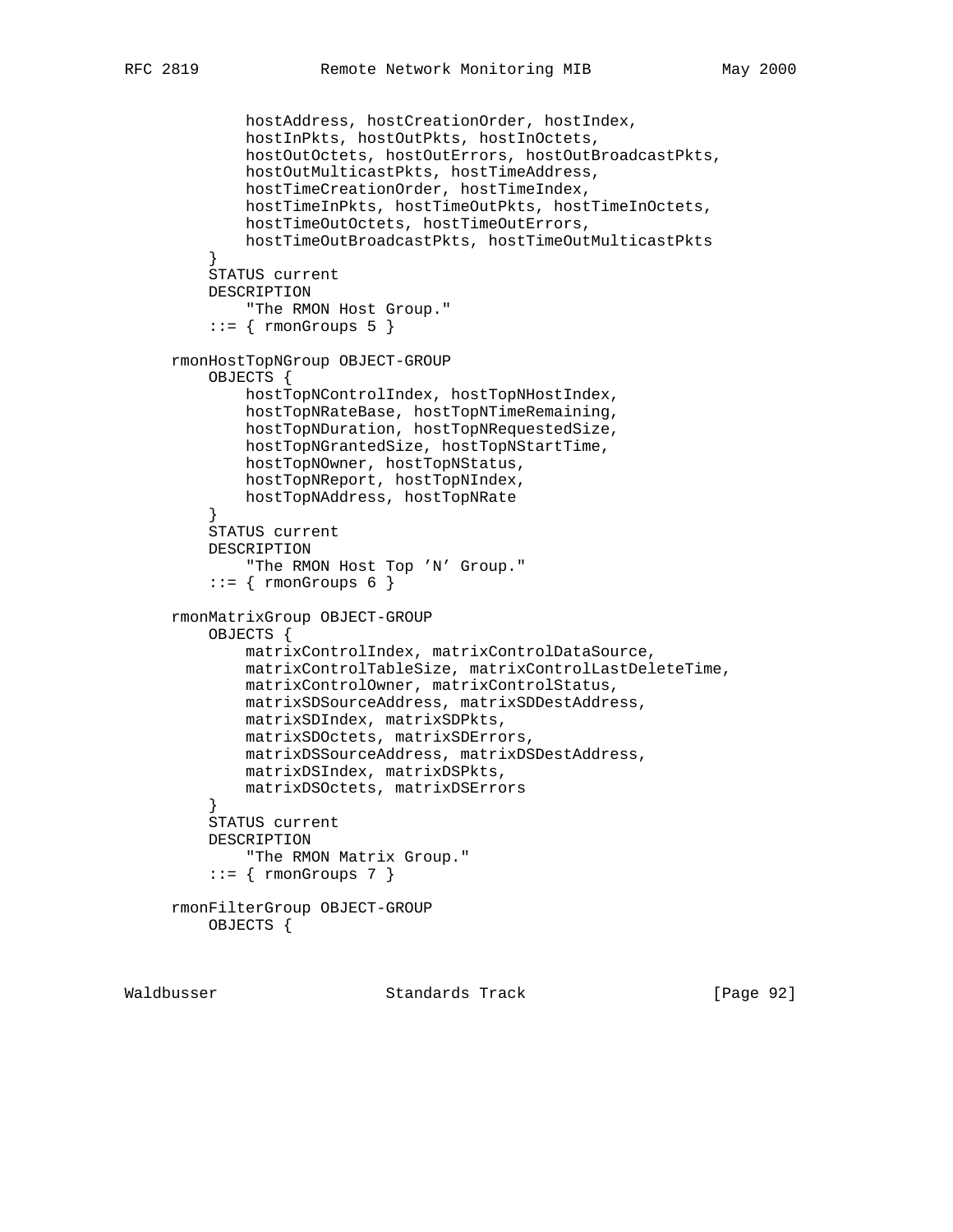```
 filterIndex, filterChannelIndex, filterPktDataOffset,
              filterPktData, filterPktDataMask,
              filterPktDataNotMask, filterPktStatus,
              filterPktStatusMask, filterPktStatusNotMask,
              filterOwner, filterStatus,
              channelIndex, channelIfIndex, channelAcceptType,
              channelDataControl, channelTurnOnEventIndex,
              channelTurnOffEventIndex, channelEventIndex,
              channelEventStatus, channelMatches,
              channelDescription, channelOwner, channelStatus
 }
         STATUS current
         DESCRIPTION
             "The RMON Filter Group."
         ::= { rmonGroups 8 }
     rmonPacketCaptureGroup OBJECT-GROUP
         OBJECTS {
             bufferControlIndex, bufferControlChannelIndex,
              bufferControlFullStatus, bufferControlFullAction,
              bufferControlCaptureSliceSize,
              bufferControlDownloadSliceSize,
              bufferControlDownloadOffset,
              bufferControlMaxOctetsRequested,
              bufferControlMaxOctetsGranted,
              bufferControlCapturedPackets,
              bufferControlTurnOnTime,
              bufferControlOwner, bufferControlStatus,
              captureBufferControlIndex, captureBufferIndex,
              captureBufferPacketID, captureBufferPacketData,
              captureBufferPacketLength, captureBufferPacketTime,
          captureBufferPacketStatus
 }
         STATUS current
         DESCRIPTION
              "The RMON Packet Capture Group."
         ::= { rmonGroups 9 }
     rmonEventGroup OBJECT-GROUP
         OBJECTS {
              eventIndex, eventDescription, eventType,
              eventCommunity, eventLastTimeSent,
              eventOwner, eventStatus,
              logEventIndex, logIndex, logTime,
              logDescription
 }
         STATUS current
         DESCRIPTION
```
Waldbusser Standards Track [Page 93]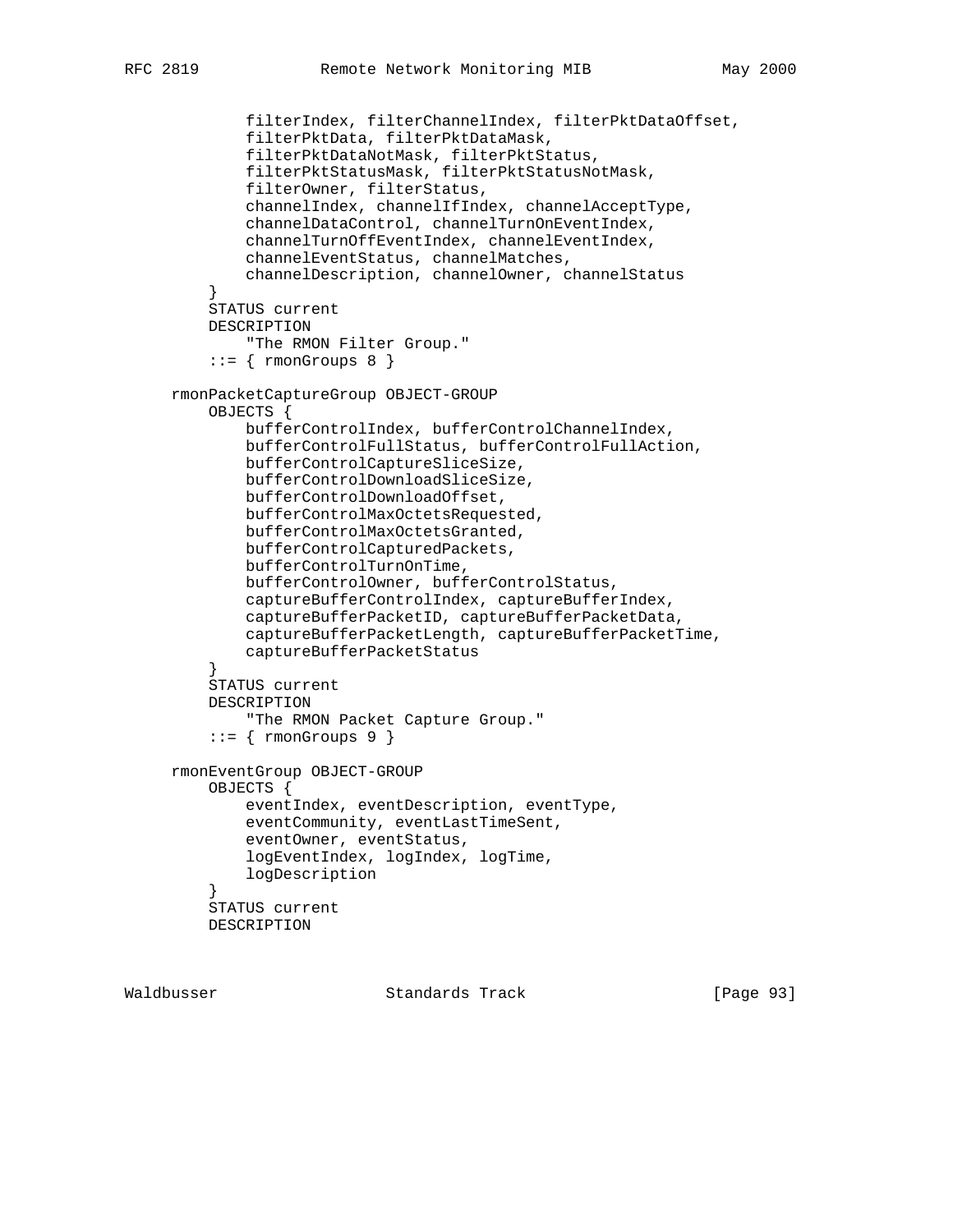```
 "The RMON Event Group."
    ::= { rmonGroups 10 }
 rmonNotificationGroup NOTIFICATION-GROUP
     NOTIFICATIONS { risingAlarm, fallingAlarm }
     STATUS current
    DESCRIPTION
        "The RMON Notification Group."
    ::= { rmonGroups 11 }
```
END

6. Security Considerations

 In order to implement this MIB, a probe must capture all packets on the locally-attached network, including packets between third parties. These packets are analyzed to collect network addresses, protocol usage information, and conversation statistics. Data of this nature may be considered sensitive in some environments. In such environments the administrator may wish to restrict SNMP access to the probe.

 This MIB also includes functions for returning the contents of captured packets, potentially including sensitive user data or passwords. It is recommended that SNMP access to these functions be restricted.

 There are a number of management objects defined in this MIB that have a MAX-ACCESS clause of read-write and/or read-create. Such objects may be considered sensitive or vulnerable in some network environments. The support for SET operations in a non-secure environment without proper protection can have a negative effect on network operations.

 SNMPv1 by itself is not a secure environment. Even if the network itself is secure (for example by using IPSec), even then, there is no control as to who on the secure network is allowed to access and GET/SET (read/change/create/delete) the objects in this MIB.

 It is recommended that the implementors consider the security features as provided by the SNMPv3 framework. Specifically, the use of the User-based Security Model RFC 2574 [12] and the View-based Access Control Model RFC 2575 [15] is recommended.

 It is then a customer/user responsibility to ensure that the SNMP entity giving access to an instance of this MIB, is properly configured to give access to the objects only to those principals (users) that have legitimate rights to indeed GET or SET (change/create/delete) them.

Waldbusser Standards Track [Page 94]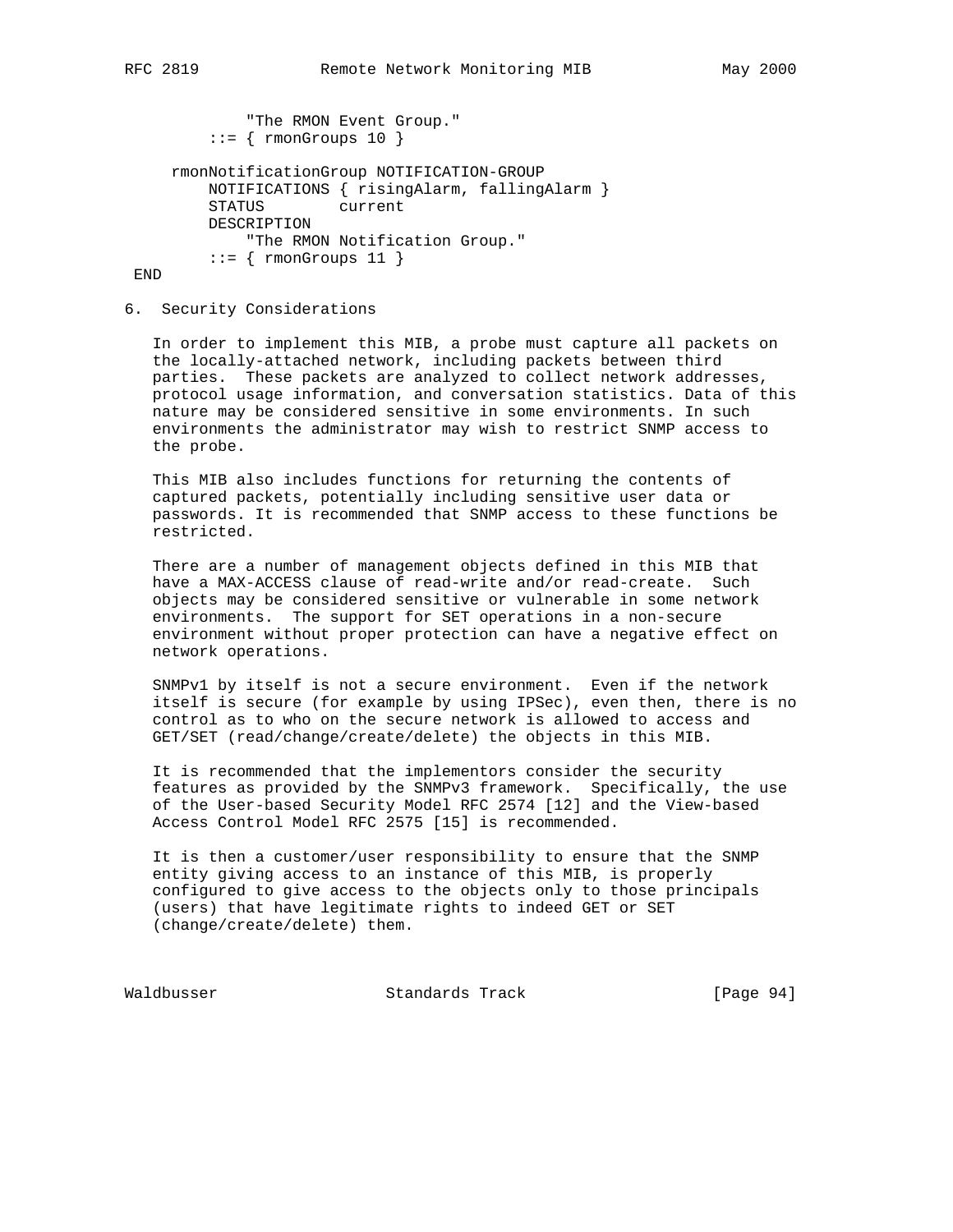7. Acknowledgments

 This document was produced by the IETF Remote Network Monitoring Working Group.

8. Author's Address

Steve Waldbusser

 Phone: +1-650-948-6500 Fax: +1-650-745-0671 Email: waldbusser@nextbeacon.com

- 9. References
	- [1] Harrington, D., Presuhn, R., and B. Wijnen, "An Architecture for Describing SNMP Management Frameworks", RFC 2571, April 1999.
	- [2] Rose, M. and K. McCloghrie, "Structure and Identification of Management Information for TCP/IP-based Internets", STD 16, RFC 1155, May 1990.
	- [3] Rose, M. and K. McCloghrie, "Concise MIB Definitions", STD 16, RFC 1212, March 1991.
	- [4] Rose, M., "A Convention for Defining Traps for use with the SNMP", RFC 1215, March 1991.
	- [5] McCloghrie, K., Perkins, D., Schoenwaelder, J., Case, J., Rose, M. and S. Waldbusser, "Structure of Management Information Version 2 (SMIv2)", STD 58, RFC 2578, April 1999.
	- [6] McCloghrie, K., Perkins, D., Schoenwaelder, J., Case, J., Rose, M. and S. Waldbusser, "Textual Conventions for SMIv2", STD 58, RFC 2579, April 1999.
	- [7] McCloghrie, K., Perkins, D., Schoenwaelder, J., Case, J., Rose, M. and S. Waldbusser, "Conformance Statements for SMIv2", STD 58, RFC 2580, April 1999.
	- [8] Case, J., Fedor, M., Schoffstall, M. and J. Davin, "Simple Network Management Protocol", STD 15, RFC 1157, May 1990.
	- [9] Case, J., McCloghrie, K., Rose, M. and S. Waldbusser, "Introduction to Community-based SNMPv2", RFC 1901, January 1996.

Waldbusser Standards Track [Page 95]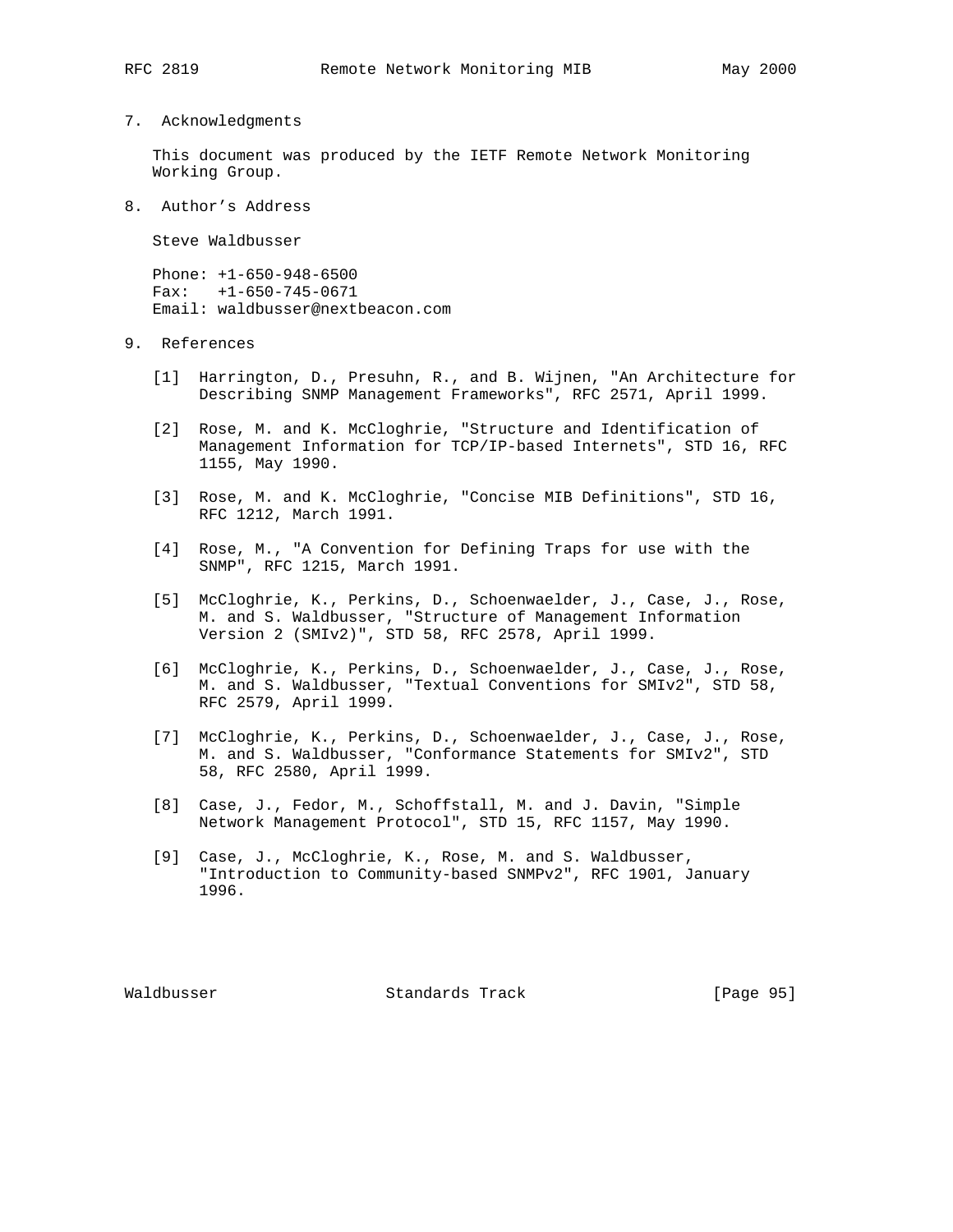- [10] Case, J., McCloghrie, K., Rose, M. and S. Waldbusser, "Transport Mappings for Version 2 of the Simple Network Management Protocol (SNMPv2)", RFC 1906, January 1996.
- [11] Case, J., Harrington D., Presuhn R. and B. Wijnen, "Message Processing and Dispatching for the Simple Network Management Protocol (SNMP)", RFC 2572, April 1999.
- [12] Blumenthal, U. and B. Wijnen, "User-based Security Model (USM) for version 3 of the Simple Network Management Protocol (SNMPv3)", RFC 2574, April 1999.
- [13] Case, J., McCloghrie, K., Rose, M. and S. Waldbusser, "Protocol Operations for Version 2 of the Simple Network Management Protocol (SNMPv2)", RFC 1905, January 1996.
- [14] Levi, D., Meyer, P. and B. Stewart, "SNMPv3 Applications", RFC 2573, April 1999.
- [15] Wijnen, B., Presuhn, R. and K. McCloghrie, "View-based Access Control Model (VACM) for the Simple Network Management Protocol (SNMP)", RFC 2575, April 1999.
- [16] McCloghrie, K. and M. Rose, Editors, "Management Information Base for Network Management of TCP/IP-based internets: MIB-II", STD 17, RFC 1213, March 1991.
- [17] McCloghrie, K. and F. Kastenholz, "The Interfaces Group MIB using SMIv2", RFC 2233, November 1997.
- [18] Waldbusser, S., "Remote Network Monitoring MIB", RFC 1757, February 1995.
- [19] Waldbusser, S., "Token Ring Extensions to the Remote Network Monitoring MIB", RFC 1513, September 1993.
- [20] Waldbusser, S., "Remote Network Monitoring Management Information Base Version 2 using SMIv2", RFC 2021, January 1997.
- [21] Waterman, R., Lahaye, B., Romascanu, D. and S. Waldbusser, "Remote Network Monitoring MIB Extensions for Switched Networks Version 1.0", RFC 2613, June 1999.
- [22] Case, J., Mundy, R., Partain, D. and B. Stewart, "Introduction to Version 3 of the Internet-standard Network Management Framework", RFC 2570, April 1999.

Waldbusser Standards Track [Page 96]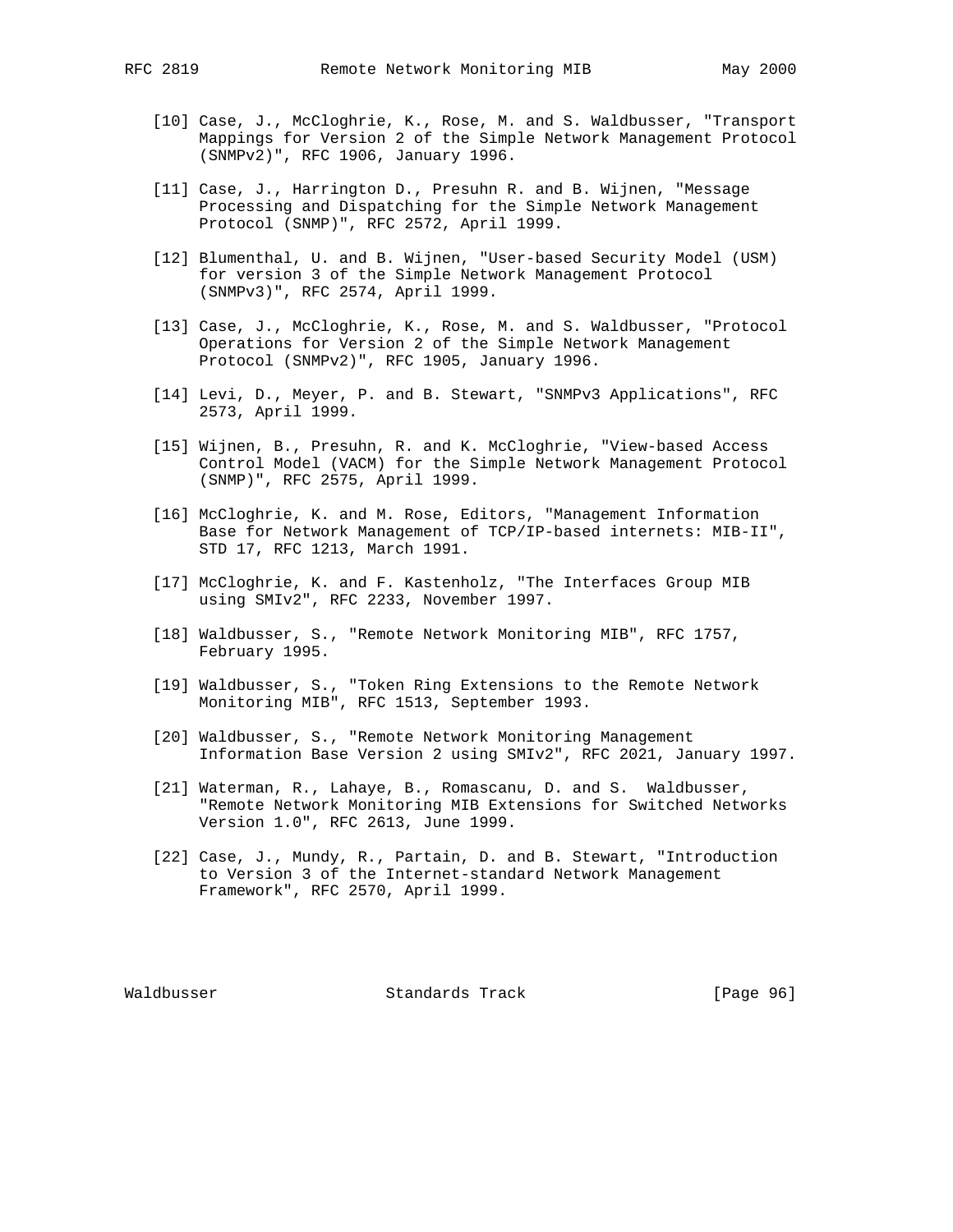## 10. Intellectual Property

 The IETF takes no position regarding the validity or scope of any intellectual property or other rights that might be claimed to pertain to the implementation or use of the technology described in this document or the extent to which any license under such rights might or might not be available; neither does it represent that it has made any effort to identify any such rights. Information on the IETF's procedures with respect to rights in standards-track and standards-related documentation can be found in BCP-11. Copies of claims of rights made available for publication and any assurances of licenses to be made available, or the result of an attempt made to obtain a general license or permission for the use of such proprietary rights by implementors or users of this specification can be obtained from the IETF Secretariat.

 The IETF invites any interested party to bring to its attention any copyrights, patents or patent applications, or other proprietary rights which may cover technology that may be required to practice this standard. Please address the information to the IETF Executive Director.

Waldbusser Standards Track [Page 97]